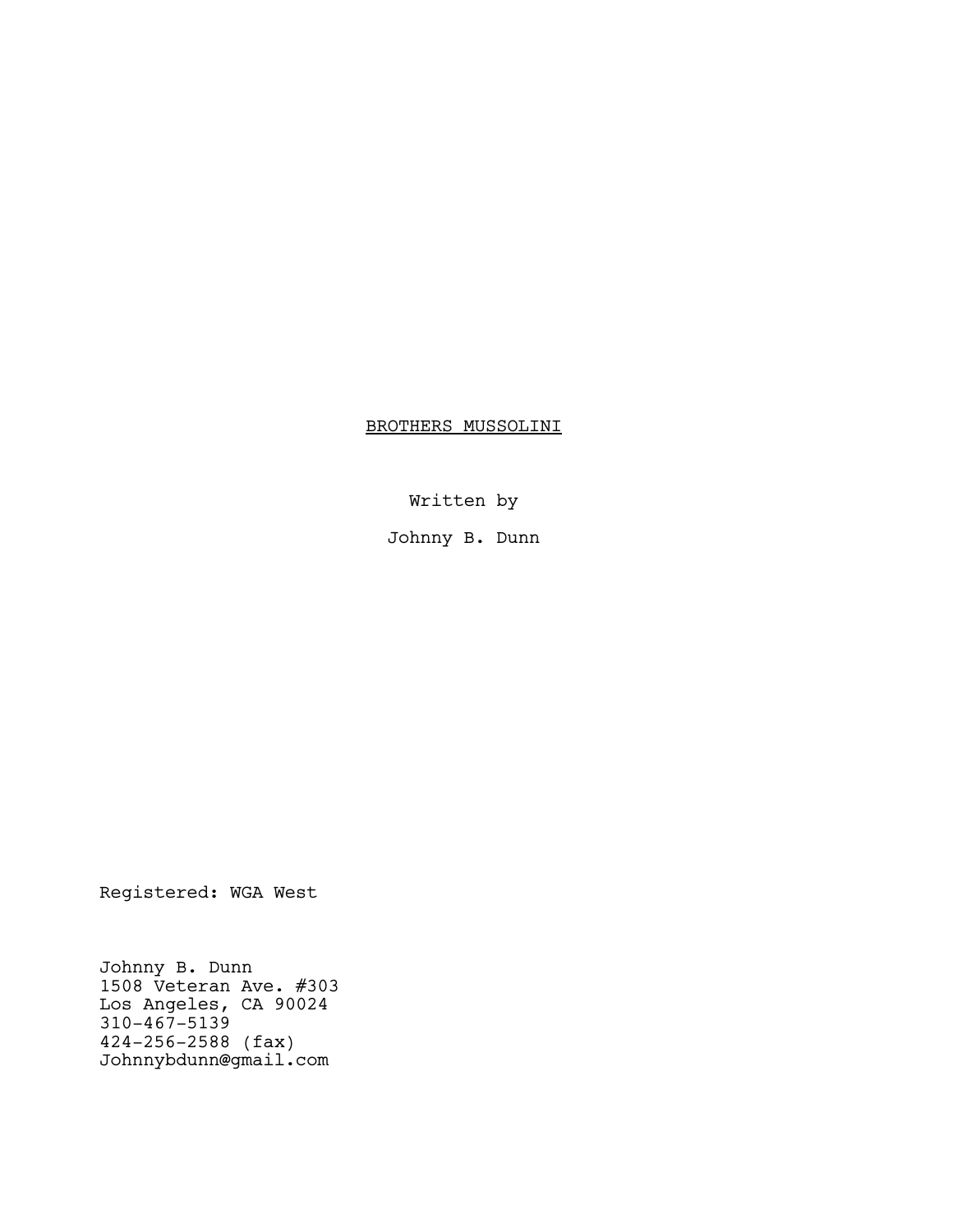### SUPER:

*"In 1942 the east coast of the United States lived in fear of German U-Boats invading the country. With all of the able men fighting overseas, the coast was guarded by those who were left at home."*

#### EXT. ST. MARYS, GEORGIA

A sign welcomes people to the small town of St. Marys. A southern coastal town, the streets of crushed shell are canopied by large oak trees covered in Spanish moss. Main street proudly presents businesses on one side and the St. Marys River on the other.

# EXT. RIVERVIEW HOTEL - DAY

A brown bag burns on the wooden deck porch.

TONY LUCCIONI (35) bookish, yet attractive, runs out onto the porch and stamps the bag out with his shoe. His face pinches up as the smell of feces reaches his nose. He stops and lifts his shoe covered in shit.

Tony quickly scans the street. TWO BOYS hide.

**TONY** God damn it! (Mumbling to himself) Giovane criminale.

Tony leans against "Guinea Go Home" written in charcoal on his hotel wall. He sits, takes his shoe off. His big toe sticks out of a large hole in his sock. He pulls the sock off and puts his finger through the hole.

> TONY (CONT'D) Bravisimo, piu merda.

Beside Tony a pair of practical shoes strapped tight:

BEULAH SIMMONS (55) town busy body and Mayor glares down.

BEULAH Learn that in your mother country Mr. Macaroni?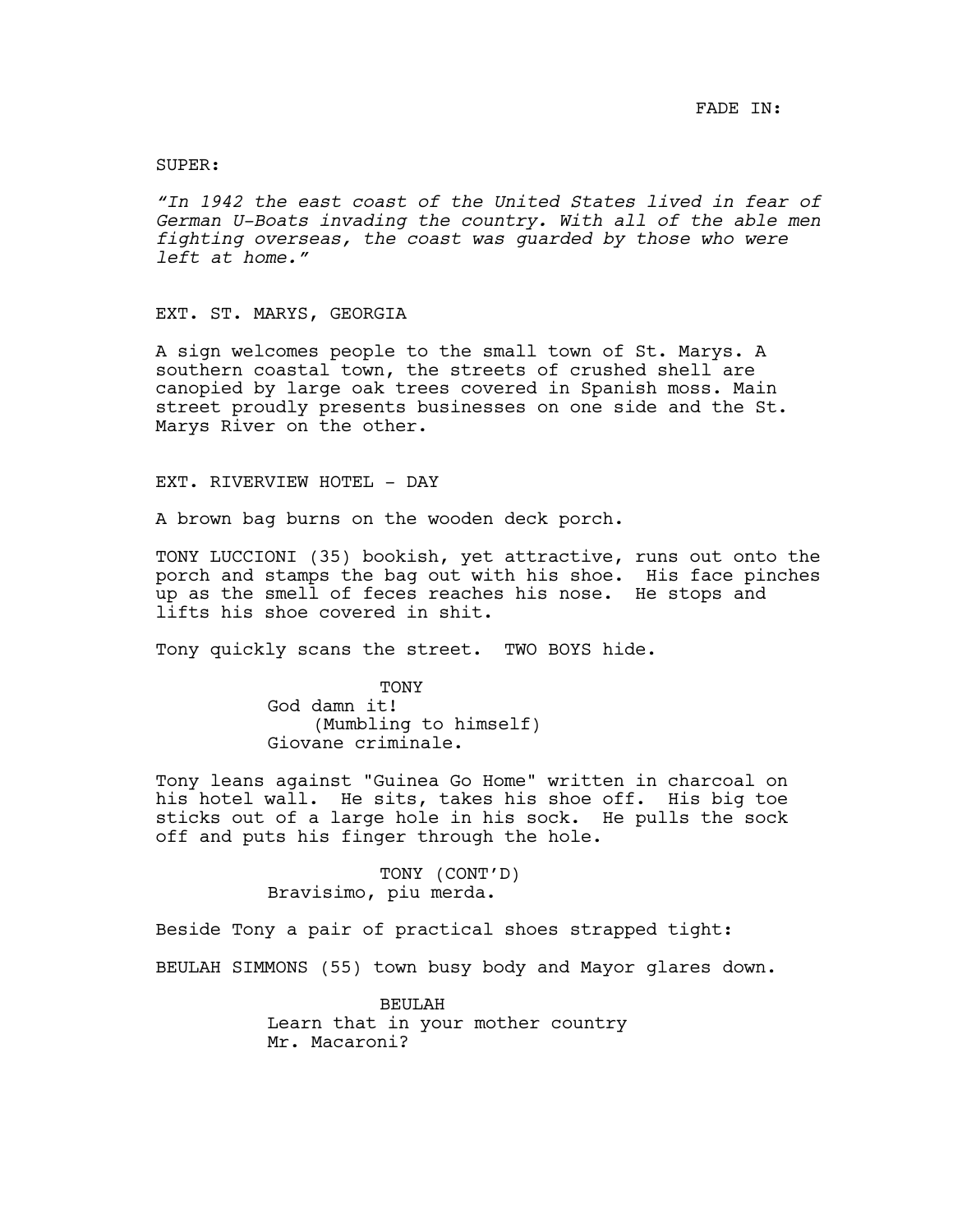TONY

(Thick Brooklyn accent) Good day, Mrs. Simms. It's Luccioni.

BEULAH If I were working for Dictator Mussolini I believe I would want to recruit the little ones and use them to tear at the fabric of this great nation.

#### TONY

Are you responsible for their education?

Tony points to his wall where, in charcoal, the words ENAMY BASTURDS is crudely marked. Beulah marches off with a HUFF.

> TONY (CONT'D) (calls after her) You would think as Mayor, you would be for ALL your citizens!

INT. CAFE - CONTINUOUS

The only diners, ROGER and MARIE.

DOMINIQUE LUCCIONI (30), the cook, muscular and attractive, sets plates down in front of his customers, then retreats back to the kitchen through the swinging cafe doors.

CROSS CUT TO:

# KITCHEN

Dominique steps out of view and leans against the wall next to the swinging doors. He holds on to his St. Christopher, kisses it and mumbles a prayer with his eyes closed.

# CAFE

ROGER and MARIE stare at their plates with knife and fork in hand.

The food is unrecognizable.

Roger ventures a bite, chews with a scowl on his face. Marie tries something else. She chews and gives a surprising smile. With Roger fooled, she stops and spits the food in her napkin. They both drop their cutlery.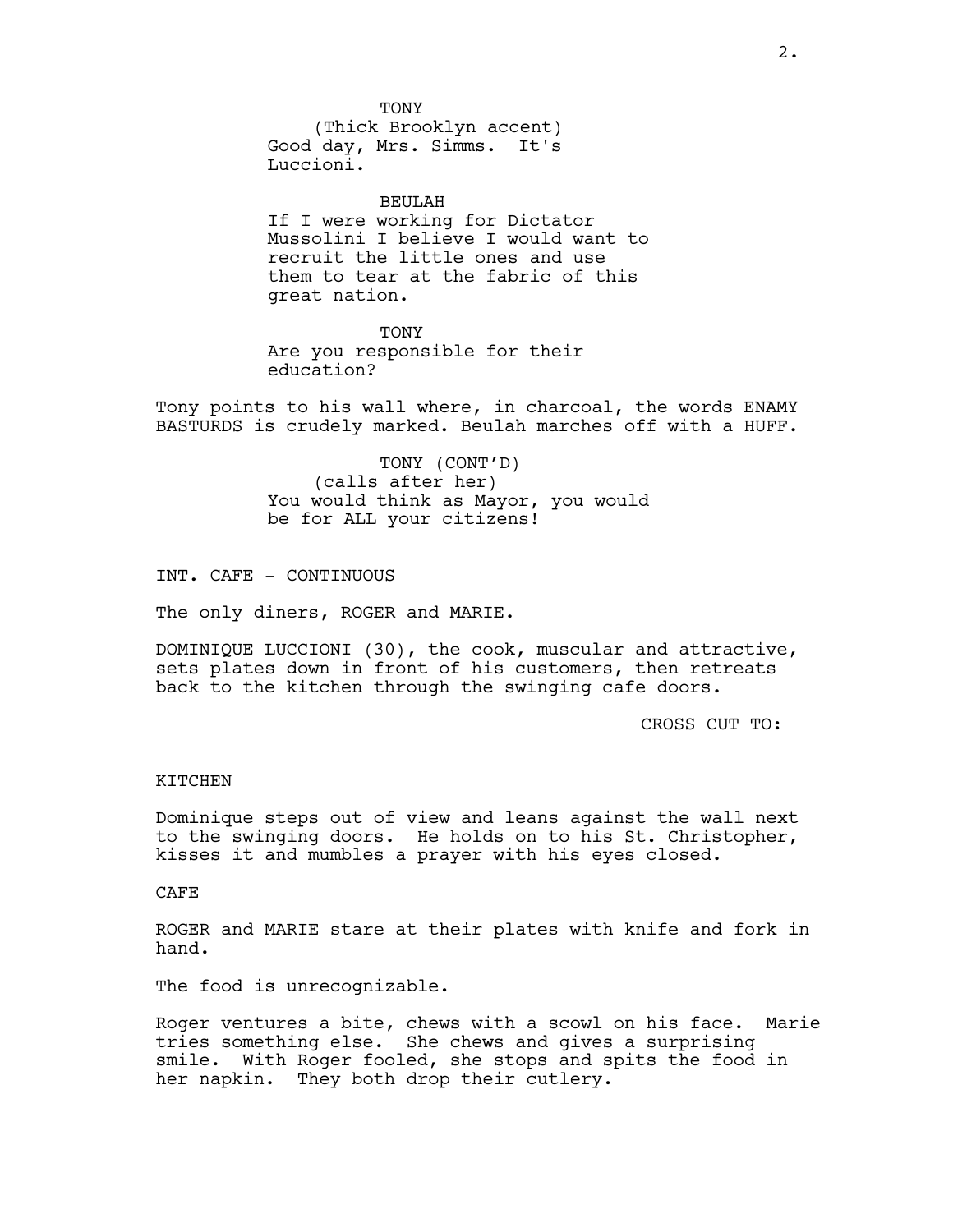KITCHEN

The CLASH of the cutlery on to the plates brings Dominique out of his prayer.

EXT. RIVERVIEW HOTEL - CONTINUOUS

Tony scrubs the porch. Roger and Marie walk toward him mumbling to each other.

> ROGER Who ever heard of an Italian who couldn't cook? I didn't even recognize it.

**MARTE** You don't think it was one of those foreign dishes?

ROGER Meat and potatoes, Marie. It's about as American as you can get.

MARIE What is that smell?

They pass Tony who greets them with a big smile.

ROGER (To Marie) Honey, you must still taste lunch.

EXT. ATLANTIC OCEAN - EVENING

Old shrimp boat CHUGS along the water with nets dropped, call name - MOMMAS SHRIMP, FERNANDINA BEACH, FL.

THREE OLD FISHERMAN and TWO YOUNG BOYS hoist up the nets, drop shrimp on the deck. Boys open the refrigeration hatch, push the shrimp as the older men man the nets.

RUFUS HOBBS (60), crusty captain, feeds the nets back into the water. Just below, a GERMAN U-BOAT glides past.

> RUFUS Where's my rifle!

One of the boys grabs the rifle from steerage and runs back to Rufus. Rufus FIRES several rounds at the submarine surfacing, periscope raised.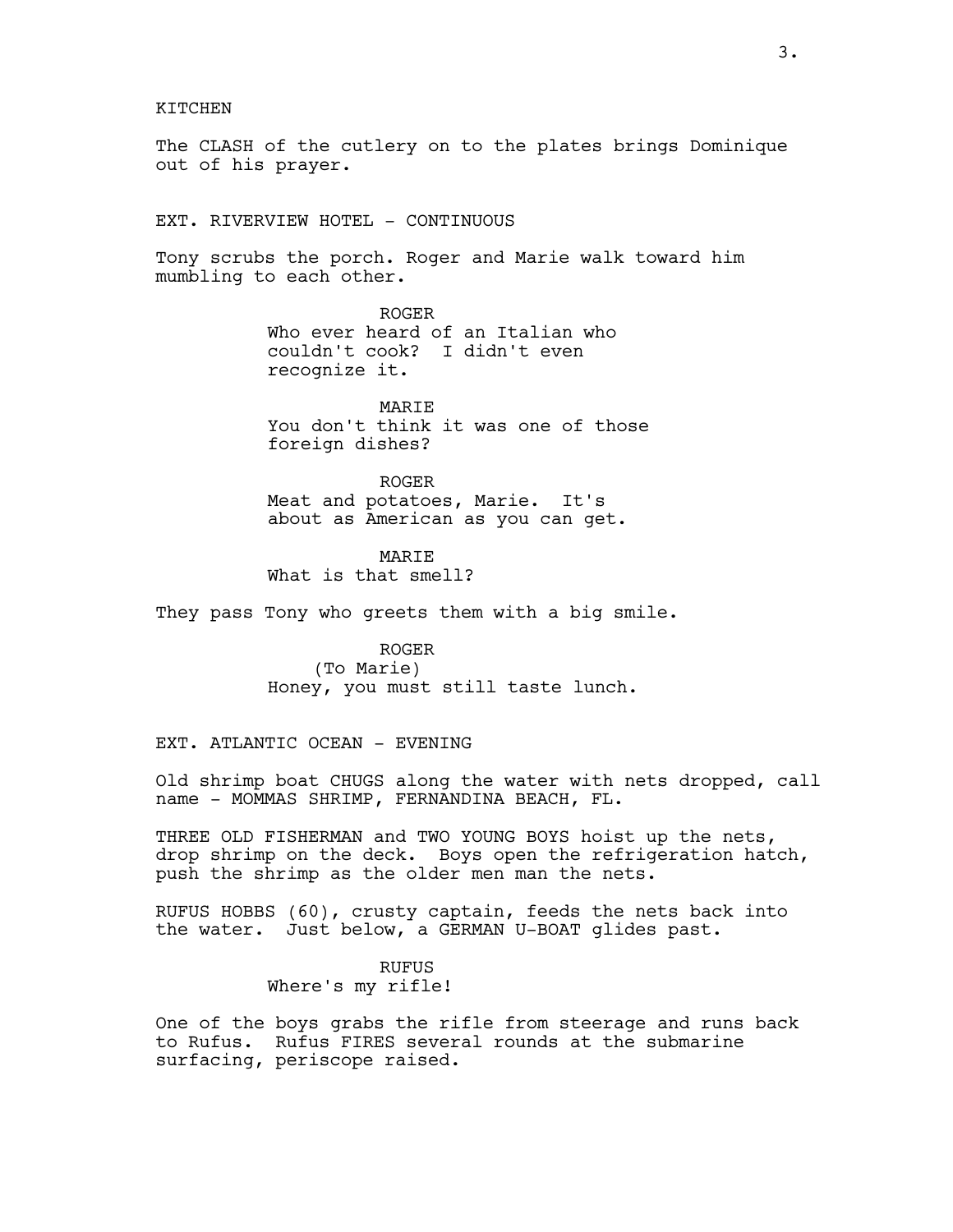RUFUS (CONT'D) Drop the nets. We're going to catch us some knockwurst.

Rufus drops the throttle and the boat forges ahead. The CHUGS pop in quick repetition. The heavy smoke from the boat's stack PUFF into the sky.

# INT. U-BOAT - CONTINUOUS

The horn SOUNDS as the submarine dives deep into the water. In the GALLEY pots and pans CLANK as they swing. A uniform coat, low rank, hangs on a hook. ROLF (30) fit, sandy blonde hair, wears uniform pants and apron, carefully applies icing to fifty two Petit Fores.

Niklas (22), young with pale skin and acne, looks over Rolf's shoulder. He slowly maneuvers his finger into the icing bowl. All on the boat converse only in German.

> ROLF You idiot. This is very difficult work.

NIKLAS Just a taste.

ROLF

Get lost.

# NIKLAS

If they had assigned me to any other boat, I would not know how miserable I would be... gourmet dinners, now French pastry.

ROLF

I should be a head chef cooking for people who appreciate my work. Instead I'm in this leaking can...

BIRK, (40) Lieutenant, uniform buttoned up tight and neat.

# BIRK

Attention!

Rolf and Niklas stand erect. Niklas hits his head on one of the low hanging pans. Birk CRUSHES a Petit Fores.

> BIRK (CONT'D) What is this shit?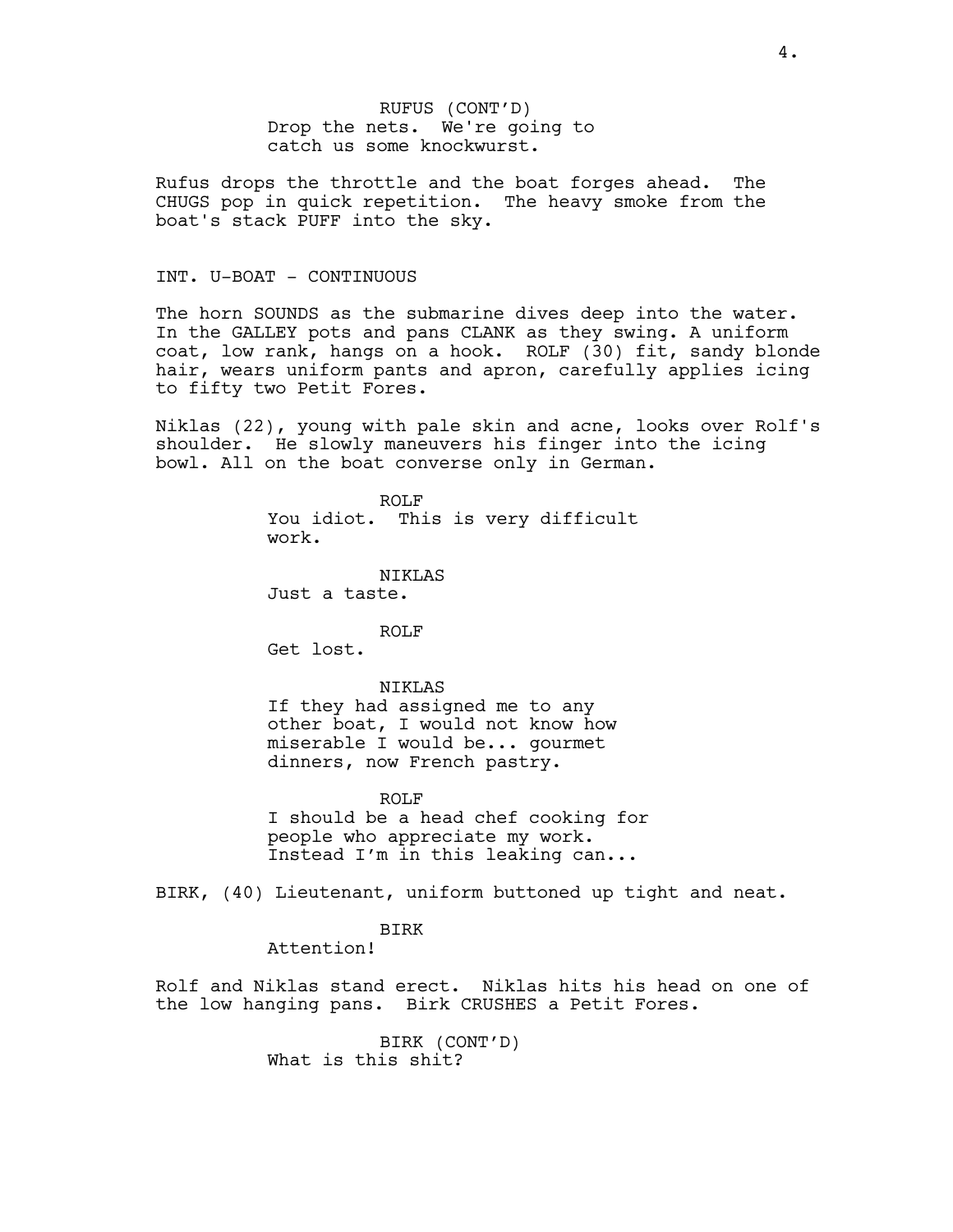ROLF Captain's Birthday...

BIRK Where is your uniform? I have no choice but to report you. Put it on at once.

Rolf grabs his uniform jacket and quickly buttons it up.

BIRK (CONT'D) This is a war, not some tea party. Tell me Rolf, what kept you out of the work camps... I wonder.

CRASH, the submarine shakes violently.

# EXT. ATLANTIC OCEAN

Rufus' boat MOANS and CREAKS. The rope on the wench pulls tight. The boat stops dead in the water. Rufus looks up at the wench and the rigging. In a panic...

# RUFUS

Cut the rope, cut it now!

Before the Men reach the rope, the wench SNAPS and the rigging SPLASHES into the ocean.

EXT. U-BOAT

The u-boat shakes violently. Rufus' net spins out of control around the propeller. The u-boat dives, nose to a pile of rocks. SMASH!

INT. U-BOAT

Lights turn to red as the ALARM sounds. Water floods into the Galley. Birk seals the door.

> BIRK Quick, hurry... to the back.

EXT. ATLANTIC OCEAN - SUNSET

Pieces of ripped net float in the water. The crew looks into the water.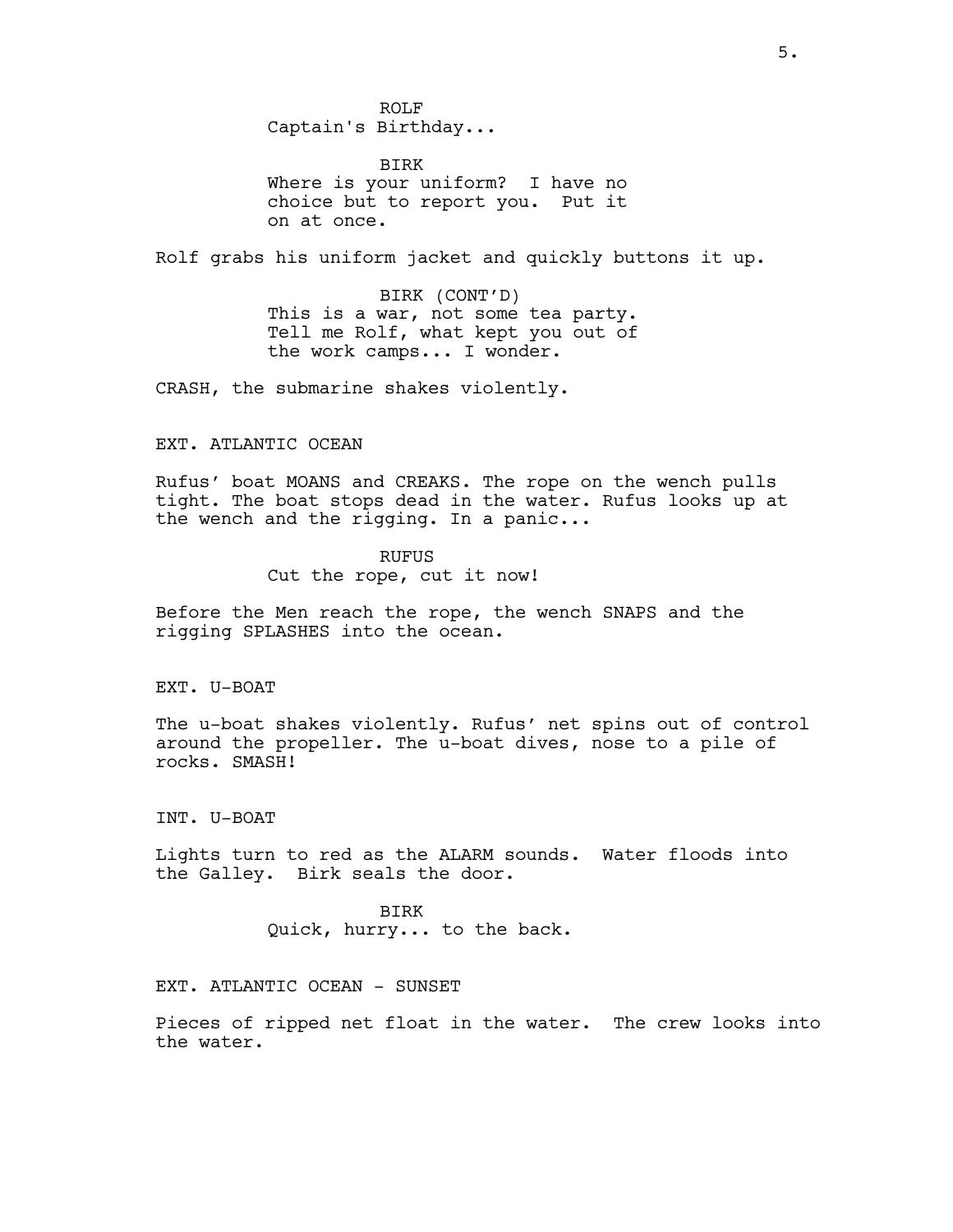OLD FISHERMAN Rufus? Nothing, must have dove down deep.

Rufus at the HELM STATION with a CB microphone in hand.

RUFUS

This is Mommas Shrimp, over?

A SQUEAL and STATIC blare from the radio. A VOICE comes through as the static dies down.

> VOICE (ON RADIO) This is base station. What you got Rufus?

RUFUS We ain't seen him since he tore my nets down. Going to be dark soon, we're heading in.

VOICE What's your position?

RUFUS Just off the coast of St. Marys. Notify Captain Mike Ferguson and the folks there to be on the look out.

VOICE Roger that, Rufus. Base station out.

RUFUS (to crew) Alright. Let's clean up this mess and head on home.

INT. MILITARY COMMAND CENTER - EVENING

SUPER: WASHINGTON D.C.

UNIFORMED MEN SCRAMBLE with purpose. A RADIO OPERATOR knocks on an office door. At the desk, MAJOR RAYMOND JAMES.

> RADIO OPERATOR Excuse me, sir?

RAYMOND Yes, what is it?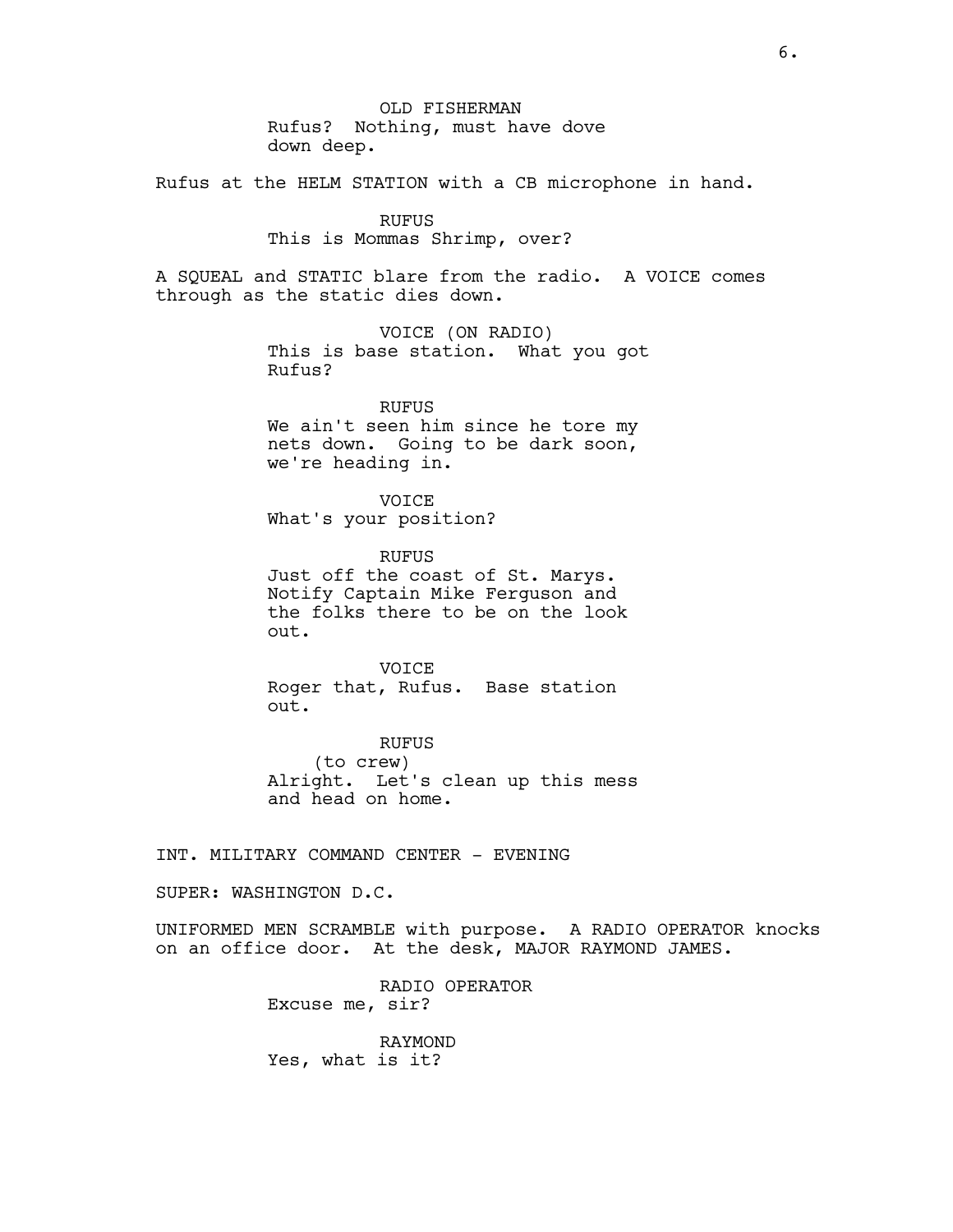RADIO OPERATOR The Auxiliary in Florida, they--

RAYMOND Damn Hooligan Navy, what did they do this time?

RADIO OPERATOR A U-Boat, sir. Spotted off the coast. They think they caught one.

INT. MILITARY OFFICE - MOMENTS LATER

A military office with grey walls and desk. COLONEL JEFFERS (60) sits at his desk going through daily reports. A KNOCK at the office door.

COLONEL JEFFERS

Come in.

Major Raymond James enters and salutes.

COLONEL JEFFERS (CONT'D) At ease Major.

RAYMOND Potential German infiltration in the South. The Mayor of St. Marys, Georgia believes the scuttled U-Boat soldiers are hiding in her town.

COLONEL JEFFERS Crack-pot?

RAYMOND Uncertain. I plan to find out.

EXT. ATLANTIC OCEAN - LATER THAT NIGHT

A sudden SPLASH as a German seaman breaks the surface GASPING for air, then two, three more seaman and Niklas rise to the surface. Birk and two others follow. Seven bob up and down in the water.

> BIRK Stay close. Pay attention. We'll make it to shore and remember our training. Now swim you morons.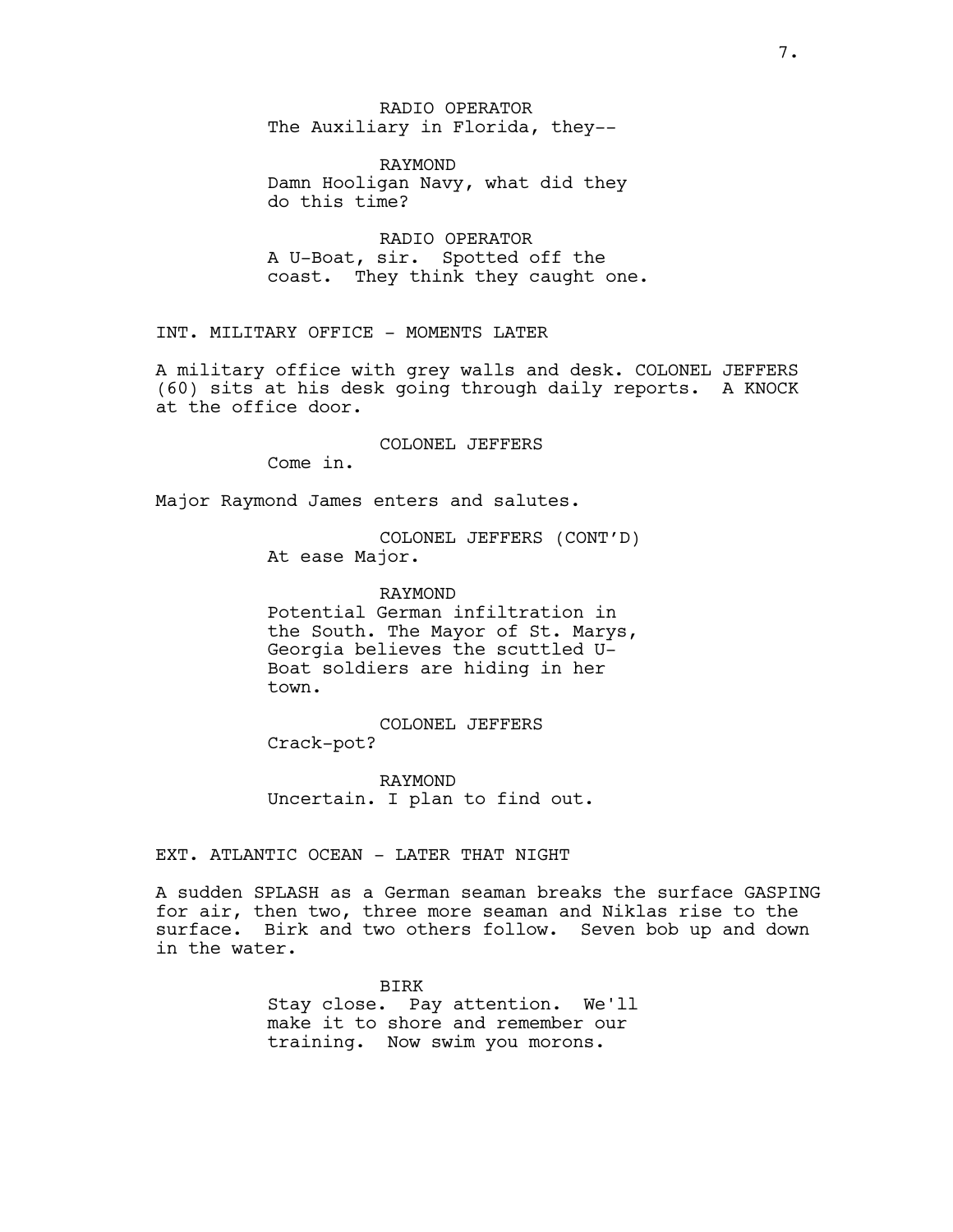NIKLAS Rolf was right behind me. We can't leave him. I can--

BIRK Swim. We must get to land before a boat comes by. He's most likely drowned.

### NIKLAS

No!

# BIRK I said swim!

All the men swim and follow Birk. Niklas turns back, but no Rolf. Niklas sobs as he swims away.

The men splash in the distance. Bubbles surface. Rolf pops up out of the water GASPING. Rolf sees the men swimming away. He looks around, swims the opposite direction.

EXT. ST. MARYS, GEORGIA - CONTINUOUS

OSBORNE STREET. Hot. Crickets CHIRP, frogs CROAK. FOG settles on the river businesses, rendering them dark and lifeless.

SEYMOUR JOHNSON (72) carries a double barrel shotgun. He checks the doors and waves his flashlight into store windows. Following close behind boy scout BOBBY JOE WILLIAMS (14).

Bobby Joe plasters a poster on a store wall, "SIGHTING MADE BY RUFUS HOBBS, SHRIMPER AND CHAIR OF THE FERNANDINA BEACH VFW."

Seymour shines his flashlight over the counters and tables in Holloway's Hardware Store. He jumps when his flashlight meets the eyes of JAMES HOLLOWAY (50) wild eyed, unshaven and sitting next to his register clutching his shotgun in the dark.

As a domino reaction Bobby Joe sloshes half of his bucket of paste on Mr. Holloway's wood planked porch.

> SEYMOUR God damn it! BOBBY JOE God damn it!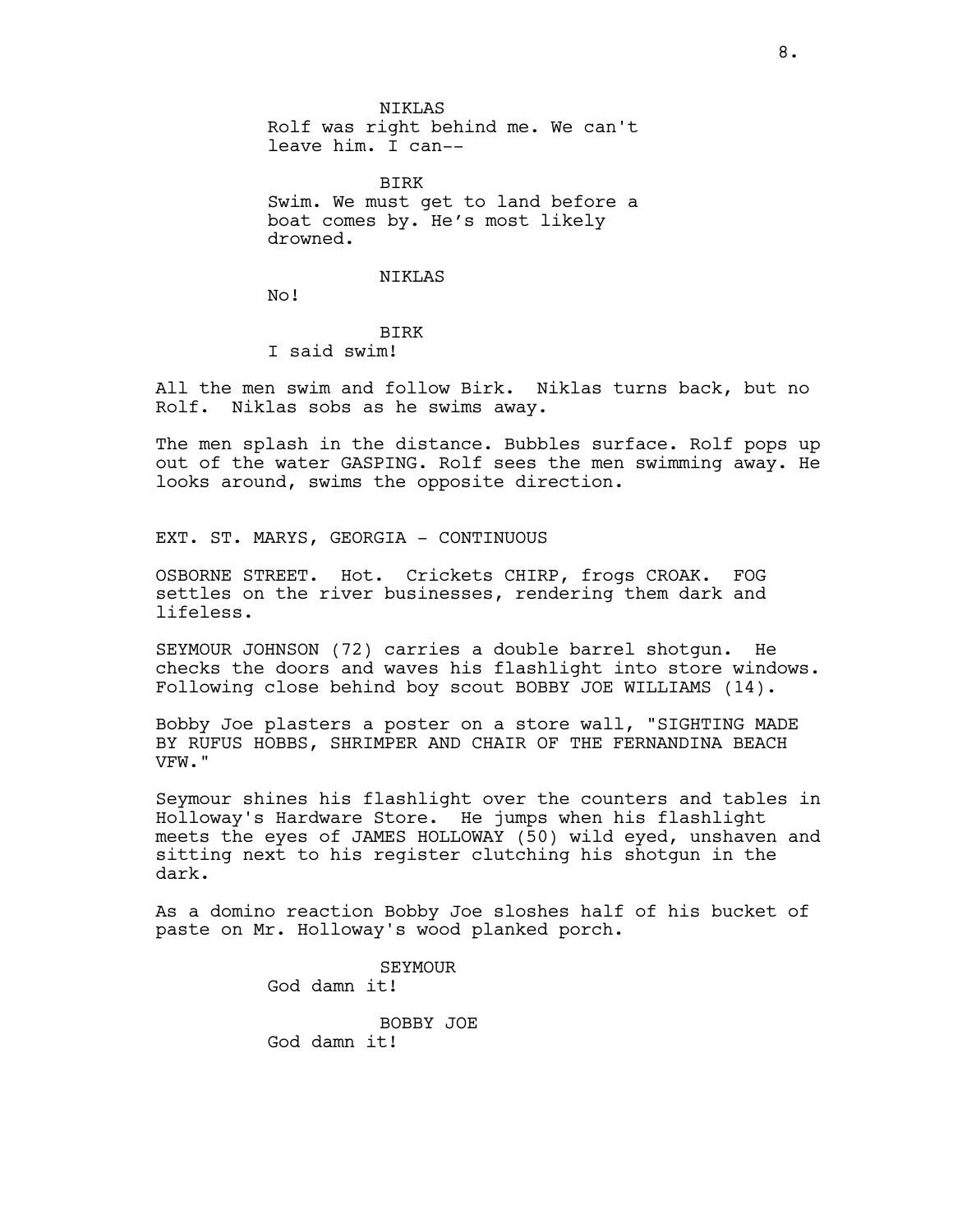SEYMOUR Watch your mouth son, you're in uniform.

James Holloway scrambles to the door.

HOLLOWAY Ah, hell Seymour. Now I'm going to have flies.

SEYMOUR Well, you could of had buckshot. What's the matter with you. Don't you know we're at war? Scaring an old man half to death.

EXT. RIVERVIEW HOTEL - CONTINUOUS

Tony lights a cigarette. Above Caroline's Bakery next door, POPS of radio static linger out of the apartment window. The sound tunes in to the CBS Suspense Radio Hour. Caroline sticks her head out the window.

> CAROLINE Howdy! Too loud for your guests? Too hot to close the window.

Tony looks up, CAROLINE waves.

TONY Evening, Caroline.

Dominique steps out on to the porch. He wipes the sweat from his face. Tony offers him a cigarette.

> TONY (CONT'D) Bread set to rise?

DOMINIQUE Don't know why.

**TONY** What's wrong with the bread?

DOMINIQUE It's not the bread, Tony.

TONY Pop had the best pizza in Brooklyn. You'll come in to your own.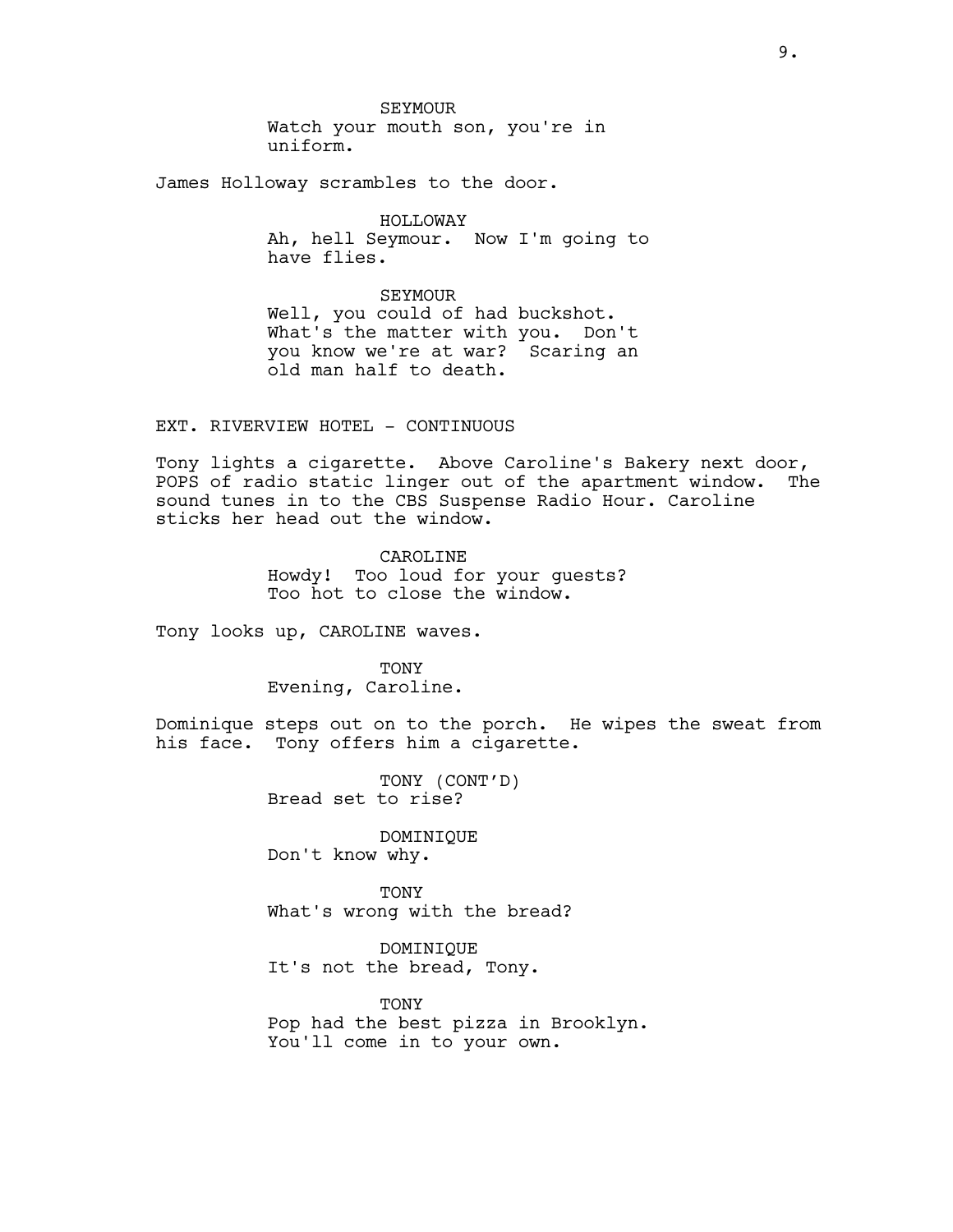DOMINIQUE Pop cooked, I delivered. (Beat) I think we should go home.

**TONY** When Uncle Lenny died, he told mom it had to stay in the family.

DOMINIQUE It's this place that killed him.

**TONY** Yeah, well this is going to be our year, I can feel it.

DOMINIQUE Alright then, I'm going to advertise for a cook.

**TONY** We can't afford that!

DOMINIQUE Can't afford not to. If I have to stay, then I need a cook.

EXT. METHODIST CHURCH - CONTINUOUS

The choir finishes the last measure of ONWARD CHRISTIAN SOLDIERS. Seymour waits, Bobby Joe pins a poster to the bulletin board on the church. WOMEN pour out of the church. Seymour hands each a poster.

> SEYMOUR Evening ladies. Be sure to go home in twos and blow your whistle if you get spooked.

INT. FERGUSON BEDROOM - CONTINUOUS

The home of CAPTAIN MIKE FERGUSON (50), fit for his age, sorts through his closet. He stops on a retired Navy uniform in plastic. He moves on until he finds a basic black shirt.

INT. FERGUSON KITCHEN - CONTINUOUS

Mike's wife, RUTHIE (50), enters the back kitchen door with purse and Seymour's poster. She opens the ice box, pulls out bread, deli meat and spread, and prepares a bagged lunch.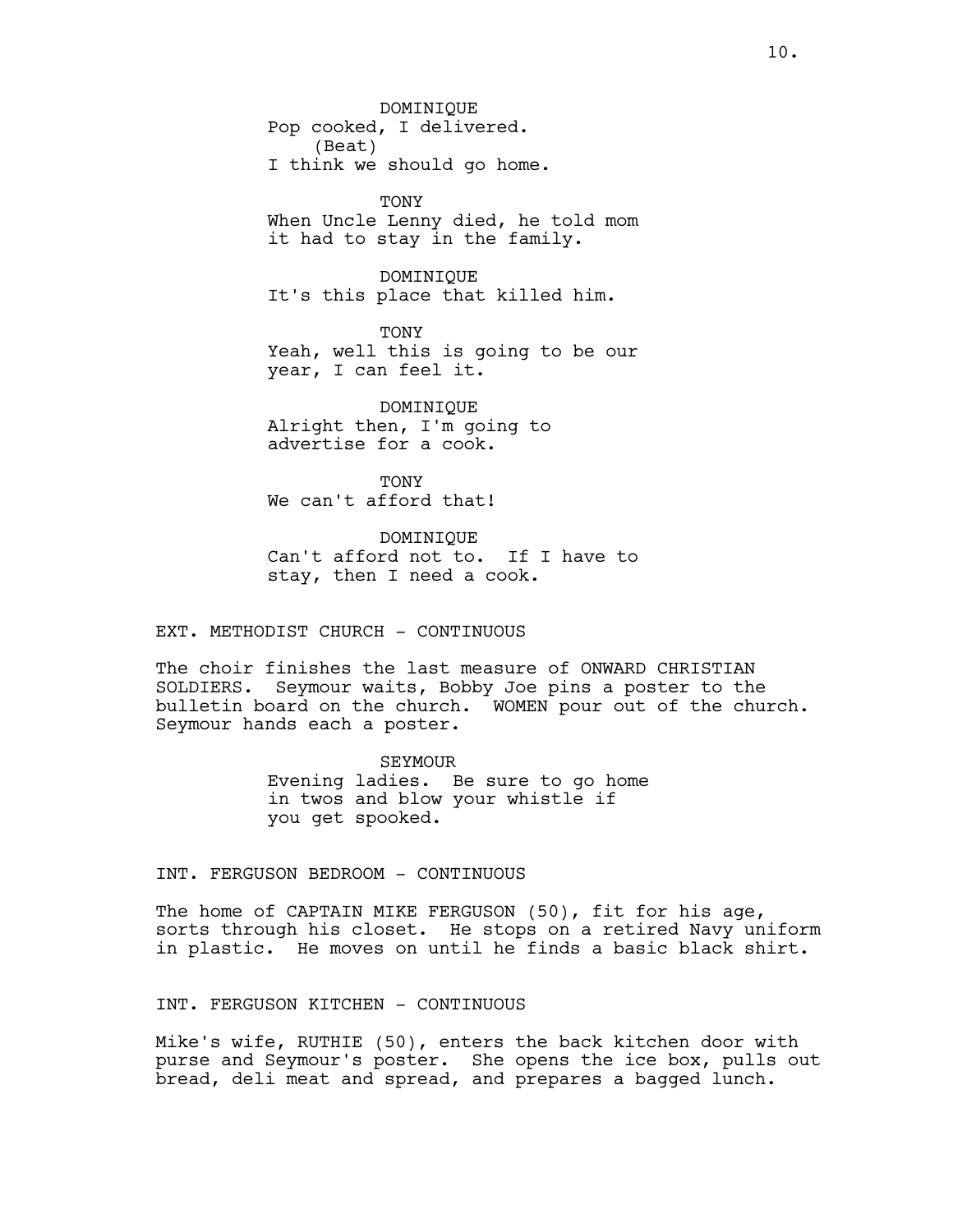She opens a kitchen cabinet door and runs her finger along a schedule taped to the inside of the door. ST. MARYS AUXILIARY SHIFT SCHEDULE. She stops on the date, May 30, 1942. Next to it reads, 10:00 p.m. to 6:00 a.m.

She closes the cabinet door and looks up at the rooster clock hanging on the kitchen wall. It reads 8:35.

INT. FERGUSON BATHROOM - CONTINUOUS

SHELBY (20), attractive and vibrant daydreams as she soaks in a cold bath. She jumps as Captain Mike pounds on the door.

CAPTAIN MIKE (O.S.)

Shelby?

SHELBY Yes, daddy?

CAPTAIN MIKE I'm heading down to the dock in five minutes.

SHELBY I'll be right out.

Shelby SPLASHES and grabs a towel.

INT. FERGUSON HOUSE - CONTINUOUS

Mike stands outside the bathroom door listening to the SPLASHES on the other side. He smiles and heads down the stairs.

INT. SHELBY'S BEDROOM - MOMENTS LATER

Shelby stands in front of her full length closet mirror wearing a slip. She pinches her cheeks for color. She grabs and throws on a dress.

She struggles with the zipper while grabbing a bottle of perfume on her dresser. She fills the air with the perfume.

Eyes closed, she walks through the mist as if practicing a dance.

EXT. ATLANTIC OCEAN - NIGHT

Mouth of the St. Marys River, splashes break the brackish water. Rolf struggles against his clothing.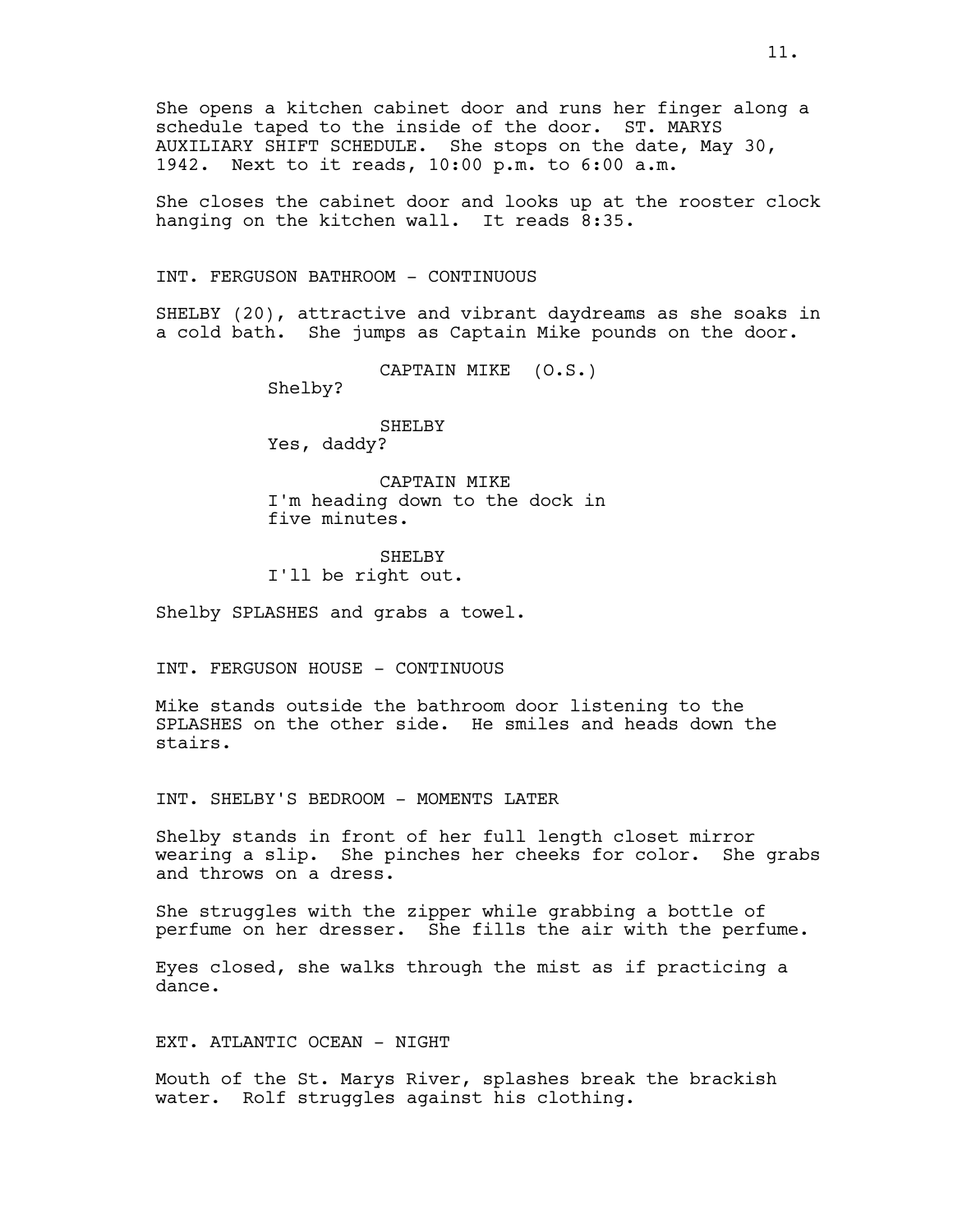He drags himself on shore, exhausted, and unbuttons his heavy wool grey coat.

Stripped down to his all in one skivvy, he digs. He shoves his uniform in a hole. He pauses and tears opens a crudely sewn pouch in his pocket. He reveals a necklace, a star of David. He places it around his neck. He quickly covers the uniform up.

EXT. OSBORNE STREET - CONTINUOUS

Captain Mike and Shelby walk along Osborne Street. Seymour emerges from the shadows.

> SEYMOUR State your purpose.

CAPTAIN MIKE Evening, Seymour.

Seymour jumps to attention, well sort of. He salutes and holds his shotgun tight to his leg.

SEYMOUR

Captain, sir.

CAPTAIN MIKE Where's Bobby Joe?

#### SEYMOUR

Ah, his momma came and got him. Damn near took his ear off.

CAPTAIN MIKE

It seems we have to work with what we've got.

### SEYMOUR

Well, you got it all right. Me, an old cripple. If Bobby Joe wasn't still hanging on to his momma's tit, why the Army would have already got him. Excuse my language Miss Shelby.

SHELBY

Why, that's alright Seymour. We're at war. Some things are allowed.

SEYMOUR You're darn toot'in.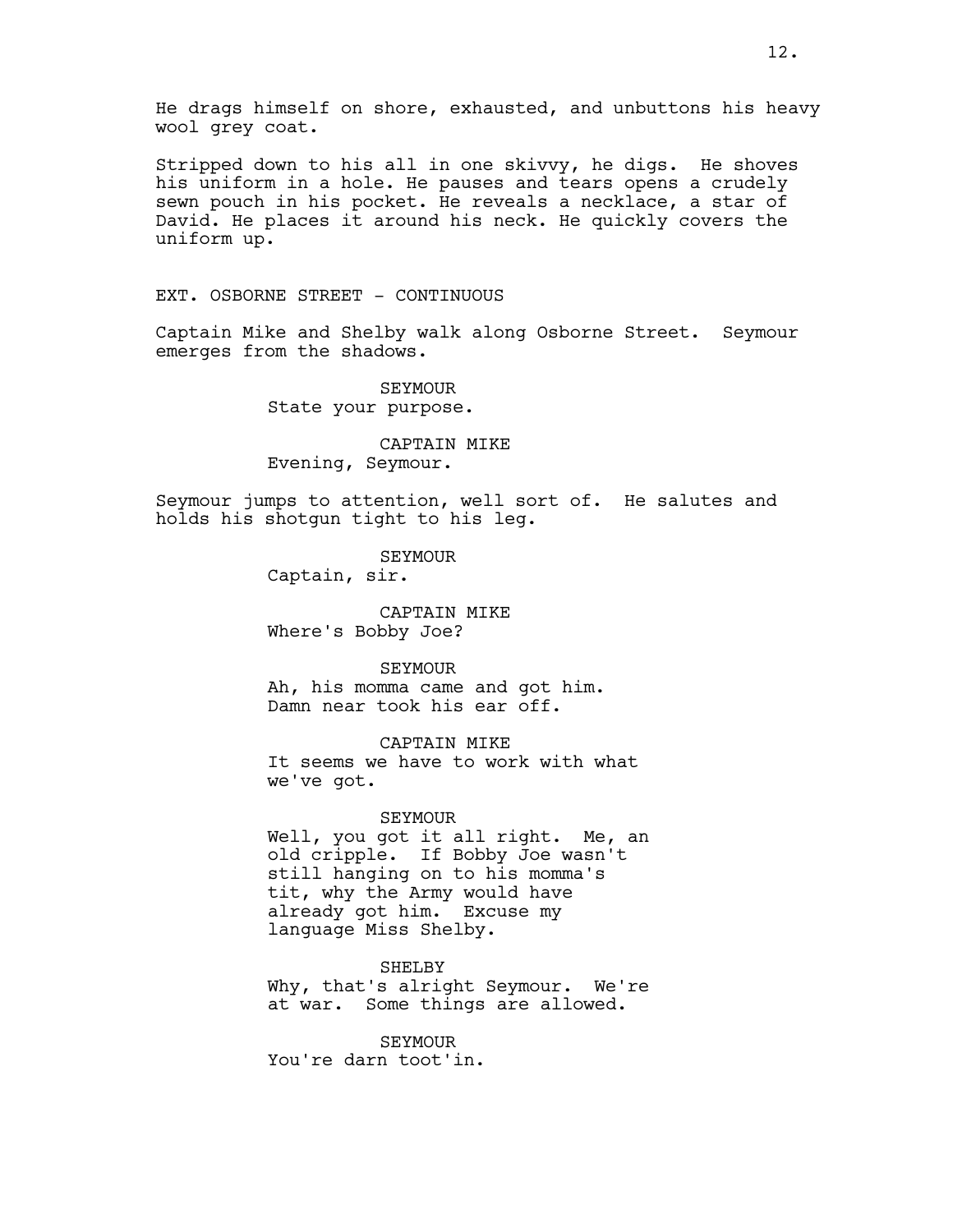CAPTAIN MIKE (To Seymour) I'll see you when I get off at six.

Mike and Shelby continue down the street.

# SEYMOUR

You be careful out there. No one's seen that U-Boat since Rufus tried to catch it. Damn fool. Now if I had been out there they would have high tailed it back to Germany. That's what they would have done.

EXT. RIVERVIEW HOTEL - MOMENTS LATER

Tony leans against a porch post. Dominique sees Shelby and Mike in the distance. He rips off his apron, smells under his armpit.

> **TONY** I'm sure Captain Mike doesn't care how you smell.

DOMINIQUE Shut up, Tony. (Beat) Evening!

Mike and Shelby walk up to the hotel's porch.

SHELBY Good evening, Dominique... Tony.

**TONY** Out late for a walk.

CAPTAIN MIKE I'm off to the dock. Working a shift tonight.

DOMINIQUE You know Captain Mike, I'd be willing to do some time with the auxiliary.

CAPTAIN MIKE I don't know. I think we have it covered.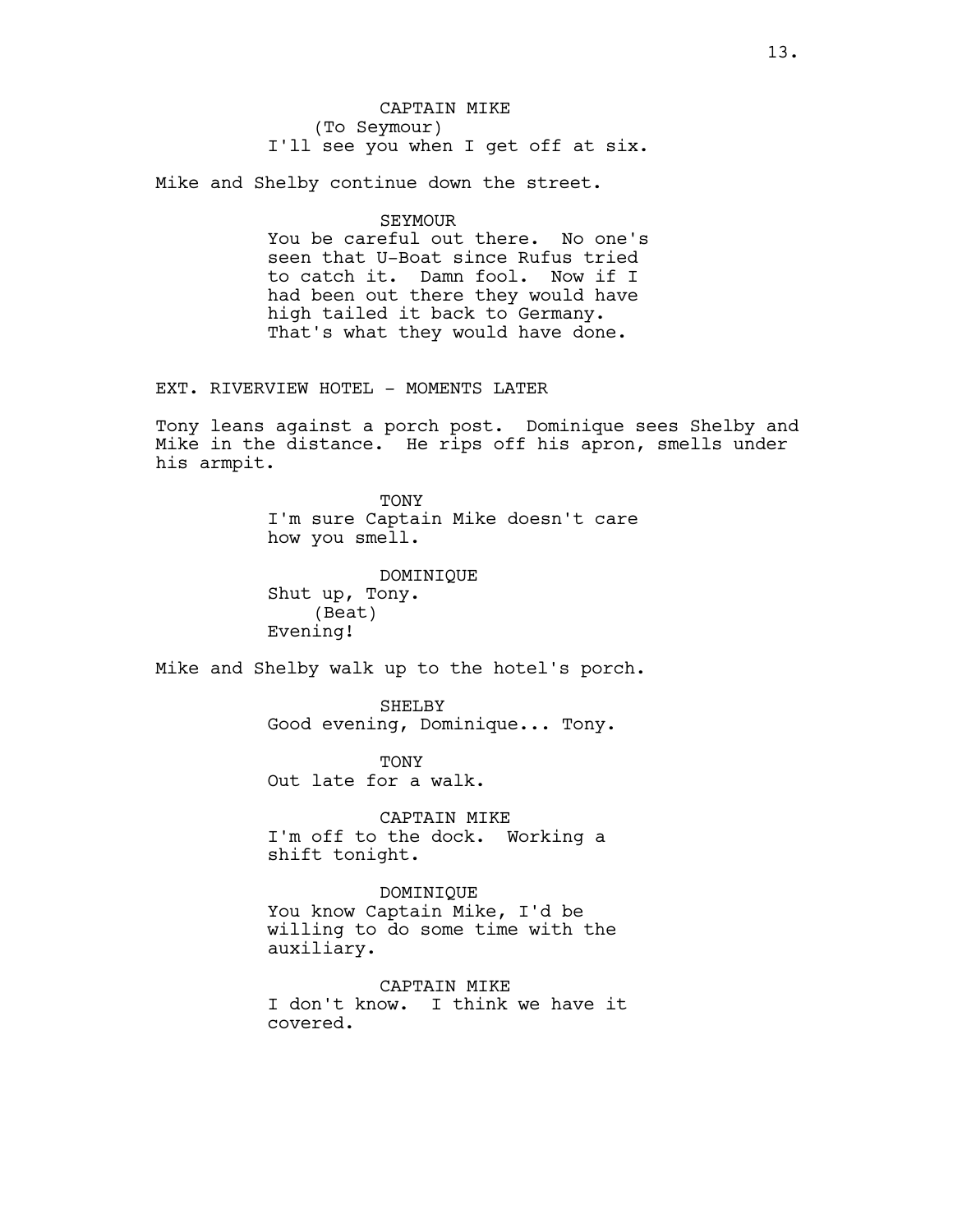DOMINIQUE I served two years in the Navy... just before the war. Mainly ship repair in Biloxi.

SHELBY What do you know daddy, a Navy man. (To Dominique) Daddy was in the Navy as well.

DOMINIQUE So, I heard. Makes us almost family.

Mike gives Shelby a peck on the cheek.

CAPTAIN MIKE I'll see you in the morning. Tell Seymour to make sure you get home.

DOMINIQUE I would be happy to escort Shelby home Captain Ferguson.

CAPTAIN MIKE Shelby, do as I said.

Mike heads across the street to the docks. He starts up a fishing boat and pulls into the river.

#### TONY

You know, I think I saw Seymour over in front of Holloway's.

# SHELBY

Now, you really think I'm going to have that old coot take me home when Dominique so politely offered? Now, that would just be rude.

**TONY** Hard to know which is safer.

Dominique glares at Tony who smirks.

SHELBY (to Tony) Where did you put in your military time, Tony?

DOMINIQUE Yeah, Tony. Where was that?

Tony hits Dominique in the arm.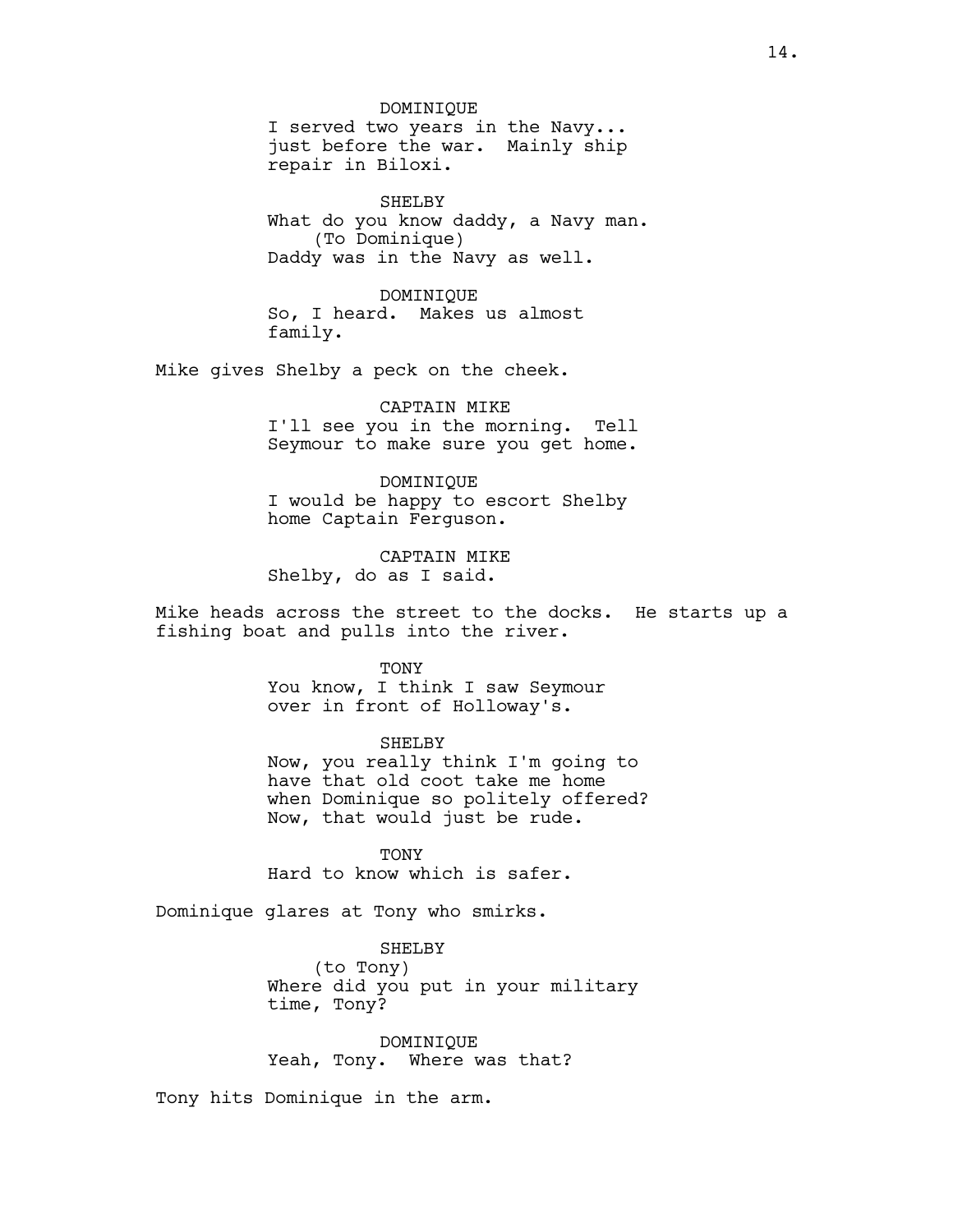SHELBY I suppose I'm getting too personal.

DOMINIQUE Tony's number came up, but didn't get past the entrance review.

SHELBY Oh, my. I am terribly sorry, Tony.

TONY

I'm not.

DOMINIQUE (To Shelby) Well, we better get you home.

EXT. WOODS - CONTINUOUS

Rolf runs along the river's edge. CHUGS of a nearby boat, Captain Mike. Rolf ducks into the brush and hides.

Captain Mike monitors the river's edge with a spot light. The trees and bushes light up around Rolf. Rolf runs deeper into the woods.

# EXT. CITY PARK - LATER

Shelby runs through the park holding tight to Dominique's hand. Dominique keeps up. She pulls him into the park's gazebo. She pulls him tight and they kiss.

> DOMINIQUE We're suppose to be discrete and here you are, in the middle of the park--

> SHELBY Now, shush. You'll ruin the moment. Besides, everyone's inside. This town is buttoned up tighter than a corset. They're so afraid there will be an invasion, they've forgotten to have fun.

DOMINIQUE They don't like me.

SHELBY It's just because you're an exotic foreigner, which I like.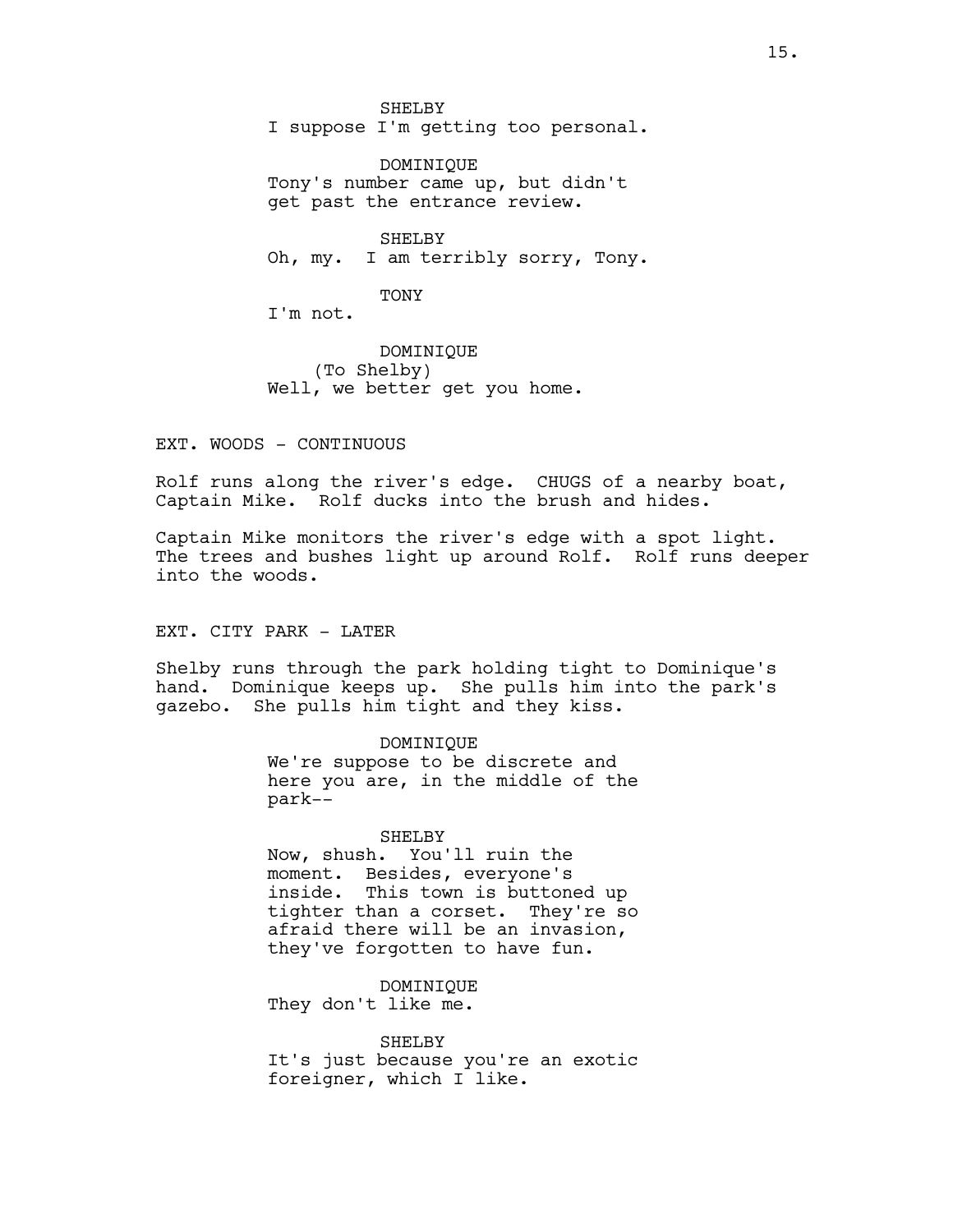DOMINIQUE I'm from New York.

SHELBY Like I said.

DOMINIQUE Let's go. We'll take off and never look back.

SHELBY Oh, now you're just being silly.

DOMINIQUE You want out just as much as I do.

SHELBY I don't know. Daddy--

DOMINIQUE What's he going to do?

SHELBY (Matter of fact.) Oh, he'd probably shoot you.

DOMINIQUE

Oh.

SHELBY But we can't bother ourselves with that. He'll just have to understand, that's all. Some day.

EXT. WOODS - CONTINUOUS

Exhausted, Rolf rests against a large Live Oak. His legs are dotted with ticks. Panicked, he pulls them from his skin leaving blood on his legs. He inspects his body. All gone. He slides down the tree, stares into the dark.

EXT. FERGUSON HOUSE - LATER

The front porch glows with a yellow hue from the porch light. Ruthie moves back and forth in the porch swing, arms crossed.

Shelby and Dominique arrive at the end of the sidewalk. Shelby releases his arm and grabs his hands. The CREAK of the wooden swing, a constant reminder Ruthie's watching.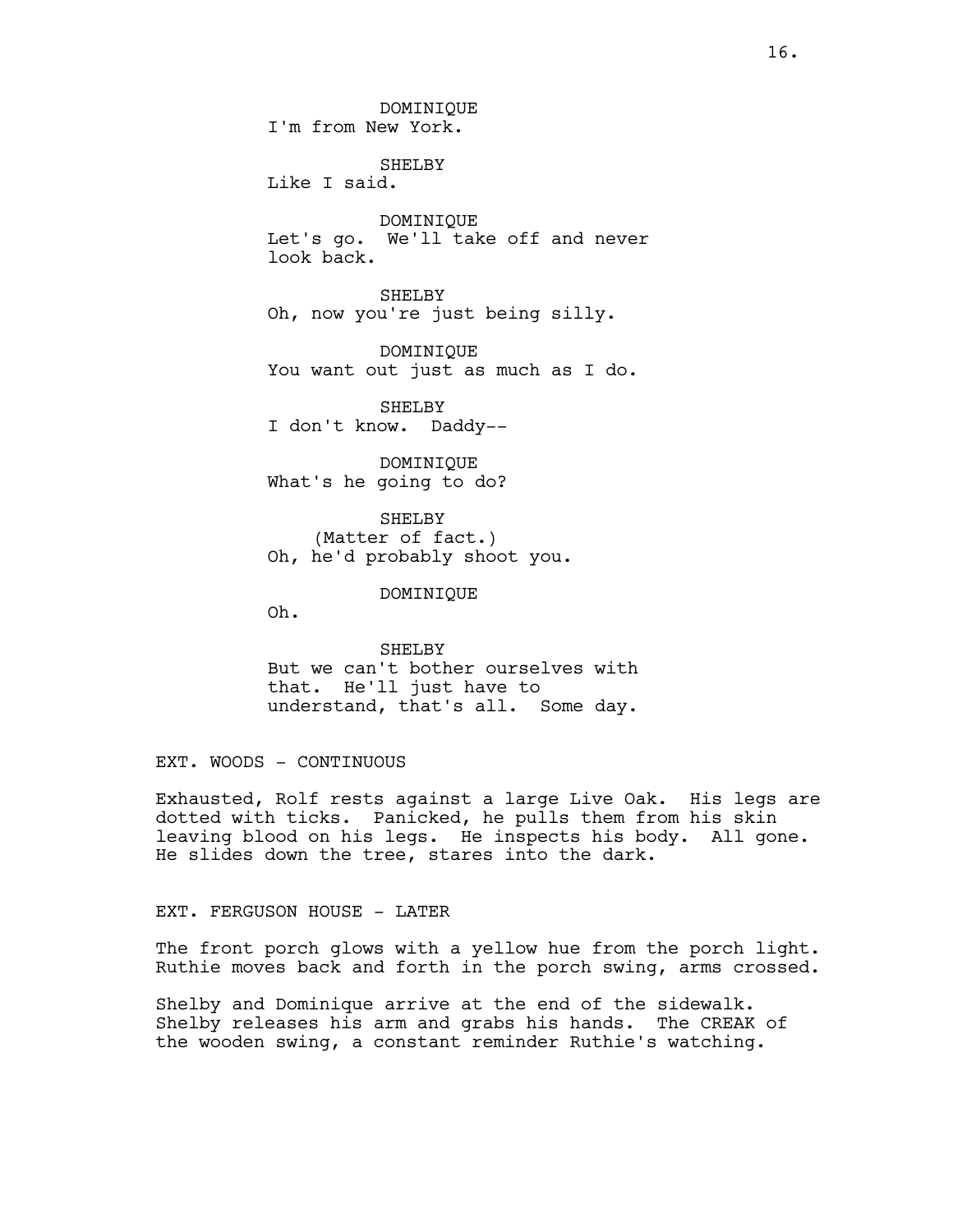SHELBY Dominique, thank you for escorting me home. You make me feel... safe. (Beat) Are all chef's hands so soft?

DOMINIQUE I guess, the lard.

SHELBY Oh, the lard. Why, of course. (Beat) Well, anyway. Thanks again.

Shelby releases his hands. She strolls down the walk, reaches the front door of her house and hesitates. Dominique watches her. The CREAK of the swing stops dead. An awkward moment is finally averted.

# DOMINIQUE Would you like to stop by the cafe for coffee in the morning? I don't know that I will open up, but I would for you.

Shelby quickly turns to Dominique.

SHELBY I think I'm clear of obligations for the morning.

# EXT. FERGUSON HOUSE - MORNING

Mike, after a long night on the boat, walks up the steps of the porch just as the SCREEN DOOR flies open. Shelby dashes out in a hurry. She stops long enough to give Mike a peck on the cheek.

> CAPTAIN MIKE Where are you off to in such a hurry?

SHELBY Isn't it a beautify morning, daddy?

Shelby stops at the front gate and turns quickly after a thought.

> SHELBY (CONT'D) Oh, silly me. Did you catch any Germans last night?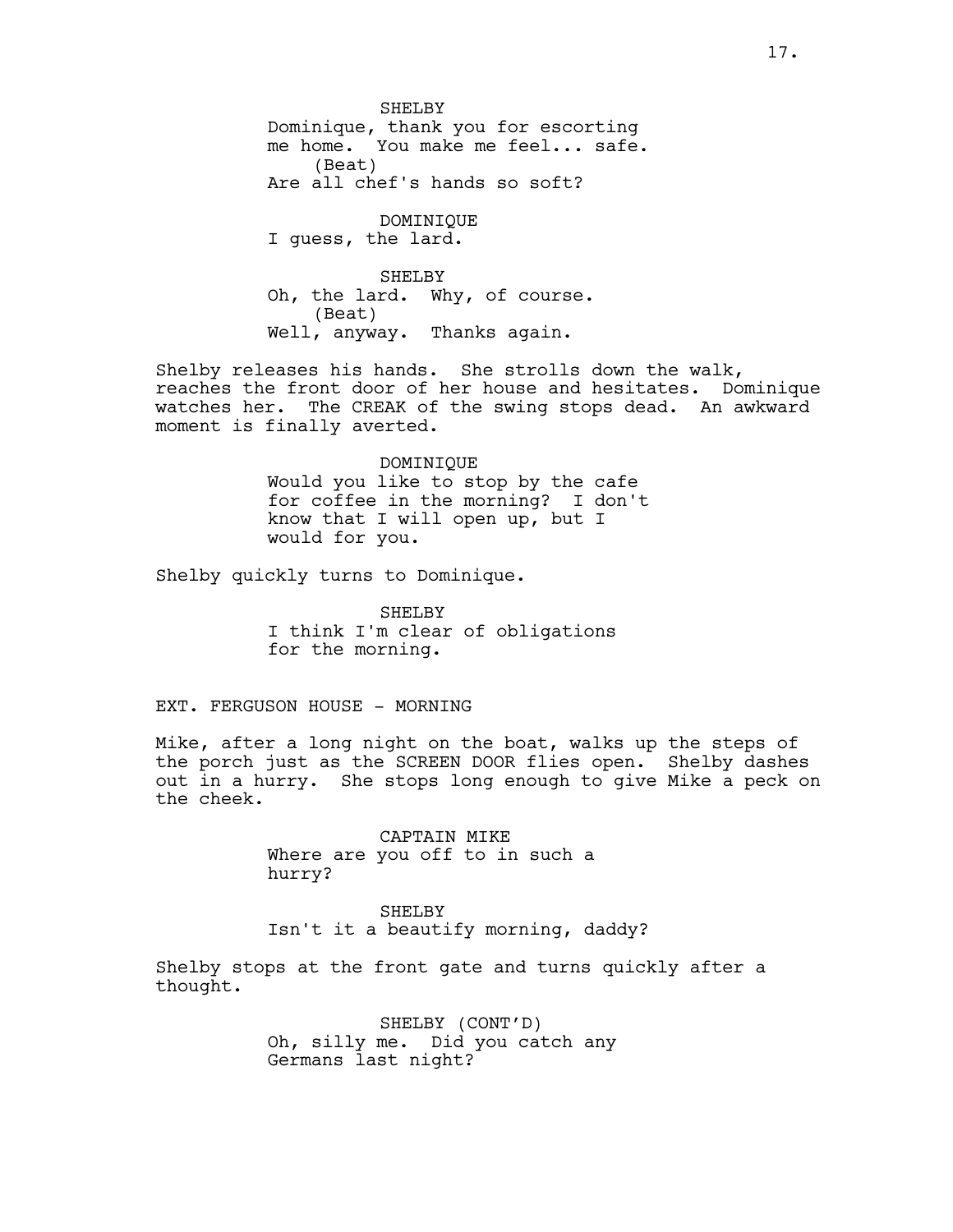CAPTAIN MIKE No. That means they could still be out there. I want you to be careful and home before dark.

#### SHELBY

Oh, my. All serious. Of course I'll be home before dark. However, don't you think we would know it if a German were walking down the street?

CAPTAIN MIKE Just be careful.

SHELBY Have a good morning, or should I say good night?

Shelby heads down the sidewalk with a spring in her step. Mike, too tired to fight, enters the house.

INT. CAFE - MOMENTS LATER

Dominique puts the finishing touches on the back side of a cardboard box with a piece of charcoal. The sign reads, "COOK WANTED: INQUIRE WITHIN".

EXT. CAFE - CONTINUOUS

Shelby stands in front of the window just as Dominique places the sign. She cocks her head with uncertainty. Dominique looks at her through the window. In a PANTOMIME Dominique and Shelby work until the sign is positioned to Shelby's satisfaction.

Shelby gives an approving THUMBS UP.

INT. CAFE - CONTINUOUS

An empty cafe, Shelby runs into Dominique's arms. Dominique anxiously monitors the window.

> DOMINIQUE Captain Mike made it back this morning?

SHELBY Yes, of course, silly. You don't think Rufus Hobbs really saw a German U-Boat?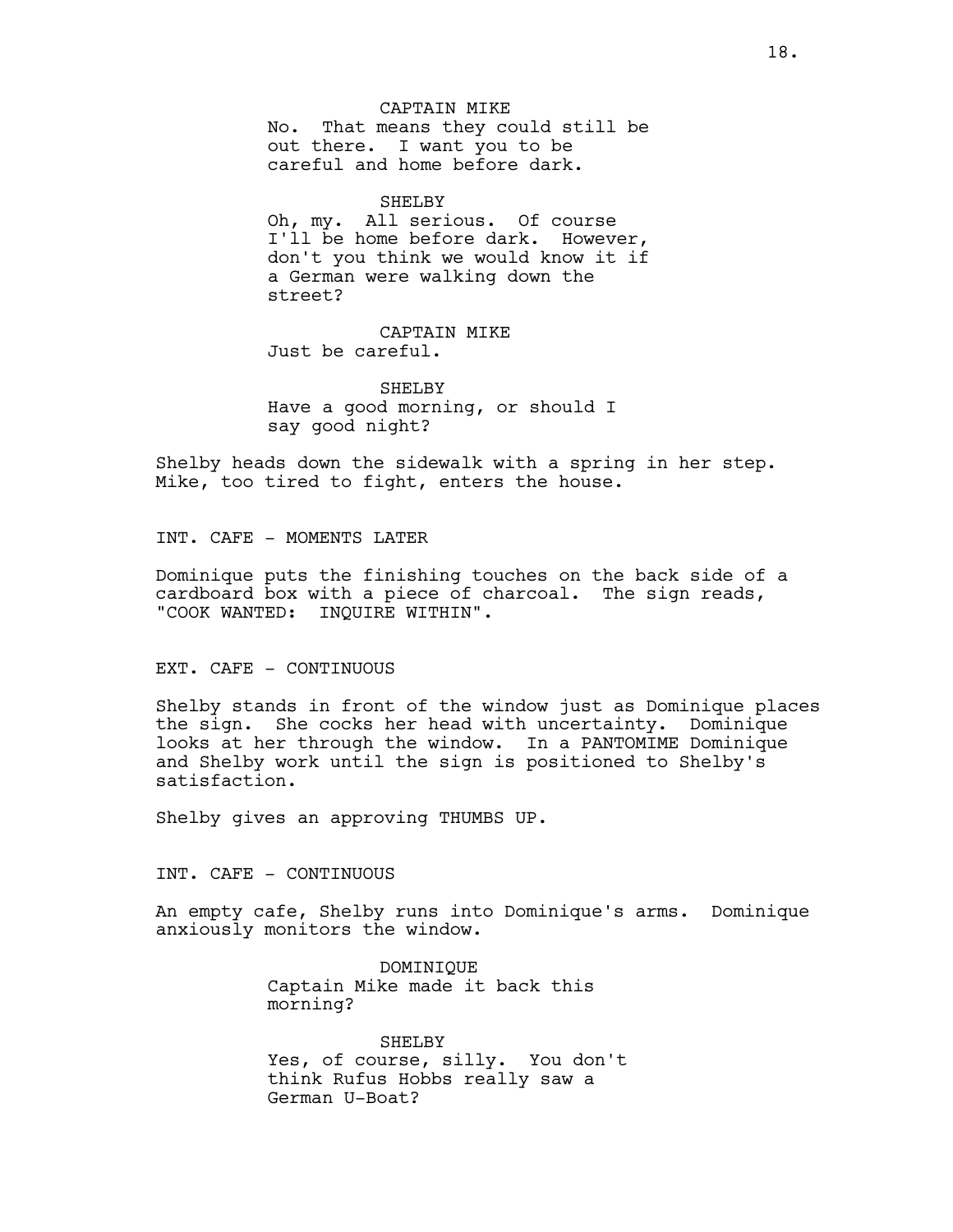#### DOMINIQUE

That's the least of my worries.

# SHELBY

Oh, now that's sweet. My father's just a big old teddy bear.

# DOMINIQUE

And like Teddy, he used to carry a side arm. Besides, he's close to Beulah Simms, and you know how much she likes me and Tony.

# SHELBY

That blow hard busy body. She wouldn't be Mayor if her husband hadn't keeled. I don't know why in this town there isn't one decent man who would run against her.

# DOMINIQUE

Fear. (Beat) Have you given my suggestion of leaving town any thought?

SHELBY

I can't believe you would leave your brother in a lurch like that.

DOMINIQUE Tony will do just fine without me.

**TONY** Do what just fine?

Dominique and Shelby jump as Tony enters the cafe.

#### SHELBY

(Quickly) Run the place... if I were to take Dominique away this afternoon for a boat ride to Cumberland Island.

### TONY

It's just seven o'clock in the morning. Besides, aren't you afraid you'll find a camp of Germans out there?

SHELBY Don't be silly. There are no Germans. (MORE)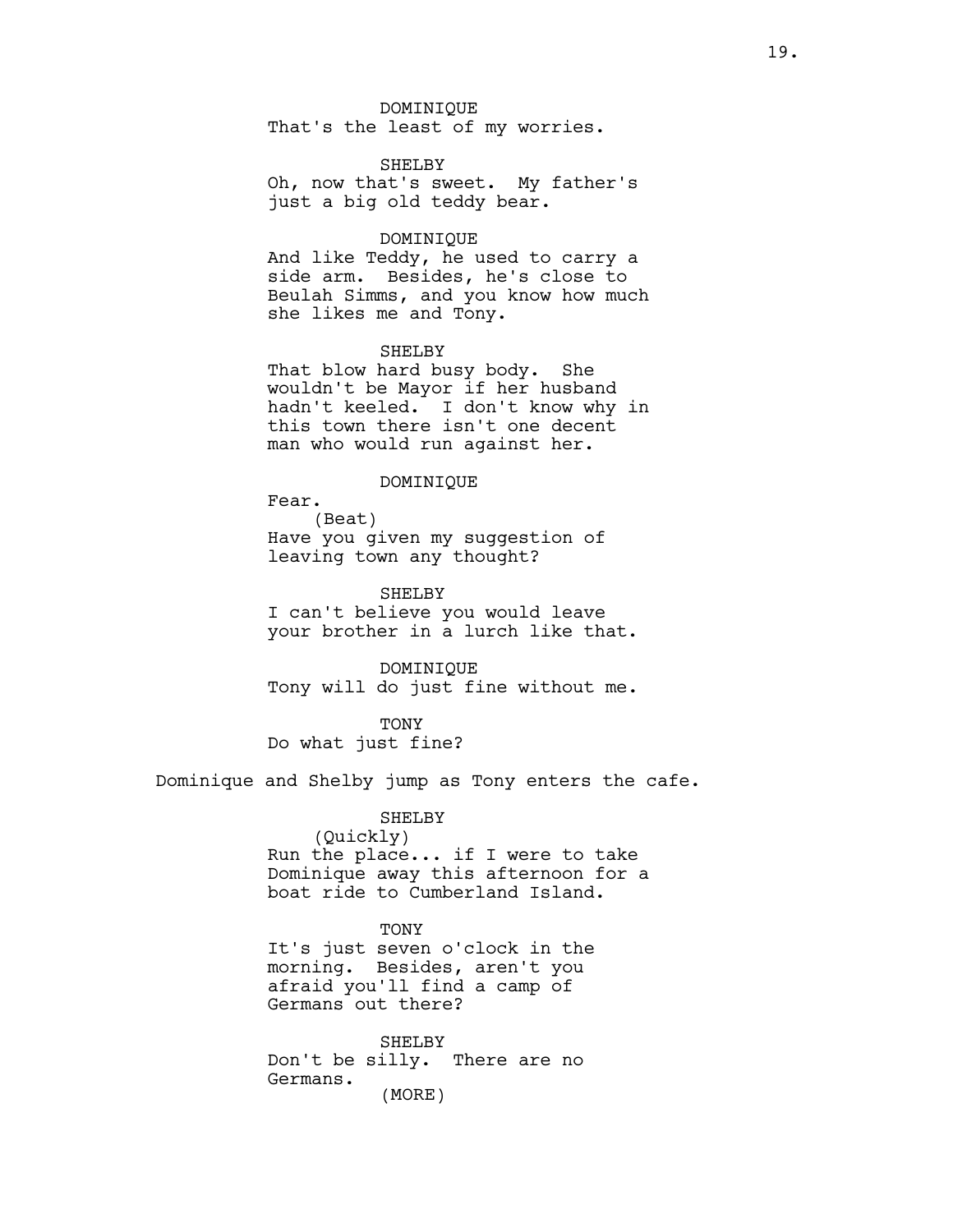I don't know why everyone has gotten caught up in this charade. SHELBY (CONT'D)

DOMINIQUE Maybe I can find one that cooks.

TONY

Funny. (Beat) I guess a picnic wouldn't hurt. Hardly any business these days.

SHELBY

(To Dominique) Splendid. I'll go home and pack a lunch and meet you at the dock in an hour.

Shelby exits the cafe.

TONY What are you doing?

DOMINIQUE She's a nice girl and very... (Outlines her figure with hands) And you know how I like--

# TONY

Come on. She's the only woman in town that doesn't go to bed with cold cream on her face.

DOMINIQUE You know, it wouldn't do you no harm.

TONY For all I know you'll leave town and I'll be left here to pick up the pieces. (Beat) Did you promise to take her to Italy?

DOMINIQUE It's not like that.

**TONY** And how many little Dominiques are running around Brooklyn Heights?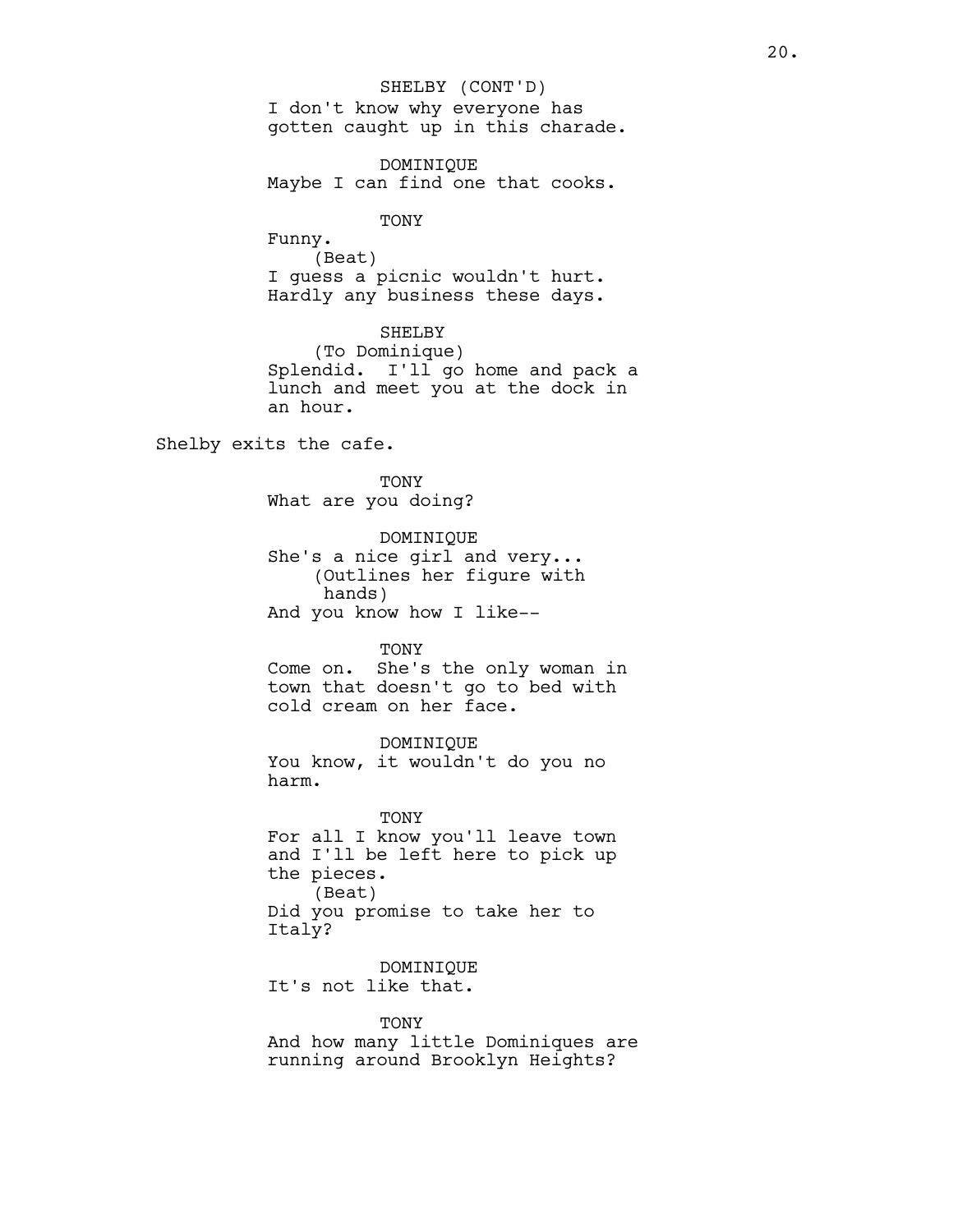DOMINIQUE Not no little Dominiques--

TONY Pop sent you here because you were in trouble. You're always in trouble.

#### DOMINIQUE

Oh, and you always have to clean up the mess. Mr. Nose in the business.

# TONY

Yeah!

DOMINIQUE Yeah? Well, I'm glad I'm going on that boat ride now.

**TONY** 

What are you waiting for? Don't want to look at your ugly mug today anyways!

# DOMINIQUE

Fine.

Dominique rips off his apron and charges out of the cafe. Defiant, arms crossed, Tony watches him leave.

> TONY (Under his breath) Fine.

EXT. CUMBERLAND ISLAND - DAY

Shelby and Dominique stroll along the beach barefoot. Dominique carries a basket and a small blanket over his shoulder. Shelby holds on to her arm as the waves roll across the sand and their feet.

Dominique sets the basket down and tosses the blanket out. Shelby sits.

> SHELBY You look out across the water and hits hard to imagine the chaos going on in Europe. We enjoy our lunch and they dodge bullets.

Dominique lays down next to Shelby.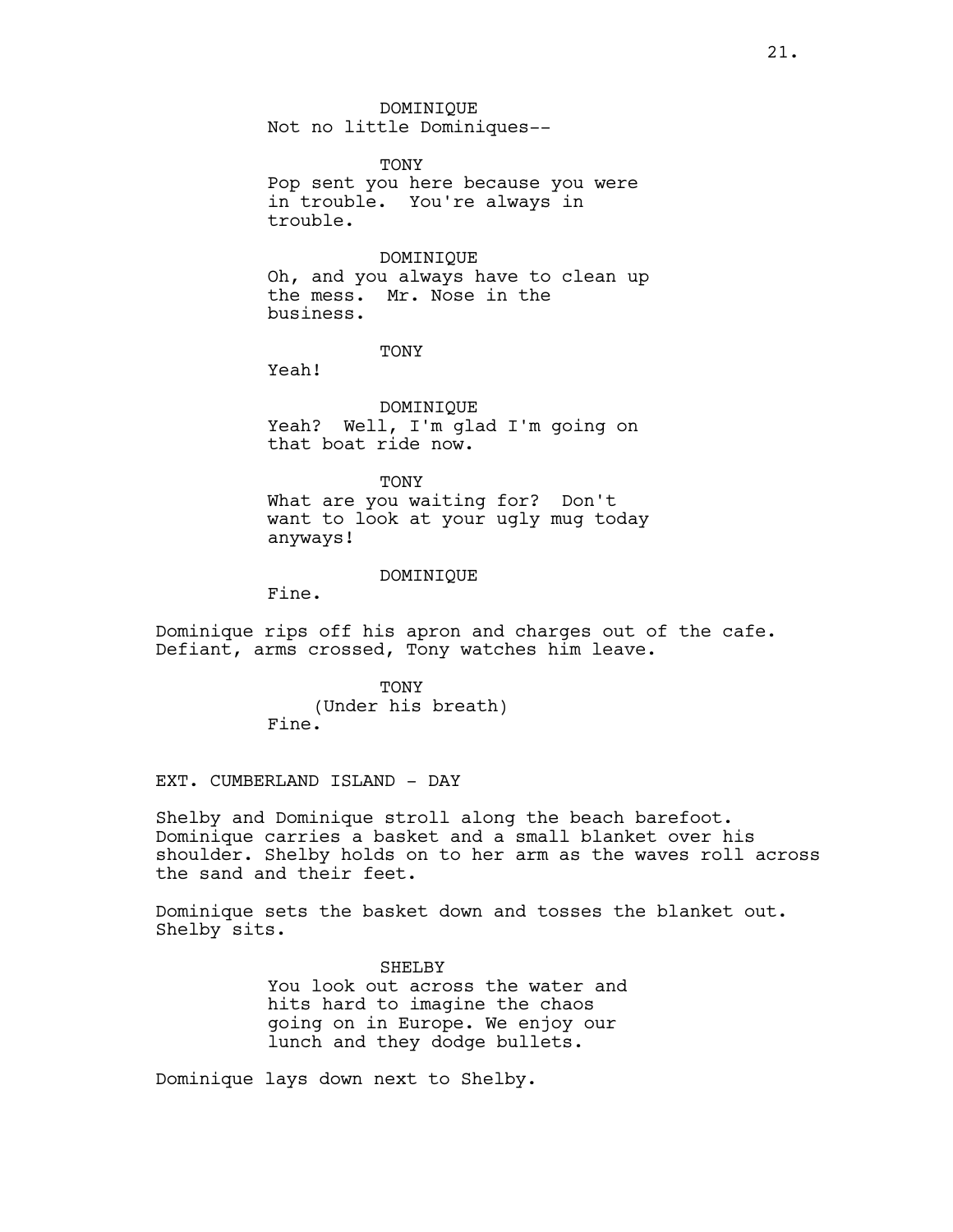SHELBY (CONT'D) Just think, the ships you repaired are taking troops off to war. (Beat) Do you wish you were with them?

DOMINIQUE

Not a chance.

# SHELBY

That's rather cold.

DOMINIQUE If I were, then I wouldn't be here with you right now. I can't think of anywhere I would rather be.

Shelby kisses Dominique. He grabs her and tickles her. She SCREAMS with LAUGHTER and jumps up. Dominique chases her down the beach.

EXT. OSBORNE STREET - NIGHT

In the thick brush across the street along the river, Rolf watches the cafe. He grabs his stomach to hold off the hunger pains. He sees Tony step out onto the porch of the hotel. Rolf ducks down into the brush.

EXT. HOTEL - CONTINUOUS

Tony lights a cigarette and looks up and down the empty street. Out of the darkness, Dominique emerges.

> **TONY** Did you have a nice day, ALL day with Shelby?

DOMINIQUE Like you care.

**TONY** Nice of you to come home just in time to close up.

Dominique turns to Tony. Both stare each other down while standing in front of their respective business doors.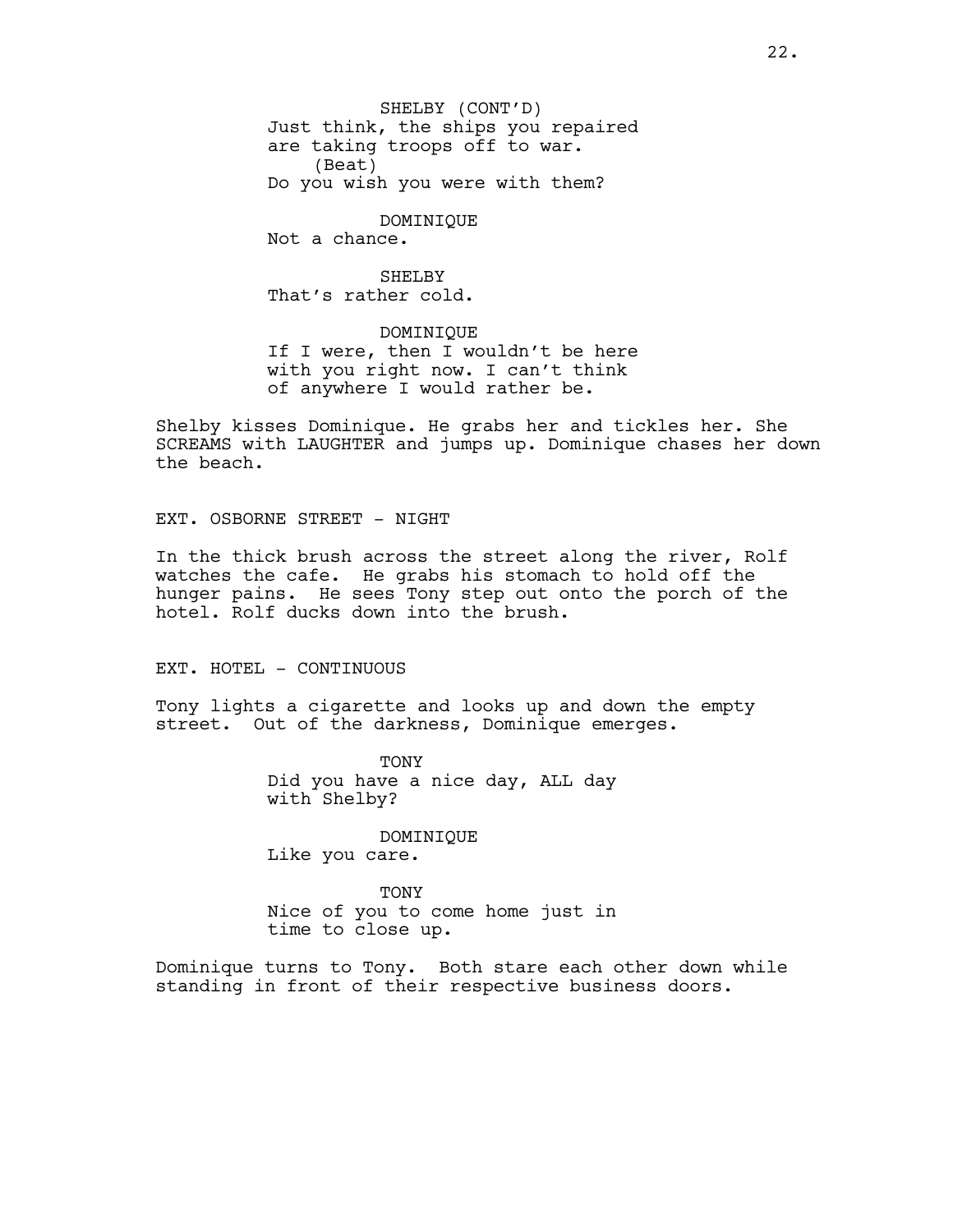EXT. OSBORNE STREET - CONTINUOUS

Rolf watches Dominique and Tony stare each other down, then as if on cue, Dominique walks into the cafe door and Tony the hotel.

The cafe light goes out. Rolf disappears into the brush.

INT. HOTEL - MOMENTS LATER

Tony turns off the main lobby lights, then locks the door and turns the sign on the door to read "CLOSED".

INT. KITCHEN - MOMENTS LATER

Dominique grabs the trash bin, opens the back door and sets the bin outside. He stands in the doorway and lights a cigarette, blowing the smoke out into the night air.

EXT. OSBORNE STREET - CONTINUOUS

Rolf steps out of the bushes into the dark street. He looks around for his next hiding place.

Seymour patrols up and down the street, uses a flashlight and inspects the interior of vacant cars. A RUSTLE in the bushes down the street grabs his attention.

Rolf runs and hides behind a tree, trying to make himself as thin as the trunk as possible.

Seymour directs his flashlight down Osborne Street to the bushes that line the road. He lights up the tree. Rolf sweats and holds his breath as the light moves around the tree.

Rolf tries to pull himself tighter to the tree and accidentally steps on a twig. SNAP!

Seymour runs to a tall pole with a siren and two flood lights that sit on top. Seymour pulls a key from his pocket and opens a box. He pushes a red button.

The ROAR of the civil defense siren blares through the night. The two flood lights flash on lighting up Osborne Street in both directions. A flurry of lights throughout the town come on.

Seymour positions himself in the center of the street, shotgun aimed at the distant bushes and tree.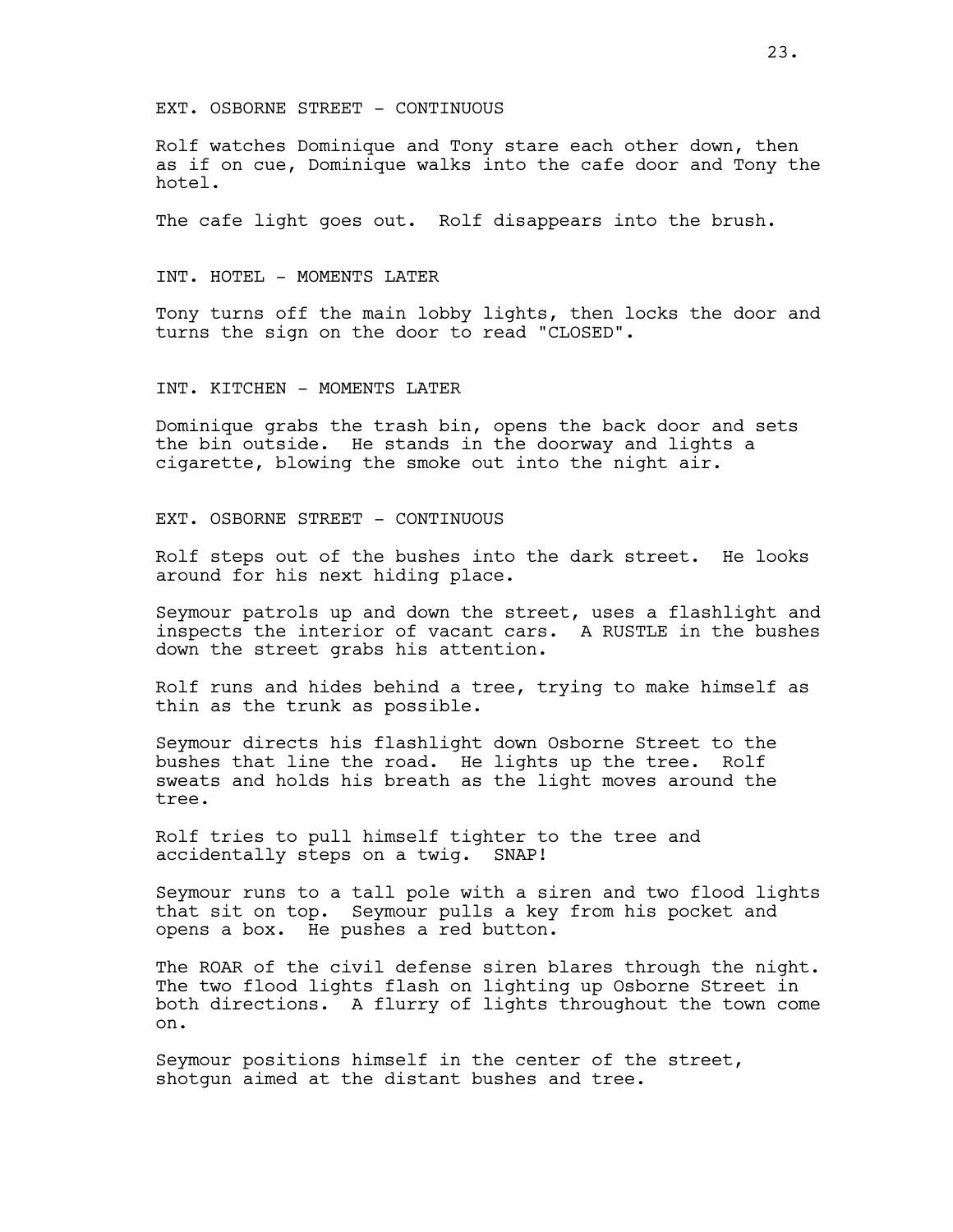Mr. Holloway bursts out of his store with his rifle. He joins Seymour in the center of the street. Tony flies out of the hotel. Dominique emerges from the side of the building and joins Tony. Caroline dashes out of her closed bakery in robe and curlers.

All eyes are on the bushes of Osborne Street. They RUSTLE once more.

> SEYMOUR I don't know who you is, but you better come out with your hands up. Schnell, Schnell.

They all wait, frozen in the center of Osborne Street. The bush RUSTLES again and a figure emerges. A DEER jumps out on to the street. Caught in the lights, it freezes, wide eyed.

Mr. Holloway, Seymour, Tony, and Dominique all stare at the deer. The siren still ROARS.

> HOLLOWAY Ah, hell Seymour. Turn the damn thing off.

Seymour lowers his shotgun and turns the siren and lights off. He closes the box, locks it and places the key back in his pocket.

> **TONY** Just an innocent--

> CAROLINE That poor deer.

SEYMOUR (embarrassed) It could've been anything. A German, perhaps.

The group breaks up.

EXT. RIVERVIEW HOTEL - CONTINUOUS

Rolf runs to the backside of the building. He looks around the corner just as Dominique makes his way from the front. Rolf, in a panic, looks around. He notices the back kitchen door still open. He looks in and enters when:

Dominique rounds the corner of the building. Dominique places a brick on the lid off the trash bin. He enters the back kitchen door, closes, and locks it behind him.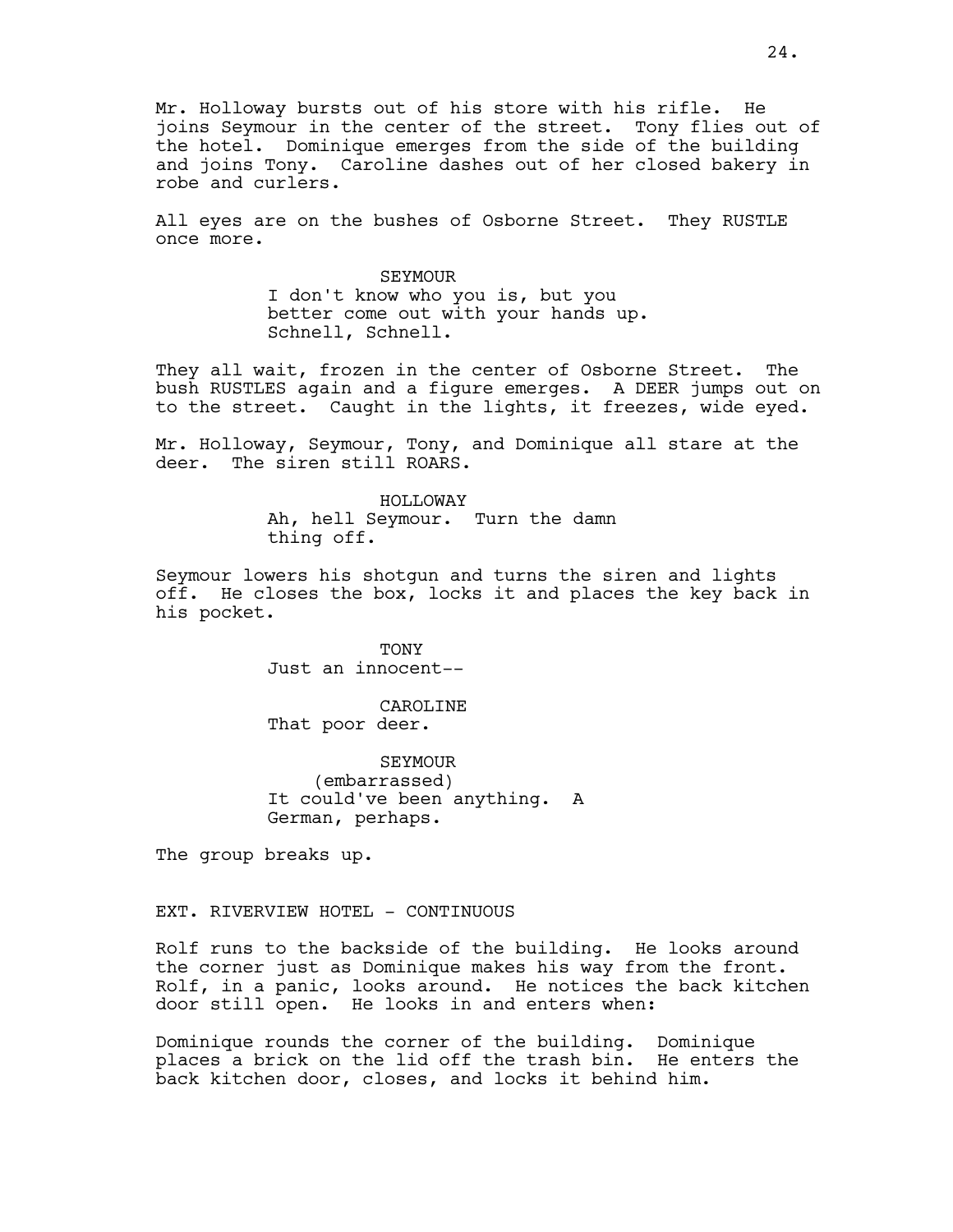### EXT. ATLANTIC OCEAN - MORNING

Captain Mike Ferguson's boat CHUGS near the coast line. THUD! Something hits the boat. He leans over into the water.

A WOODEN CRATE floats next to the boat. Captain Mike pulls it aboard. He inspects it. The letters on the box read "Rationen".

Captain Mike moves closer to the shoreline. Debris scattered on the beach. He grabs the two way radio and calls it in.

> CAPTAIN MIKE St. Mary's Auxiliary, come in. Captain Mike Ferguson, Auxiliary come in.

> SEYMOUR (O.S.) St. Mary's Auxiliary, state your purpose.

CAPTAIN MIKE Seymour, this is Captain Mike. I need to know the Coast Guard's frequency for today.

SEYMOUR (O.S.) No you ain't. Not until you tell me the password.

CAPTAIN MIKE

Seymour, I don't have time for this. Now, what's the frequency?

SEYMOUR You could have been captured.

CAPTAIN MIKE (hesitating) Bloomers.

SEYMOUR And what color are them bloomers?

CAPTAIN MIKE Red, white and blue.

SEYMOUR Damn right they are. Frequency 12.

CAPTAIN MIKE Captain Mike out.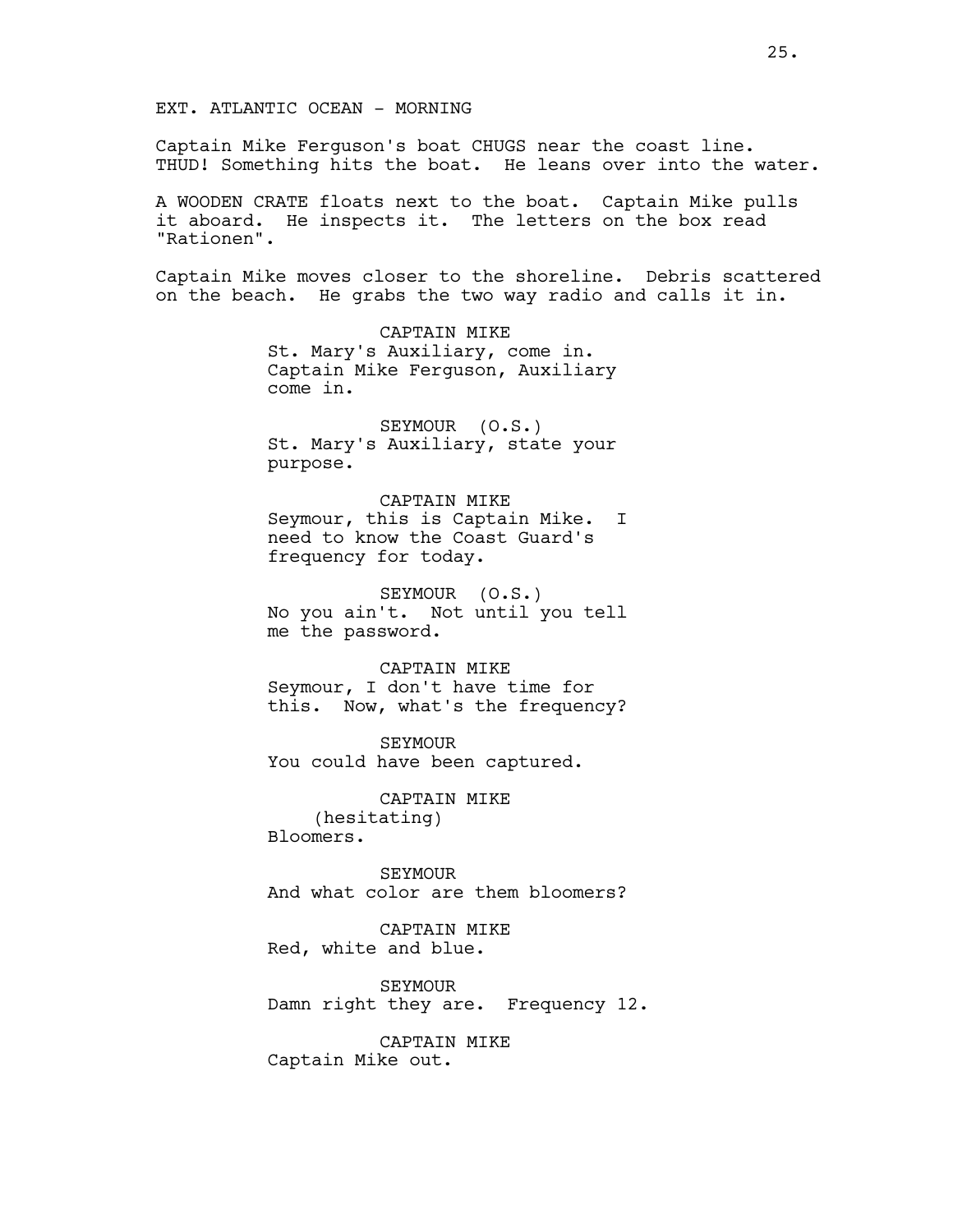Captain Mike turns the dials of the two way radio. STATIC and SQUEALS...

INT. CAFE - LATER

STATIC and SQUEALS as Dominique tunes in the radio. He finds a station playing big band. Dominique dances around the room.

CROSS CUT TO:

INT. KITCHEN

Rolf makes his way up slowly from the root cellar behind the supply shelf in the kitchen. The MUSIC floats through the swinging door.

INT. CAFE

Dominique stops. He turns around to find:

Tony standing in the cafe watching him.

DOMINIQUE What are you doing?

TONY I came for coffee. Obviously you've had too much.

DOMINIQUE (Sarcastic) Just, you know, getting the juices going before a packed place.

**TONY** You'll have the heebie-jeebies all day. (Beat) We've gotta come up with a way to drum up some attenzione...

SHELBY

Eccitiazone!

Dominique and Tony, surprised, turn to the doorway. Shelby stands, pleased with herself.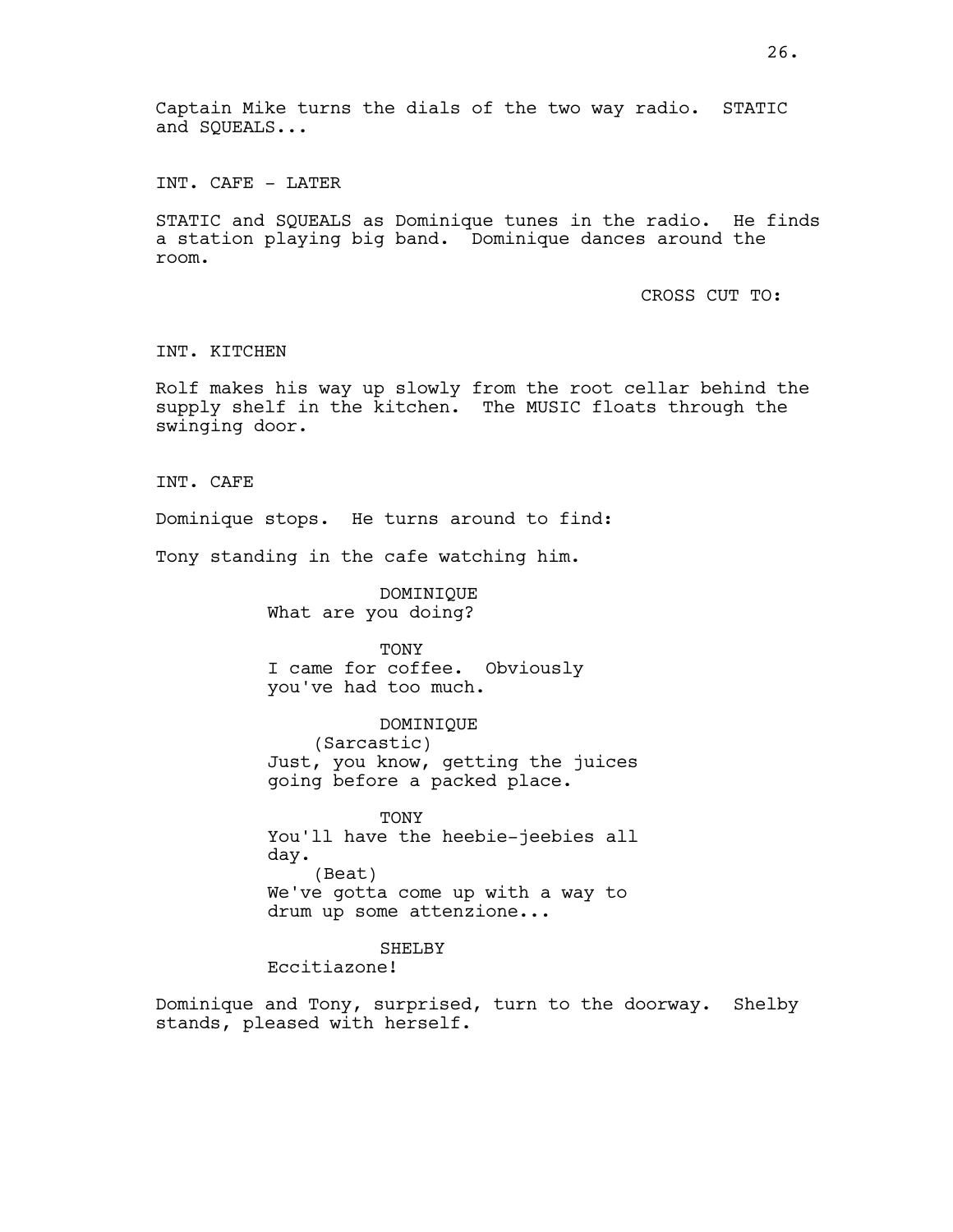SHELBY (CONT'D) The library. They haven't burned all the books, well at least not yet. (Beat) I could stand out front and show off my gams.

DOMINIQUE Those are mine, exclusive.

TONY Some good food will get us some new business.

DOMINIQUE I heard that.

Tony enters the kitchen through the swinging doors.

INT. KITCHEN

Rolf hides behind the supply shelves just as Tony enters. Rolf watches him through the shelves. Tony grabs a coffee cup and fills it, then a second. He turns to leave, but stops suddenly. Tony looks over to the shelves. He steps toward them, looks. Rolf ducks to the floor.

> SHELBY (O.S.) I have a swell idea, Tony!

Tony turns and exits the kitchen. Rolf watches as he leaves. Rolf cautiously grabs a cup and fills it with coffee, retreating to the root cellar.

INT. CAFE - CONTINUOUS

Tony hands Shelby a cup of coffee.

SHELBY Thank you so much! (Takes a sip) Okay, you know the St. Marys Auxiliary meets to go over the schedule for the week. Why not here?

Dominique and Tony look at each other, then back to Shelby.

TONY Why would they meet here, everyone thinks we're traitors.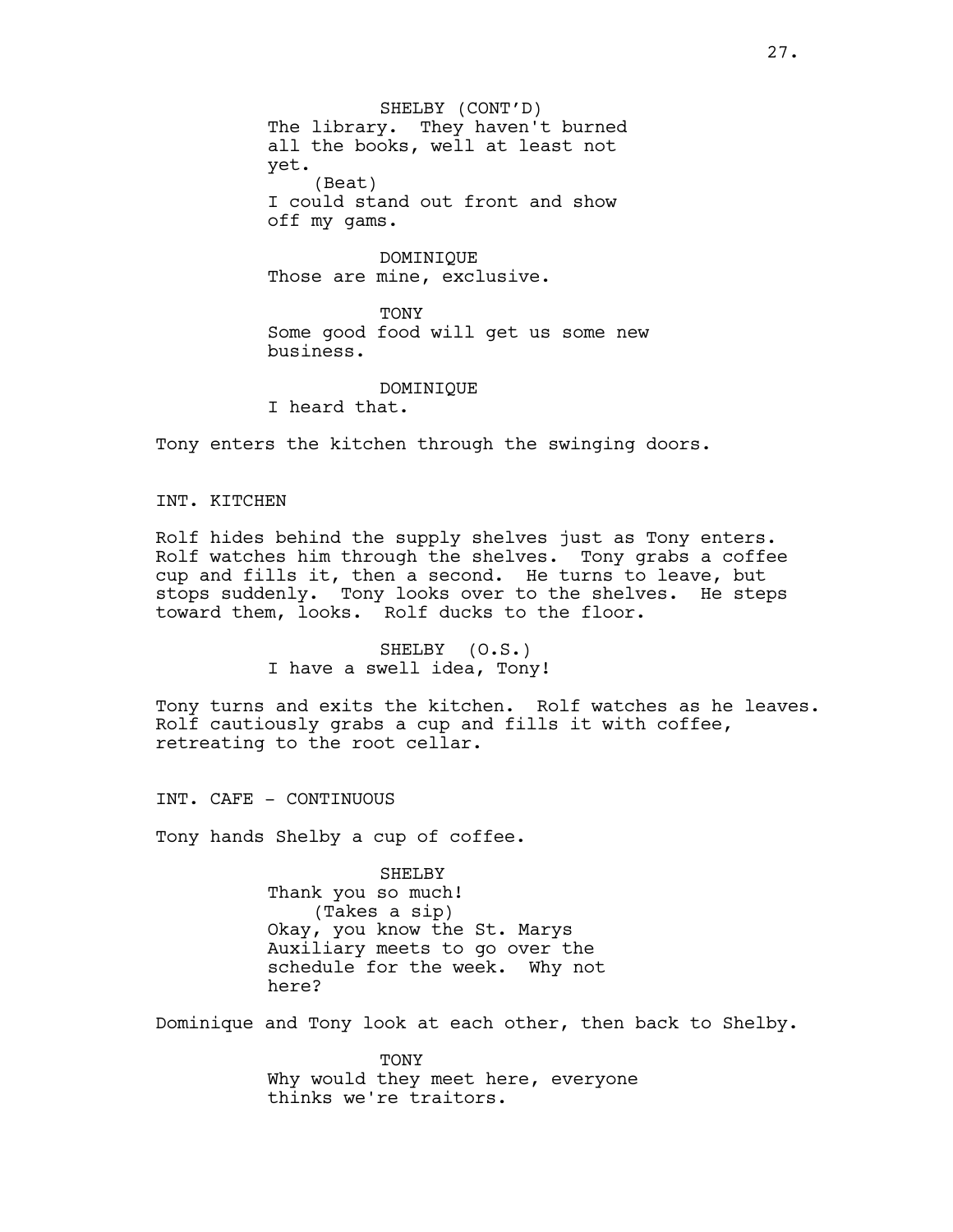#### SHELBY

I know, but they're idiots. And the head idiot is my father... who will do anything I ask him.

# DOMINIQUE

I don't know. Your father already has it in for me. If I feed them, they'll think I'm trying to kill them off.

**TONY** 

That makes sense.

SHELBY Oh, don't be silly. You can make a

pie can't you? The next meeting is tomorrow night.

TONY That's a keen idea. How hard can a pie be?

DOMINIQUE

Why, I otta--

SHELBY (Ignoring the feud) We give them free pie and coffee for the first meeting. Then, after a few meetings, hopefully, they'll start having dinner.

DOMINIQUE I guess it can't hurt.

SHELBY Bravisimo! I can help.

DOMINIQUE You don't have to do that.

# SHELBY

Cook?

DOMINIQUE No, the whole Italian--

SHELBY Oh, don't hide who you are. Besides, it makes me feel so International. (Beat) (MORE)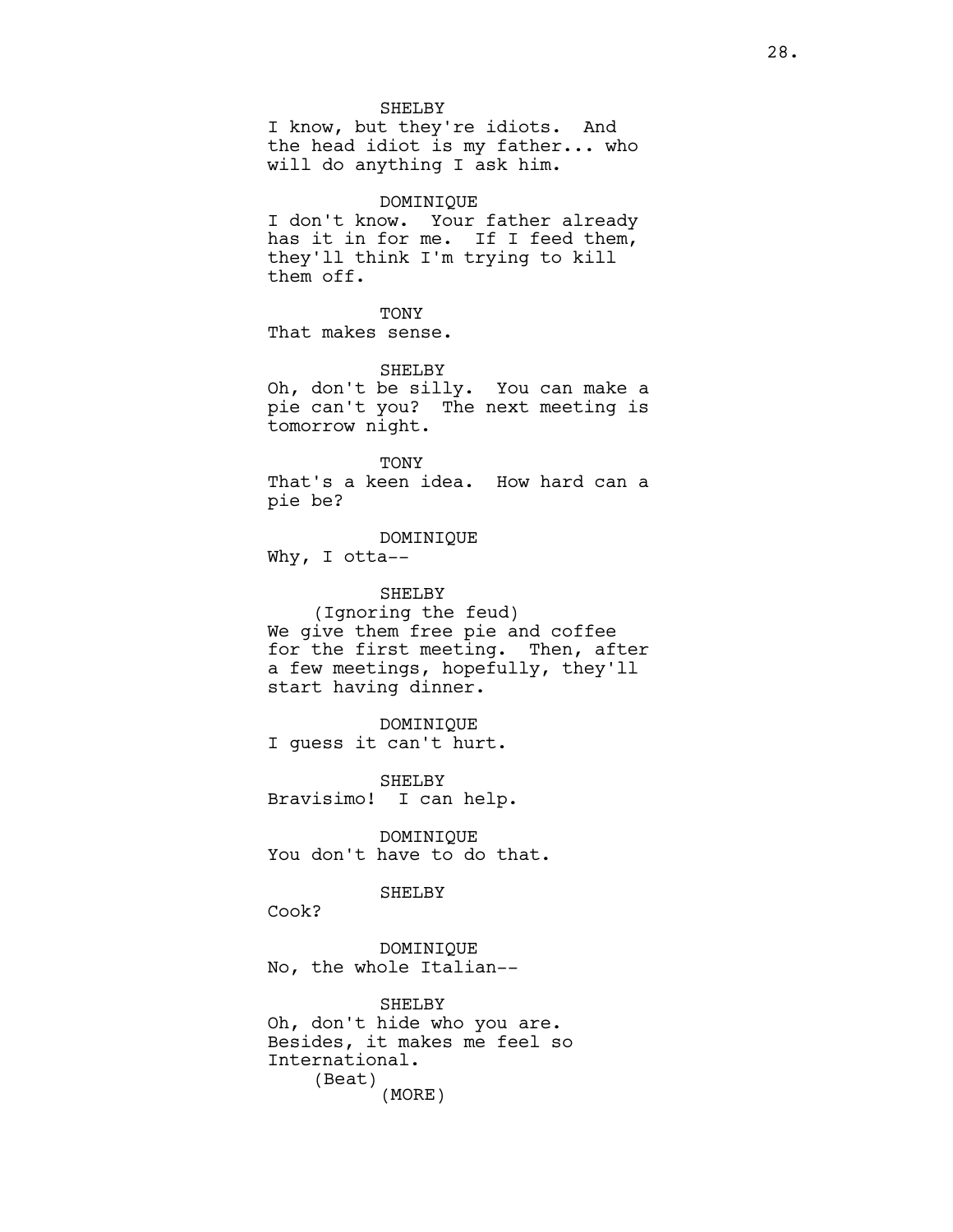Furthermore, when this war is over, you promised to take me to Italy. SHELBY (CONT'D)

DOMINIQUE (Laughs uncomfortably)  $She1--$ 

TONY (Disgusted) I'll be in the hotel.

DOMINIQUE Tony, wait!

Tony exits.

EXT. SHANTY TOWN - DAY

Makeshift tents and lean-to's of corrugated tin. HOMELESS of all ages wash clothes in tubs, cook over an open fire. A rope stretched between two trees, clothes dry on the line.

Birk, Niklas and the other Germans sneak through the brush. Birk signals Two Germans to the rope line of clothes. Then, signals Niklas and one other to steal food. Arms full, they disappear unnoticed.

INT. CITY HALL - DAY

The GALLERY is full of TOWNSPEOPLE. In addition, Beulah, Mr. Holloway, Bobby Joe, Seymour, Ruthie, Shelby, and Tony are in the gallery. Captain Mike stands in front. He lifts the crate he found in the water and places it on the table.

GASPS fill the room.

HOLLOWAY Well, what is it?

CAPTAIN MIKE I found this among other debris washed up on Cumberland Island.

SEYMOUR What's that say on the side?

Beulah stands.

BEULAH As the town's Mayor, I surmise that it's Italian.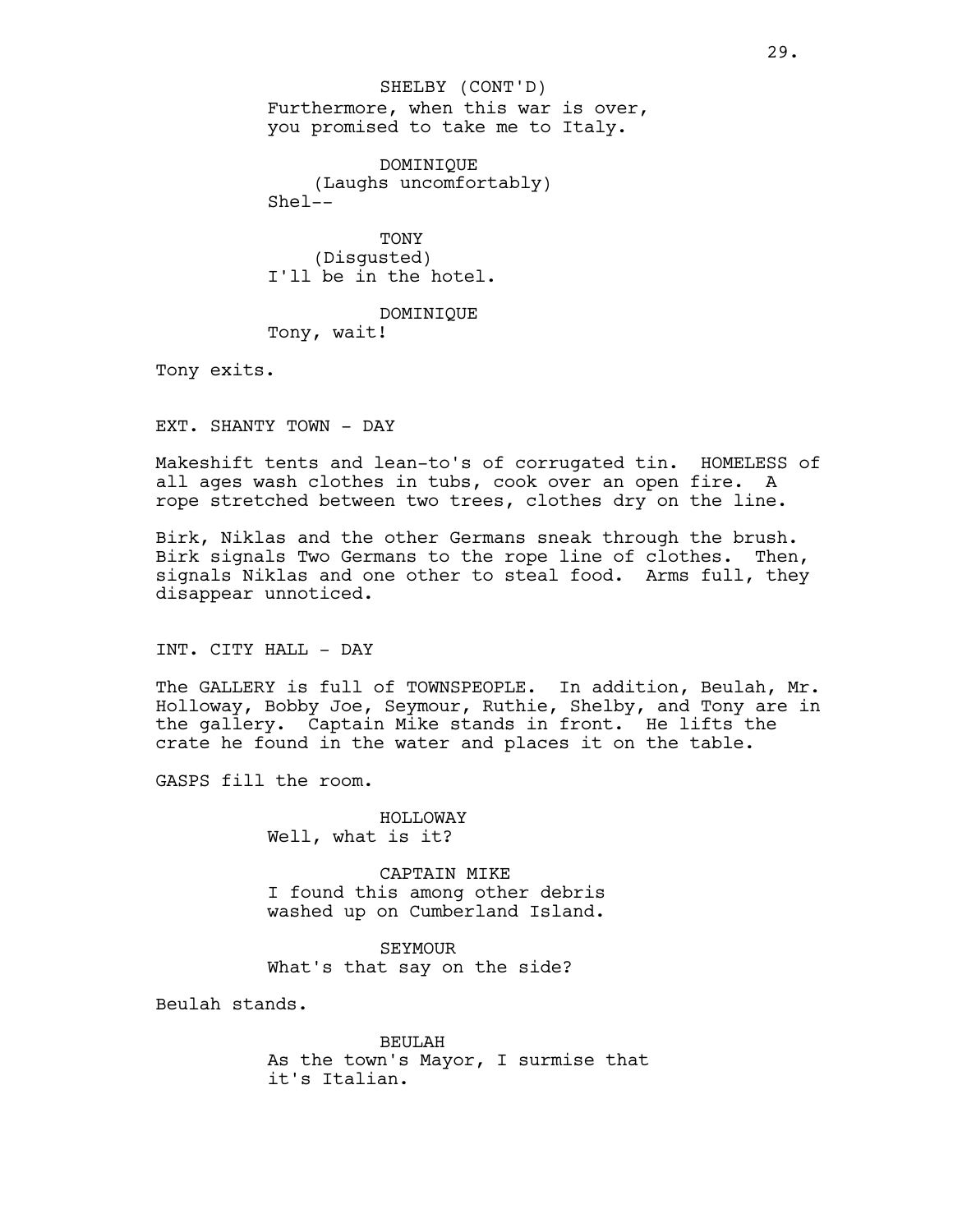She whips around and points a finger at Tony

BEULAH (CONT'D) We're being invaded by Mussolini!

Shelby stands in Tony's defense.

SHELBY Oh, heavens. That's not Italian.

CAPTAIN MIKE Would everyone calm down. It's German for rations.

A larger GASP from the group. Beulah and Shelby sit down.

CAPTAIN MIKE (CONT'D) I have reported this to the Coast Guard and they are investigating. However, there is one more thing.

HOLLOWAY What the hell is it?

CAPTAIN MIKE On the beach at Cumberland Island and on the mainland there were footprints in the sand.

The news creates a commotion with the group. Tony looks at Shelby. She looks back, smiling. She puts her finger to her lips. Tony shakes his head rolling his eyes.

> CAPTAIN MIKE (CONT'D) Would everyone just calm down! (Beat) It could be people got out there this morning and were collecting the debris, poachers, fisherman... we just can't be sure. That's why we can't get our knickers in a twist until the Coast Guard takes a look.

SHELBY It could be friendlies.

BEULAH

Or, it could be Germans roaming around our town. As the town's Mayor, I say we are on lock down. I'll call the County Sheriff to arrest anyone walking about town.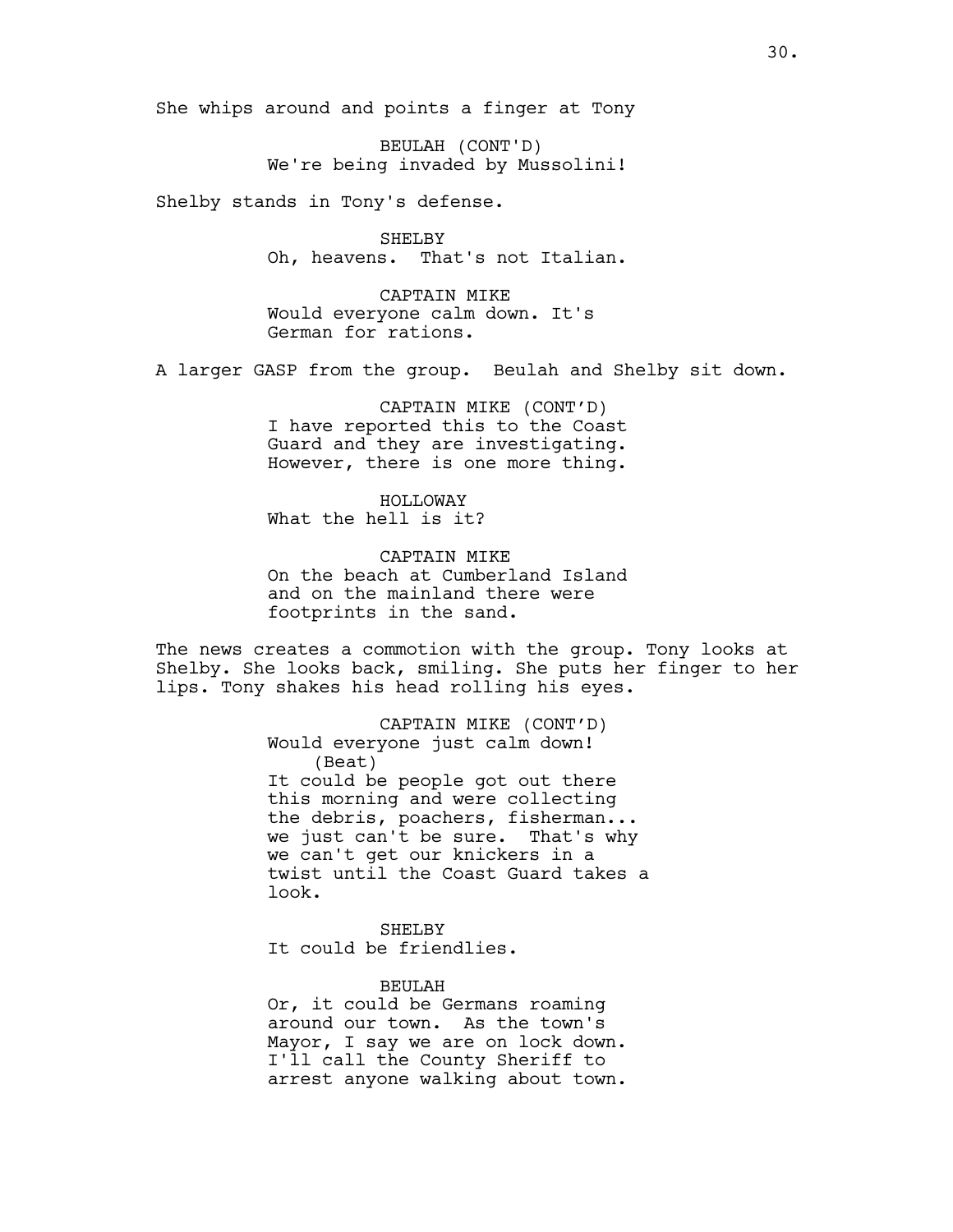## CAPTAIN MIKE

If we keep our heads about us... Report anyone new in town that doesn't belong. We can take it from there. Now, just go home and go about your business. I'll let you know if anything comes up.

The group disbands.

SHELBY Momma, I'll be right back.

RUTHIE Honey, hurry up. Your father is going to walk us home.

EXT. CITY HALL - CONTINUOUS

Shelby runs down the steps of the building.

SHELBY

Tony! Tony!

Tony turns and waits for her to catch up.

SHELBY (CONT'D)

I need you to tell Dominique that you are on for tomorrow night with the Auxiliary.

TONY Are you sure? Even after all this?

SHELBY I told you my daddy does anything I ask. I told him this was important to me. Besides, I told him free coffee and pie. He was sold.

TONY We'll get on those pies.

SHELBY I'll see what I can do to help.

Ruthie steps out on to the steps.

RUTHIE Shelby? Shelby!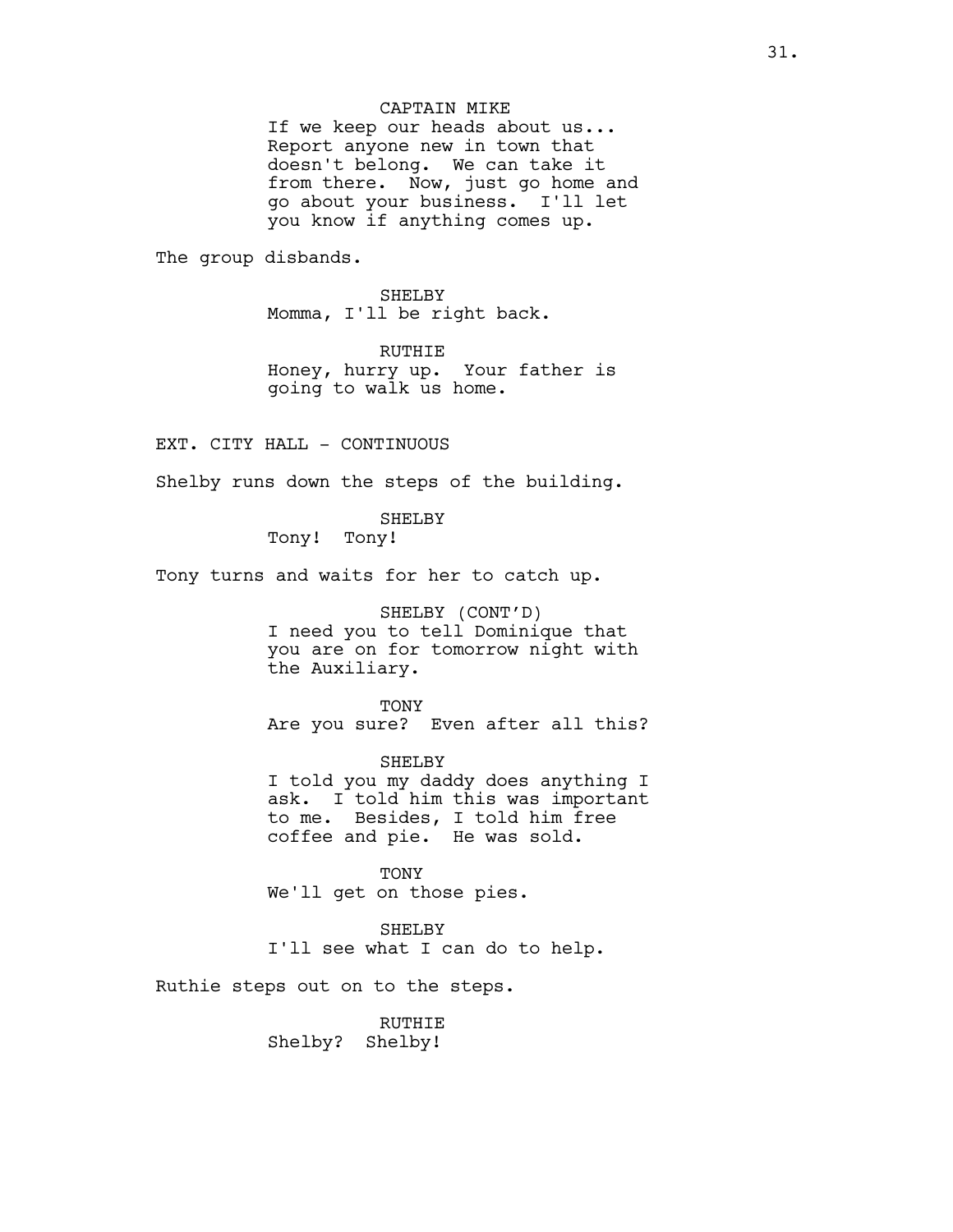SHELBY As long as they don't put me under house arrest.

RUTHIE

Shelby!

SHELBY I'm coming Momma! (Beat) Tell him I'm going to try and sneak over tonight.

TONY I'll tell him.

SHELBY Thank you, Tony. You are a dear.

Shelby runs back to Ruthie.

EXT. OSBORNE STREET - EVENING

A pick-up truck rolls slowly down the street. The driver, HAYMAR CROOGIN, inspects each of the businesses. He suddenly YELLS, slams on his breaks.

When the dust clears, Seymour stands in front of the pick-up, aimed shotgun.

> HAYMAR You old fool!

SEYMOUR State your business.

HAYMAR Just making a delivery.

Seymour moves around to inspect the back of the truck; fruits, vegetables, etc.

> SEYMOUR Haven't seen the likes of you around here. You got any Germans in there?

HAYMAR Japanese plums and Florida gooseberries, but no Germans. Never grown them.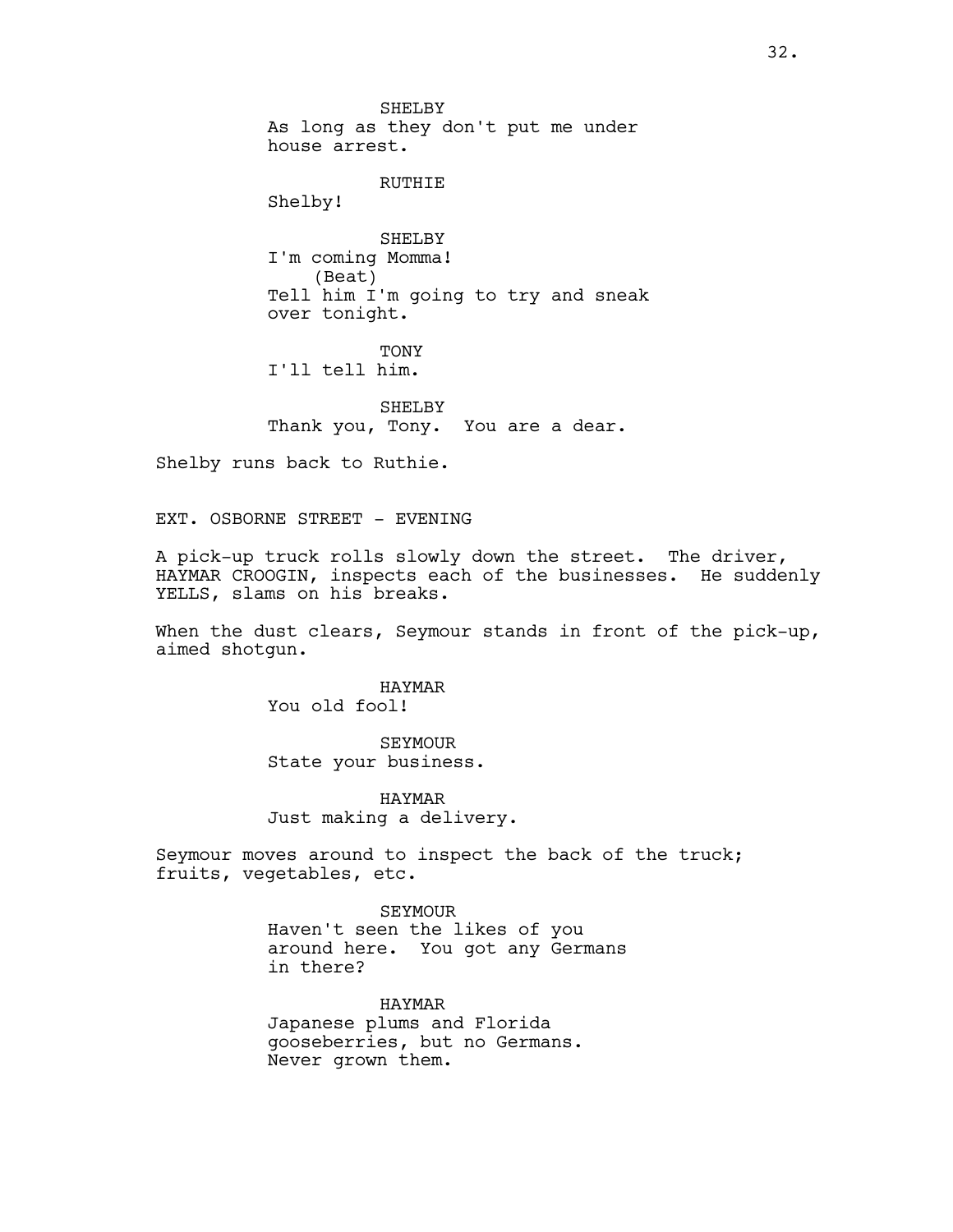SEYMOUR Don't get smart. That'll get your head blown clear off.

HAYMAR No, sir. I need my head about me. But for the life of me, I can't find the Riverview Cafe.

SEYMOUR Well, should of known. Down the street on your right. Don't go left. No one around here goes left.

HAYMAR Why is that?

SEYMOUR That'll put you in the river.

INT. KITCHEN - MOMENTS LATER

Dominique pulls a bag of flour and sugar from the shelf and places them on a prep table.

> DOMINIQUE (To himself) What the hell am I doing?

KNOCK on the back door. Dominique opens it.

DOMINIQUE (CONT'D) Who are you?

HAYMAR Haymar Googins. A feller by the name of Tony called and said you was in need of peaches?

DOMINIQUE Sure, come in. You can set them on the table.

Haymar carries in the bushel of peaches and places them on the table.

Dominique opens the recipe box and pulls out money.

HAYMAR Much obliged. You need anything else you just call old Haymar.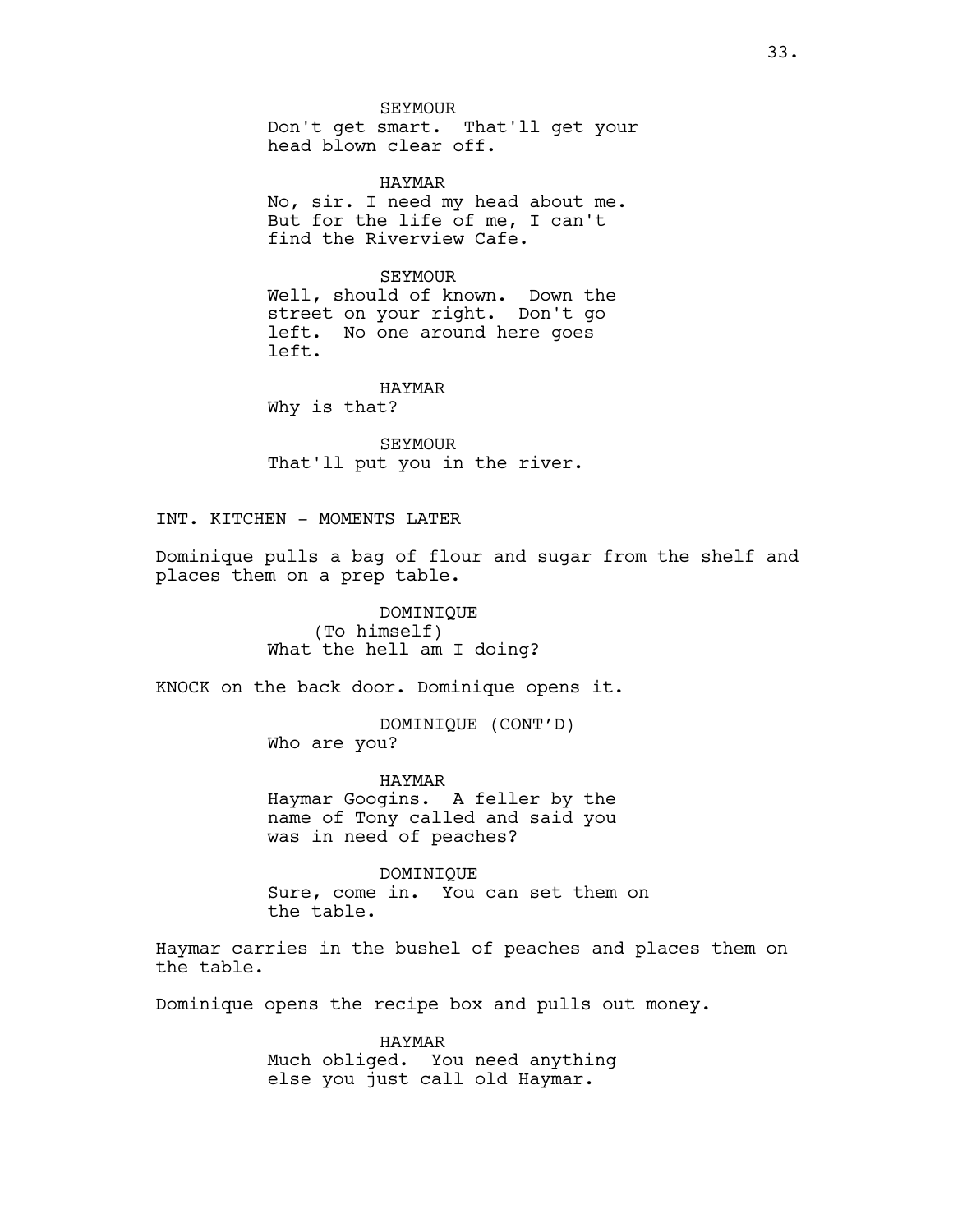Dominique closes the door and goes back to the recipe box, thumbs through cards. He stops on one and pulls it out. He lays it on the table and reads.

Frustrated, takes his apron off and throws it on the table. He turns out the kitchen light and leaves.

EXT. RIVERVIEW HOTEL - CONTINUOUS

Dominique joins Tony on the porch.

DOMINIQUE I'm going to bed.

TONY It's early.

DOMINIQUE Just not in the mood to make pies. You sure she said she would help out?

**TONY** If she wasn't under house arrest.

Tony watches Dominique go inside and up the stairs.

Tony enters the hotel, closing and locking the doors. He turns out the light. The glass doors go black.

INT. KITCHEN - MOMENTS LATER

Rolf finds a candle on the shelf and lights it. It illuminates the kitchen with a soft glow. He grabs a peach from the basket and chews it with a broad smile.

Rolf pulls spices off the shelf and sniffs the bottles. When he finds one he likes, he places it on the prep table. He slips on Dominique's apron and begins to work.

INT. CAFE - NEXT MORNING

Tony opens the cafe door. He SNIFFS.

KITCHEN

Tony pushes open the swinging doors. Dominique stands over the pies. Tony grabs a cup and fills it with coffee. Five beautifully prepared peach pies. The lattice-top crust is perfectly golden brown. He takes a sip.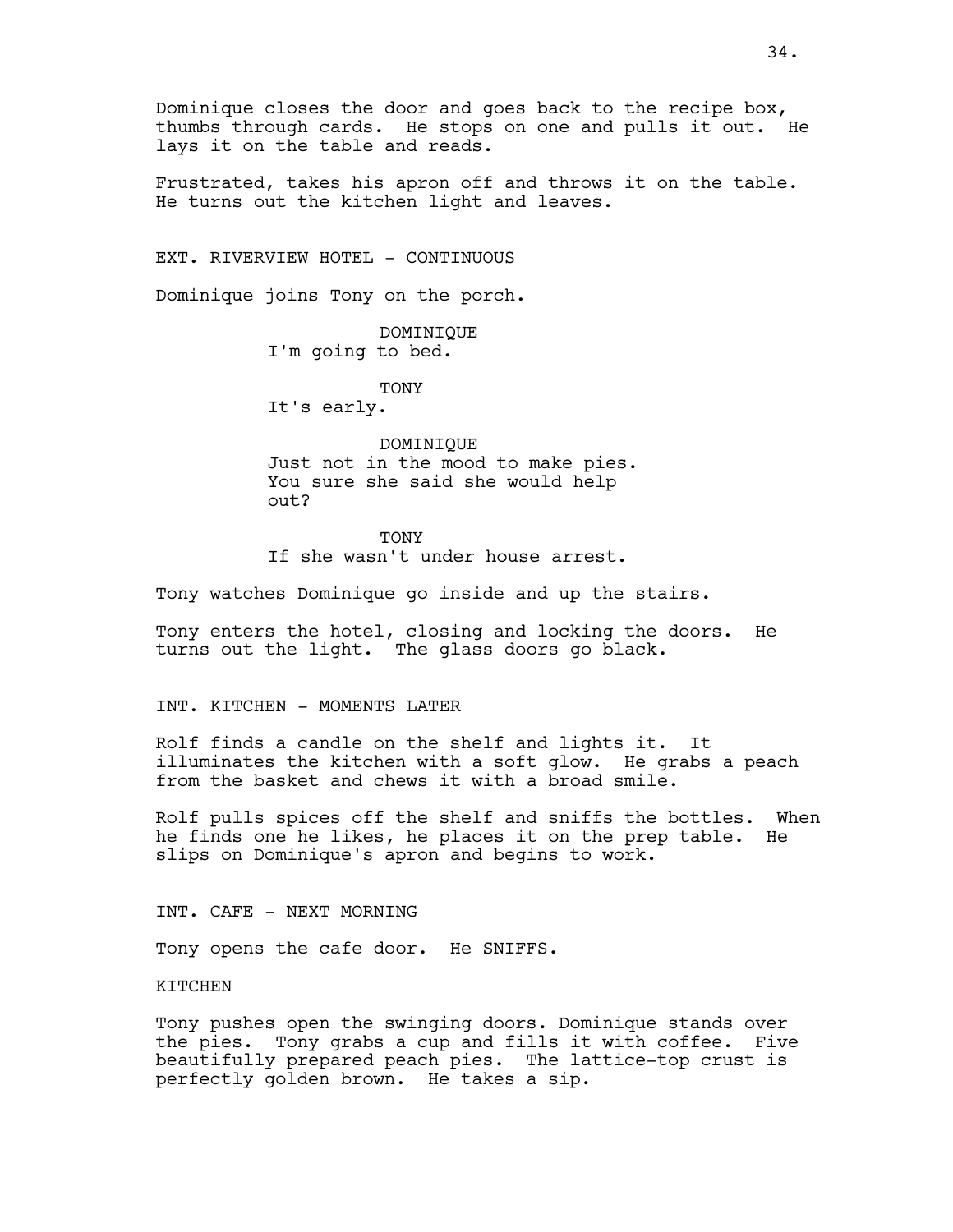**TONY** Ummm. Squisito caffe'. (Points to pies) Where did you get them? Buy them at Caroline's bakery down the street?

Dominique, still frozen. Rolf, watches from behind the shelves. He smiles with satisfaction.

> TONY (CONT'D) I'm impressed. Caroline does nice work. Those look wonderful.

DOMINIQUE Yeah, shame I didn't make them. But, Caroline didn't either.

TONY What do you mean? Who else?

# DOMINIQUE

That's what I've been trying to figure out. Unless it was Shelby. She said she was going to try and sneak out last night, right?

**TONY** 

Yes.

DOMINIQUE

Got to be.

TONY I make it a practice never to question miracles.

Dominique crosses himself.

INT. CAFE - NIGHT

The St. Marys Auxiliary is gathered around for the meeting. Captain Mike leads the meeting of an odd group of men and boys. Seymour and Bobby Joe are in attendance as well as a few other BOY SCOUTS. WILLY LARKIN (60) a crusty fisherman with a long white beard, DILBERT THOMAS (49) well to do in a four county area nips from a flask.

# INT. KITCHEN - CONTINUOUS

Dominique, Tony and Shelby stand over the pies. They each have a knife, cutting and placing pieces on plates.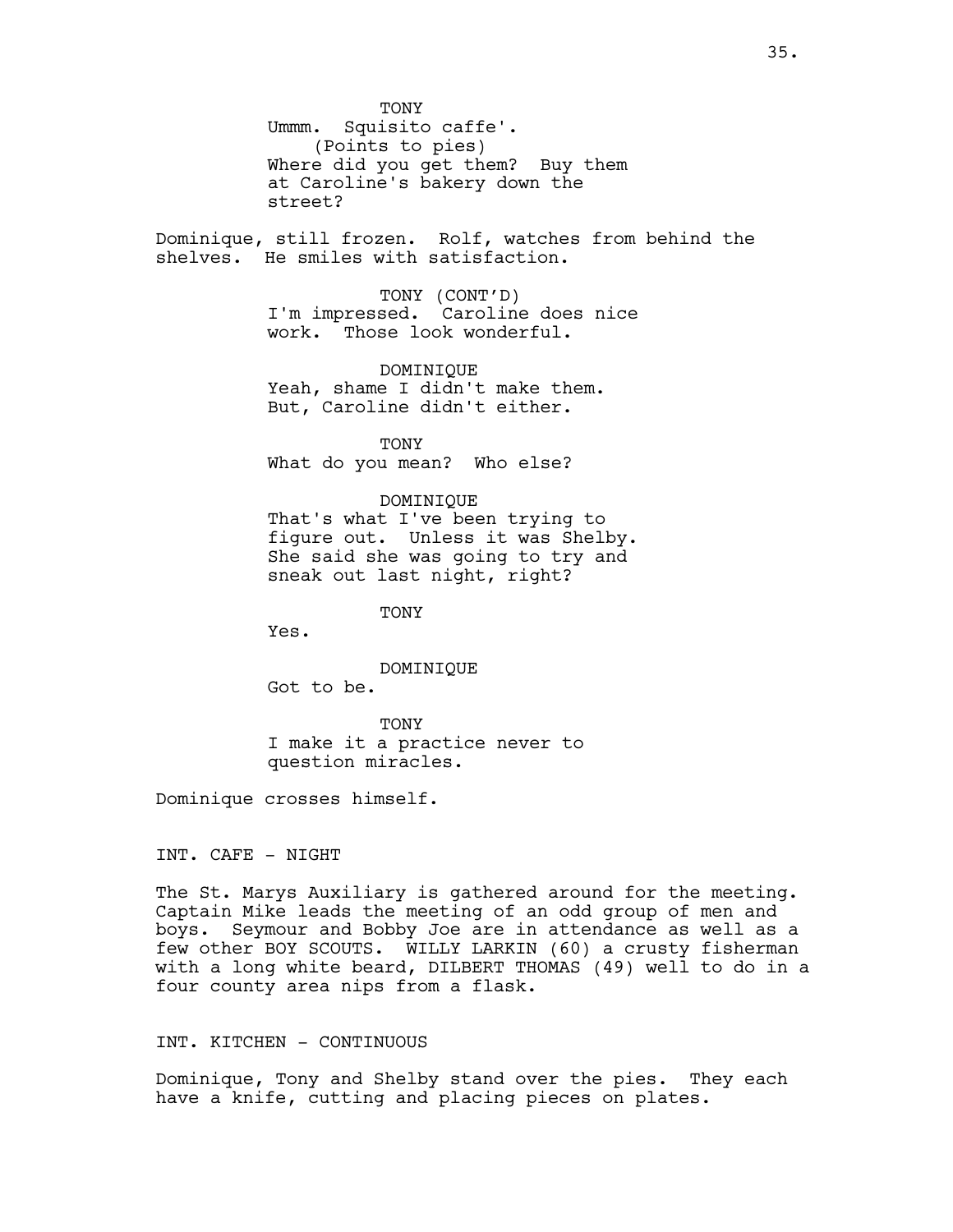#### SHELBY

I swear, I was home all night. My father all but shackled me to my bed after he found out we went to Cumberland Island the other day.

DOMINIQUE But, that doesn't make any sense--

#### TONY

The only sense I'm interested in is the kind that chinks in the till at the end of the day.

DOMINIQUE Doesn't it bother you... wait a minute. Tony, you made the pies didn't you?

TONY You lost your mind? Start serving.

# INT. CAFE - LATER

As Captain Mike talks, Dominique, Shelby and Tony refill cups of coffee. All of the pie plates have been licked clean.

# CAPTAIN MIKE

As you know, the Coast Guard is working the beaches. They are trying to figure out what happened with the U-Boat. Their best guess is that one developed some trouble and jettisoned some of its cargo. If it did sink off the coast, then it will take a while to find it.

#### WILLY

I say we start dragging our nets. We're bound to run across something.

#### CAPTAIN MIKE

Most likely snag your nets on everything but a submarine. Best leave it to the Coast Guard. (Beat) Well, you've got the schedule for this week. Any questions?

# DILBERT

Meeting here again next week? That pie, a delectable treat.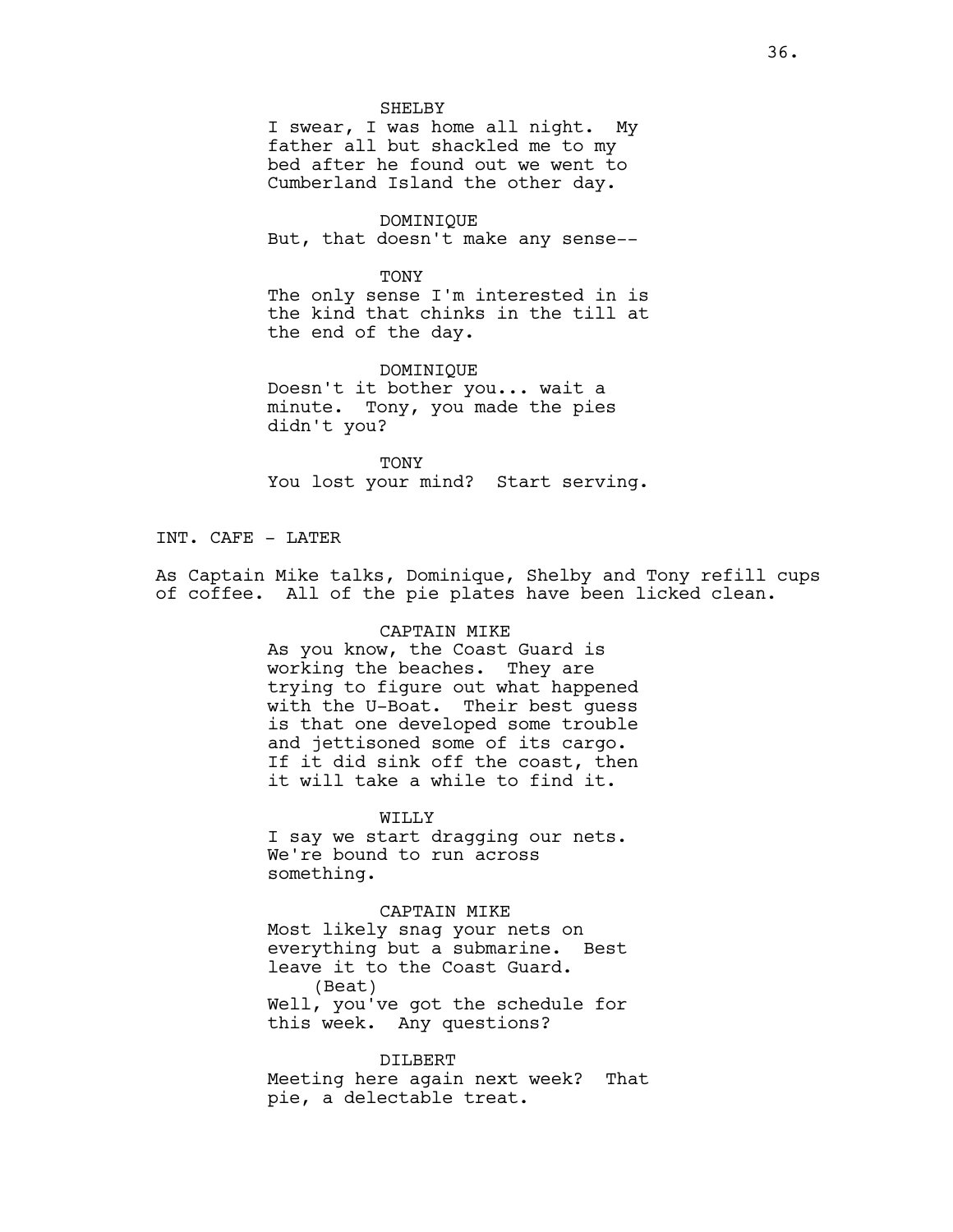The group grumbles in agreement.

CAPTAIN MIKE Well, if it's okay with the brothers, then we'll do just that.

TONY If you would like to come a little early, we start serving dinner at six. And keep in mind, we are open every morning beginning at seven.

The group breaks up. Beulah Simms enters the cafe. Several of the men comment on the coffee and pie to Dominique and Tony as they leave. Beulah puffs up in disgust.

> BEULAH Captain, may I have a word with you... outside?

CAPTAIN MIKE Shelby and I were just--

SHELBY That's okay. I need to find my sweater.

Shelby heads for the kitchen. Dominique and Tony round up the dirty dishes.

EXT. CAFE - CONTINUOUS

Beulah pulls Captain Mike outside speaking in a hushed whisper.

> BEULAH I want you to be the first and only one to know that I have contacted the War Department in Washington, DC.

CAPTAIN MIKE You did what?

BEULAH They too believe the enemy is walking among us.

CAPTAIN MIKE That is absolutely absurd.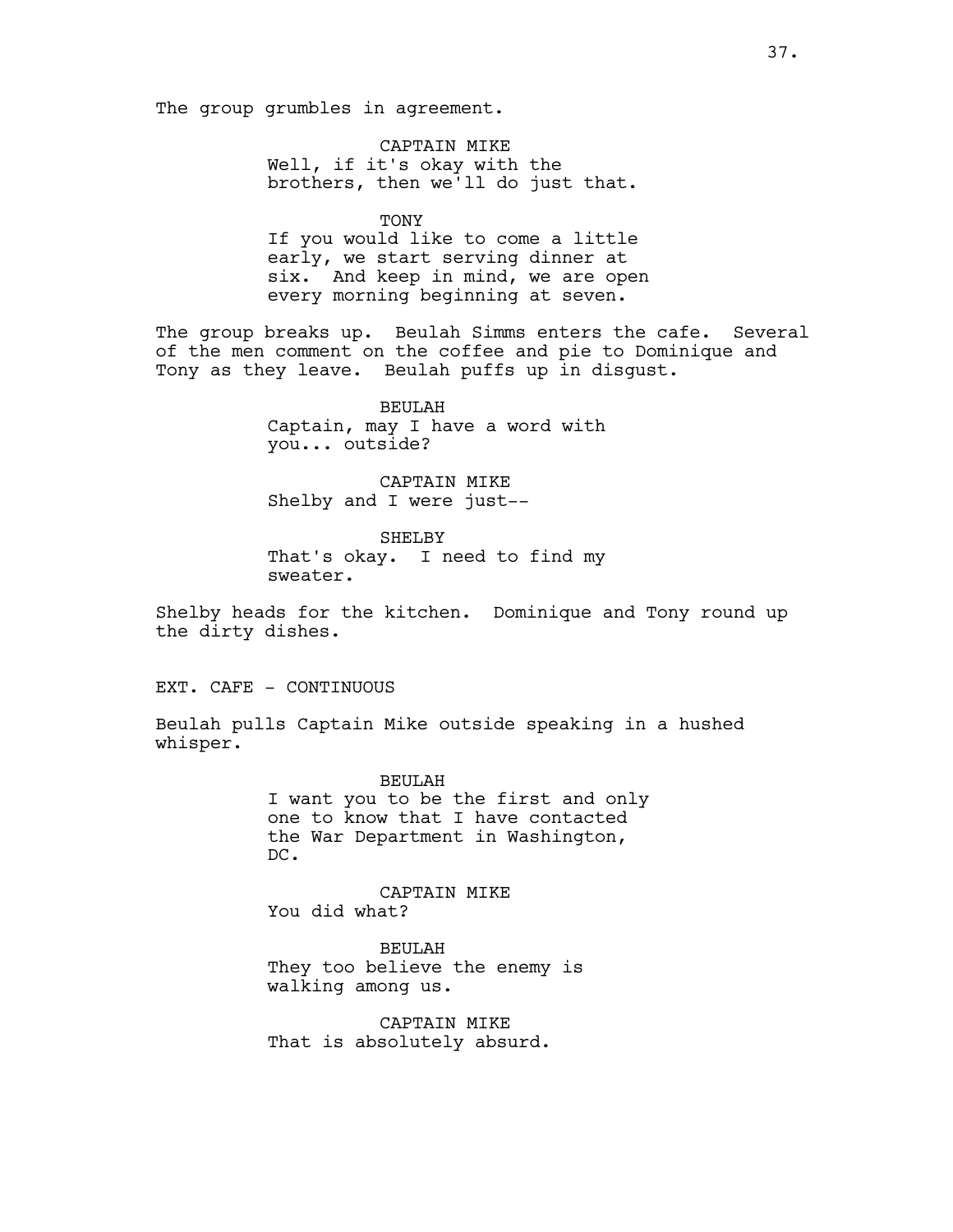#### BEULAH

Why, if you were not a decorated Veteran... well, I just don't know how I would take your lack of patriotism.

CAPTAIN MIKE Alright, I'll bite. So, what does the War Department plan to do?

### BEULAH

A spy... we won't know who or when. (Beat) Just think, our little town part of the important war effort. Just gives you goose bumps.

CAPTAIN MIKE More like hives.

# INT. MILITARY OFFICE - CONTINUOUS

Colonel Jeffers stands with a scotch in one hand and a cigar in the other. He looks at a map of the East Coast of the United States. A KNOCK at his office door.

# COLONEL JEFFERS

What is it?

Raymond James enters in a civilian suit, salesman kit, and slicked down hair.

> COLONEL JEFFERS (CONT'D) What the hell, Major?

RAYMOND Could I interest you in a Fuller brush or women's hair products?

COLONEL JEFFERS Good God! Taking this a little too far don't you think?

# RAYMOND

The only way to know for sure about this town and potential Germans is to not scare them off. A complete covert operation. I'll send wires and check in daily.

COLONEL JEFFERS Carry on, Major.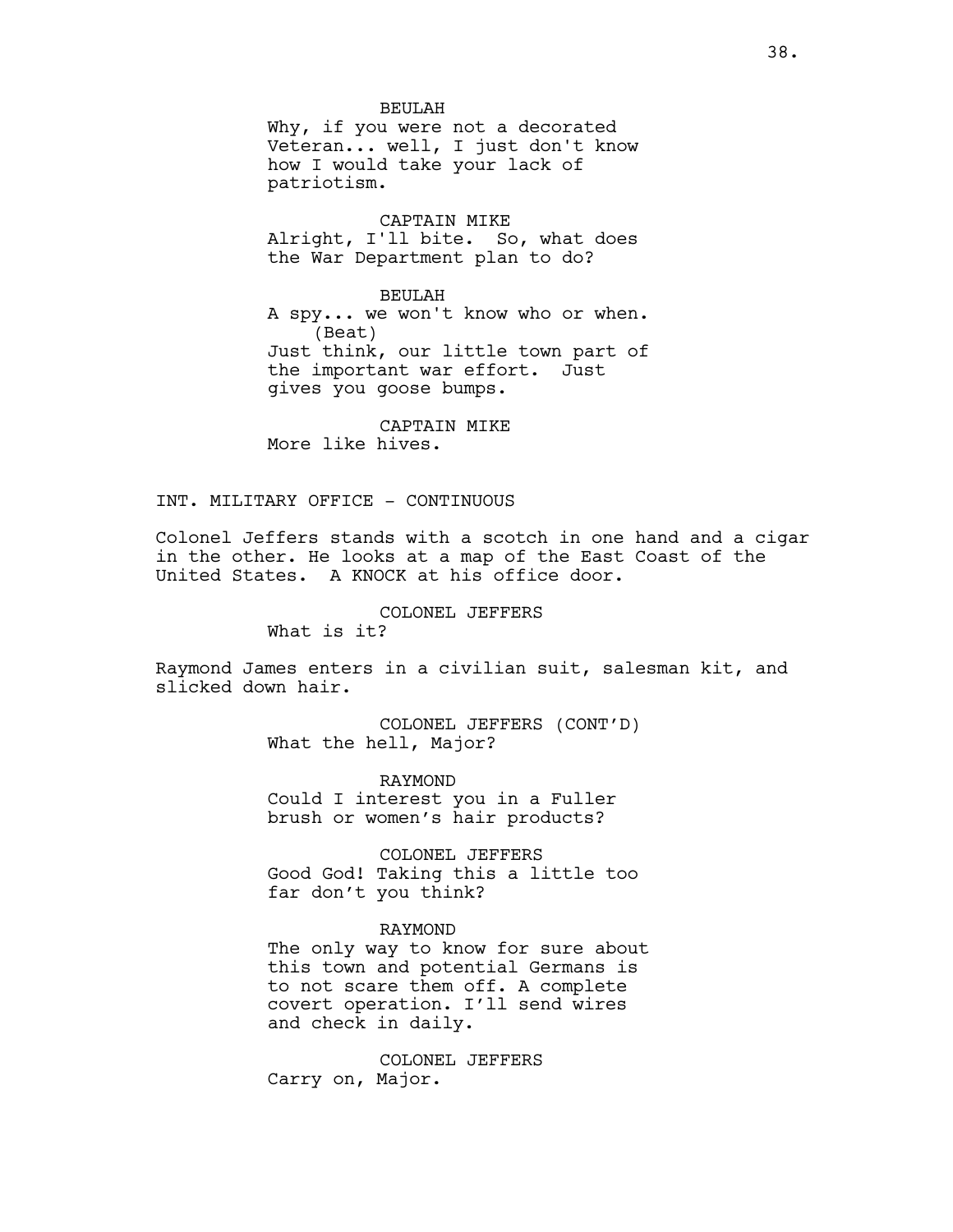INT. KITCHEN - CONTINUOUS

Shelby looks around for her sweater lying on the shelves. Shelby stops, senses someone watching. She slowly turns toward the shelves. Rolf ducks. She grabs her sweater and runs out of the kitchen.

> CAFE Shelby enters putting on her sweater.

SHELBY I swear your kitchen is haunted. (to Dominique) I'll stop by tomorrow.

Dominique winks at her and shuts the door behind her.

**TONY** We at least know we'll have business next week. (Beat) Do you think she's lying about the pies?

DOMINIQUE We'll see next week.

TONY If we could turn this business during the day...

DOMINIQUE I'm NOT going to ask her to work for us. So, just get that out of your head.

Dominique and Tony clean up.

INT. KITCHEN - NEXT MORNING

Dominique scrambles eggs in a bowl and tosses potatoes in a frying pan.

> DILBERT (O.S.) More coffee?

Dominique stops. He grabs another cup and fills it, then leaves the kitchen.

Rolf sneaks around the shelves, grabs a pinch of spices and tosses them in with the potatoes.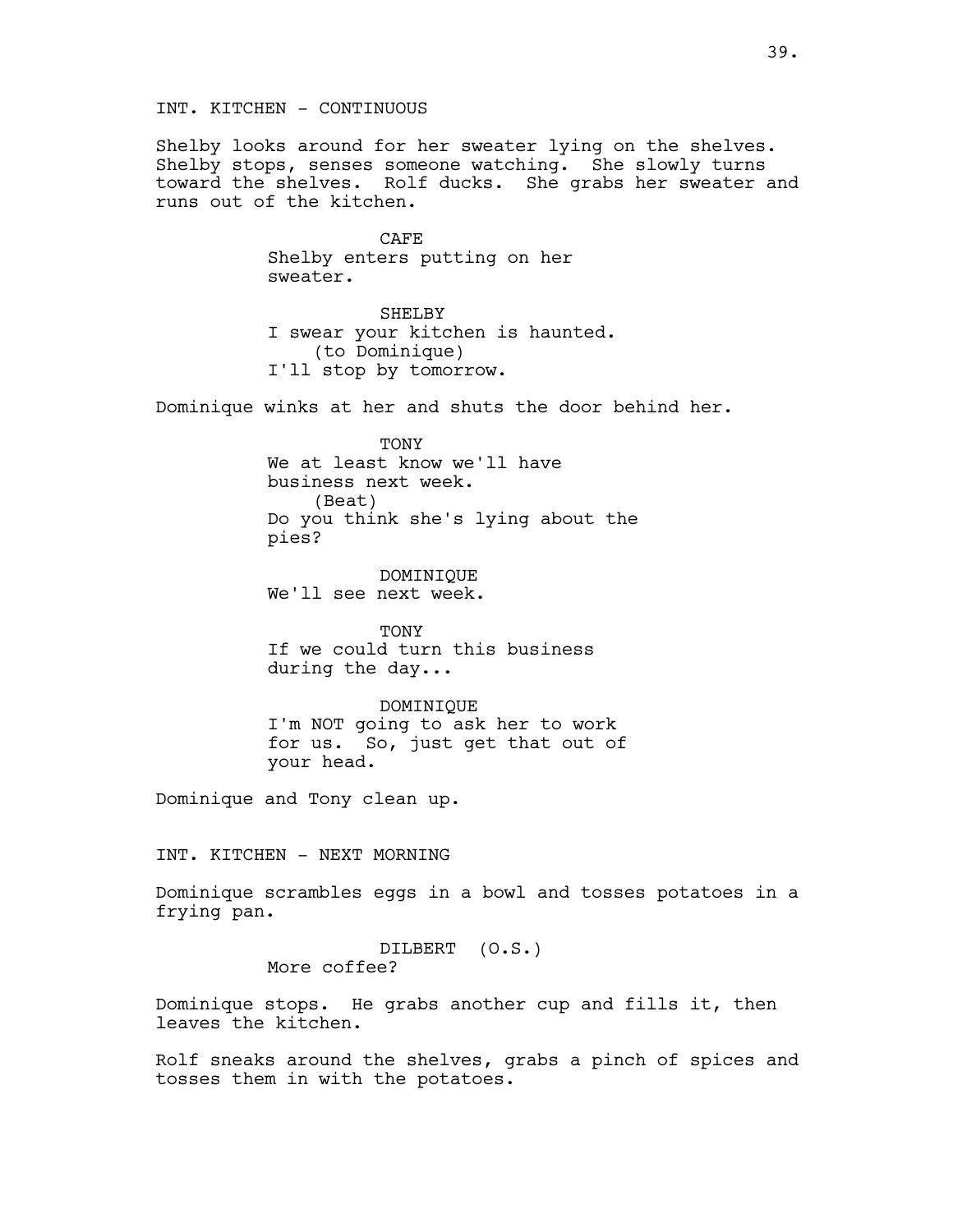Dominique returns. He pours the eggs in the pan. He turns the potatoes and makes toast.

INT. CAFE - LATER

DOMINIQUE Can I offer you anything else?

DILBERT Absolutely not. (Beat) That was the most wonderful breakfast. Those potatoes... what spice was that? I can't quite put my finger on it. And the hint of onion in the egg. That was terrific.

DOMINIQUE Yeah, I don't know quite what to say. I guess thank you.

DILBERT I get it, family recipe. No, that's alright. I completely understand.

Dominique grabs the plate and heads for the kitchen.

# INT. KITCHEN - CONTINUOUS

Dominique sets the plate in the sink. He grabs the pans and sniffs them, puzzled. He puts the pans down and tries to recreate his steps when cooking. He walks to the spices, points to a couple, but shakes his head "no".

# INT. AUXILIARY OFFICE - AFTERNOON

The room is a small military supply with gas masks, ration cans and recruiting and war bond posters on the wall. Seymour, in front of a desk and a two-way radio, sits tilted back in his chair, snoring.

BAM, the front door slams shut. Beulah rushes to the desk. Seymour jolts awake.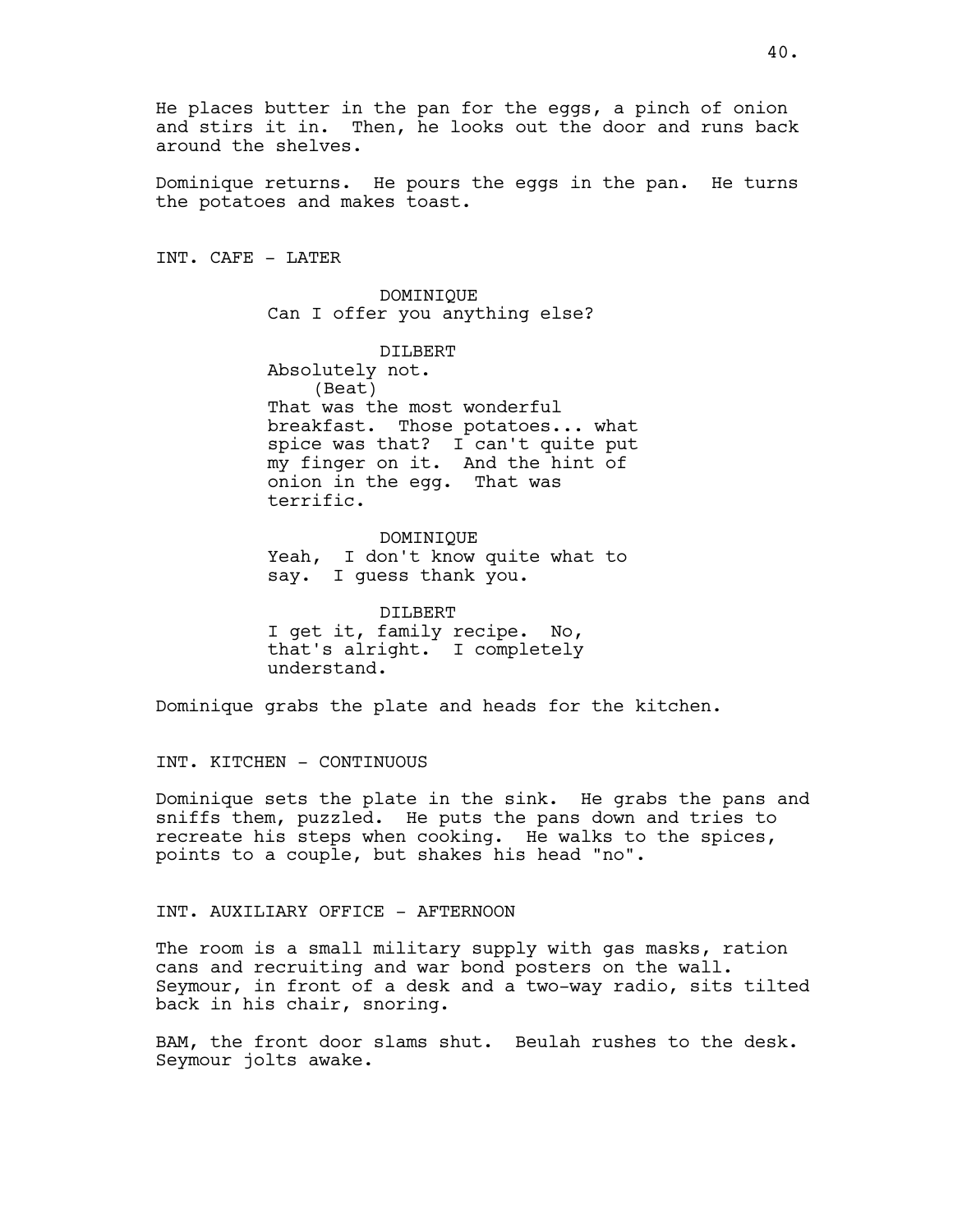What the--

BEULAH I received word that you had a letter for me?

# SEYMOUR

Oh, yeah.

Seymour rummages the desk. He hands her the letter, then pulls it back before Beulah can grab it.

> SEYMOUR (CONT'D) Now what in tarnation would the War Department want with you?

BEULAH As Mayor I outrank you. Now give me that letter.

SEYMOUR (Gives letter) Uh, huh.

Beulah opens it and turns her back to Seymour to read. The letter offers only one sentence, "ARRIVAL THIS WEEK."

INT. HOTEL - NEXT MORNING

Tony sorts receipts on the front desk. An ELDERLY MAN and WOMAN step down the stairs.

> TONY Good morning. I hope you enjoyed your stay?

ELDERLY MAN Don't suppose there's breakfast next door?

**TONY** It's seven... and I smell coffee.

ELDERLY MAN

Uh, huh.

The Elderly Man and Woman exit the front of the hotel. After a moment:

> ELDERLY MAN (CONT'D) The door's locked. Everyone's cranky.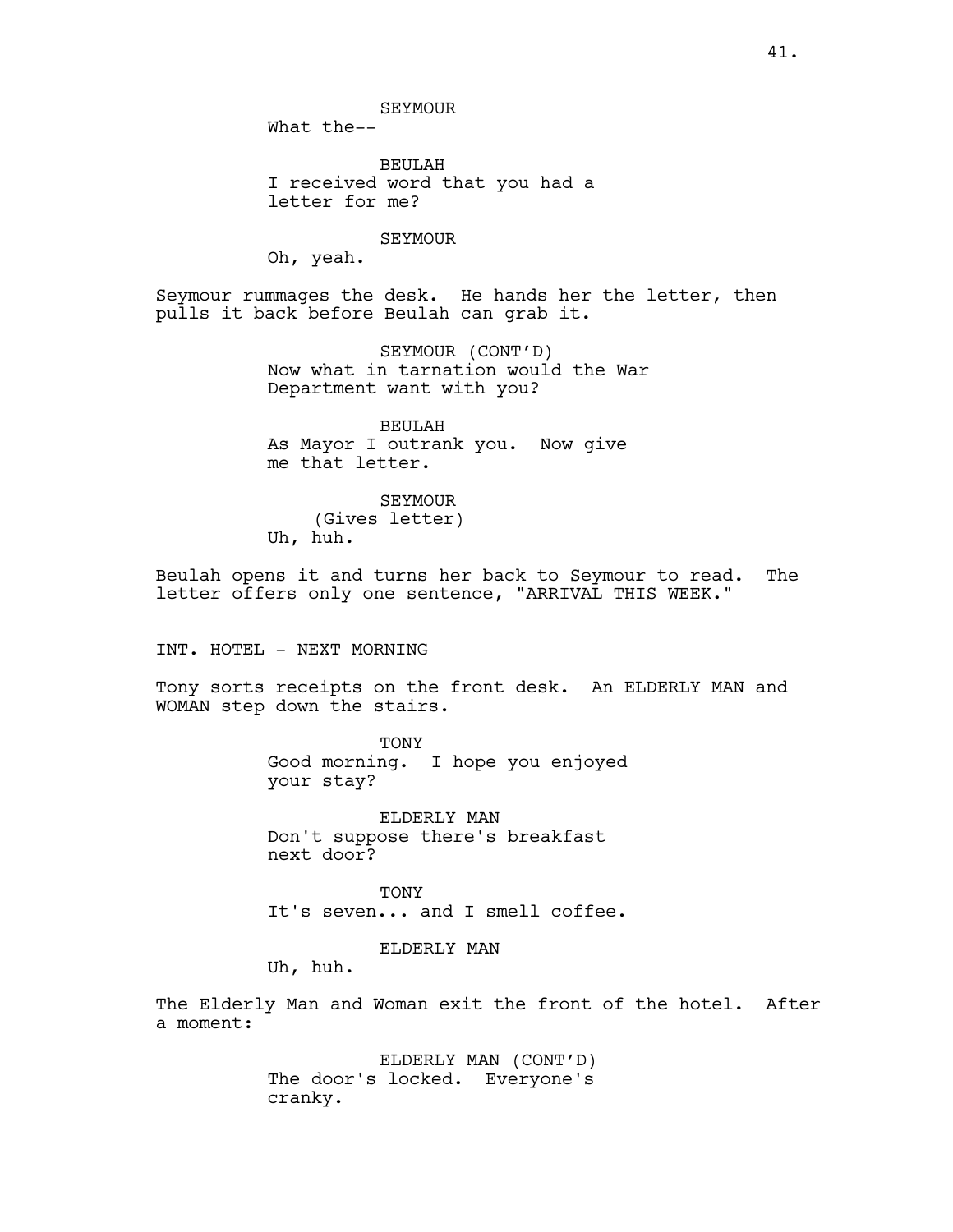# **TONY**

### Everyone?

Tony darts outside the hotel. A crowd of MEN and WOMEN are standing outside. Several of the AUXILIARY are there.

Tony bids everyone a "good morning" as he unlocks the door.

# INT. CAFE - CONTINUOUS

The crowd piles in, takes seats. Tony scrambles and passes out menus. He runs into:

### KITCHEN

It's empty. Steam rises from the coffee pot. He grabs it and runs back into the cafe.

# HOTEL

Dominique walks down the stairs pulling on suspenders. He scratches bed head as he yawns. He steps out onto the porch and lights a cigarette.

# CAFE

Tony pours cups of coffee at everyone's table. CLANKS and other sounds come from the kitchen.

> TONY (To patrons) We'll get to you as fast as we can.

Tony takes the empty coffee pot back through the swinging doors into:

## KITCHEN

Still empty. Butter melts in a sauce pan. Eggs stacked by the stove. Tony replaces the pot.

> TONY (CONT'D) Dominique? Okay, you and Shelby have had your fun. Now, there is a cafe full out there... Pronto, pronto. (Beat) Fine. Play your little game. Oh, and Shelby, if you're listening... Bless you! I've got to go back to the hotel. But, I'll be back.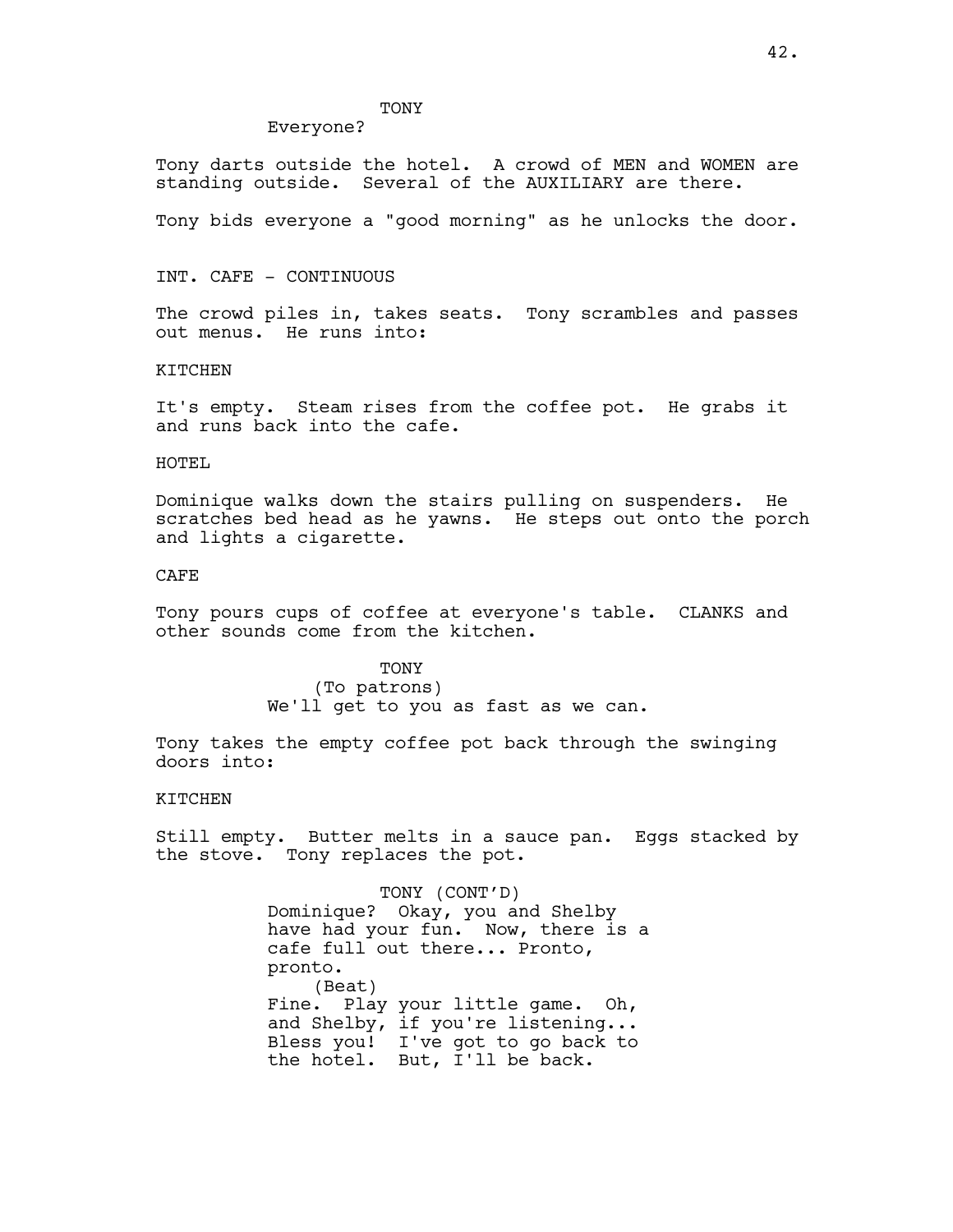CAFE - MOMENTS LATER

Dominique walks in to a full cafe.

DOMINIQUE (To a Patron) Have you seen my brother? Tall, skinny... intense.

PATRON He went next door.

Dominique stops just short of the swinging doors.

DOMINIQUE Okay, I'll look there.

INT. HOTEL - MOMENTS LATER

Tony stands at the front desk and takes a key from a MAN.

TONY Thank you and I hope you enjoyed your stay. If you would like breakfast, it's a full house, but the cafe is open.

Tony darts around the desk and runs back to the cafe.

MURMURS from the crowd are not favorable; "Where's the food?", "I can't wait all day.", etc.

> TONY (CONT'D) (To himself) Holy Mother! (To Patron) Have you seen my brother? Kind of a loaf...

PATRON Was here a moment ago. Went next door.

Tony runs into:

KITCHEN

No Dominique. On the prep table are plates of beautifully prepared dishes of Eggs Benedict with fried rosemary potatoes and a peach slice. Tony grabs some plates and whisks them into:

CAFE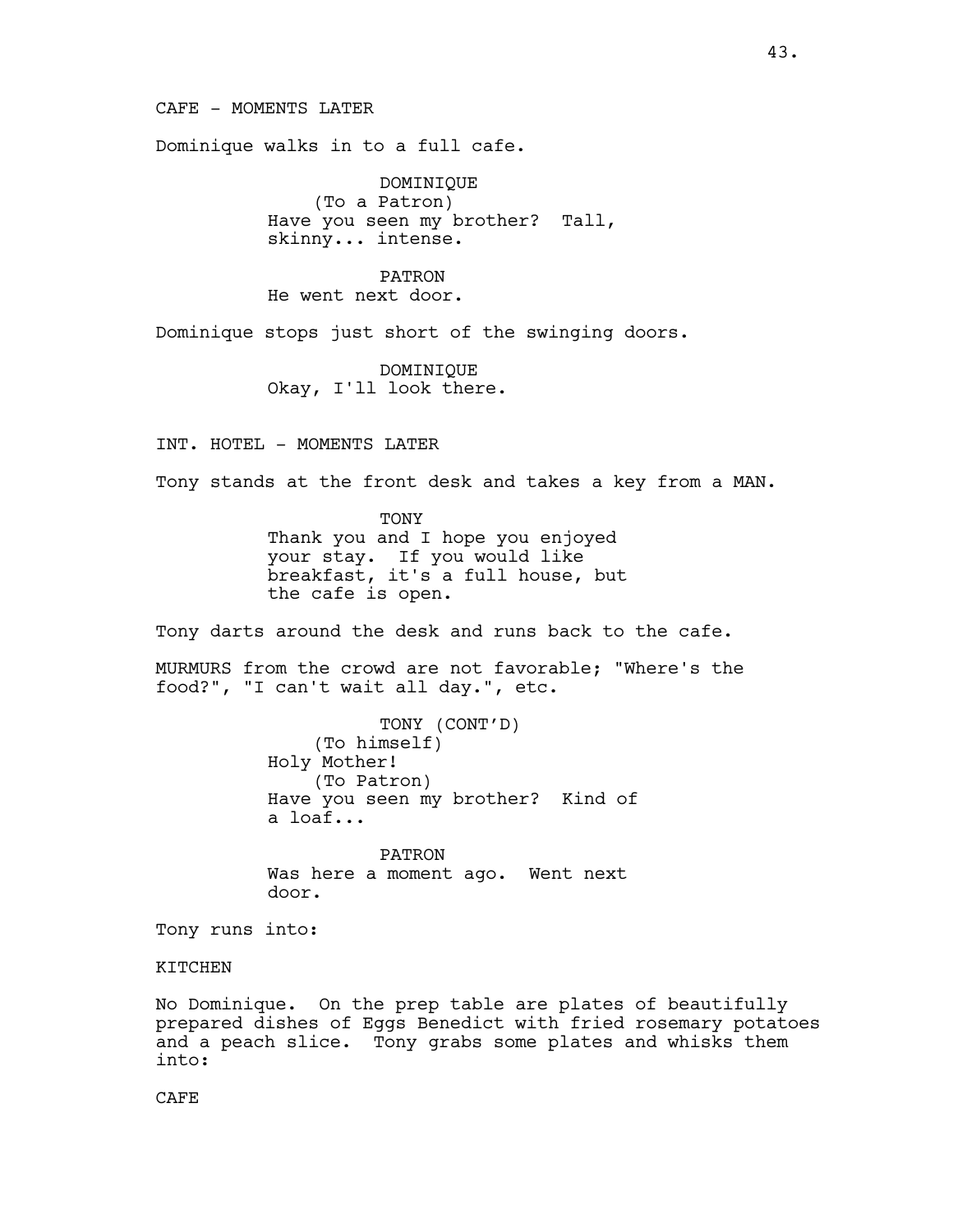Tony passes out plates to the first table he comes to.

TONY The special of the day is bravisimo.

The Elderly Man and Woman stare at their plates. The room goes silent. The Elderly Man cuts into his eggs and takes a bite. Tony, watches, cringes. The Elderly Man smiles.

> ELDERLY MAN What the hell? It's incredible.

The rest of the patrons wait in anticipation for their plate to arrive. Tony rushes back into:

**KTTCHEN** 

Rolf stands at the stove in his skivvies and apron.

**TONY** Oh... hello. You're not Shelby... Uh, Dominique didn't say anything about hiring anyone so fast.

Rolf stands frozen in shock. Tony grabs plates and fills his arms.

> TONY (CONT'D) Don't just stand there, keep them coming. Have you seen Dominique?

Tony doesn't wait for an answer.

CAFE

Tony emerges with an armful of plates. Next door the front desk bell in the hotel RINGS multiple times.

> TONY (CONT'D) (To patrons) He's preparing more now.

Tony runs out of the cafe.

INT. HOTEL - CONTINUOUS

Tony runs in and behind his desk. A YOUNG COUPLE stands at the desk with their key. Tony takes it and bids them a good day. Tony grabs the registration card from the file and writes on it.

Dominique hurries down the stairs.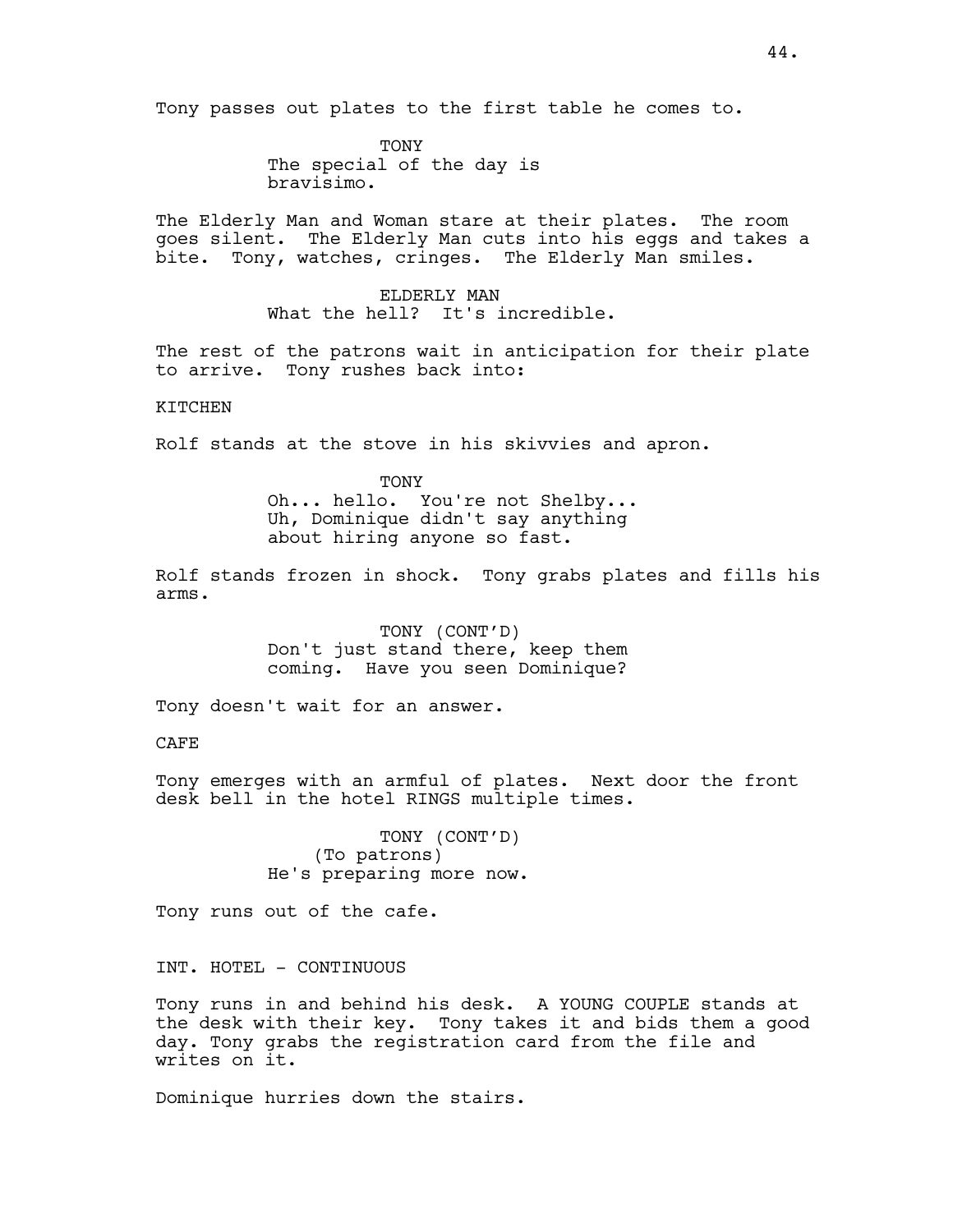DOMINIQUE Hey, they said you were there, now you're here... TONY Good morning, Dominique. Great crowd today, huh? DOMINIQUE Yeah, how are you-- TONY Everyone seems to like that new guy you hired. DOMINIQUE What new guy? TONY

The guy cooking. At first I thought you talked Shelby into... (Confused) The new guy cooking for all those...

The realization crosses Tony's face. He dashes around the desk and darts out the front door.

> DOMINIQUE Wait, you thought Shelby?

Dominique follows.

INT. CAFE - CONTINUOUS

Tony runs into the cafe and right into:

**KTTCHEN** 

Rolf stands at the stove. Tony stops in his tracks. Dominique runs into the kitchen and stops behind Tony.

DOMINIQUE

What the...

Seconds seem like hours as the three stare at each other, frozen. Sauce drips from Rolf's spoon.

> TONY Dominique? (Beat) Grab those plates and start serving. I'll get the coffee.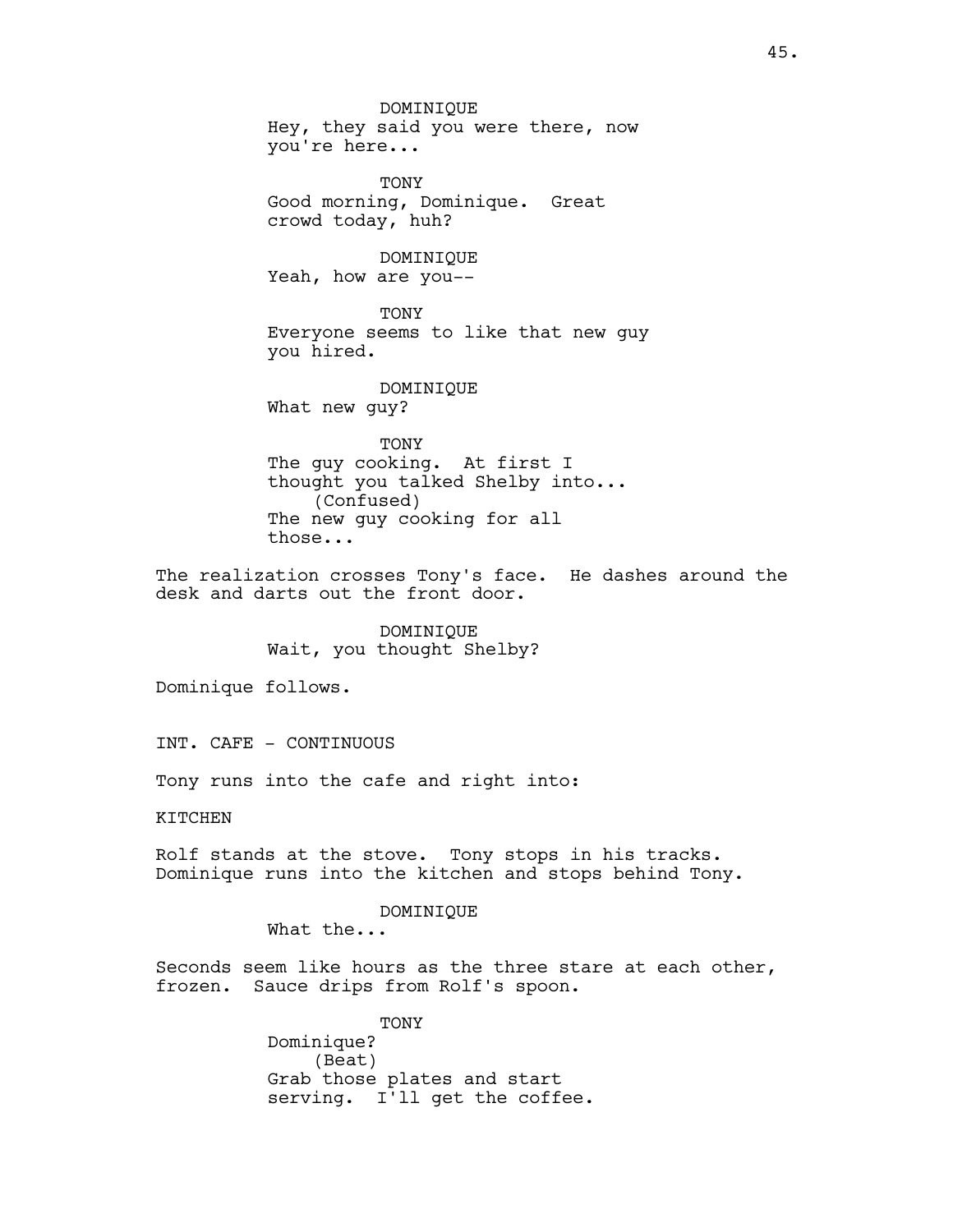Dominique grabs an arm full of plates.

Tony cautiously maneuvers around Rolf with suspicion. He then grabs the coffee pot and exits the kitchen.

INT. CAFE - NIGHT

Exhausted, Dominique sits at one of the tables staring at the kitchen swinging door. Tony counts the pile of money on the table.

> DOMINIQUE What just happened?

TONY We made more in one day than we have in months.

DOMINIQUE No. In the kitchen.

Dominique and Tony slowly enter:

KITCHEN

Rolf sits on a crate next to the wall exhausted, yet anxious. His apron is covered in a day's worth of cooking.

# TONY

I appreciate you stepping in. However, we didn't do an interview. We don't even know your credentials.

DOMINIQUE (To Tony) Who the hell cares. He sees the sign and take the initiative.

TONY

Fine.

Tony counts out twenty dollars and hands it to Rolf.

TONY (CONT'D) We can sort out wage tomorrow.

Rolf refuses to take the money.

ROLF

Nein.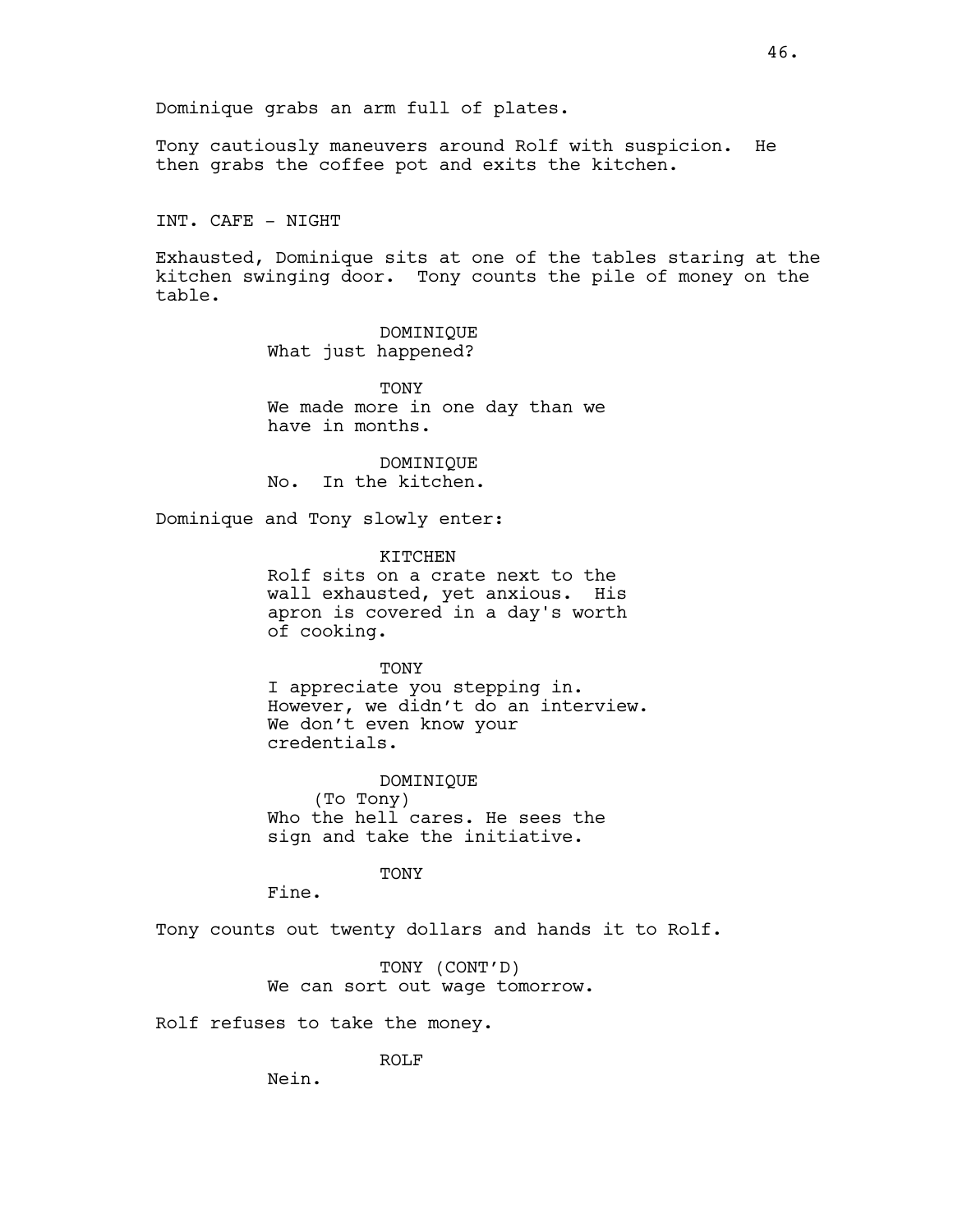TONY Nine? I think twenty is actually fair.

ROLF Ich will es nicht... No pay.

Dominique drags Tony out of the kitchen.

CAFE

DOMINIQUE (Crossing himself) Sweet Mary and Joseph. He's German.

**TONY** Let me think.

# CAFE

Tony stops at the table and looks down at the stacks of money. He picks up the bills and turns to Dominique.

TONY No one knows who was in the kitchen. They never saw him.

DOMINIQUE

Oh, no.

TONY Look at this cash. This could be everyday, Dominique. (Beat) We can do this.

DOMINIQUE Are you pazzo? We've got enough trouble. Tony, he probably came off that U-Boat. (Beat) Oh, my God. Shelby.

Dominique runs back into the kitchen. Tony follows.

KITCHEN

Dominique grabs his apron and uses the apron strings to tie Rolf's hands behind him. Rolf confused and frightened allows Dominique to tie him up.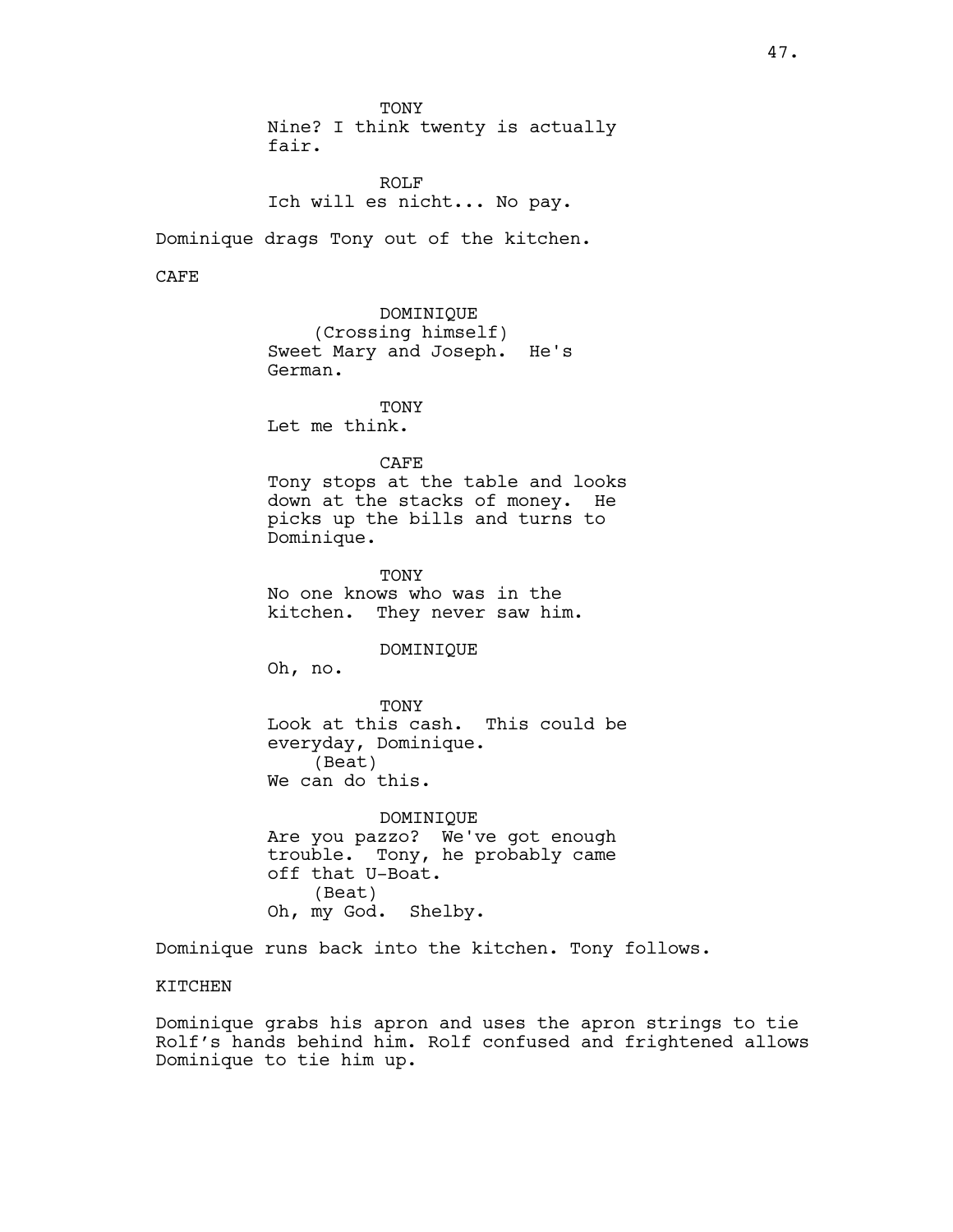TONY

She doesn't have to know. Look, he's not even fighting. Does that look like a German to you?

DOMINIQUE Tony, don't be ridiculous.

TONY

We'll hide him in the pantry. Just until business has built up. After that we'll turn him in.

DOMINIQUE

I don't know, Tony.

**TONY** 

The pies... the Eggs Benedict... what about the chops and chutney. The town is starting to like us. That's even good for Shelby.

Rolf moves toward them. Dominique picks up a meat cleaver and raises it over his head. Rolf stops.

> ROLF No. No trouble. See!

Rolf jumps back to the crate and sits down. The apron falls off his hands. Rolf tries to tie it back to no avail.

Dominique puts the meat cleaver down and grabs the apron from Rolf.

> DOMINIQUE Okay, fine. But we take turns.

TONY Turns for what?

DOMINIQUE Watch him. Somebody has to at all times.

INT. CAFE - MORNING

Dominique sleeps with his head back and mouth open in the doorway of the kitchen.

Tony sleeps with his head down on the table, money still strewn on the table under his face. Both jump when: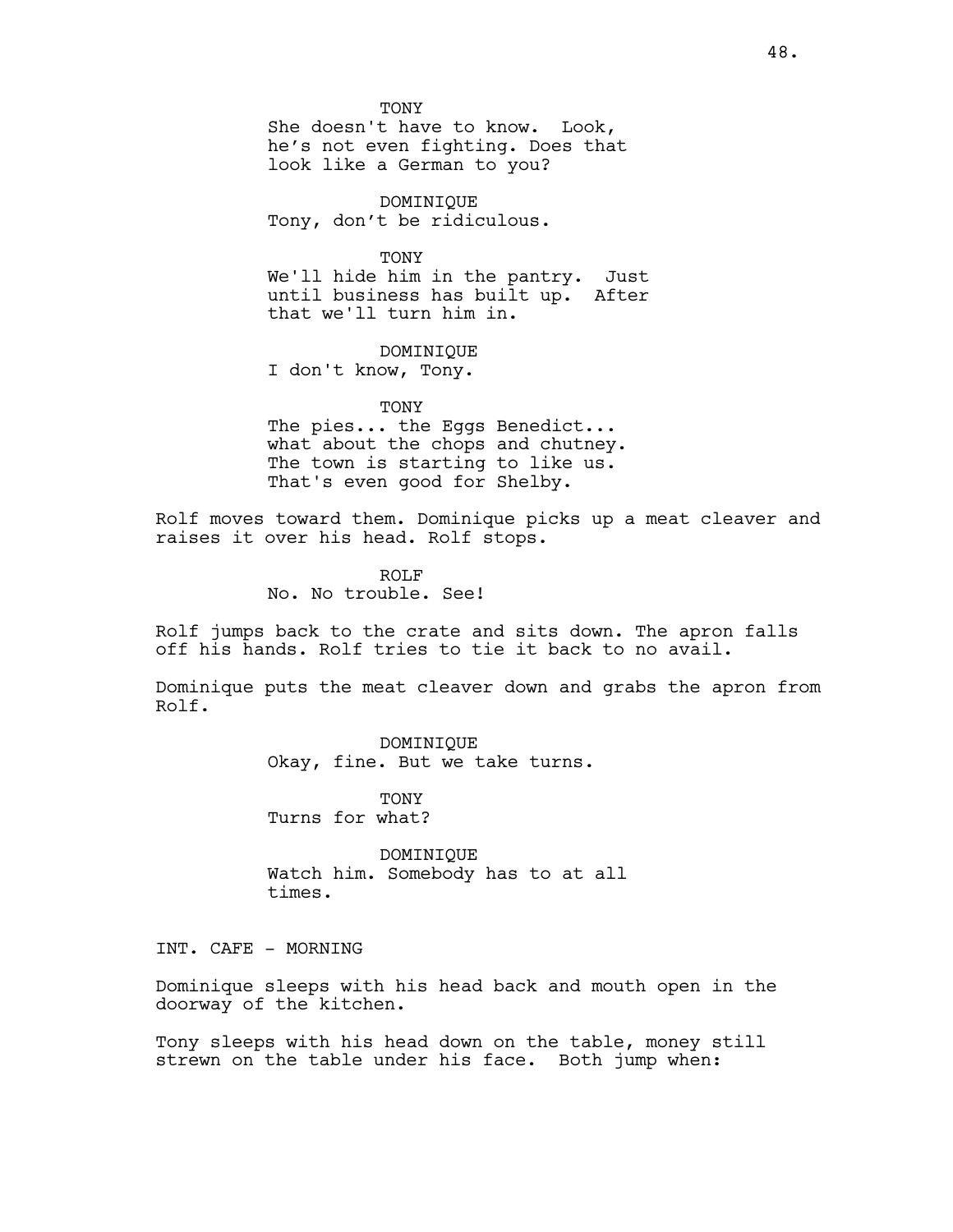KNOCK, KNOCK, Shelby is at the cafe door. Bills stuck to Tony's face.

TONY

What?

DOMINIQUE Oh, my God. It's Shelby.

TONY Well, let her in.

Dominique unlocks the door. Shelby flurries to the kitchen door.

> SHELBY I am dying for a coffee. Can I get you boys one? You look like you could use one.

> > **TONY**

No!

Shelby stops in her tracks, shocked. Tony takes her arm and sits her down at a table.

> TONY (CONT'D) What kind of a host would I be?

> SHELBY It's Sunday morning. You're closed. Let me get it for you.

DOMINIQUE You can keep me company.

INT. KITCHEN - CONTINUOUS

Tony enters. Rolf stands at the coffee pot, a fresh cup in his hand. He offers it to Tony. Tony puts his finger to his lips to signal Rolf to be quiet. Rolf again offers the cup. Tony smiles and takes the cup.

INT. CAFE

SHELBY So, I was thinking that you meet me at church this morning.

DOMINIQUE How about after.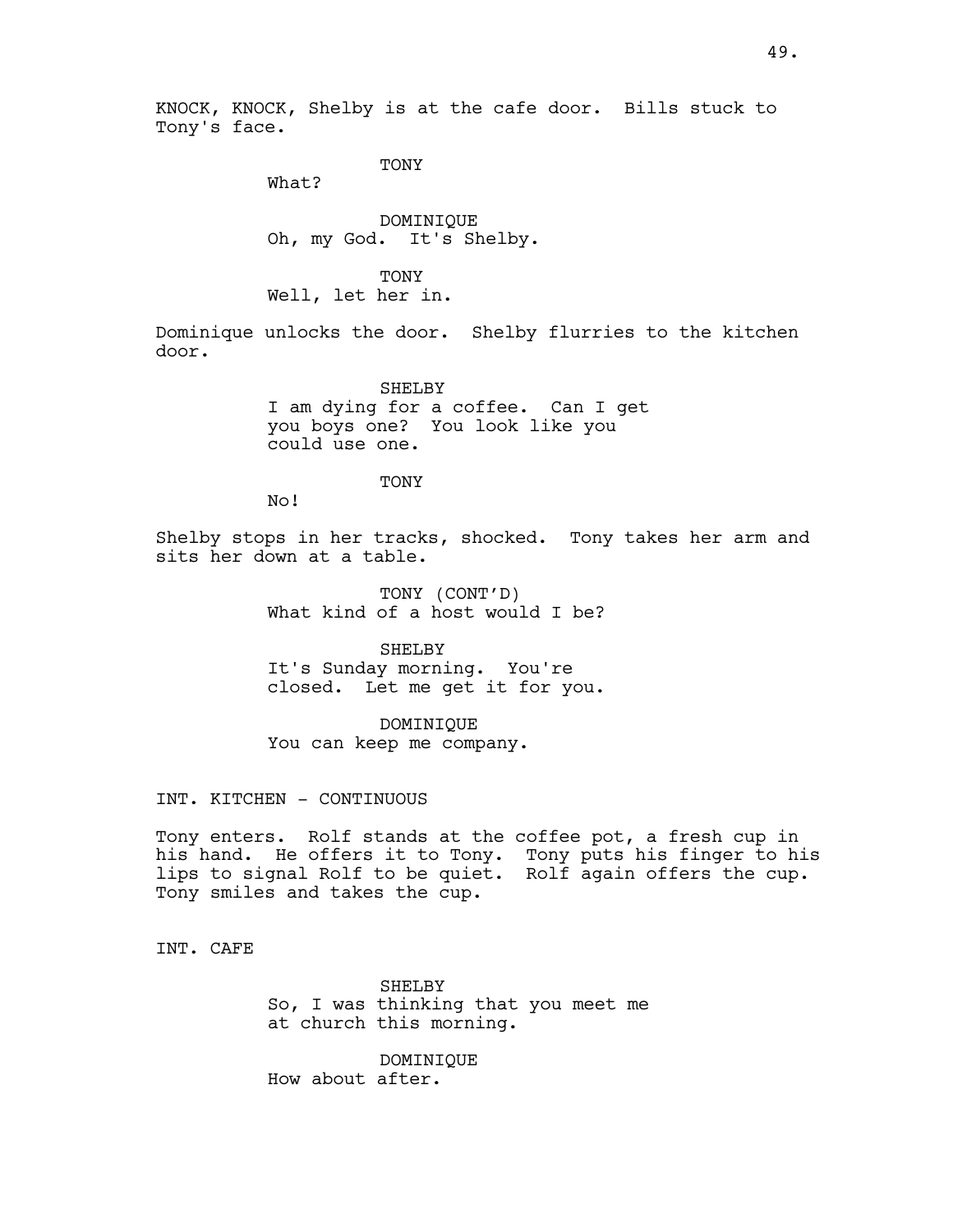#### SHELBY

It's time. You can walk me home after. We can stop at the gazebo on the way. Please? It's the only way I'm going to get my mother to like you.

DOMINIQUE I'm Catholic. It's not the same without the bells and smells.

KITCHEN

Rolf takes Tony's free hand and places it on Rolf's chest.

ROLF Rolf. Rolf.

Rolf then places his hand on Tony's chest.

TONY Tony. My name is Tony... Rolf.

# CAFE

Tony enters, hands the coffee cup to Shelby.

#### SHELBY

Dominique has agreed to attend church with me this morning. You are welcome to join us.

#### DOMINIQUE

No. Tony has to watch...

TONY Thank you, but I have guests to take care of today.

SHELBY Maybe next time. (Beat) Well, I best be off. Dominique I shall see you at ten forty-five at the Methodist Church.

Dominique follows Shelby out. Tony picks up the money off the table. He looks at the money and then the kitchen.

INT. METHODIST CHURCH - LATER THAT MORNING

The pews are not quite filled. The usual CONGREGATION of Townspeople are there.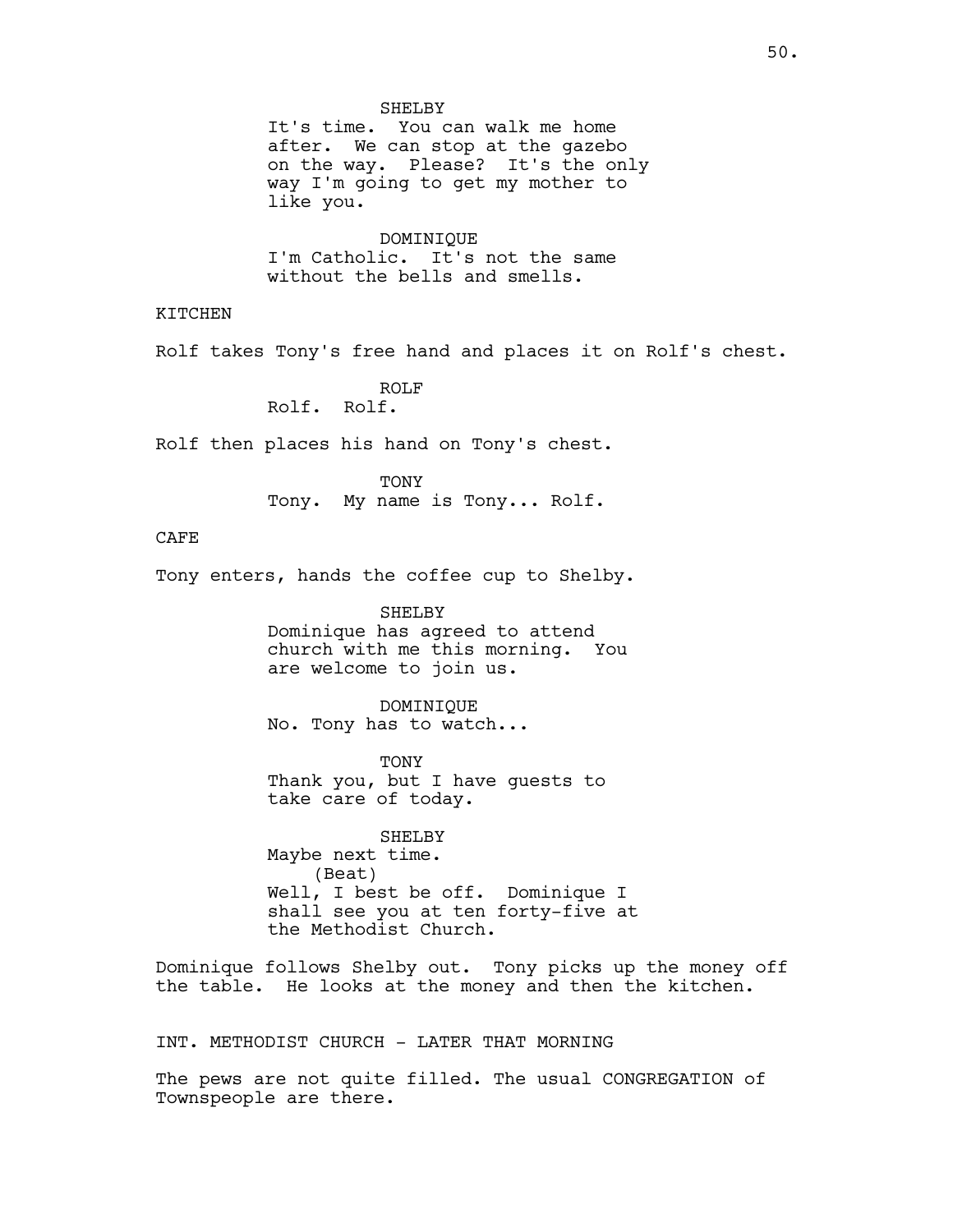Captain Mike, Dominique, Shelby, and her mother, Ruth, sit together. All the Women flip their cardboard fans back and forth, fans provided by Spivey's Funeral Home as so indicated by the ad on the fan.

The PASTOR wards off his sweat from the heat by occasionally wiping his face with a handkerchief during his reading.

PASTOR

...in accordance with the prophecies previously made concerning you, that by them you may fight the good fight, keeping faith and a good conscience, which some have rejected and suffered shipwreck in regard to their faith. (Beat) It's important that during times of war that we keep the faith and not loose our good conscience. Remember it was Christ who said "Love thy neighbor." not "Slap their other cheek." Let us pray.

As the Congregation bows their head, Dominique quickly drops to his knees and crosses himself. His head bowed, eyes closed, the entire Congregation stares at him.

Shelby looks around and taps Dominique on the shoulder. He looks up and quickly jumps back in the pew.

EXT. METHODIST CHURCH - MOMENTS LATER

The Pastor stands outside shaking the hands of the Congregation as they leave. Shelby, Dominique, Ruth and Captain Mike approach.

> DOMINIQUE Sorry, Father, about earlier.

> > PASTOR

It's Pastor or Minister... Not to worry. It's nice to know my words can still bring the faithful to their knees.

DOMINIQUE Thank you for the love they neighbor line. Sometimes it can be a little rough around here.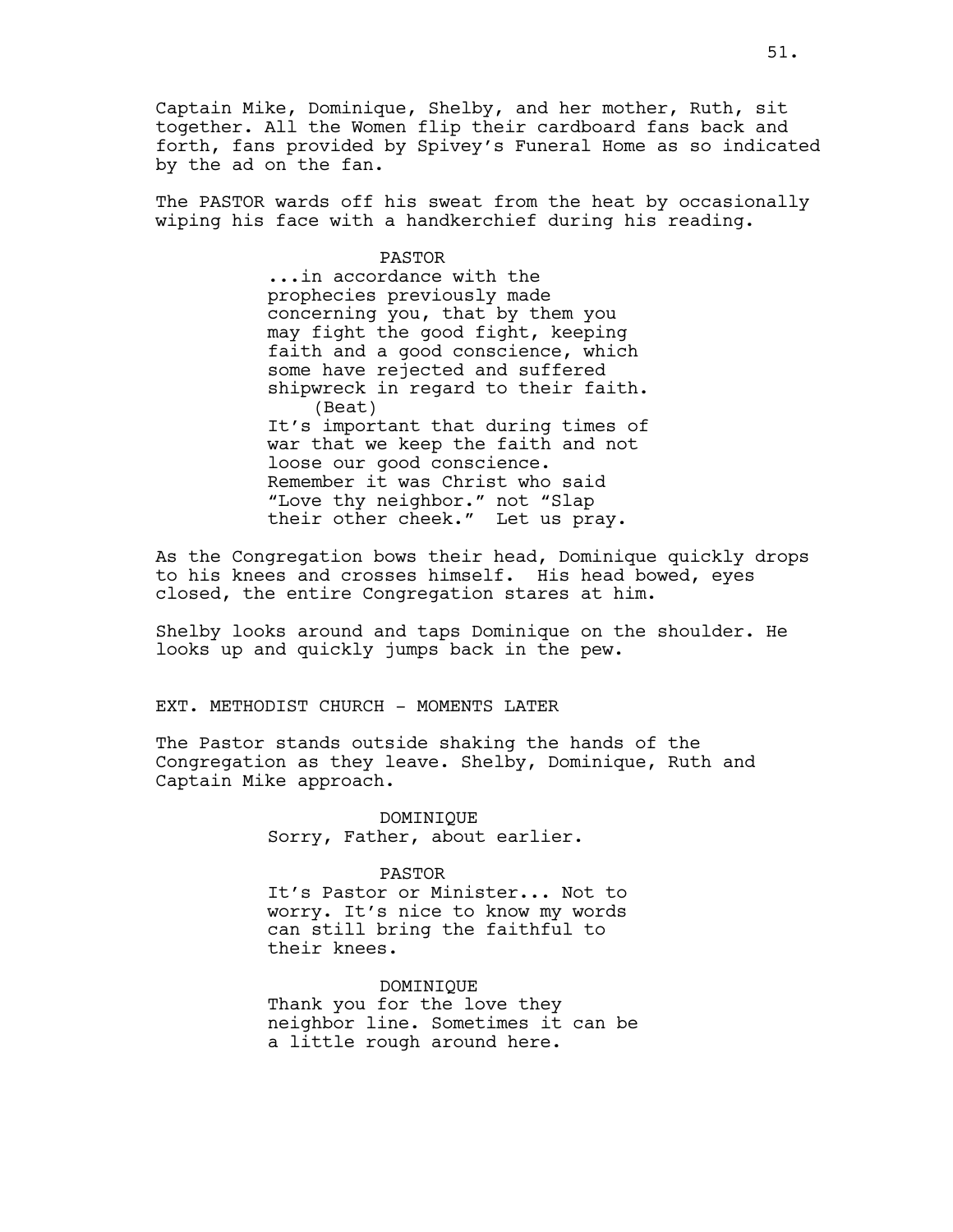#### PASTOR

Thank Christ, but I appreciate the sentiment. It was that the people of Sodom and Gomorrah were inhospitable to the angels that brought the wrath of God. It's a lesson we should all learn.

SHELBY Thank you Pastor.

INT. CAFE - DAYS LATER

Beulah stands in an empty cafe.

#### BEULAH

I don't know what on earth possessed them. I've made my feelings absolutely clear.

Dominique emerges from the kitchen with a pie box tied with string.

### DOMINIQUE

I can assure you it is the best quiche in town. You don't have to worry about that.

### BEULAH

Oh, I assure you that is NOT what I am concerned about. You probably have plans to eradicate this entire town and there is no better place to start than the Women for War Auxiliary. Let alone a woman of leadership.

DOMINIQUE We are not going to poison you, Mrs. Simms or any--

# BEULAH

I am much too smart for you and your sinister brother. I have a taster attending our meeting.

DOMINIQUE Dear, God. Who would--

BEULAH Seymour has graciously volunteered.

As Beulah exits, she runs into Shelby entering with a bounce.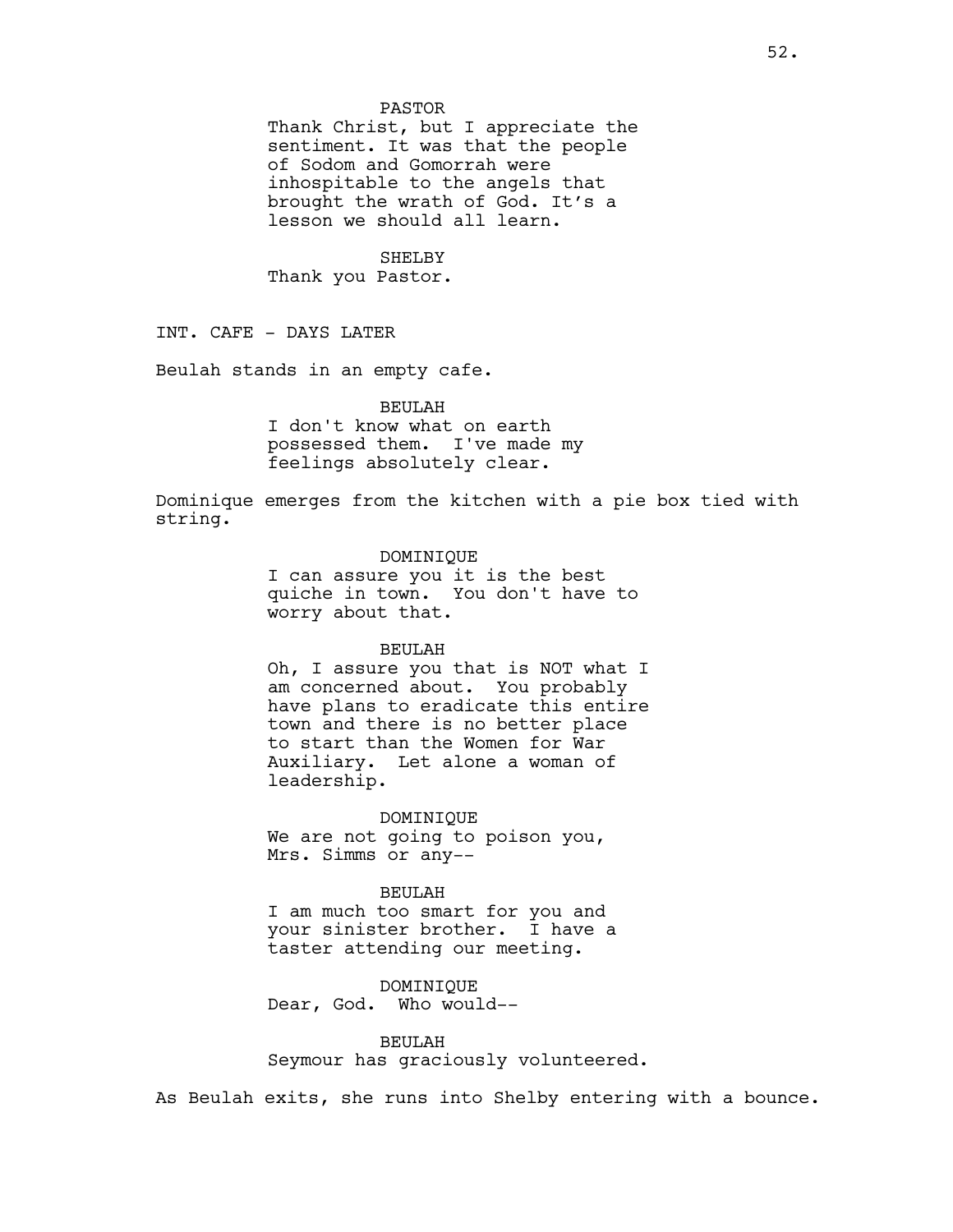SHELBY Why, hello Mrs. Simms.

BEULAH See you at the meeting today?

SHELBY What is the topic this week?

BEULAH The plight of the French. (Beat) Duty calls!

Beulah dashes out the door. Shelby approaches Dominique, straightens his shirt collar.

> DOMINIQUE Of course, I should have known... quiche.

SHELBY She does have a tendency to go overboard.

SHELBY (CONT'D) After service on Sunday--

DOMINIQUE This will be two weeks in a row.

SHELBY Mother has invited you to lunch at our house.

DOMINIQUE Will I be coming as friend or foe? Your father--

SHELBY Will be just fine. He's looking forward to it. (Beat) Now, kiss me on the cheek.

Dominique grabs Shelby and kisses her on the lips. Shelby falls into the kiss.

INT. TONY'S BEDROOM - NIGHT

A small room with a single bed, dresser and bathroom. Tony reads. He picks up his alarm clock: 11:33.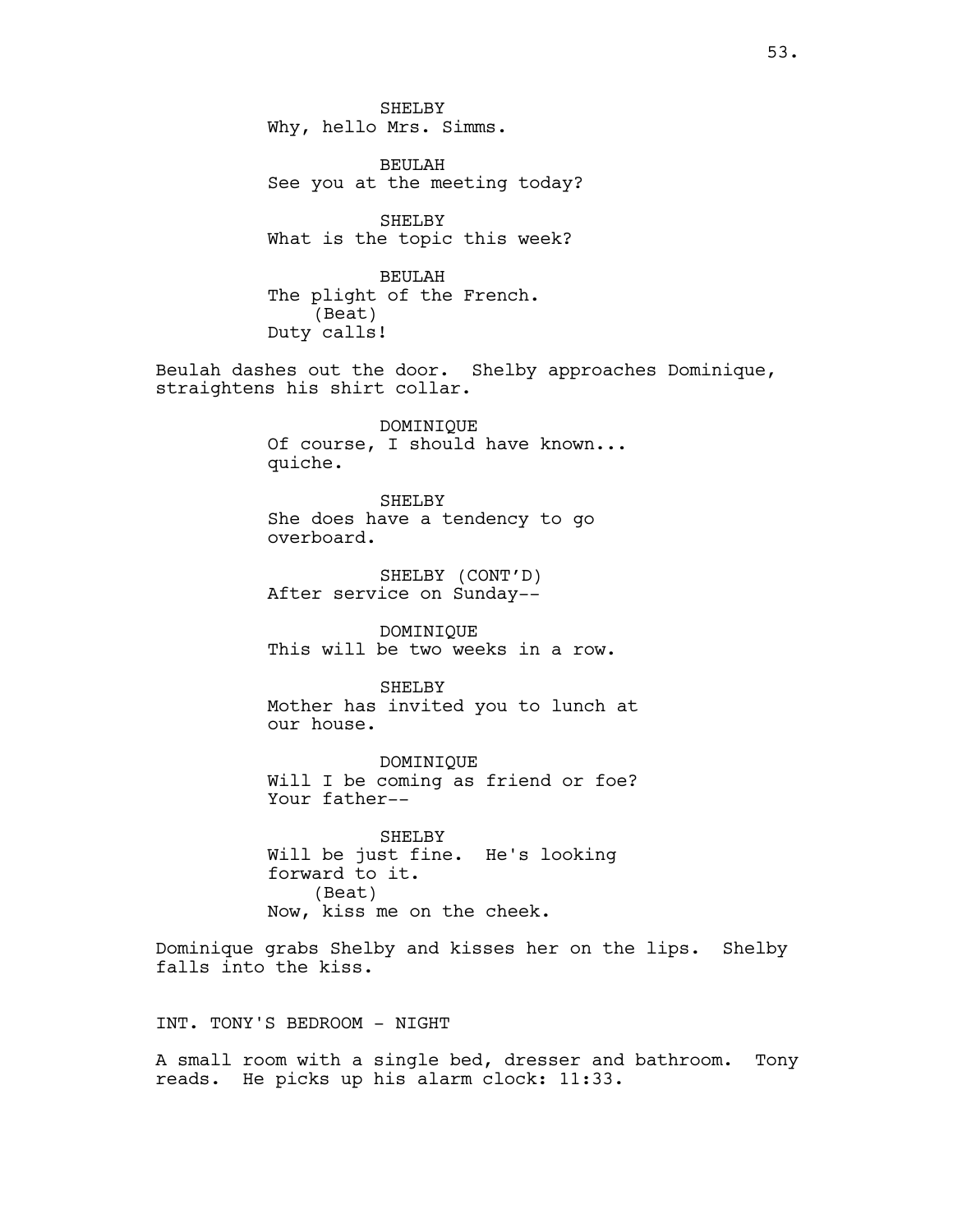INT. KITCHEN - CONTINUOUS

Tony enters hiding something behind his back. Dominique leans on the prep table reading Life Magazine. Rolf sits on a crate playing solitaire.

> DOMINIQUE What are you doing up? You're shift doesn't start for another four hours.

TONY I couldn't sleep.

DOMINIQUE You don't have to tell me twice.

Dominique drops the magazine and runs out the swinging doors.

Tony waits a few moments then stands over Rolf. He pulls a hammer from behind his back and swings. Rolf moves to the side with his hands over his head. Tony breaks a hole through the wall. He pulls the hammer out and looks through the hole.

Through the hole, Tony's bed and dresser.

TONY Take a look.

Rolf looks through the hole, then back to Tony.

ROLF

Room?

**TONY** Rolf's room.

Rolf grabs a meat mallet and joins Tony in the destruction.

INT. KITCHEN - LATER

A hole half way opened, Rolf stops and shows Tony the mallet. He touches it. Tony stops.

> **TONY** Meat Mallet... tenderizer?

ROLF Meat Mallet.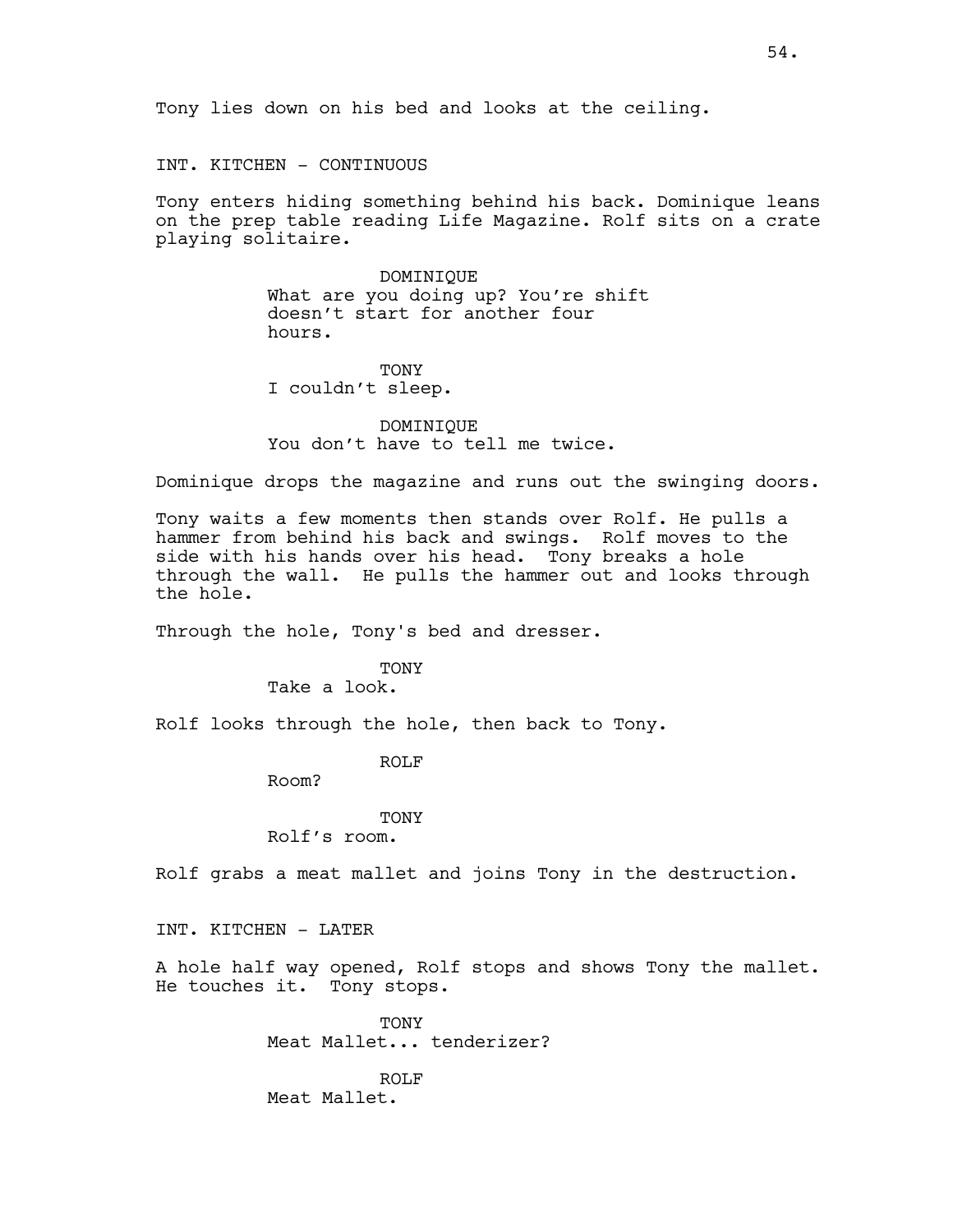Rolf darts around the kitchen touching items. Tony translates each item touched. PAN, POT, COFFEE, STOVE...

INT. BEDROOM - LATER

Tony sits on the bed. He looks at the crude opening in the wall. On the other side is the kitchen. He turns to the bathroom as the door opens. Rolf stands drying with a towel. Tony looks away embarrassed. Rolf smiles at Tony's modesty and wraps the towel around his waist.

Tony shows Rolf pajamas left out on the bed, then grabs his toiletries and a handful of clothes and walks to the door. Rolf stops him.

> ROLF Vielen Dank, Tony.

TONY You are welcome, Rolf.

INT. LIBRARY - DAY

By a row of shelves Tony carries two books. He scans a shelf and stops when he finds a book on GERMAN TRANSLATION. He cautiously pulls the book. He shoves it in his pants, covers it with his shirt.

INT. KITCHEN - NIGHT

Dominique grabs an arm full of plates and exits. Rolf stands at the stove, cooks, reads LEARNING THE ENGLISH LANGUAGE.

INT. HOTEL - CONTINUOUS

Tony sits behind the front desk, reads LEARNING THE GERMAN LANGUAGE. Engrossed in the book, he is startled when:

RING, the front desk bell. Major Raymond James wears a civilian suit and tie. He tries for a Southern accent.

> RAYMOND I'd declare, did I scare you? I didn't mean to sneak up on you. Gotta room?

TONY No! Yes. I'm sorry. Please.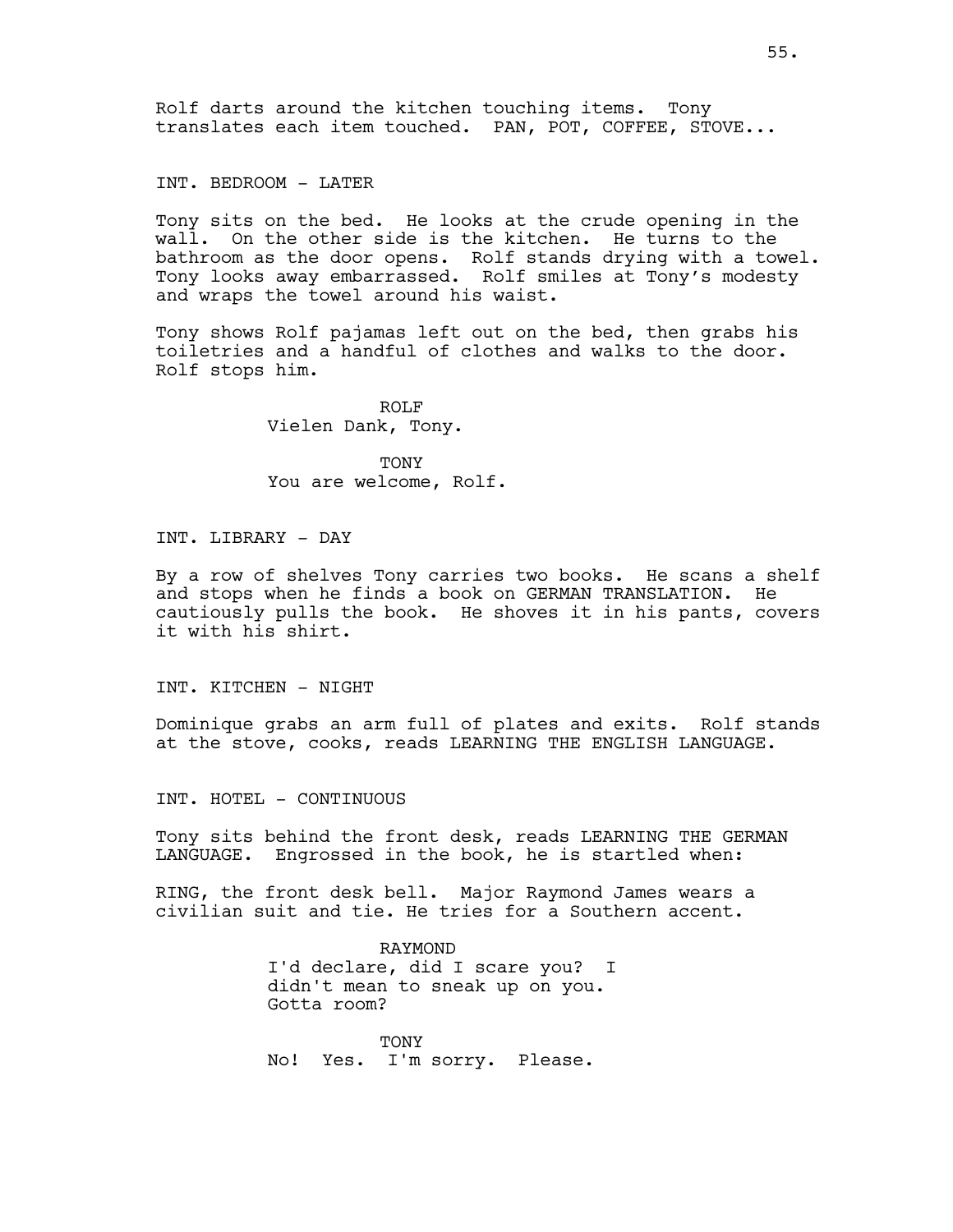# RAYMOND

Salesman, traveling down to Florida. Thought I'd try my luck here awhile. Fuller Brushes and ladies hair products.

TONY Of course, if you could fill out this card.

Raymond completes the registration card.

### RAYMOND

Beating the pavement all week. My dogs are barking. Been barking up the wrong trees too! Haven't made a sale all week.

**TONY** That's unfortunate.

Tony pulls a key from a mail slot on the back wall. Tony reads the card and places it in the mail slot.

## RAYMOND

Damn Germans!

TONY (Startled) What?

RAYMOND Uneasy about something?

TONY Germans? No, I mean they're roaming around.

#### RAYMOND

Seen any?

TONY No! No, of course not. You?

# RAYMOND

I hope to.

TONY

I beg your pardon?

# RAYMOND

Wouldn't we all like to be the one that stuck it to them?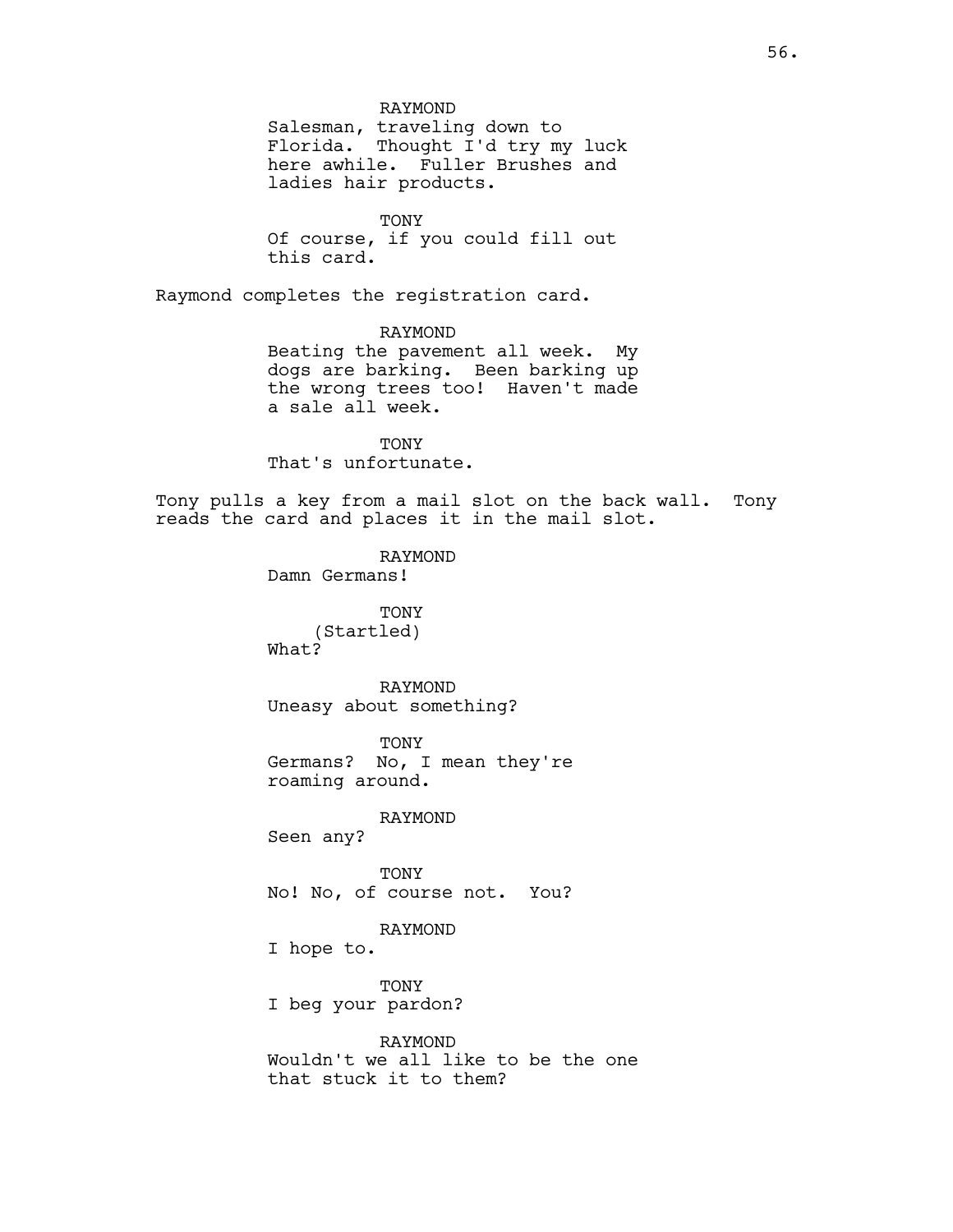TONY Yes, I suppose so. (Beat) Mr. James, if you'll follow me, I'll take you to your room.

RAYMOND That's alright. At the top of the stairs?

Raymond grabs his hat, suitcase and a small black case. He moves up the stairs.

> TONY Have a pleasant night.

EXT. RIVERVIEW HOTEL - MOMENTS LATER

Tony leans against a porch post and lights a cigarette. The CLICKING of typewriter keys float out of the window. Tony looks up at the stars as he listens to the pounding keys.

Dominique steps out dressed up, hair all greased up.

TONY You ever heard of a salesman with a typewriter.

DOMINIQUE A typewriter salesman?

Tony sniffs toward Dominique's direction.

TONY

Whew. I think the war needs to start rationing your cologne.

DOMINIQUE Meeting Shelby at the gazebo tonight.

TONY

That's smart, keep it outdoors. The breeze will work in your favor. (Beat) I thought you were going to stick around tonight? It's card night. What am I suppose to do now?

DOMINIQUE You'll figure something out.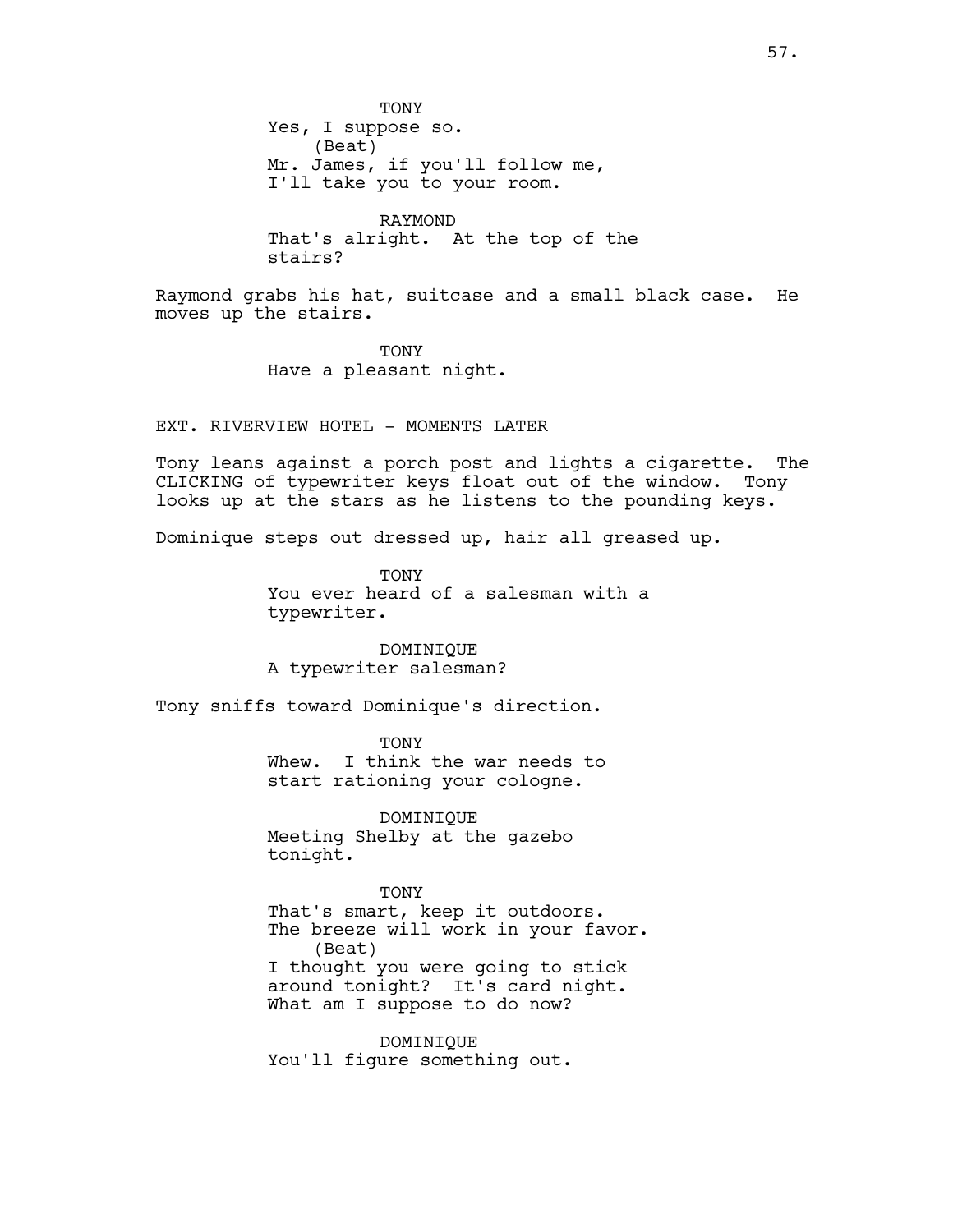TONY

I'm sure there is a room to clean or a bathroom to scrub.

DOMINIQUE You could find you a girl... occupy your evenings.

TONY Get out of here before Seymour makes his rounds.

Dominique jogs into the darkness of the street. The sound of the Typewriter stops. Tony steps off the porch and looks up at Raymond's window. Tony puts out his cigarette.

INT. RAYMOND'S ROOM - CONTINUOUS

Raymond takes a puff from a cigarette. A cloud of smoke hits the paper in the typewriter. As the smoke clears the words on the page are visible, "MILITARY LOG - JUNE 26, 1942"

Raymond slides the typewriter's carriage, types.

INT. CAFE - CONTINUOUS

Tony steps into the dark cafe and pulls down the shades. Rolf sits at a table in the dark looking out into the street.

> TONY This isn't very safe. It's dangerous.

Rolf opens his book and looks up dangerous.

ROLF Ja, dangerous.

Rolf stands at the window and points at the stars.

TONY What, what do you see?

ROLF

Sterne.

TONY Stars...Sterne.

ROLF

Sterne.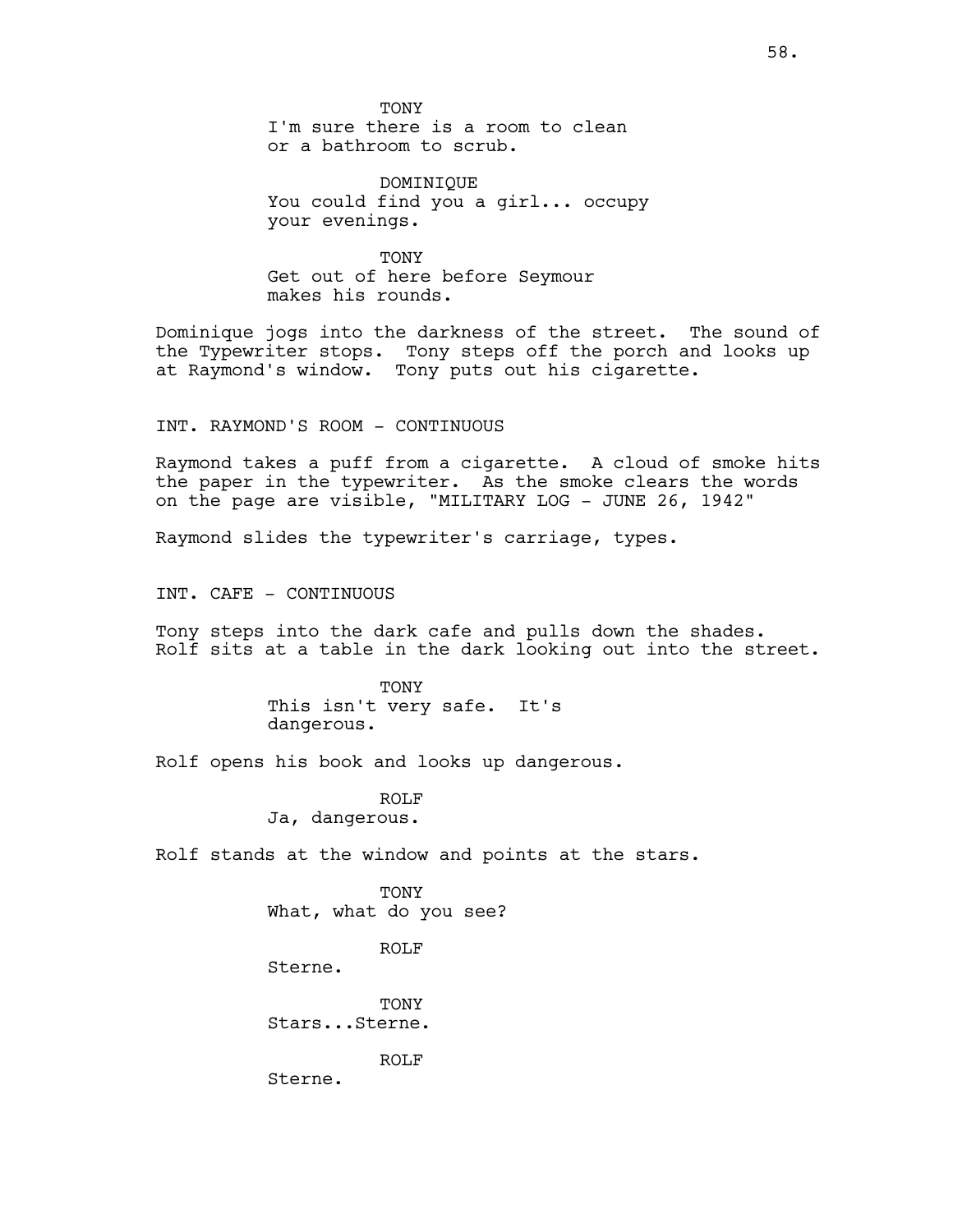EXT. PARK - CONTINUOUS

A lone street lamp provides a slight glow. Shelby and Dominique walk holding hands. They step up into the gazebo.

> SHELBY I'm so glad your going to church. I think it impresses my mother.

> > DOMINIQUE

I'm not sure.

SHELBY I heard the Pastor talking with her the other day. He says to give you a chance.

DOMINIQUE He's alright.

SHELBY

You have to find the good in people. Not judge them on where they came from.

DOMINIQUE Like Brooklyn?

SHELBY Like anywhere, but especially Brooklyn.

Dominique moves in, they kiss.

INT. CAFE - CONTINUOUS

Tony and Rolf are both looking up at the night sky.

TONY I know it's difficult staying in your room all the time. Hiding...

ROLF Schoene Nacht.

TONY

Am I doing the right thing? I'm keeping you here against your will, for what? So I can make some money. I'm using you, do you even understand that?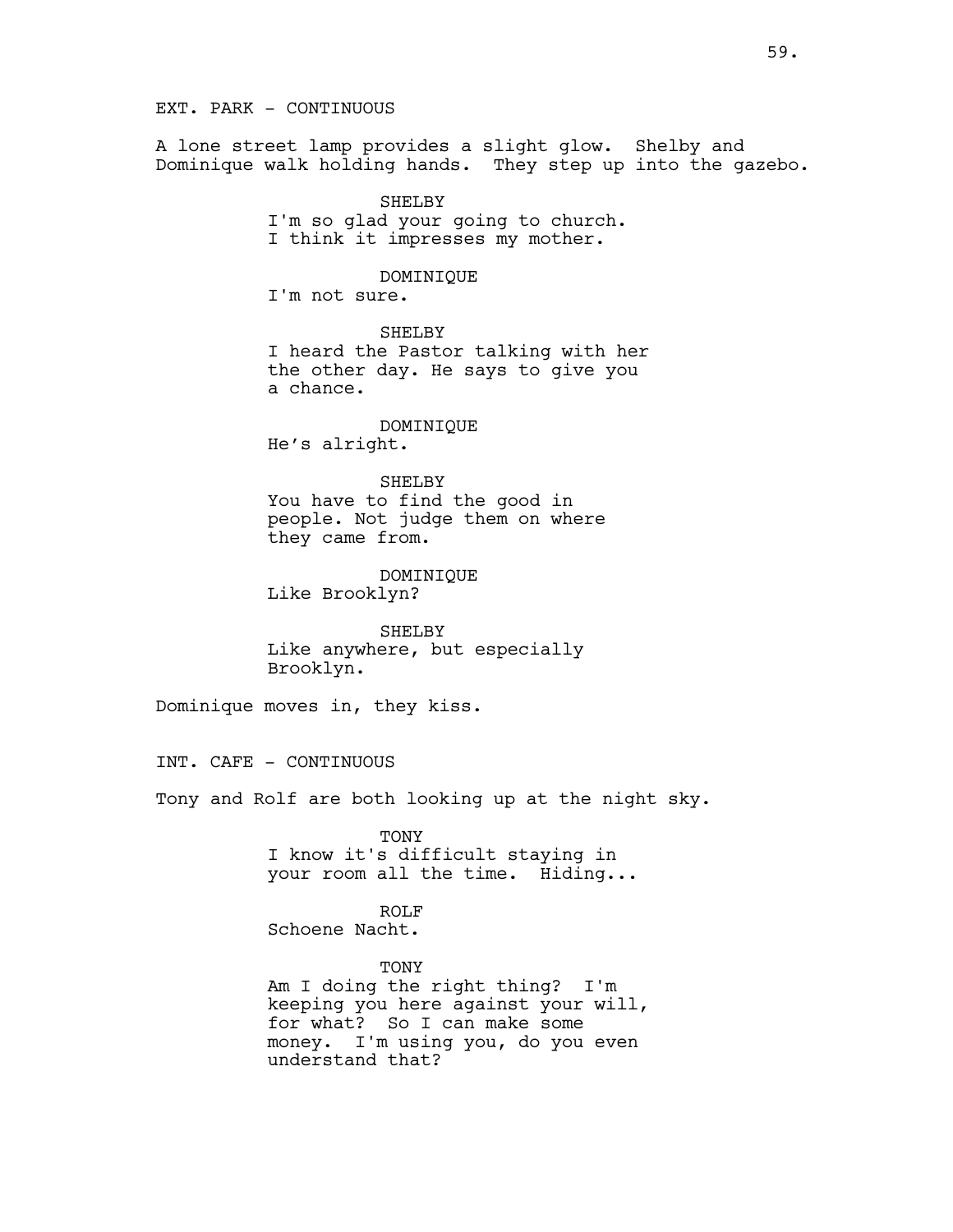EXT. OSBORNE STREET - CONTINUOUS

Seymour makes his rounds. Two doors down from cafe, he checks doors and shines his flashlight in windows.

> CAFE Tony takes a seat on the table near the window. Rolf continues to look into the night.

**TONY** Maybe you would be better off in a camp. You could go outside.

The door knob of the cafe RATTLES. Tony and Rolf freeze. The LIGHT of Seymour's flashlight shines on the cafe floor and tables. Tony jumps up. He grabs Rolf and pins him against the wall between the windows.

> ROLF (Whispering) Dangerous.

Tony places his fingers over Rolf's lips. Barely breathing, they watch as the LIGHT glides across the room. After a moment, the LIGHT is gone. They breath easy.

They look at each other's eyes. Tony pulls away from Rolf. Tony, uncomfortable, leaves.

## INT. KITCHEN - MORNING

Dominique fries potatoes on the stove. He grabs a bottle of spice and looks at Rolf. Rolf slowly shakes his head, "NO". Dominique puts the bottle down and carefully glides his hand over the other bottles. He stops and picks up a bottle. Rolf looks at him and applauds. Dominique struts as he adds the spice.

INT. HOTEL - CONTINUOUS

Tony completes paperwork. Raymond comes down stairs.

**TONY** Good morning, Mr. James. Back to it today, brushes and all?

RAYMOND I'm afraid so.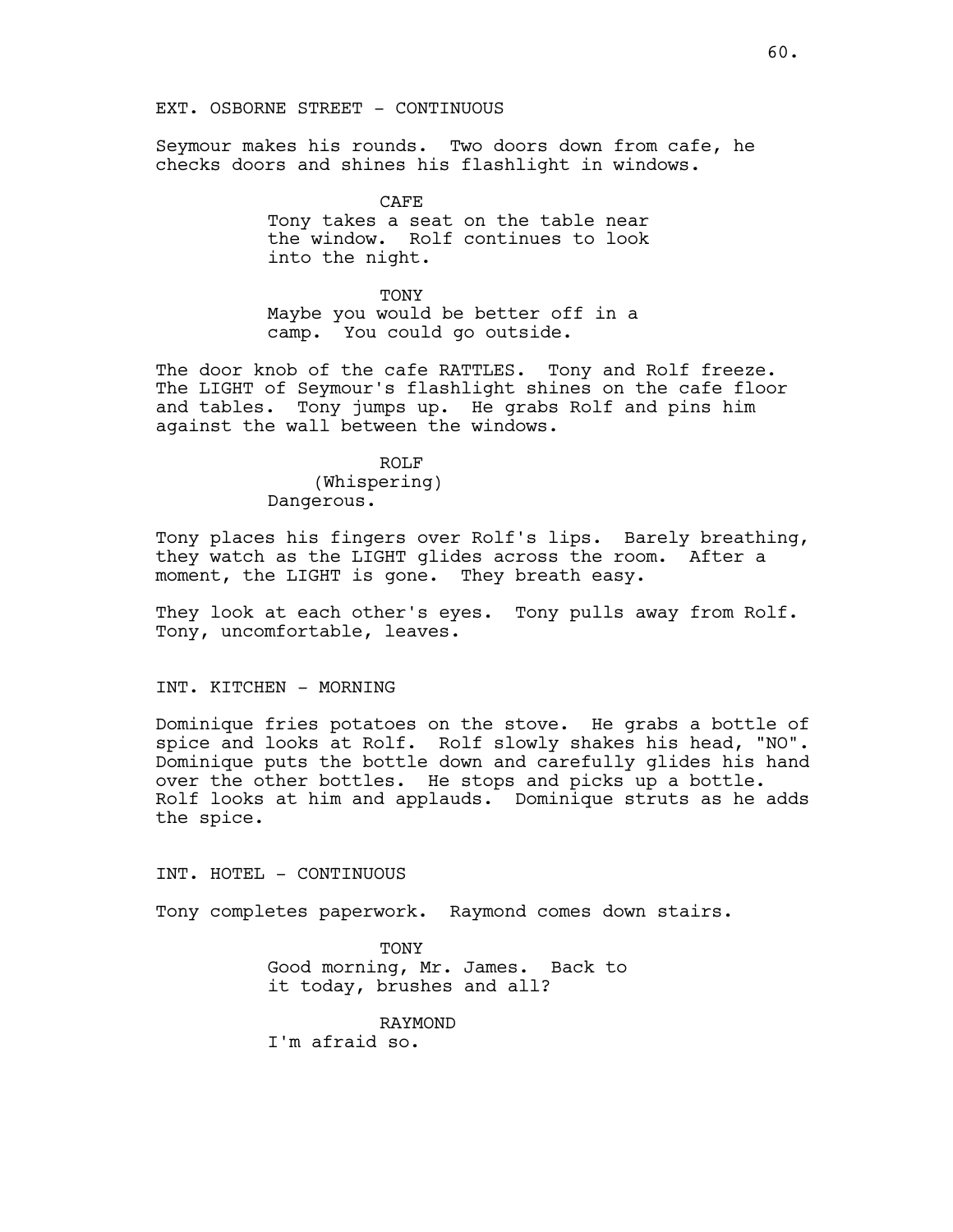TONY It's been a week. I hope sales are going well. RAYMOND

Oh, I think I'm on the brink of something big.

TONY Careful out there. This town is wound up tighter than a Swiss watch.

RAYMOND Might not open their doors to me, huh? Well, I've got the secret weapon.

He opens his case and pulls out a box.

RAYMOND (CONT'D) Professional hair color. I can spot a bad dye job a mile away.

**TONY** What an incredible talent, Mr. James.

RAYMOND Yes, siree. This will look like the real thing and women love it. (Beat) I think I'll grab me a cup of coffee next door before I start the day.

TONY Help yourself, Mr. James. Coffee is free for guests of the hotel.

RAYMOND Much obliged.

INT. KITCHEN - CONTINUOUS

Dominique stirs a sauce. Rolf, arms crossed, watches over him.

Dominique dips a spoon in the sauce and puts it to Rolf's mouth. Rolf tastes. Dominique watches with anticipation. Rolf finally gives Dominique a smile. Dominique YELLS in triumph.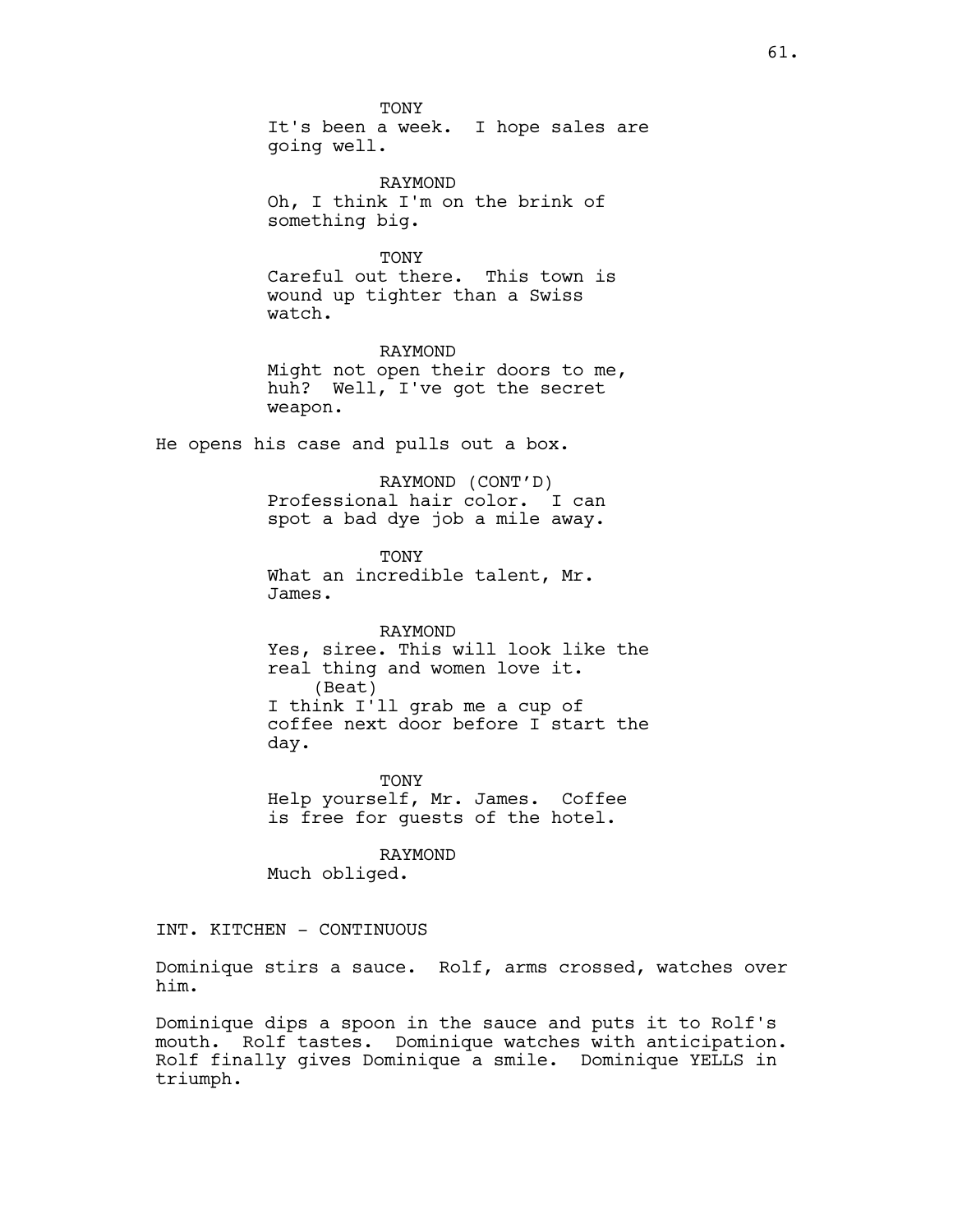Tony enters. He watches the celebration. Rolf smiles at Tony and gives a wink. Tony smiles, grabs a cup of coffee and exits through the swinging doors.

> CAFE Tony delivers coffee to Raymond.

Captain Mike enters.

CAPTAIN MIKE Is Dominique here?

TONY Did he do something wrong?

CAPTAIN MIKE No. Should he have?

TONY

Dominique!

Dominique enters through the swinging doors.

CAPTAIN MIKE I don't have all day.

DOMINIQUE Sir, lunch on Sunday was Shelby's idea. I just--

CAPTAIN MIKE You told me you served.

DOMINIQUE That's right.

CAPTAIN MIKE Well, if you get a chance we're combing the beaches today. Could use all the help we can get.

DOMINIQUE I could help out this afternoon.

CAPTAIN MIKE That's fine.

RAYMOND I punched a couple of years in the Army. I would be happy to serve my country.

CAPTAIN MIKE I'm heading down now.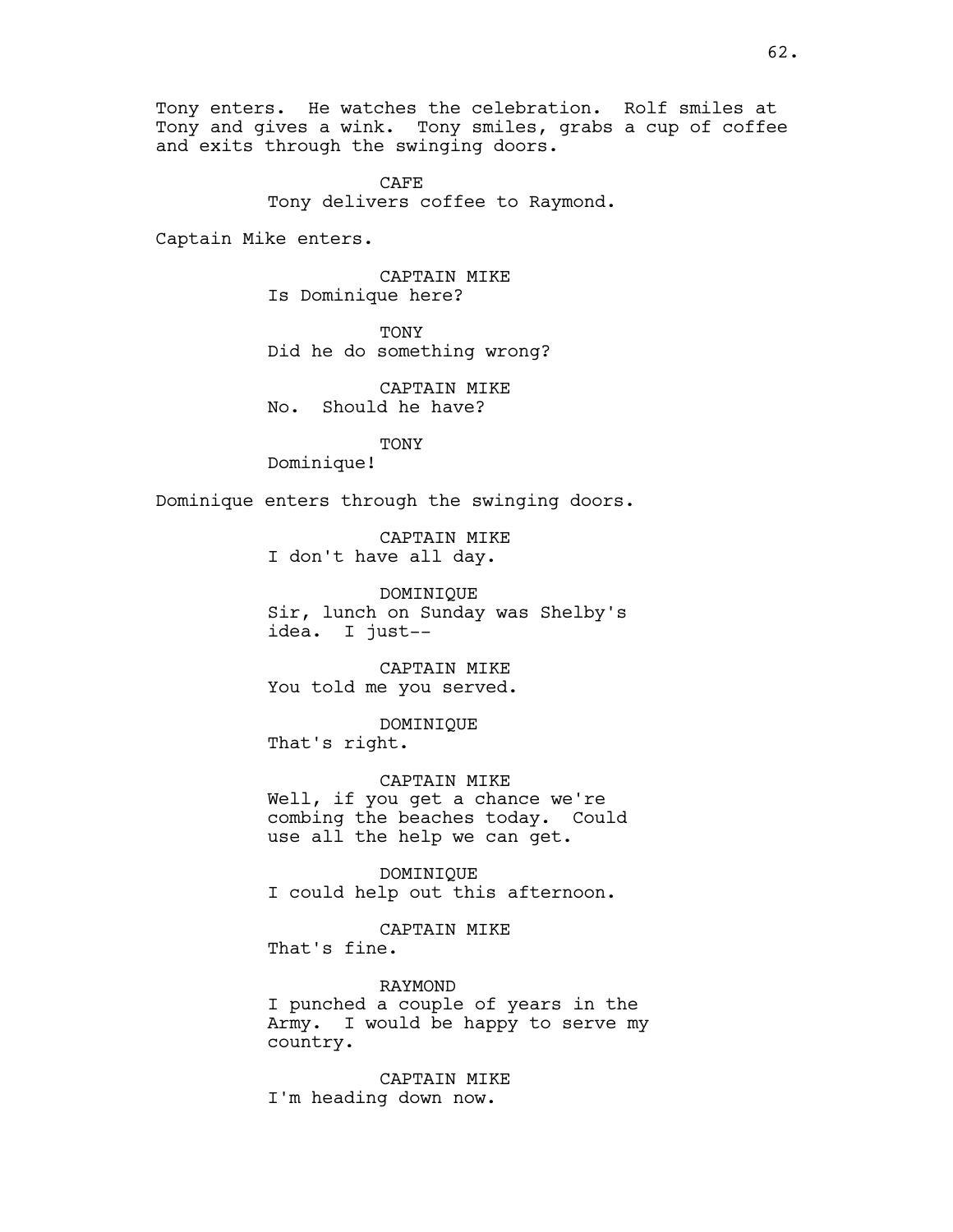RAYMOND Right behind you.

Raymond gulps down his coffee and jumps out of his chair. Then he stops and looks at his case.

> RAYMOND (CONT'D) It looks like I won't be needing it today.

TONY I'll take it to your room for you.

RAYMOND Much obliged.

EXT. BEACH - DAY

Captain Mike, Seymour, Willy and Bobby Joe and four other BOY SCOUTS from troupe 64 stand around Captain Mike. Raymond stands back by a tree.

# CAPTAIN MIKE

Alright. We haven't combed this part of the beach just yet. So, this will be our target today.

## WILLY

You think we could drag the river today? The barnacles on my feet are killing me.

### SEYMOUR

For crying out loud. If you complain one more time. I'll scrape them off myself.

CAPTAIN MIKE Now, just settle down. Willy, we'll drag the river tomorrow. Today it's the beach. You can sit this out if you need to.

SEYMOUR You old buzzard. If I can do it, then you can.

DILBERT I'll drink to that.

Dilbert pulls out his flask and takes a swig. He looks at Bobby Joe and the other Scouts.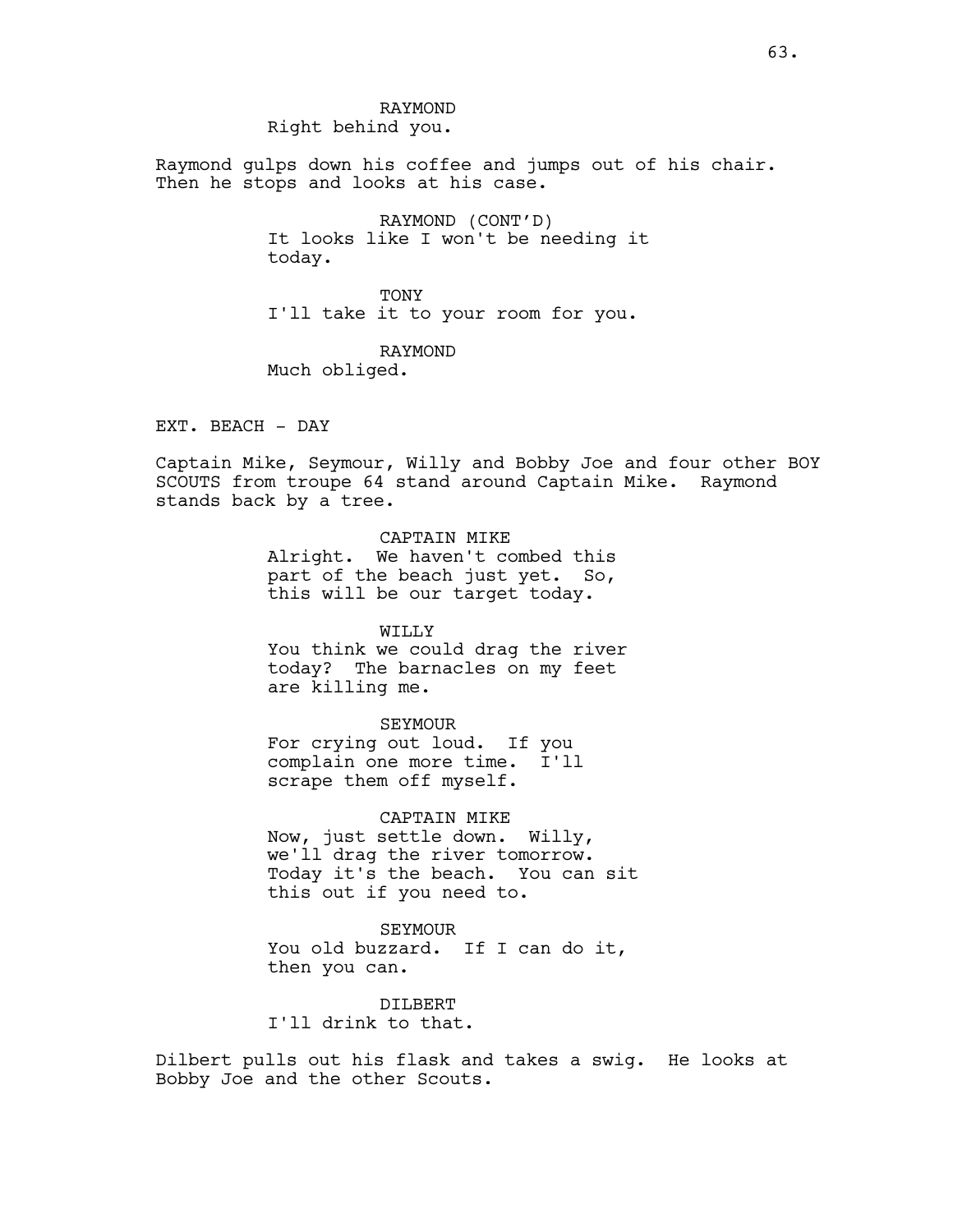They are locked on him with a blank stare.

DILBERT (CONT'D) Do as I say, not as I do.

CAPTAIN MIKE

Spread out about fifty feet apart. Comb the area to your right up to the water and back.

BOBBY JOE You want us to go in the water?

CAPTAIN MIKE Just get your feet wet.

BOBBY JOE

I can't swim.

WILLY Short one merit badge are you?

SEYMOUR Don't pay him no mind. Old goat wouldn't know a merit badge if it were pinned on his ass.

CAPTAIN MIKE Alright, spread out.

Everyone moves down the beach. Bobby Joe stays put and kicks the sand. Raymond steps up to him.

> RAYMOND Kid, don't let him bother you. Do you mind if I talk with you while you look?

BOBBY JOE I suppose not, mister.

Bobby Joe takes a stick and pokes the sand as he moves up and down the beach. Raymond follows him.

> RAYMOND You know this town pretty well, wouldn't you say?

BOBBY JOE Better than some.

RAYMOND You see anyone or know anything that just doesn't seem right?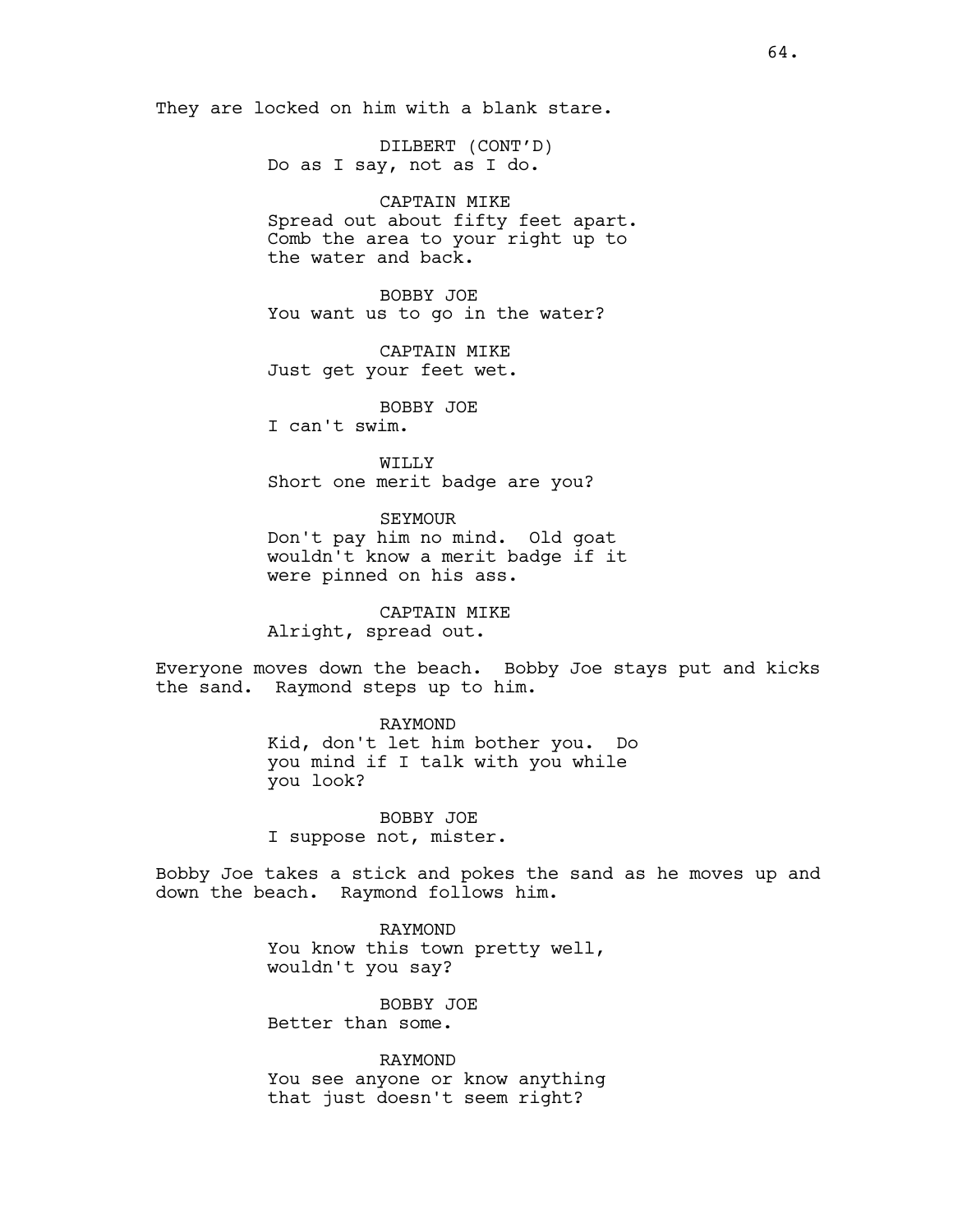BOBBY JOE The cafe... and the hotel.

RAYMOND Yes, the Riverview.

BOBBY JOE The Mayor thinks they're up to something.

RAYMOND The Italians?

BOBBY JOE

Yes, sir.

INT. CAFE - AFTERNOON

Dominique cleans up after the lunch crowd. He wipes tables down and sets the cutlery for dinner. Tony enters.

TONY

Good lunch?

DOMINIQUE I think I'm really getting the hang of this. I'm actually learning something from him. Now if I could just get him--

**TONY** He's not a circus animal we bring out to perform and then put back in his cage.

DOMINIQUE This was your idea to keep him on until business was built up. Well, we're doing okay. (Beat) I've learned all the recipes.

TONY Dom, I'm feeling really bad about all this.

DOMINIQUE So, you're saying we should turn him in?

TONY No! I want to fix it so he can go out. Take a walk.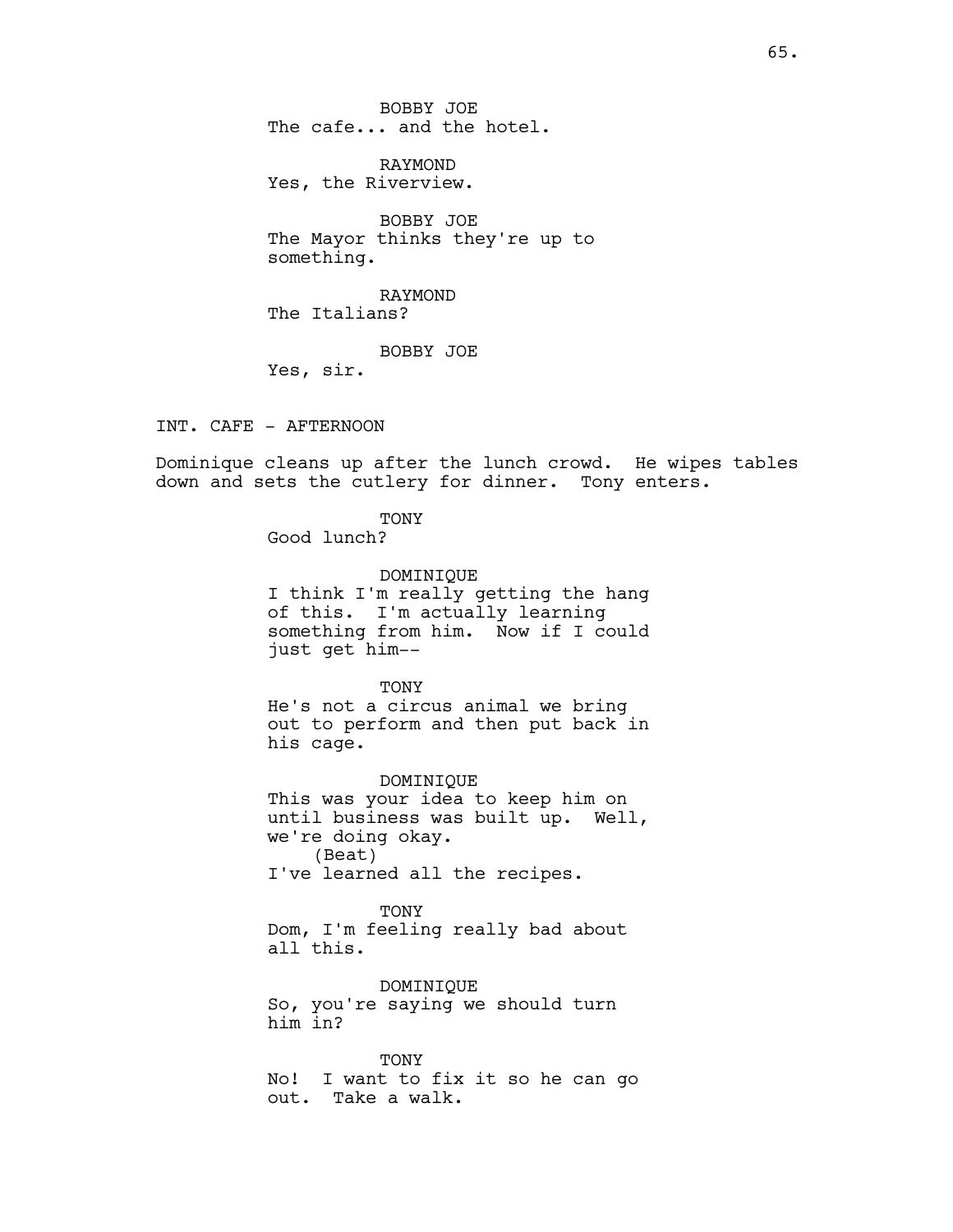DOMINIQUE Are you crazy? They'd put us all in the slammer.

**TONY** I'll figure it out.

INT. RAYMOND'S ROOM - LATER

Tony delivers Raymond's sales case. He looks around the room. A typewriter on the table at the window, a briefcase on the floor. Tony tries to open it. It's locked.

Tony opens the sample case. Looks at the items, then closes it. Ready to leave, he turns back to the case, opens it. He grabs a box of hair color.

EXT. HAYMAR'S HOUSE - DAY

Dense swampy woods. A shack of a house. Three BAREFOOT KIDS run around playing. Haymar lifts bushels of fruit and crates of vegetables into the back of his truck.

Birk and Niklas, dirty, wear stolen clothes. A small booklet sticks out of Birk's back pocket, "The German's Guide to English". Niklas notices and pulls Birk's shirt over it.

> BIRK (Broken English) Howdy. Hot day.

HAYMAR What can I do for you fellas?

NIKLAS We ignorant farm workers on way to Washington D.C..

### HAYMAR

Okay...

BIRK We migrate, till land, plant crops, live American dream. You need?

HAYMAR Tough times for everyone. But, if I hear of any, I'll let you know. Where do you stay?

NIKLAS Yes, we stay.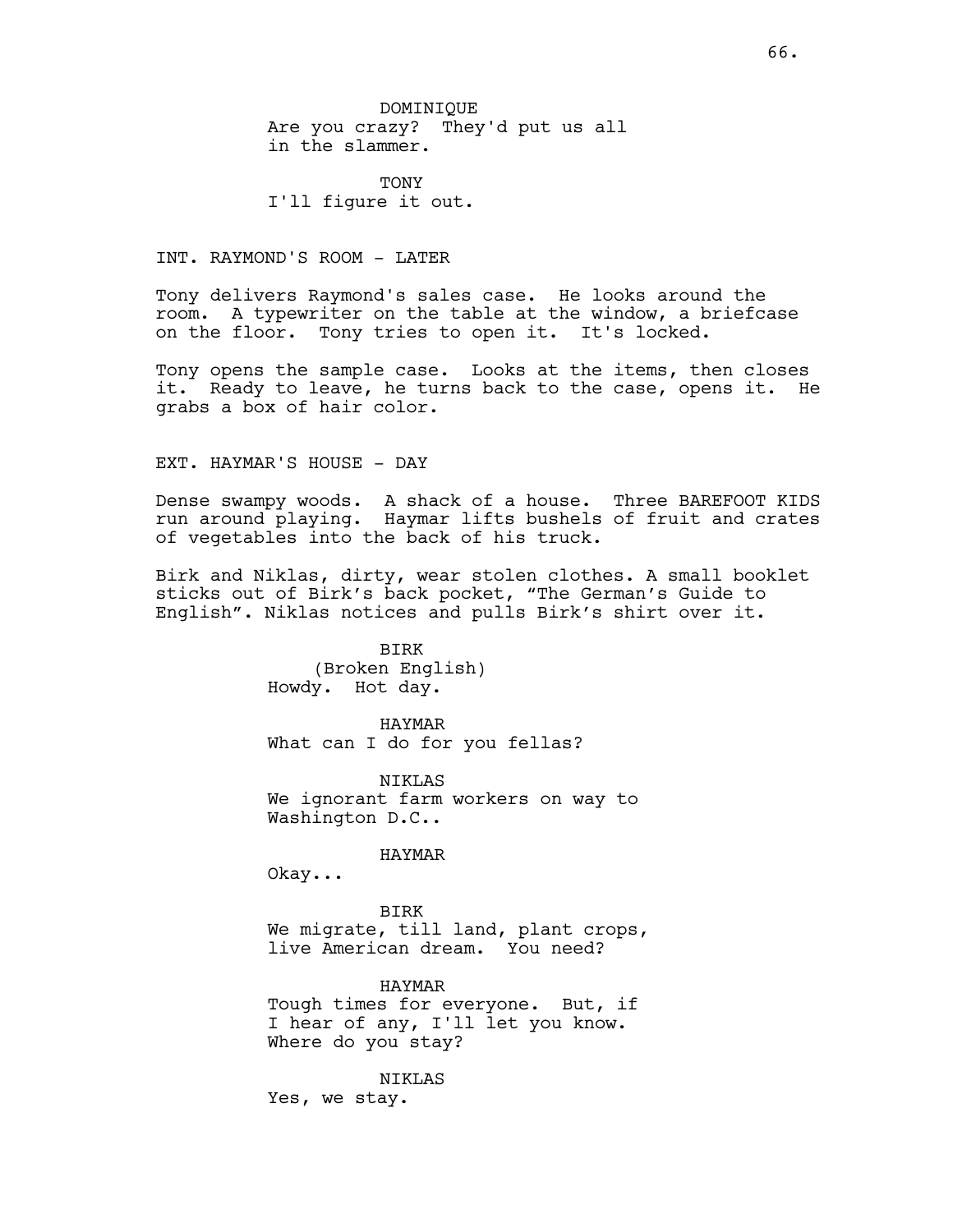HAYMAR No. Where do you live? (Beat) Lay your head? Sleep?

BIRK Oh, sleep. In woods, through trees.

Haymar hands a piece of fruit to each.

HAYMAR Sorry I can't do more.

EXT. BEACH - EVENING

Bobby Joe drops to the sand. Raymond sits next to him. In the distance the others still search the beach.

#### BOBBY JOE

Nothing. All day and still nothing.

RAYMOND The wreck was out there. They said they found foot prints, where?

BOBBY JOE On this beach and on the beach on the other side of the river. That's Florida.

### RAYMOND

Right. So, they must have split up. Why wouldn't they stick together?

BOBBY JOE Maybe they don't like each other. If me and Willy washed up together, I'd run away from him.

### RAYMOND

I suppose I would too.

Bobby Joe sees a piece of shiny metal in the sand. He digs around it. Raymond quickly jumps up and joins Bobby Joe in the dig. They expose the sleeve of Rolf's uniform jacket. They continue to dig and discover the full uniform.

> BOBBY JOE Golly, it's Kraut!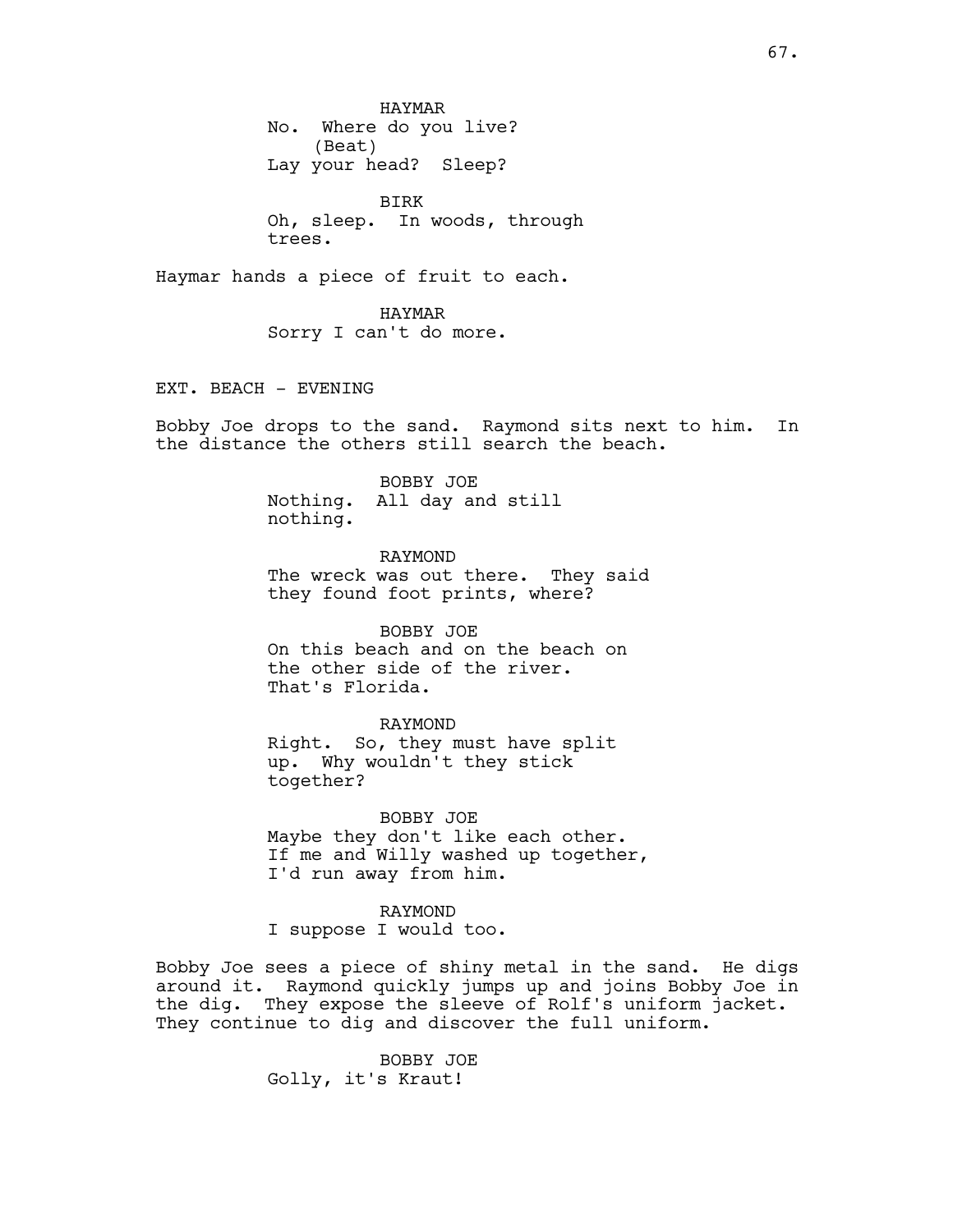Bobby Joe takes off down the beach.

BOBBY JOE We found it! We found it!

Raymond inspects the uniform. He rips name and rank patch from the uniform. He quickly places the items in his pocket.

INT. BEDROOM - NIGHT

Dominique paces the floor in Rolf's bedroom. The bathroom door opens. Tony steps out.

> DOMINIQUE What have you two been doing in there?

TONY Keep an open mind. (To Rolf) Okay, Rolf. You can come out now.

Rolf steps out of the bathroom with a towel over his shoulders and wet BLACK hair.

> DOMINIQUE Sweet Mary, Mother of Jesus.

> > TONY

It's this Clairol Oil Shampoo Tint. Women use it all the time. You're not suppose to tell that it's dyed.

DOMINIQUE It's the heat, isn't it? It's finally got to you.

**TONY** 

Meet Alfonso, our cousin from New York.

DOMINIQUE Are you crazy? When he opens his mouth--

**TONY** He's our deaf mute cousin. He can't talk or--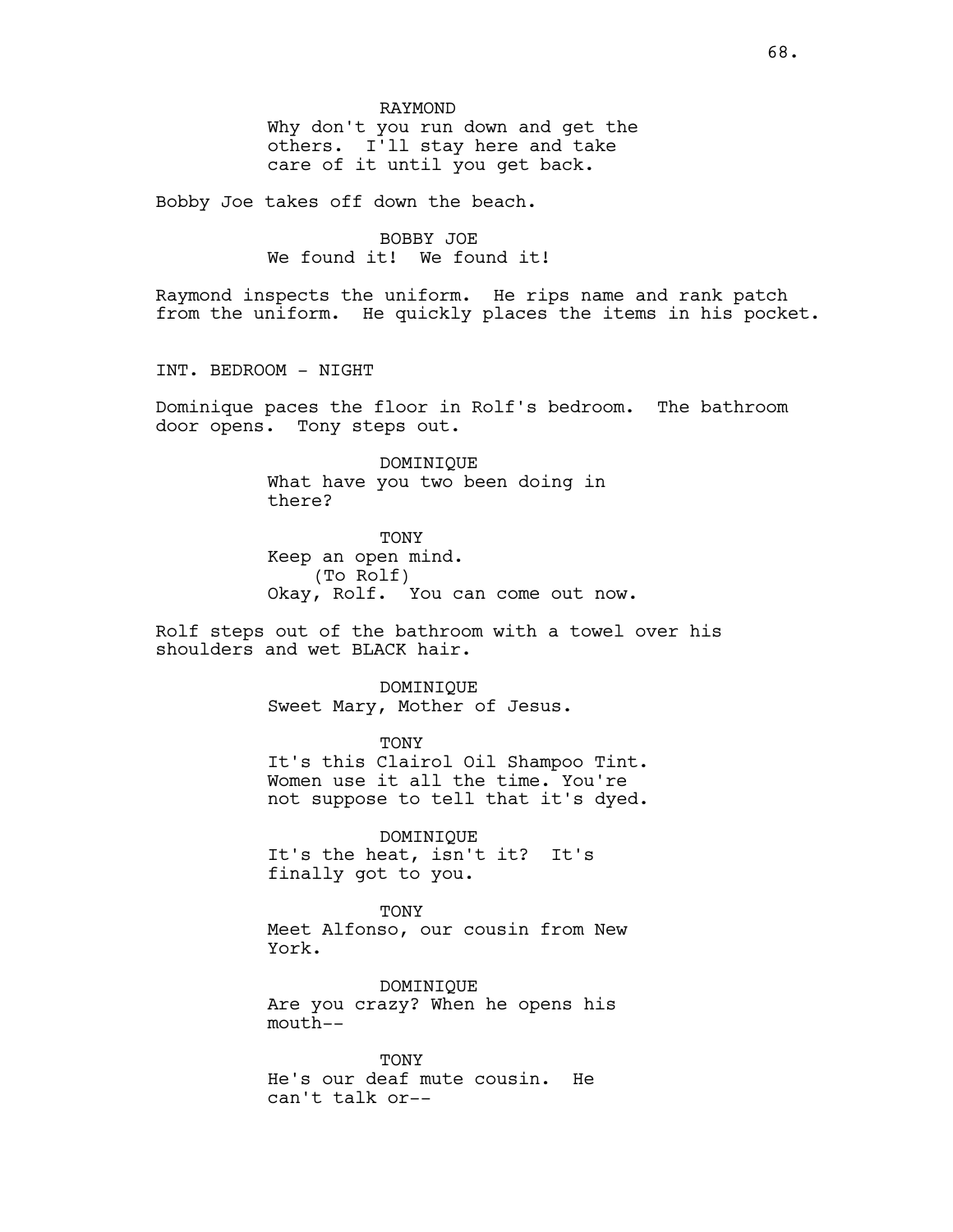#### DOMINIQUE

I know what that means. But, it still means you're crazy.

TONY We'll try it on Shelby first. If she buys it, then everyone will.

INT. CAFE - MORNING

Dominique, Rolf and Tony stand in the cafe looking at a shocked Shelby. Dominique moves to Shelby and grabs her hand.

> DOMINIQUE Shelby, honey. What's wrong?

SHELBY I think I'm going to cry. You two open your home and business to this...

TONY (As if rehearsed) He just arrived on the train yesterday. He's going to help out in the kitchen. He is quite the cook.

Shelby turns her back on them and pulls out a handkerchief. She wipes her eyes and nose.

> DOMINIQUE It's not all that.

Shelby turns around and runs to Rolf. She grabs him and kisses him on the cheek.

> SHELBY I know you can't hear me. But I want you to know that you are welcome in my heart, just as these two boys have been. (To Dominique) This is too beautiful. I have to go before I make a fool of myself.

Shelby runs out of the cafe, sobbing.

DOMINIQUE Well, I guess that went alright.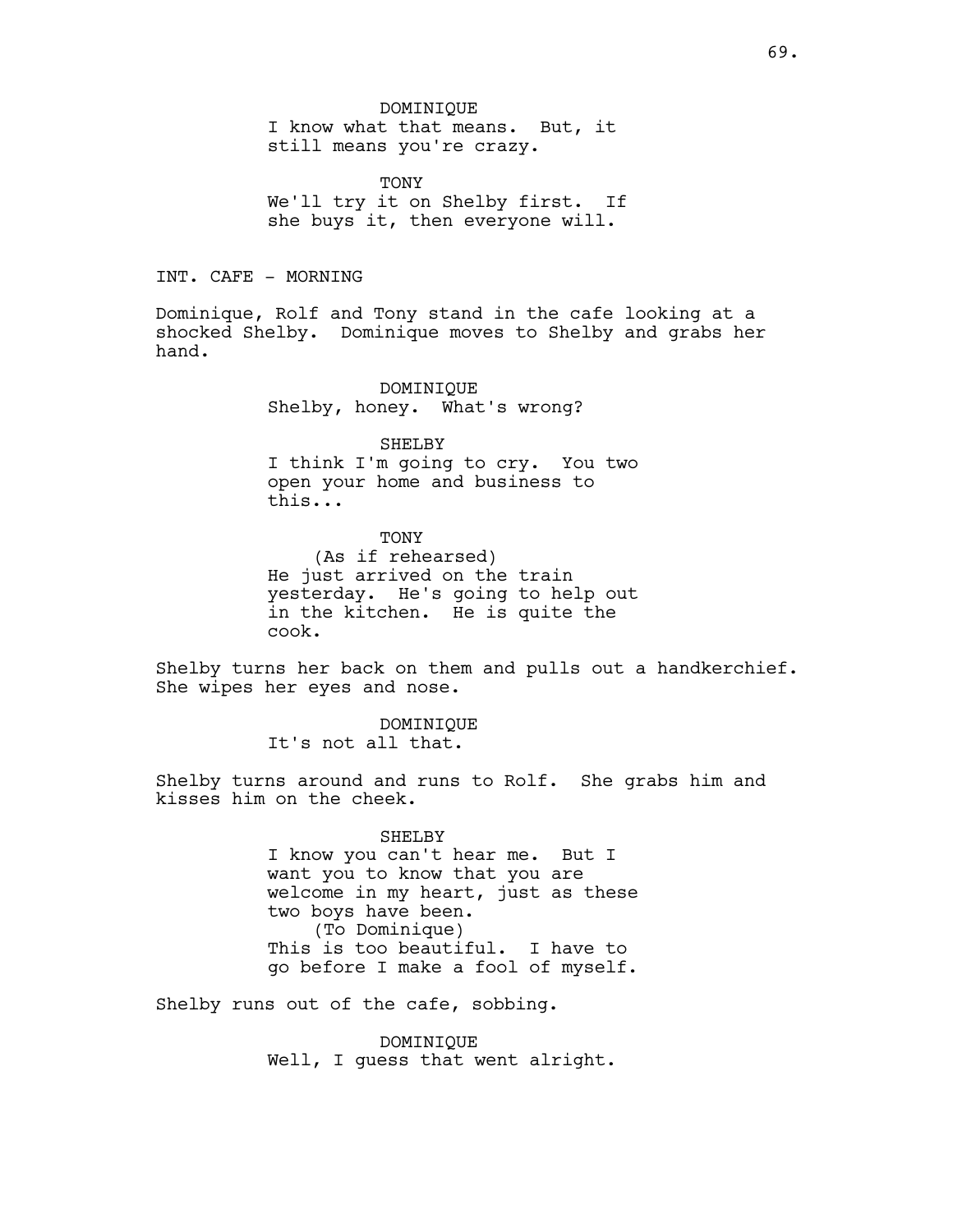ROLF

Good, no?

TONY Yes, good. I am going to try him out on the rest of the town.

DOMINIQUE Aren't you going a little too fast?

**TONY** No time like the present.

Tony grabs Rolf's arm tight and leads him to the cafe door.

DOMINIQUE You can let go of his arm. He's not blind. He's deaf and... Oh, just let go of his arm!

INT. HOTEL - CONTINUOUS

Raymond steps down the stairs. He lifts the receiver of the phone on the front desk. He watches Tony and Rolf walk by the front of the hotel without notice.

> RAYMOND Yes, operator connect me to Washington D.C. PE2-2125. Yes, I'll hold.

EXT. OSBORNE STREET - CONTINUOUS

Tony walks beside Rolf as they cautiously venture down the sidewalk. TOWNSPEOPLE walk by. Tony NODS a hello. Most look at Rolf curiously and whisper to each other.

Tony stops outside of Caroline's Bakery. They enter.

INT. CAROLINE'S BAKERY - CONTINUOUS

Tony directs Rolf to the pastry counter. Caroline fills the glass display with fresh turnovers. Rolf kneels down fascinated with all the pastries. Rolf tugs on Tony's pant leg. Tony leans down and looks through the glass. A sheet of connoli are neatly presented.

> CAROLINE It appears he's eyeing my fresh cannoli.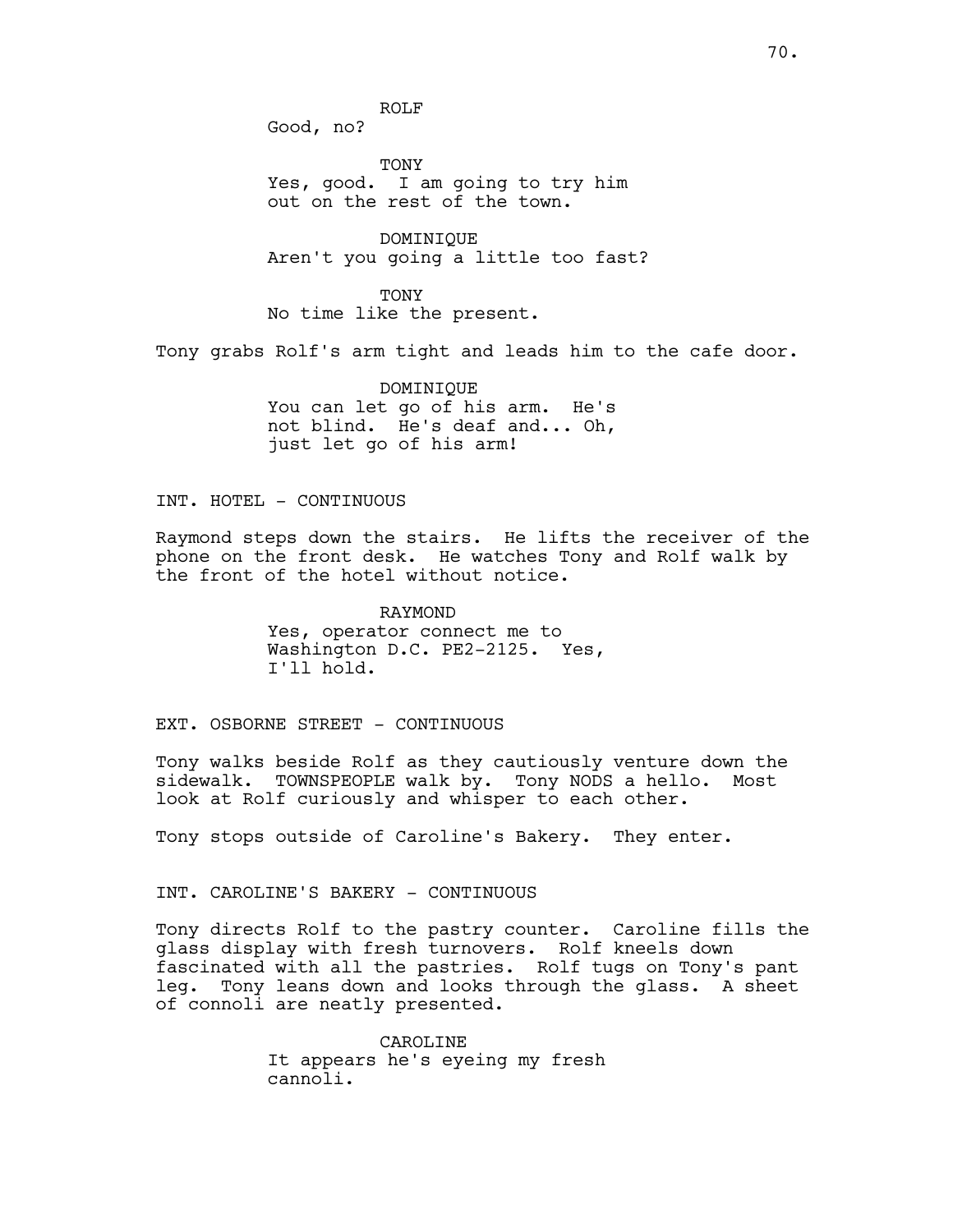TONY

Caroline, I would like to introduce you to my cousin, Alfonso. He is a chef from New York who volunteered to help us out for a while.

# CAROLINE

Alfonso, it is my pleasure.

Rolf doesn't take his eye off the pastries. Caroline appears to be a little incensed. Tony notices.

# TONY

I'm sorry... he can't hear or speak... all his life.

CAROLINE Bless his heart. One of God's special creations. (Beat) A chef, huh? I'm having a heck of a time with Rugelach. Do you think he's prepared any Jewish dishes?

Rolf quickly jumps up. Tony watches in a panic. He grabs Rolf's arm just as Rolf begins to mouth a word.

> TONY I'm sure we could come by later and see what we can do. (Turns to Rolf) Rugelach?

Rolf shakes his head "yes" with excitement. Caroline, confused by the whole transaction finally joins Rolf in his excitement.

> CAROLINE That would be wonderful.

INT. CAFE - NIGHT

A Sign on the cafe door reads "CLOSED FOR AUXILIARY MEETING - PUBLIC WELCOME". Seymour, Dilbert, Bobby Joe, Willy, Beulah, Raymond and OTHER HOOLIGAN NAVY MEMBERS cluster at several tables. Captain Mike stands while others eat.

> CAPTAIN MIKE As you know, our own Bobby Joe located the German uniform in the sand yesterday.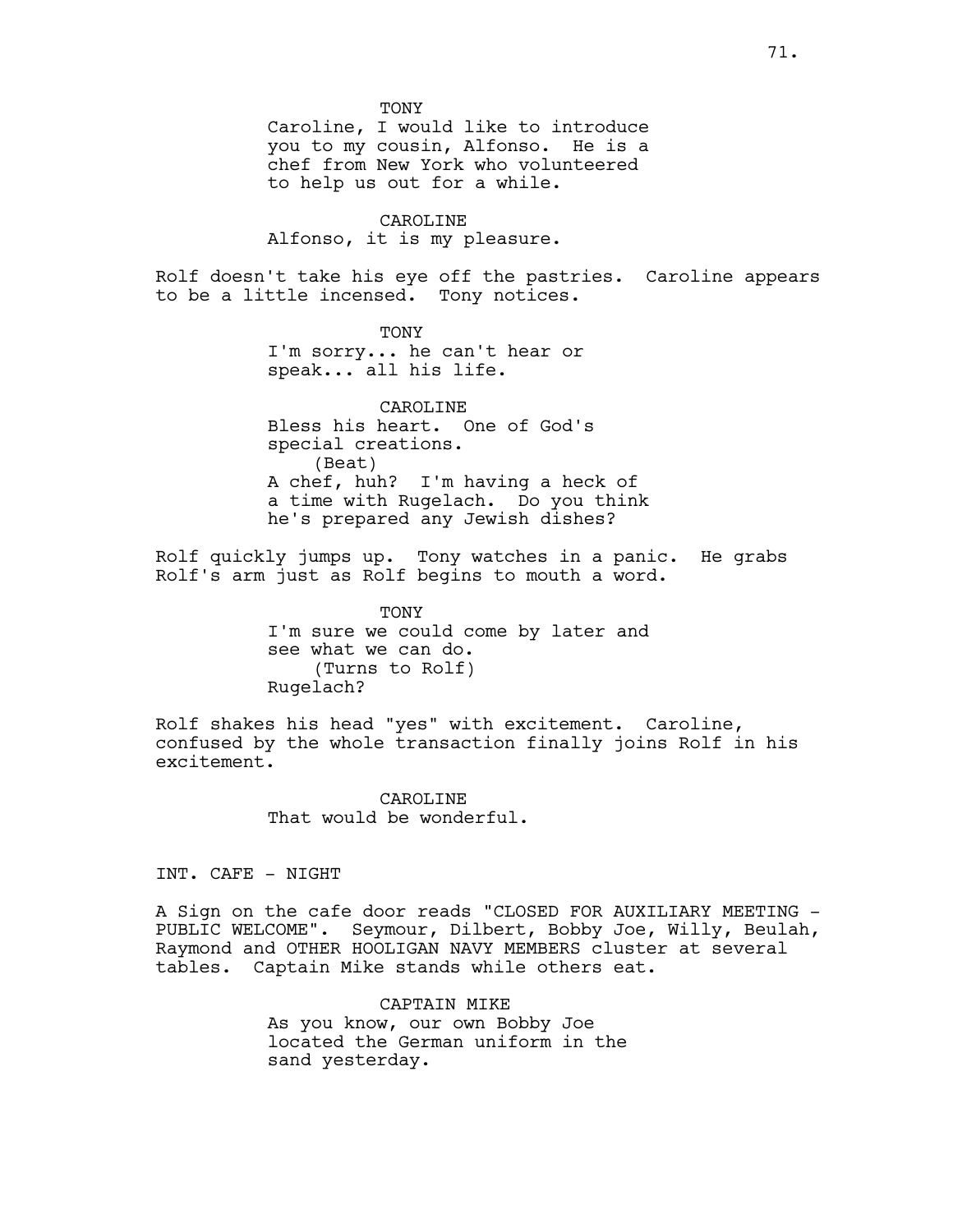Finally, a man among us.

The group applauds as Mike holds up the uniform jacket for everyone to see. Tony refills coffee cups, but is intrigued by the uniform.

> CAPTAIN MIKE With this uniform, we will be able to determine the person we are looking for.

WILLY<sub>V</sub> What the hell!

Unaware, Tony has over filled Willy's coffee cup. Tony quickly wipes it up.

SEYMOUR

How's that going to help us. Did his mommy write his name inside his collar?

The group laughs. Dilbert CLANKS his glass with his knife. The laughter dies.

> DILBERT We may know height and weight, but his features. Surely only his tailor would know that.

#### WILLY

What I want to know is... when is dessert? I've been hearing nothing but good things about these strawberry craps.

BEULAH Oh, this is disgraceful... and you call yourselves soldiers.

Everyone chimes in with HERE, HERE and BRING IT ON.

As if on cue, Dominique and Rolf come through the swinging doors with plates of crepes in their arms.

> CAPTAIN MIKE We can assume certain features. Alright, look here. Alfonso!

The room freezes. Dominique and Tony look at each other in a panic.

Rolf, carefully places the desserts in front of the patrons.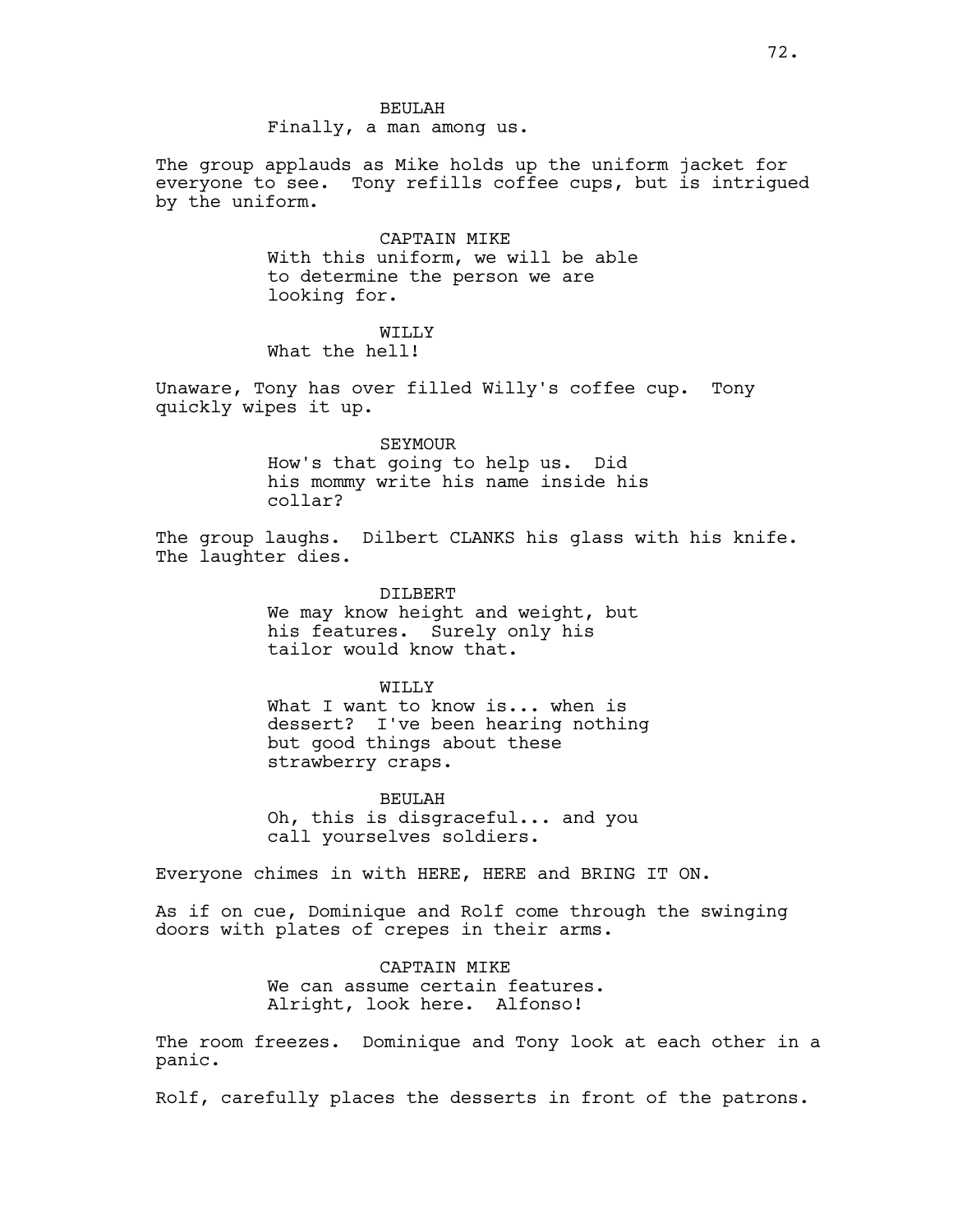Bobby Joe taps Rolf on the arm and points to Mike.

Rolf, realizing the room has stopped, looks up. Mike signals Rolf to come up to him. Rolf looks at Tony who nods hesitantly.

Rolf goes to Mike. Mike slips Rolf's jacket on him.

CAPTAIN MIKE (CONT'D) Now, if Alfonso... actually, a good fit. Ladies and gentleman, what we have here is... a perfect fit.

The room gasps. Beulah grows faint and fans herself. Rolf stands in fear. Tony looks around the room at the shocked faces. Dominique edges his way to the kitchen swinging doors.

> SEYMOUR Sweet Gussie Marie. If we just find a blonde hair, blue eyed Alfonso, we have our man.

CAPTAIN MIKE He could be as close as this.

APPLAUSE. Rolf looks at Tony. Tony smiles in relief.

Rolf smiles and takes a bow.

Captain Mike, unsettled and uncertain, eyes Rolf.

EXT. WAYSIDE PLANTATION - DAY

Old dirt drive. At the end the old southern plantation stands a worn two-story house with double porch and pillars. Tony and Rolf walk down the drive. Tony carries a blanket, Rolf a burlap bag.

> **TONY** I come here when I need to escape from the insanity of town.

ROLF Insanity?

TONY

Crazy.

ROLF

Ja, crazy.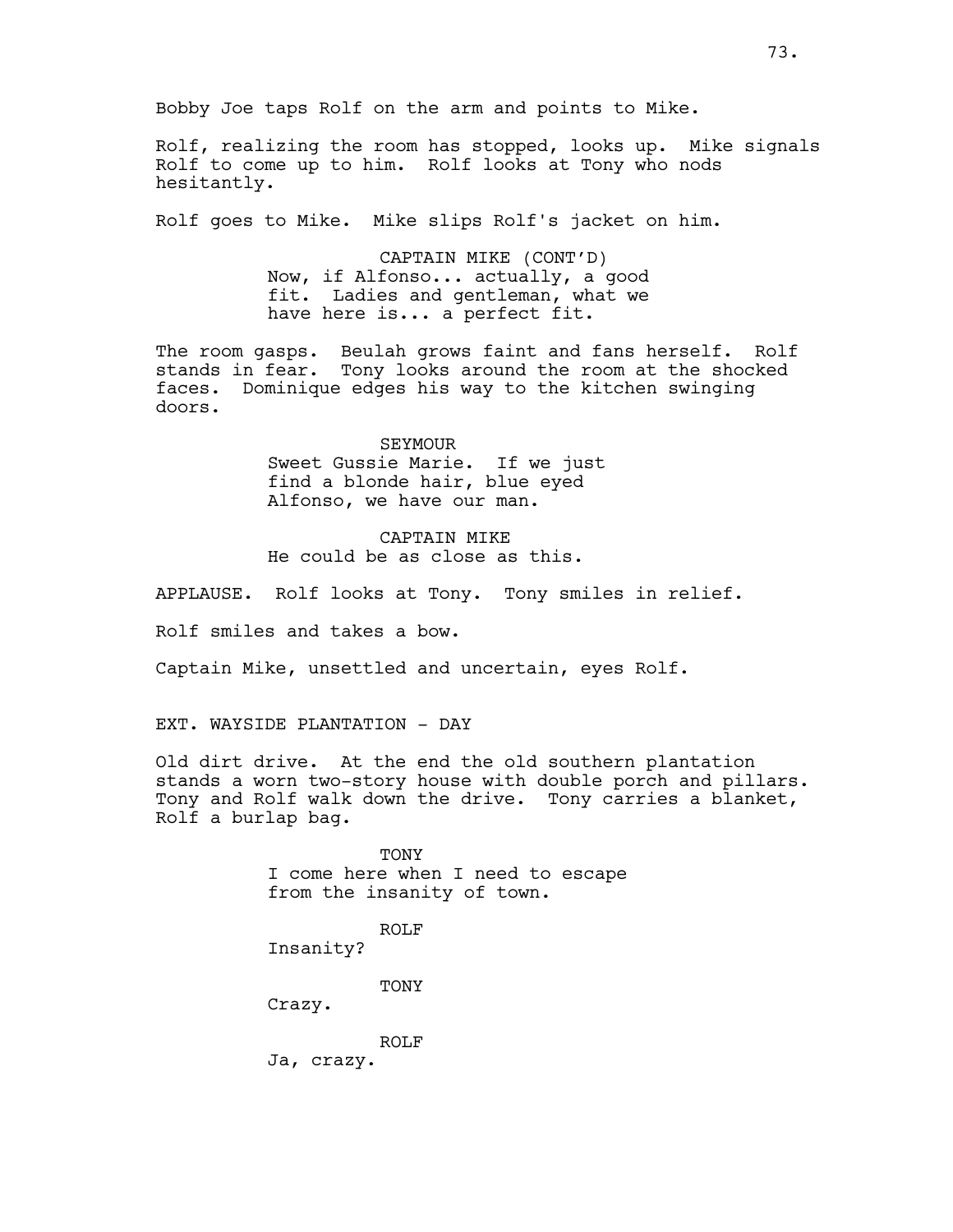They step up to the porch. Vines wrap around old porch chairs. Tony pushes open front door.

INT. WAYSIDE PLANTATION - CONTINUOUS

Tony leads Rolf into the parlor. Tony grabs a crate and sets it in the center of the room. He lays down the blanket, grabs the bag from Rolf's hand.

Tony pulls out bread, cheese and wine.

TONY I think this place has been abandoned for many years. It must have been grand in its day.

ROLF What is this, abandon?

**TONY** Left the house. Leave.

ROLF Leave house alone.

TONY

Ja. (Beat) Sit.

Tony pours the wine into glasses. Rolf sits on the blanket next to him. They CLANK glasses and drink.

TONY (CONT'D)

Cheers.

ROLF

Lakhiem.

They both drink.

TONY Tell me about your parents, Eltern.

ROLF Oh, Eltern. My Mutter Danish, Vater German.

**TONY** Why did you join the navy?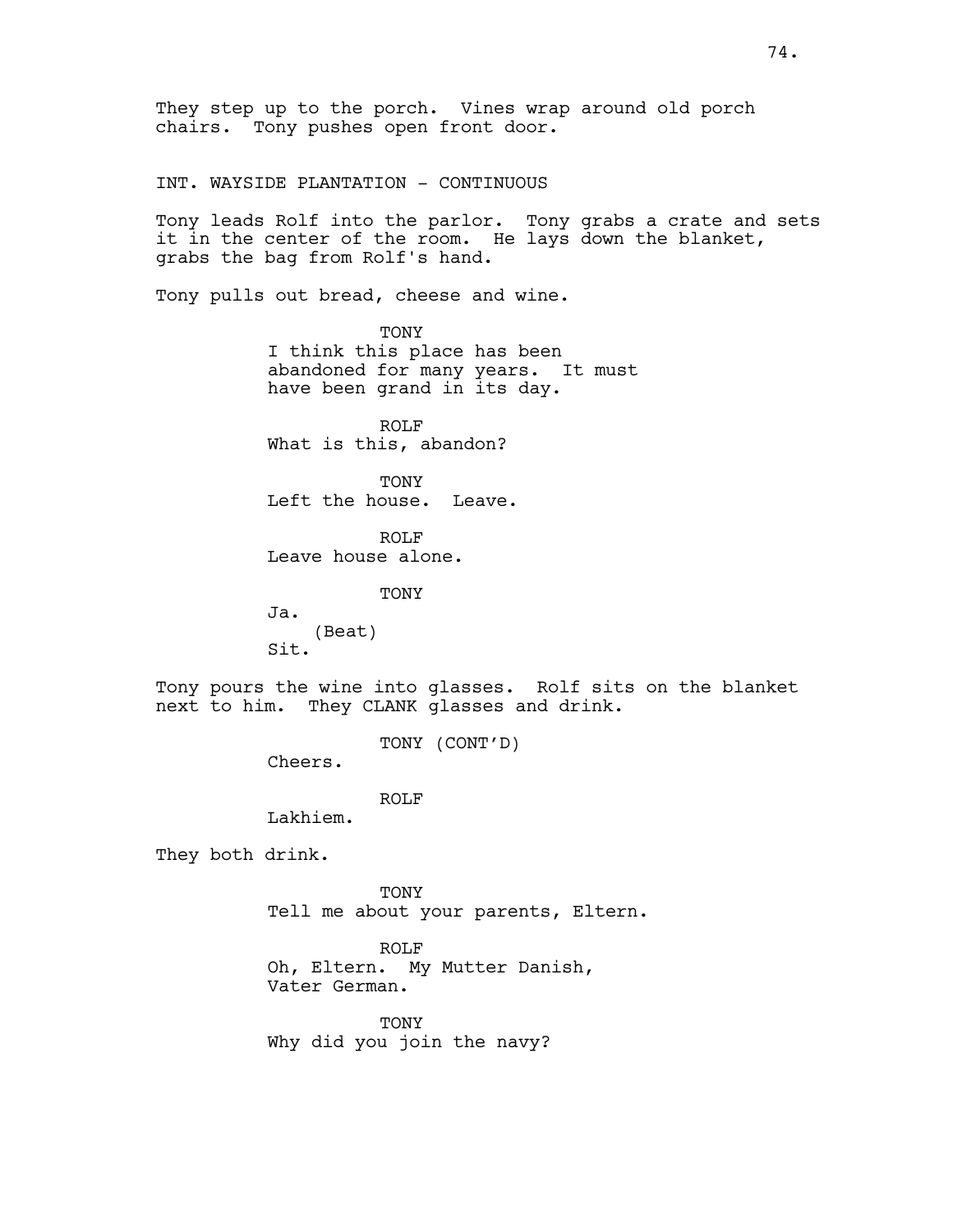ROLF I was chef. Vater's idea. He wanted me to hide. **TONY** I don't understand. ROLF I'm Rugelach. TONY You're a pastry? (Realizes) A Jewish pastry. ROLF No, no pastry. Rolf reveals the necklace around his neck. TONY No pastry. Just Jewish. (Beat) Jewish? Where are your Mutter and Vater? ROLF Hiding in Copenhagen. TONY Oh, my God. ROLF You hate me? TONY No, nein. This changes everything. This is good. TONY (CONT'D) We may have found a way out of this. Good news. ROLF You are happy? TONY Very happy. They both laugh and drink more wine. After a moment. ROLF

You bring Fraulein here?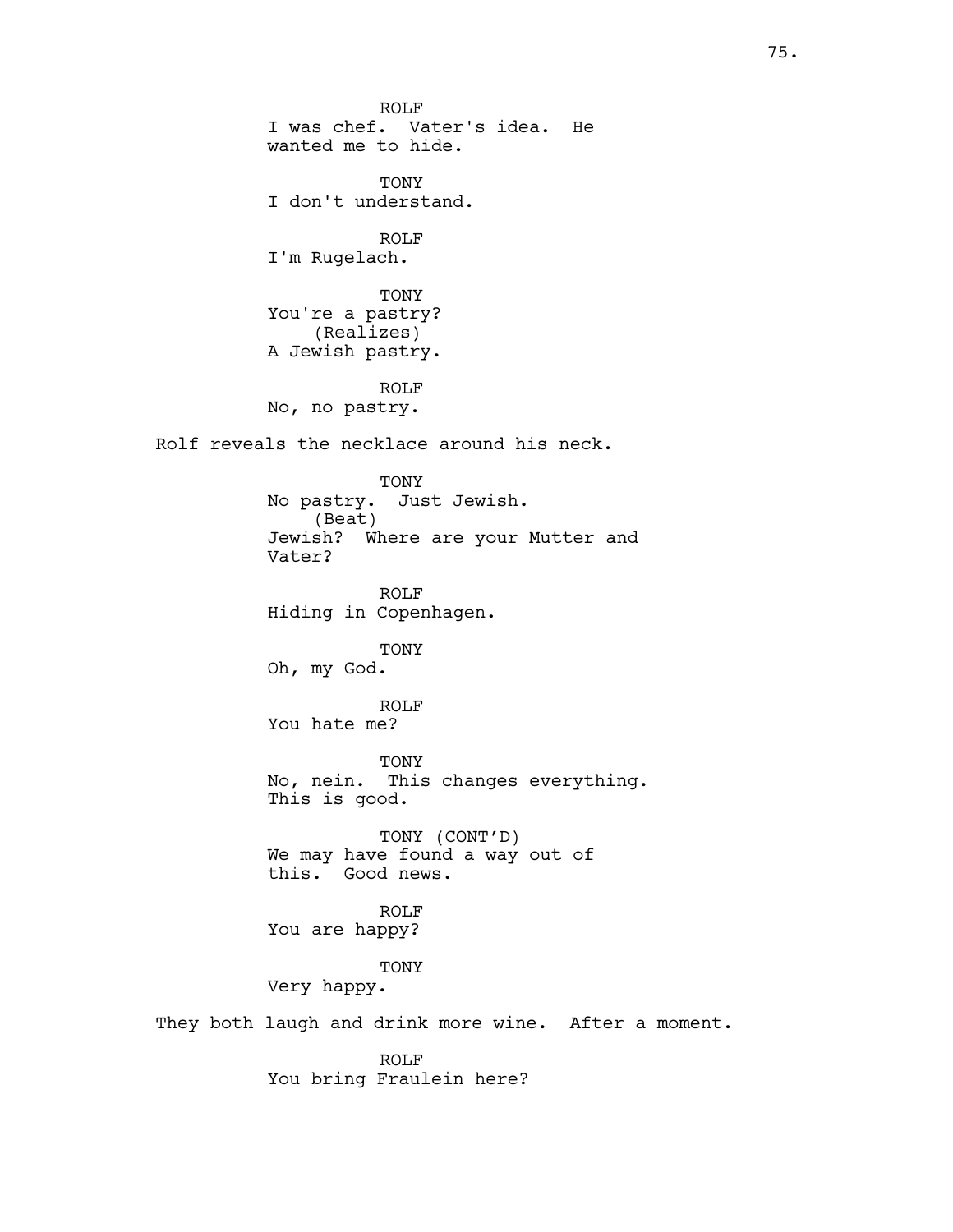TONY Nein, no Fraulein.

ROLF Good, no Fraulein.

Tony ogles Rolf. Rolf smiles and drinks.

INT. CAFE - EVENING

Dominique drinks a cup of coffee, wears suit and loosened tie. Tony and Rolf find Dominique in the dark.

> TONY Church with Shelby, again.

DOMINIQUE What are you two up to? I have been looking for you all day.

TONY I took our cousin out for the day.

DOMINIQUE He is not our cousin. He is a stinking German. When are you going to realize that?

TONY You're really starting to fit in around here aren't you?

DOMINIQUE It wouldn't hurt you.

TONY

Dom?

DOMINIQUE The deal is done. Next week we turn him in. That's all there is to it.

TONY You can't do that. It's my decision as much as it is yours.

DOMINIQUE I'm doing what's right.

TONY The hell you are.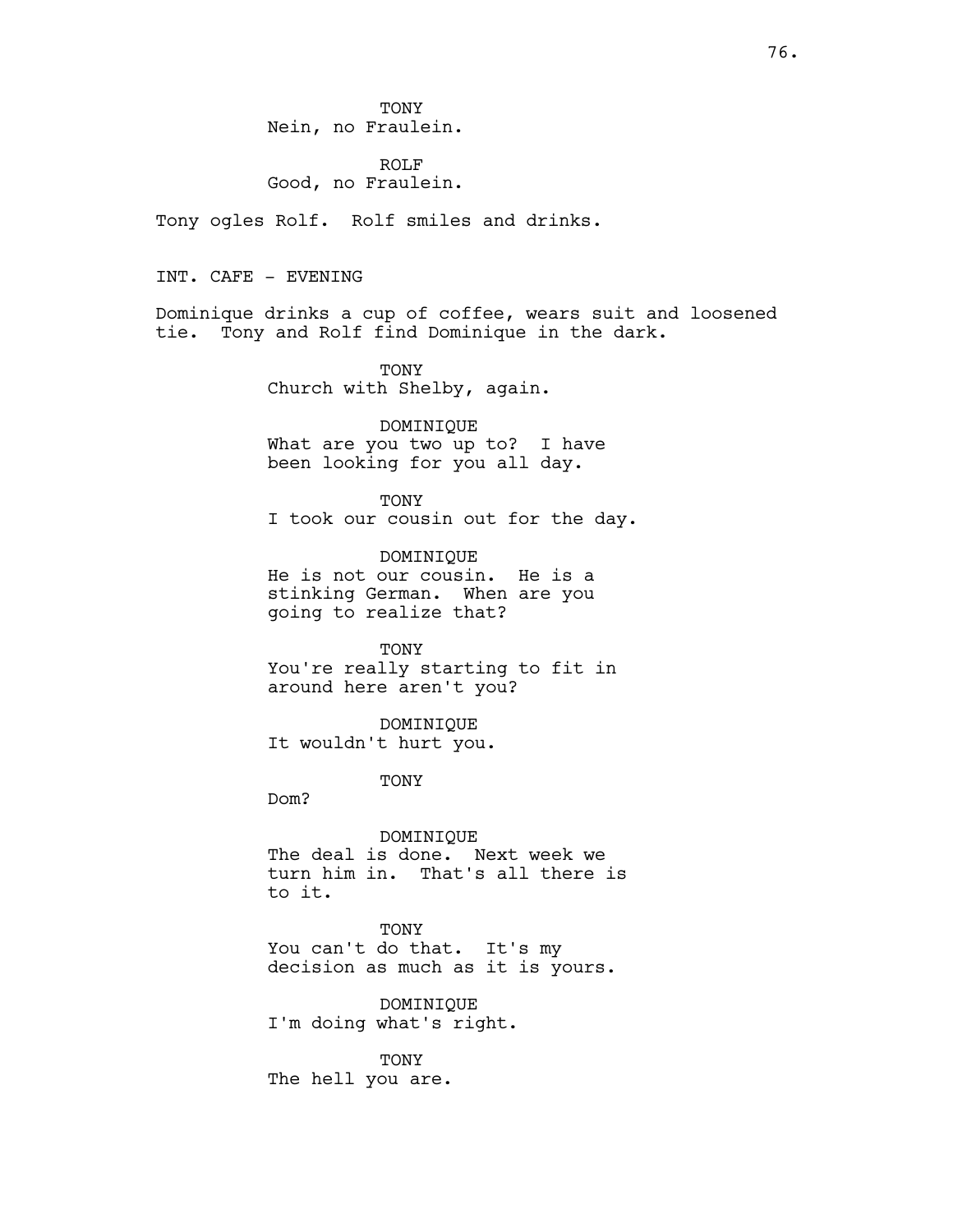Dominique grabs Tony, pushes and holds him down on a table.

DOMINIQUE I'm trying to make a life here. What are you trying to do?

Tony pushes back. Dominique raises Tony up and let's him go.

DOMINIQUE (CONT'D) You're not going to ruin this.

Tony PUNCHES Dominique across the face. Dominique's lip bleeds. Rolf jumps between them.

Dominique charges out of the cafe. Tony reaches for Rolf. Rolf pulls away and disappears behind the swinging doors.

INT. HOTEL - MORNING

Dominique charges into the hotel. Tony works behind the desk.

> DOMINIQUE No coffee, people are already sitting down and he's gone.

> > **TONY**

What?

DOMINIQUE

He's gone.

Tony pulls his key out and unlocks Rolf's bedroom door.

DOMINIQUE (CONT'D) No use. I've already checked.

BEDROOM

The bedroom door flies open. The room is tidy, the bed is made and a fresh cut flower rests on the dresser.

Tony turns to Dominique.

TONY What have you done?

DOMINIQUE You took this thing too far. We can just thank God it's over.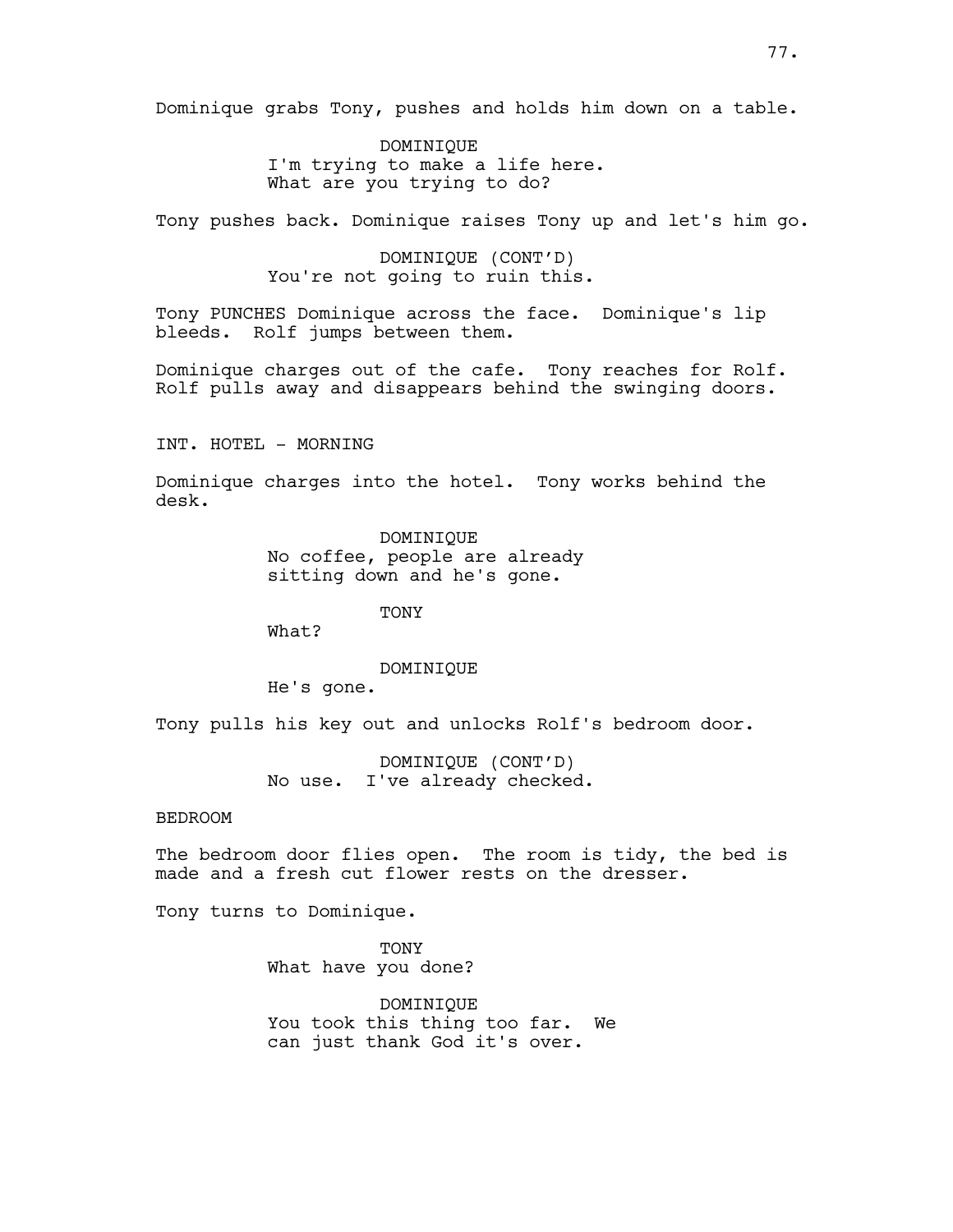**TONY** 

Over? You God damn idiot! You made your bed, now go take care of your customers. I'm going to look for Rolf.

EXT. STREET - DAY

Tony walks down the street at a fast clip, tries to be inconspicuous as he looks in the store windows for Rolf. Tony stops at Caroline's Bakery.

INT. CAROLINE'S BAKERY - CONTINUOUS

No Caroline. Tony goes behind the counter to the kitchen. Caroline is icing a cake.

> TONY Caroline, I've got to find...

CAROLINE Alfonso? He's not here, sugar. Haven't seen him all day. Sorry.

Tony runs out of the bakery.

# EXT. OSBORNE STREET - CONTINUOUS

Tony runs down the sidewalk. He slows as something catches his eye down the street. Raymond stands in front of Holloway's Hardware Store, puffing on a cigarette.

INT. HOLLOWAY'S HARDWARE

Beulah and James Holloway watch as JUNIOR HOLLOWAY (15) a toehead version of Mr. Holloway, hoists a straw man in Rolf's uniform to the ceiling on a rope. The rope, a noose around the neck, is slung over the ceiling rafter.

> BEULAH You are truly a patriot of this county, Mr. Holloway.

HOLLOWAY Sport, Mrs. Simms.

BEULAH I should think so.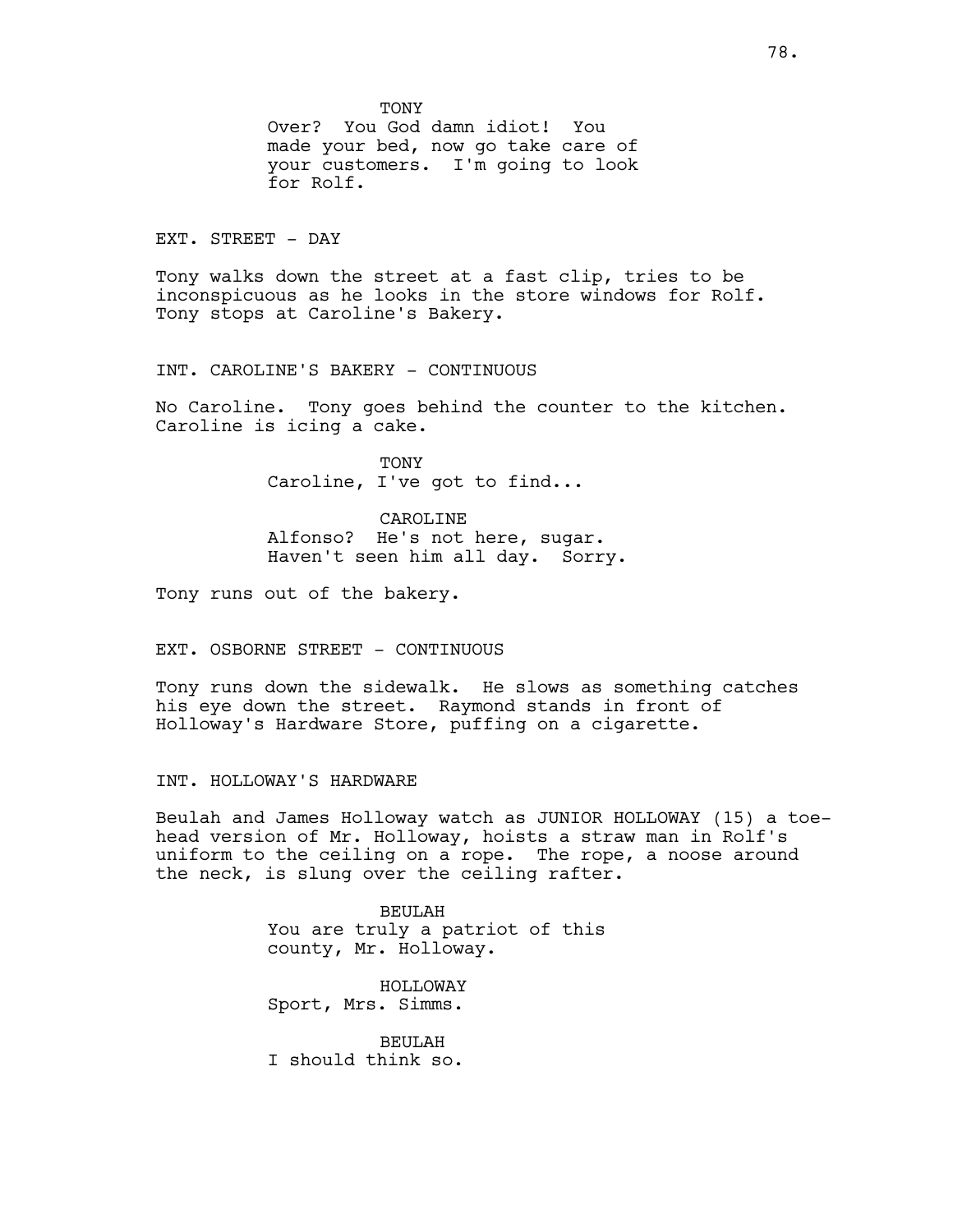#### HOLLOWAY

Sales have been a little slow in our sporting goods... archery, shot guns, this will draw them in. It was Junior's idea.

#### BEULAH

Hoorah! for you Junior. If this war continues, God willing, you will have a chance to fight for your country.

# JUNIOR

A good German is a dead German.

BEULAH So I've heard. (To Holloway) You have raised an exceptional son, Mr. Holloway.

# HOLLOWAY Not all my doing.

BEULAH Of course not. Your wife must be a good protestant woman.

# EXT. HOLLOWAY'S HARDWARE

#### TONY

Mr. James. If you're waiting for a train, you're in the wrong place.

#### RAYMOND

Just waiting for the excitement. They've got it inside. Just thought I would see the action.

## TONY

Oh, my God.

RAYMOND Strung up in a noose. That should bring a crowd. Brilliant marketing.

TONY

No.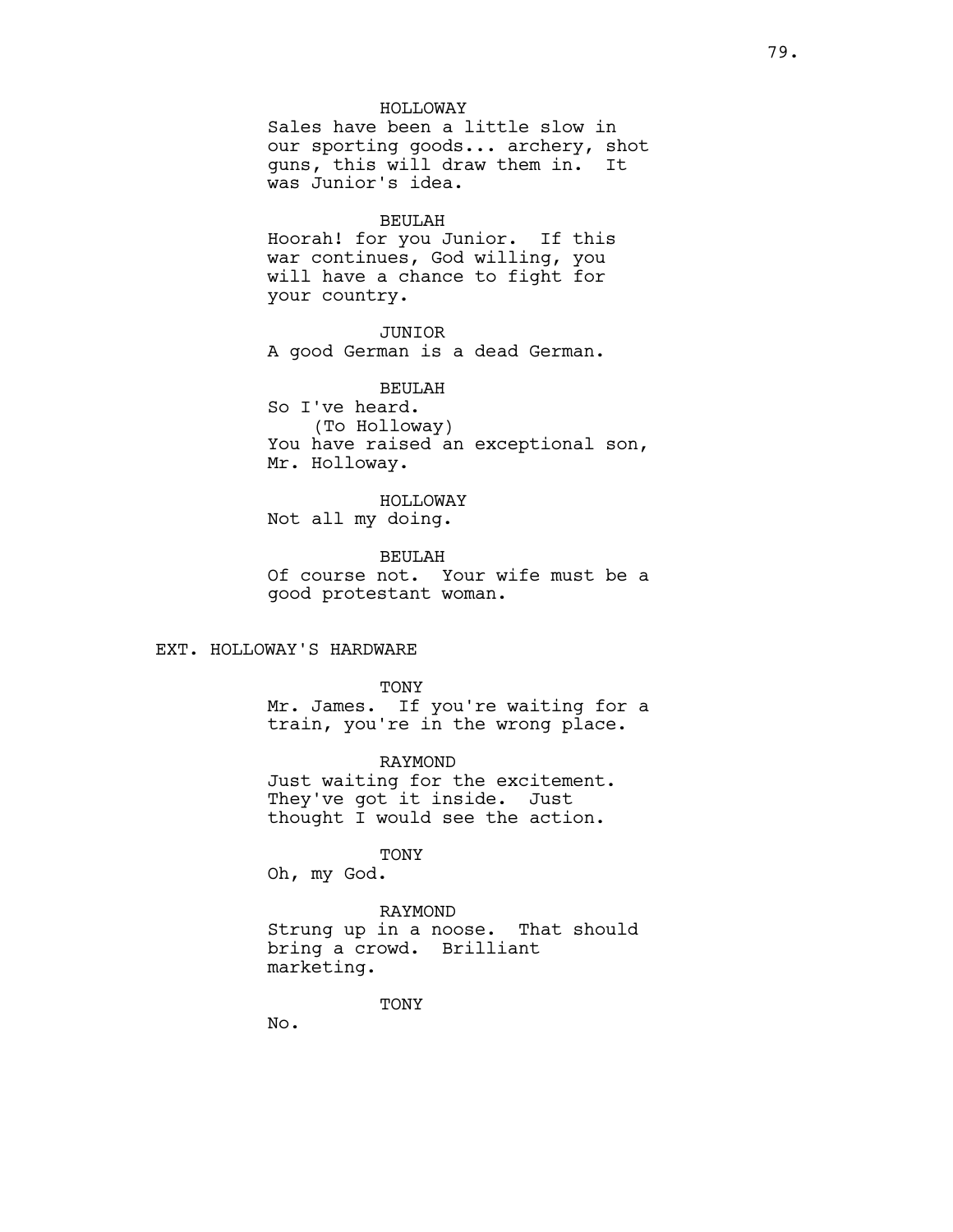# RAYMOND

Not my idea. The Military should tear it apart and learn everything they can from it. You never know where you might find something hidden.

**TONY** I think I'm going to be sick.

RAYMOND It's not as bad as all that. Go on, take a look.

Tony slowly approaches Holloway's Store door.

INT. HOLLOWAY'S HARDWARE - CONTINUOUS

Nervous, Tony looks up at the rafters. He stops behind Mr. Holloway and Beulah. Suddenly, Tony smiles in relief. He chuckles, then can't hold back the laughter.

> BEULAH Mr. Macaroni, I don't see the humor in such a serious matter.

**TONY** It's just... it's...

HOLLOWAY

A scarecrow.

TONY (Laughing) You had me scared alright!

BEULAH I would think you would at least be remorseful at the thought... It could be one of your comrades hanging up there.

Tony sobers. He looks at the uniform more seriously. Beulah huffs, walks to the front of the store. Exits.

INT. CAFE - DAY

Shelby enters. Dominique wipes down empty tables.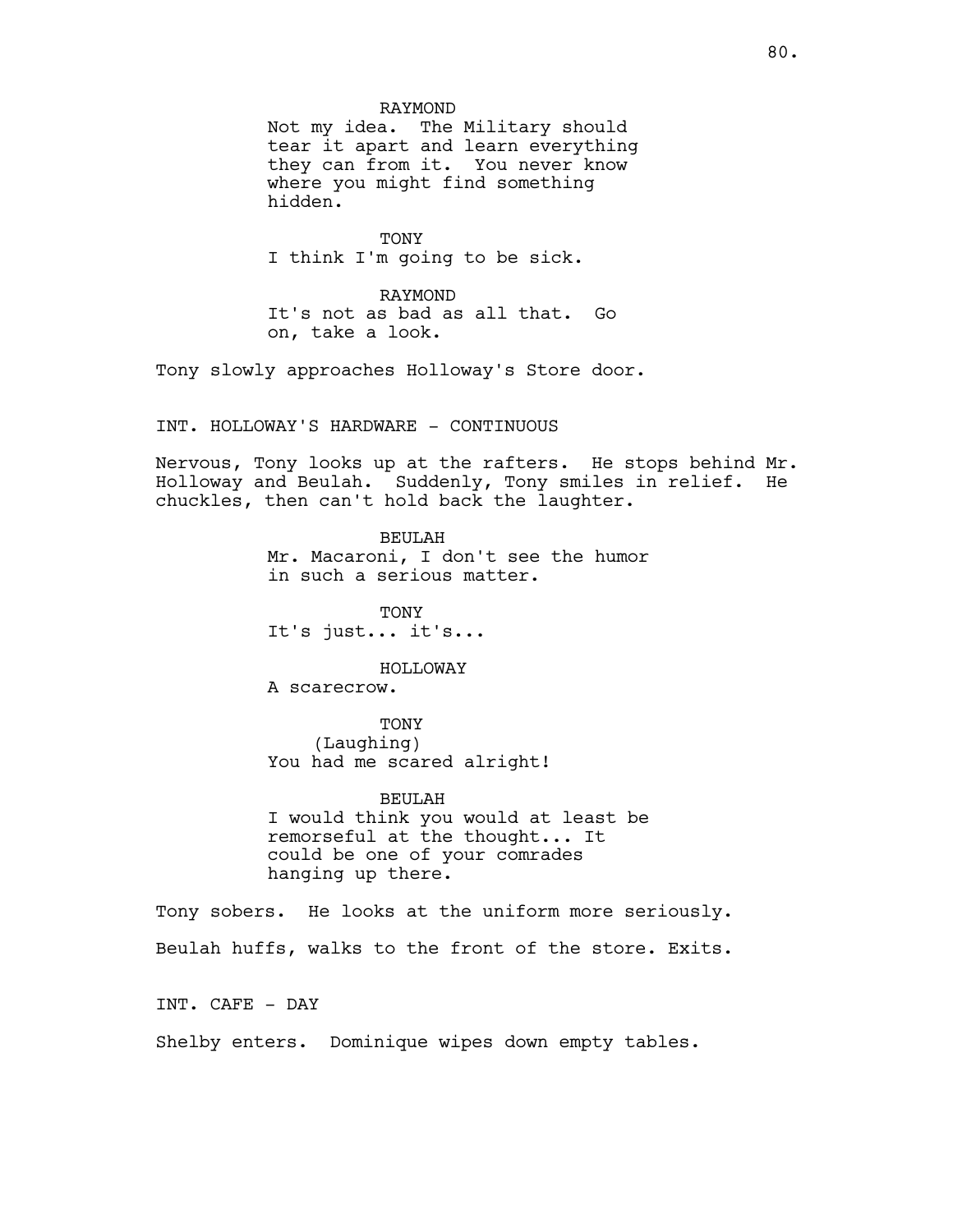SHELBY

It looks like all the excitement must be somewhere else.

DOMINIQUE You could say that. What brings you here other than to brighten up my day?

#### SHELBY

Aren't you sweet. Well, I just thought I would tell you that mother is smitten with you.

DOMINIQUE Well, that's something.

#### SHELBY

Jumping Jitterbug, yes! Now if we could come up with something so fantastic to win father over.

DOMINIQUE Like bring down a troop of Germans single handed?

SHELBY That's a brilliant idea. Father would sure to allow you to marry me then.

Shelby kisses Dominique on the cheek.

DOMINIQUE I wasn't serious, Shelby. I'm in enough trouble... (Beat) What did you say?

They passionately kiss. They are startled when:

KNOCK, KNOCK, the back kitchen door vibrates from the pounding. Dominique and Shelby jump from each other and reposition their clothes. Shelby darts out of the cafe.

# INT. KITCHEN - CONTINUOUS

Dominique uses his apron and wipes the lipstick from his face. He opens the back door.

> HAYMAR Howdy there, Mr. Dominique. Got the supplies you ordered.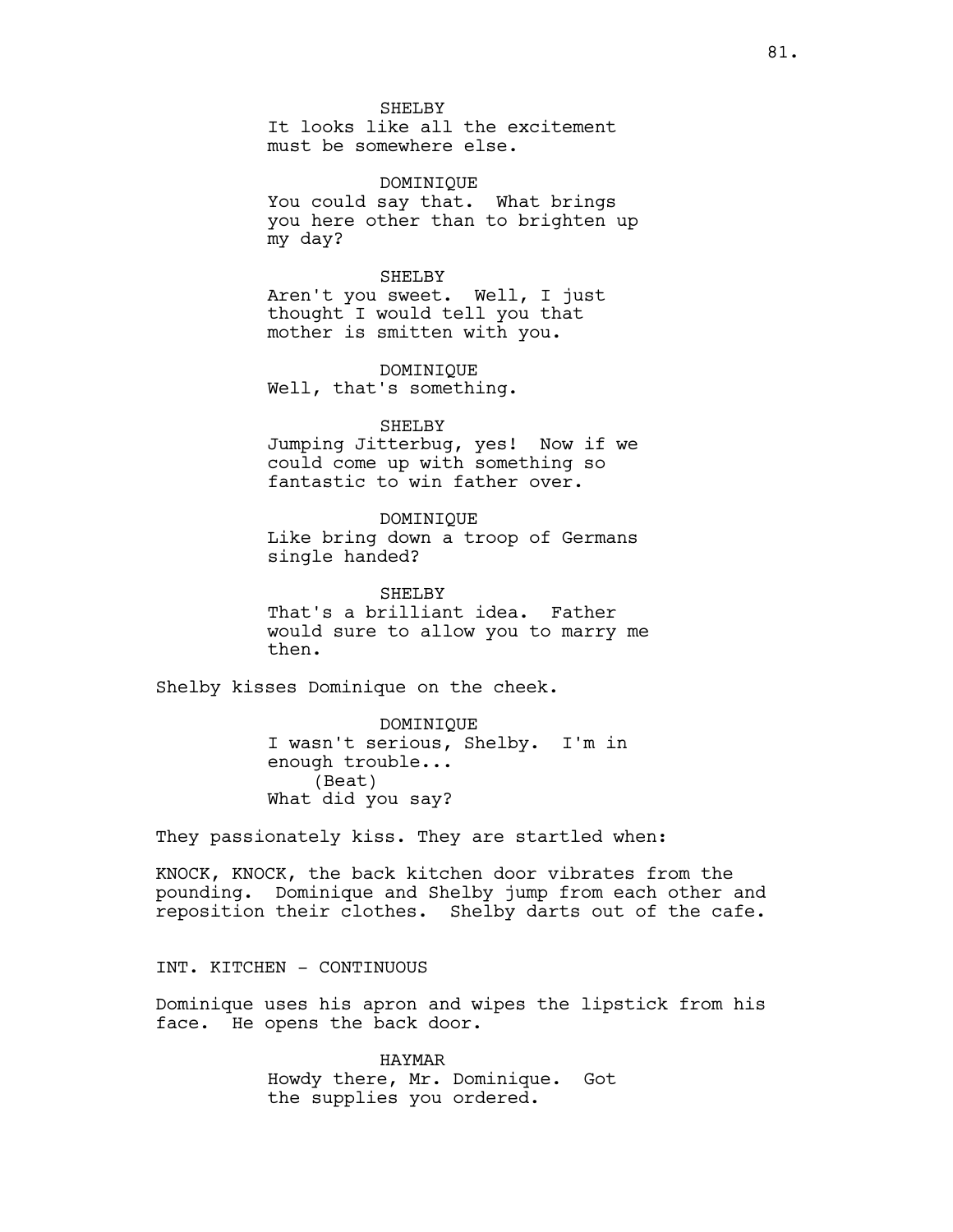How's it going Haymar?

HAYMAR

Oh, you know, same old pick'in and pluck'in. If I ain't chasing the varmints from my garden I'm chasing my young'ins out of the berry patch.

Haymar brings in a half bushel of tomatoes, cucumbers and carrots, bushel of potatoes, four freshly plucked chickens and a bushel of peaches.

> DOMINIQUE I don't remember ordering the peaches.

## HAYMAR

You didn't. They's on the house. I got so many they're just die'in on the ground. No sense them going to waste. Besides, I thought Alfonso could whip something up with them.

DOMINIQUE

Can't take food without paying you.

## HAYMAR

Some people won't give me the time of day. But not you and your brother. So, you don't worry yourself about it, you hear.

DOMINIQUE You're a good man, Haymar.

Dominique hands the cash to Haymar.

## HAYMAR

Much obliged.

DOMINIQUE I'll see you next week.

Haymar steps out the door, then turns back to Dominique.

HAYMAR Say, you wouldn't happen to know of any work around?

DOMINIQUE Not that I know. You looking?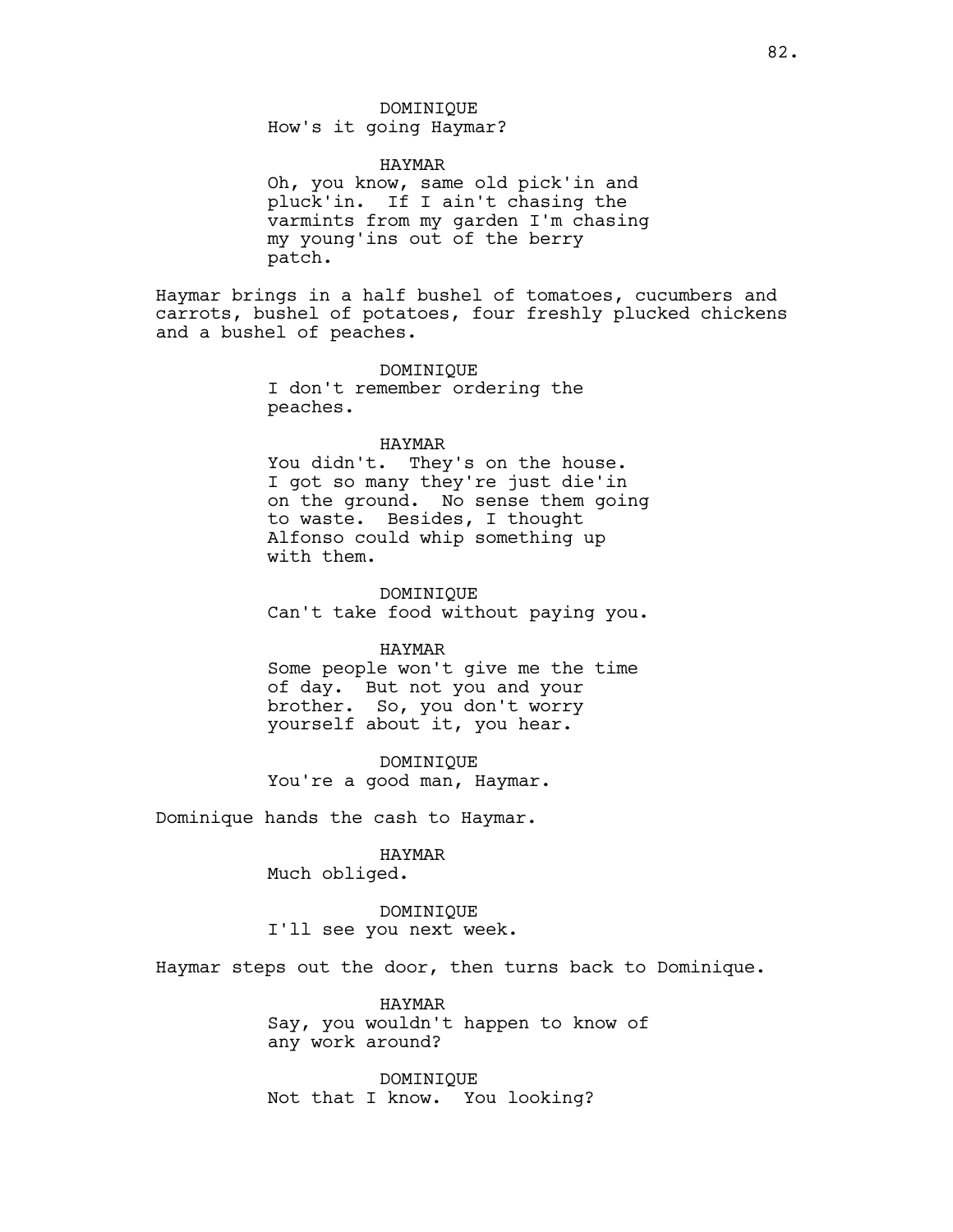#### HAYMAR

Nah, there was some migrant farmers came by. Didn't have nothing for them. Your the kind of guy who would help a stranger out.

DOMINIQUE If I hear... I'll let you know.

## HAYMAR

Sure would appreciate it. Hold up in the swamp, they are. Saw their fire burning earlier this morning.

DOMINIQUE They need to be careful. This town is liable to run them off.

# HAYMAR

(Laughs) You know that's right. They'd think they was Germans or something.

Haymar laughs all the way to his truck. Dominique, thoughtful, closes the back door.

INT. WAYSIDE PLANTATION - EVENING

DINNING ROOM:

Rolf sits on a small crate, looks out the window as the sun sets in the distance. He jumps up when:

CREAK, the front door opens. Rolf looks for an exit. He runs through a doorway toward the back of the house.

FRONT ENTRY

## TONY Rolf? Rolf?

CRASH, the sound of old cans falling rings throughout the house. Tony runs to the back of the house.

KITCHEN

TONY (CONT'D) Hey, mister. You scared me. (Beat) Are you alright?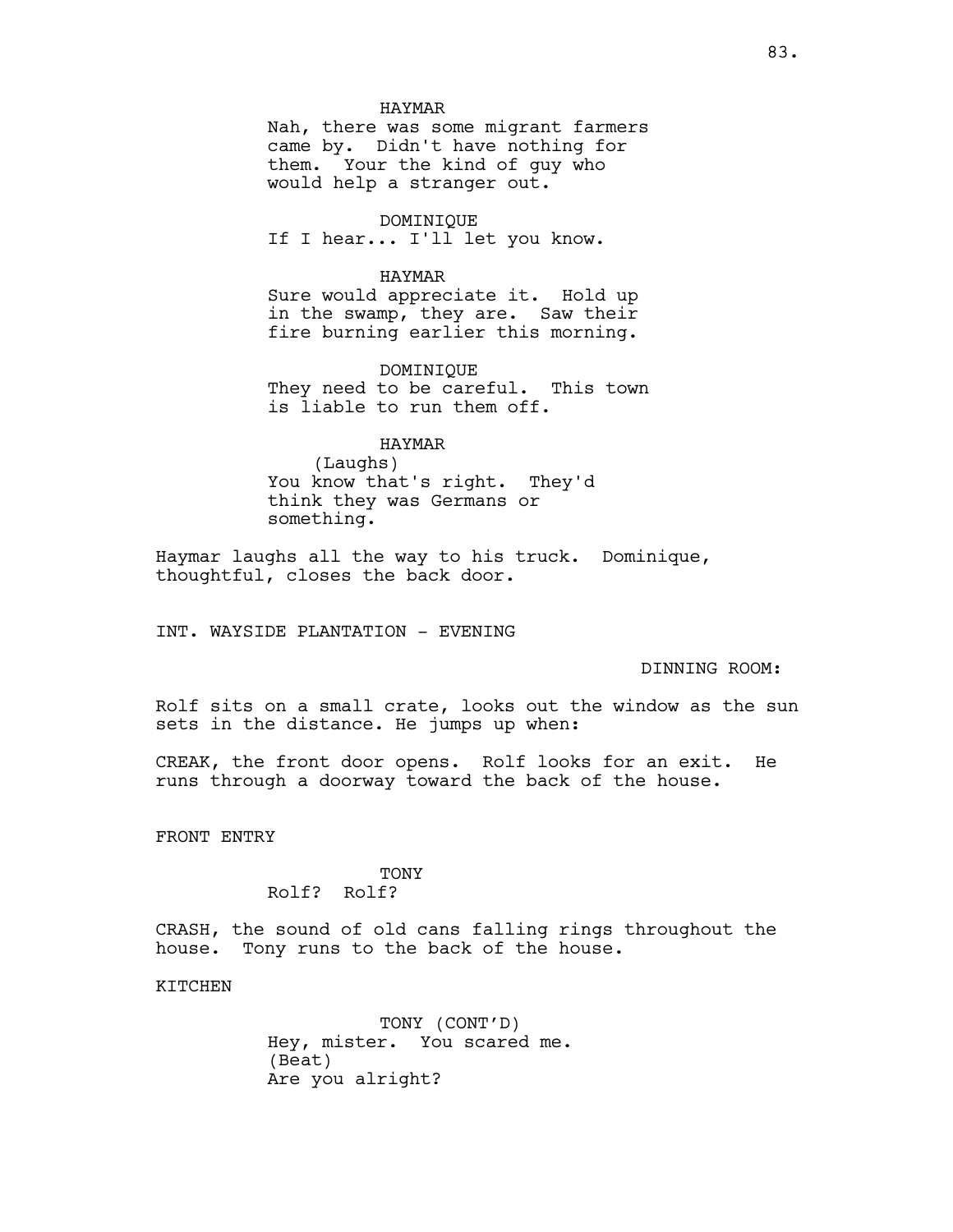ROLF Tony... I don't want...

TONY I'm not going to let Dominique hurt you. I won't let him turn you in.

ROLF I don't want to hide no more.

Rolf stands and approaches Tony. Rolf hugs Tony tight. Tony hugs Rolf with all he has. After a moment, Tony holds Rolf's face in his hands. They both smile.

> TONY Let's go home.

INT. CAFE - NIGHT

The cafe is dark. Tony and Rolf enter. The lights CLICK on. Dominique stands by the switch.

> TONY Before you say anything, I just want to make one thing clear--

DOMINIQUE I want to know about the others.

TONY Only one I care about--

DOMINIQUE

Tell me.

TONY What makes you think he knows?

DOMINIQUE He tells me what he knows about the others, or I go to Captain Mike tonight.

TONY We don't know--

DOMINIQUE

He knows.

ROLF Others. Yes. Suden... south. If behind enemy lines... (MORE)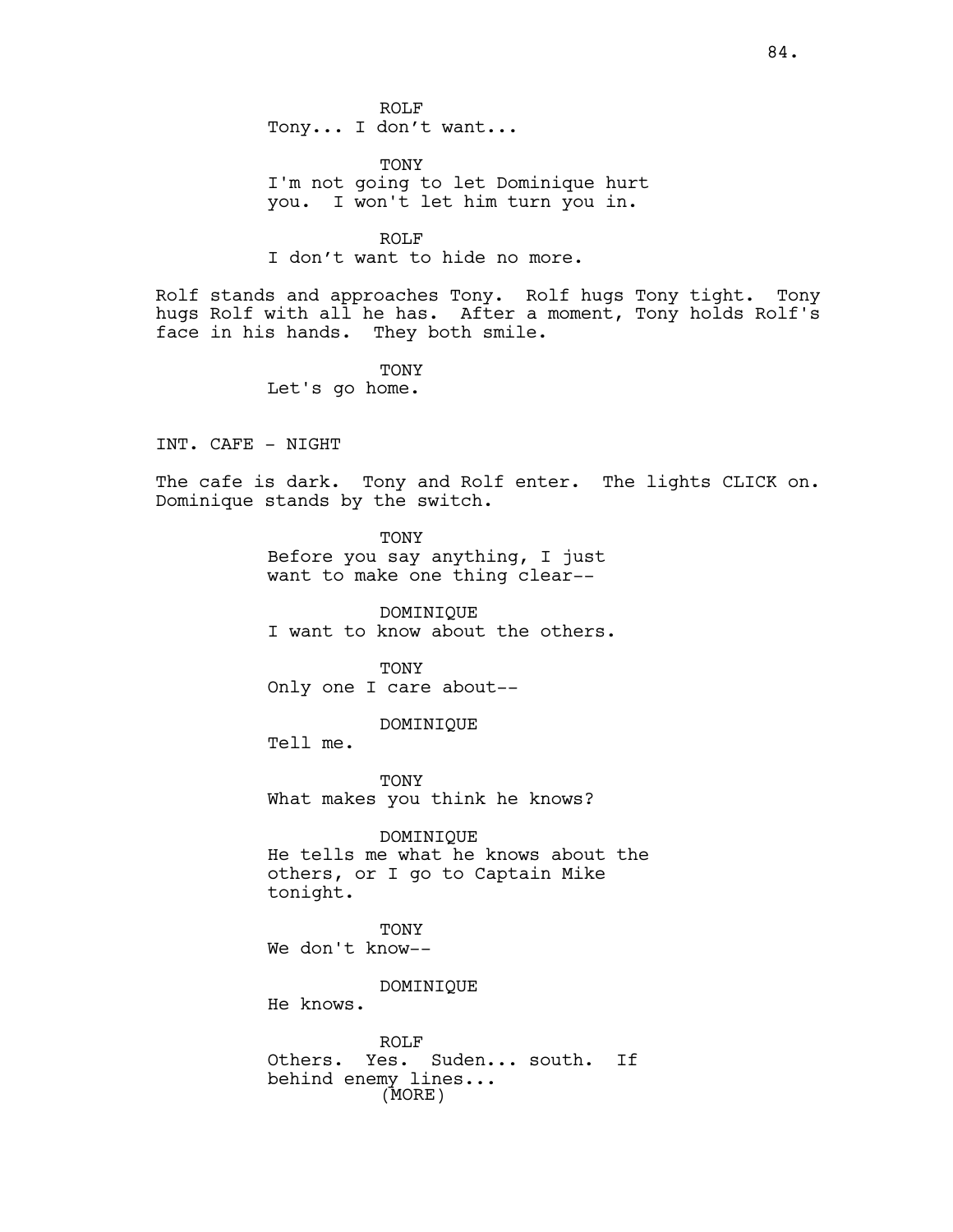How do you say... farmers, Zugvogel... move around. ROLF (CONT'D)

TONY Migrant, they're migrant farm workers.

DOMINIQUE I know where they are.

TONY

Dominique...

DOMINIQUE I don't want to hear it.

INT. RAYMOND'S ROOM - NIGHT

Raymond sits in the window, smokes. He holds papers in his hand. In the typewriter is a page titled, GERMAN X. A daily log of events is outlined on the paper.

He tosses the papers on the desk. KNOCK on the door. He grabs the papers and the sheet out of the typewriter. He places them in the desk drawer.

> RAYMOND Just a minute.

Raymond checks the room, then opens the door.

RAYMOND (CONT'D) Is there a problem?

TONY No. Oh, no. Everything is fine. I'm just here for a friend.

RAYMOND

How can I help you and your friend out? If you're looking for war bonds, I already contributed at the office.

TONY

Oh, heavens, no.

RAYMOND You got something against war bonds?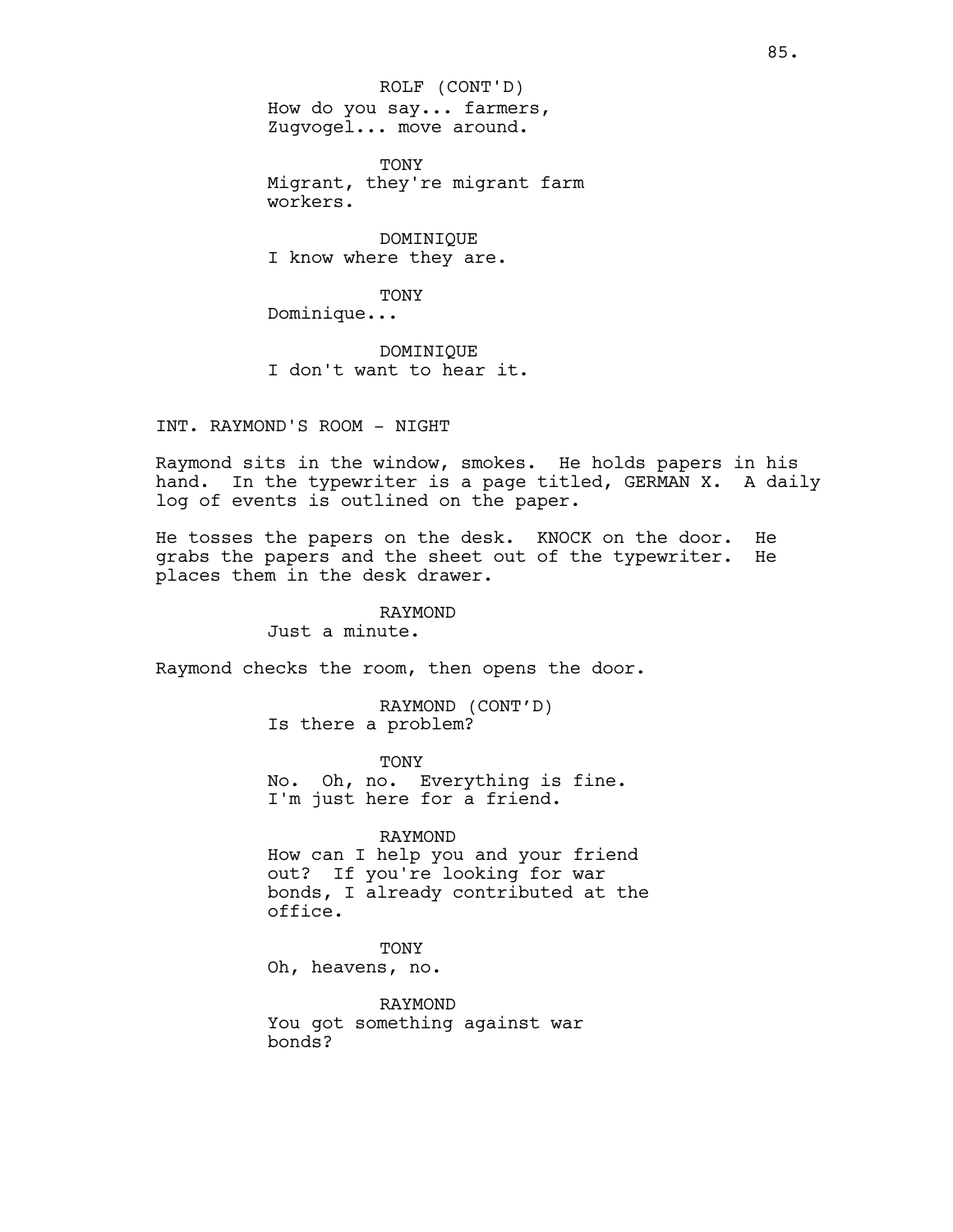TONY

I think the war is swell. Look, it's been a rough night. I just...

Raymond grabs two glasses and a bottle of bourbon from the desk.

> RAYMOND Here, let's you and me have a little giggle water.

TONY I really shouldn't.

RAYMOND You a little high hat to have a drink with old Raymond? I push brushes, you push rooms. We have something in common.

TONY You don't say.

RAYMOND

There you go.

Raymond pours and goes in for the kill. Tony drinks, chokes.

TONY Just not...

RAYMOND

That's okay. It's a little stiff. Go ahead, sit down. Take a load off. Just getting ready for bed.

Tony sits on the edge of the bed facing the window. Raymond takes his shirt off, hangs it on a hook on the back of the door. Raymond's well formed chest is outlined by his tight under shirt. Tony sneaks glances at Raymond's chest.

TONY

My friend was needing some hair color. She's too embarrassed to ask for herself, so I said--

RAYMOND Not a second thought. We all have our secrets and it's fine by me.

Tony drinks more. Raymond refills Tony's glass.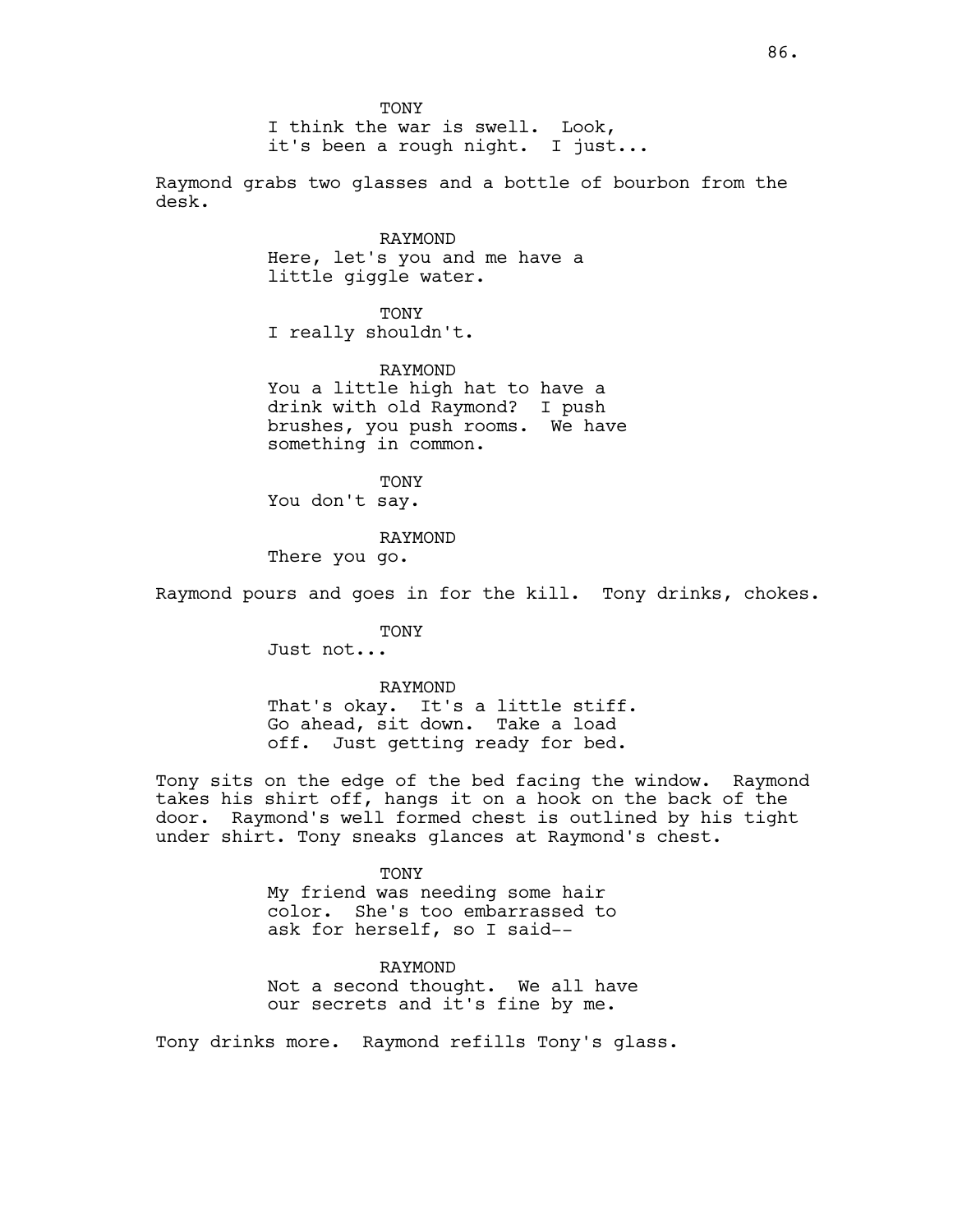RAYMOND (CONT'D) I had you figured out the first day I met you.

Raymond sits close to Tony.

TONY

You did?

Raymond takes a big gulp from his glass.

RAYMOND

Germans. (Beat) It's alright to be frightened.

**TONY** Oh, they don't frighten me--

RAYMOND Bastards raping freedom at every turn. (Goes to window) Just makes you feel violated knowing they're out there.

Raymond pulls the drapes closed. Tony downs his glass. He holds it out. Raymond gladly fills it.

> **TONY** I'm sure there are some who would buy you a drink first. (Giggles) I should stop. I'm liable to say something I shouldn't.

Raymond sits close to Tony, puts his arm around him. Tony looks in Raymond's eyes.

> RAYMOND You're so uptight. Let it out. You'll feel better.

Tony quickly gets up. Raymond follows and pins him against the wall. Raymond's face inches away from Tony's. Both turned on for different reasons.

> TONY I really don't know what you mean.

RAYMOND You're sweating.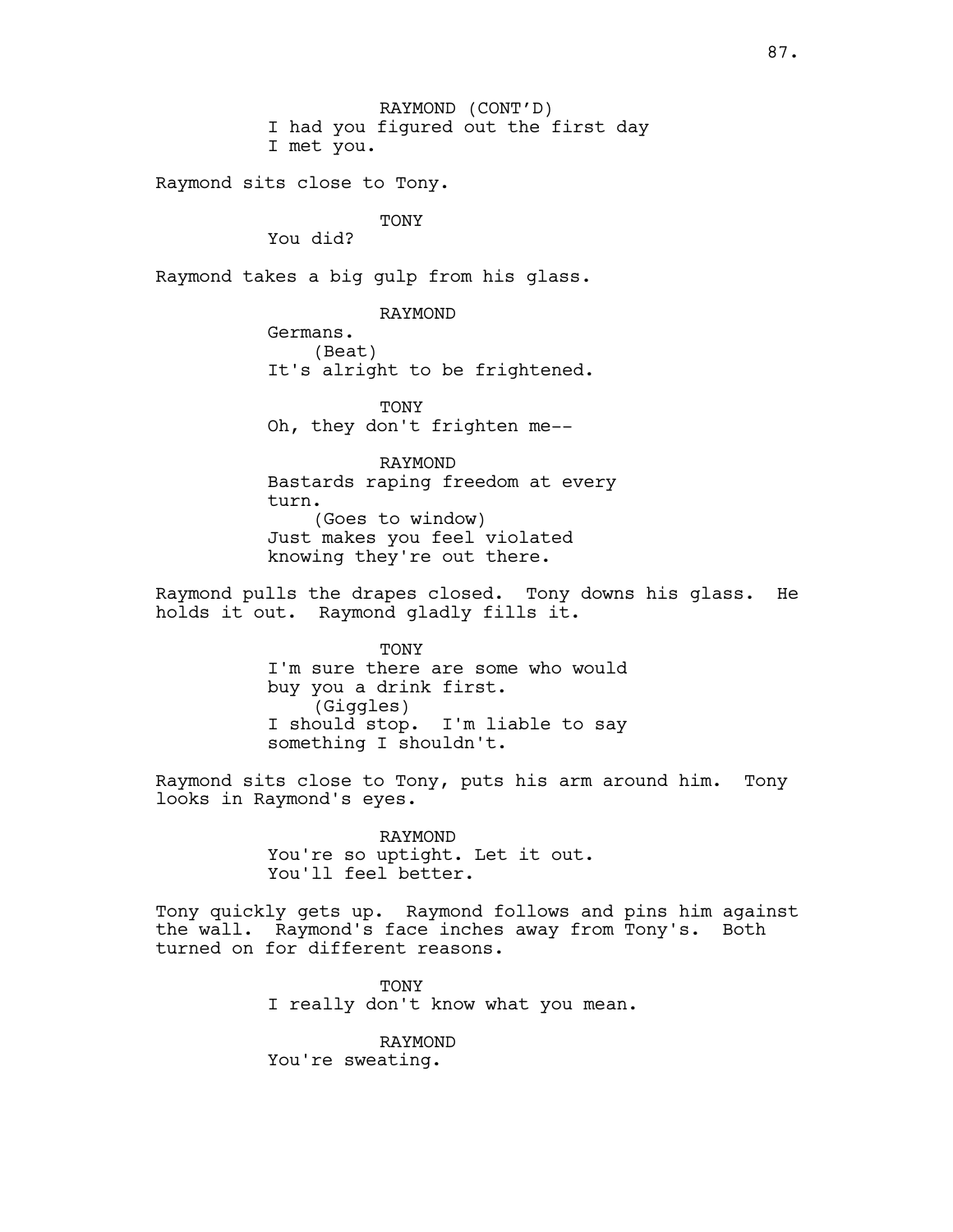TONY I think it's the liquor.

RAYMOND You sure it's just the hooch? I think you're just bust'in to tell me something. (Beat) What do you know about the Germans?

TONY

Oh, cazzo!

RAYMOND

Tell me.

**TONY** I can't. Only Dominique knows where they are.

Downstairs the bell rings on the front desk. Tony hands the glass to Raymond and darts for the door.

> RAYMOND Hey! You forgot something.

Raymond tosses Tony a box of hair color. Tony catches it.

TONY (under his breath) Sweet Mary and Joseph.

#### RAYMOND

On the house.

Tony exits. Raymond downs his glass of bourbon. He adjusts his pants, smiles.

EXT. FERGUSON HOUSE - NIGHT

A lone street lamp hums as moths circle. Dominique grabs a few pebbles from the lane in front of the house. He carefully aims, tosses a pebble at Shelby's second story bedroom window, TAP. A second, TAP.

> DOMINIQUE (Loud Whisper) Shelby! (Beat) Shell!

The window slides open. Shelby leans out.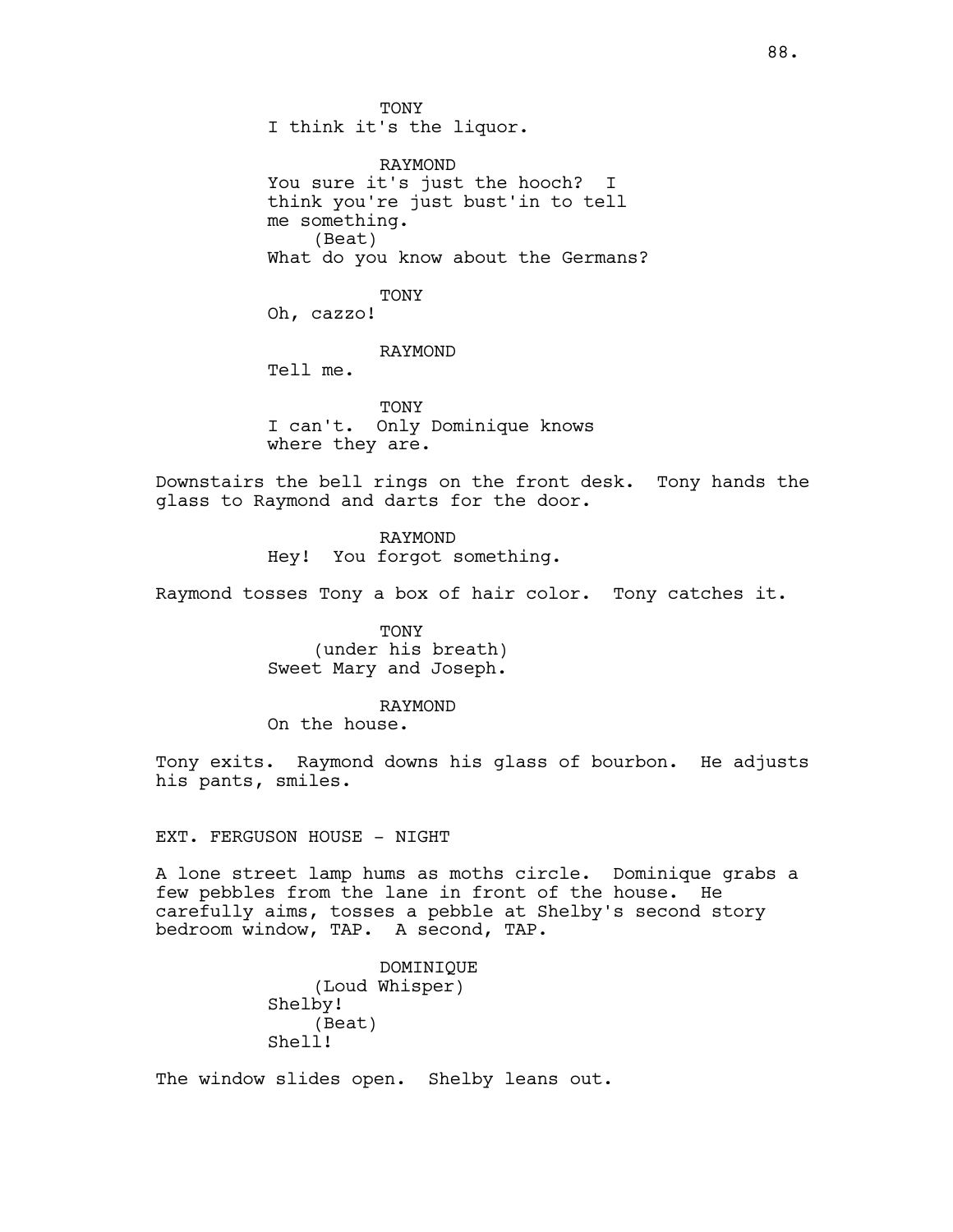SHELBY (Loud Whisper)

For heaven's sake. What do you think you're doing?

DOMINIQUE I've got to tell you something.

The porch light comes on. SQUEAK - the screen door slowly opens. Dominique freezes in the yard.

> RUTHIE Who's there!?!

DOMINIQUE Just me Mrs. Ferguson, Dominique.

RUTHIE What on earth? Come inside before Seymour takes a pot shot at you.

INT. FERGUSON LIVING ROOM - CONTINUOUS

Dominique sits on the couch. Ruthie stands at the foot of the stairs.

> RUTHIE Shelby's father used to call on me the same way. Of course, he would never admit it. (Yells) Shelby, get dressed dear! (Sits in chair) But there are a lot of things he wouldn't admit to. Know this, Dominique, although I don't condone such behavior, I think it's sweet.

DOMINIQUE Rocks at the window.

#### RUTHIE

Come to the door and knock like a proper gentleman. Don't get me wrong, you're making your way. Just you don't get in your own way.

DOMINIQUE Thanks, Mrs. Ferguson... I think. (Beat) Is Mr. Ferguson here?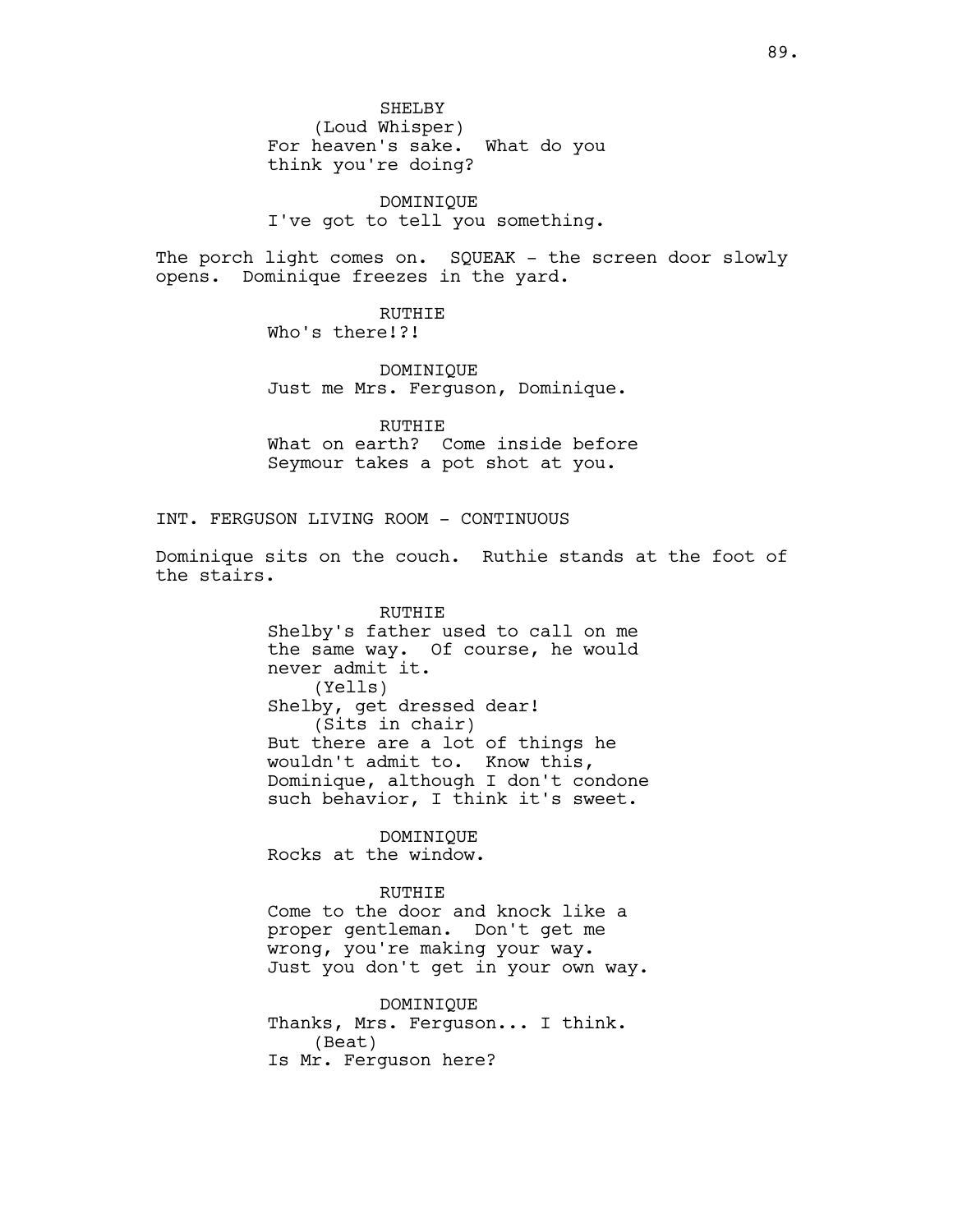Shelby bounds down the stairs dressed. She sits next to Dominique and takes his hand.

> SHELBY Mother, isn't he the romantic?

> > RUTHIE

I'll make us some coffee. Mr. Ferguson is out patrolling tonight.

DOMINIQUE There's something I need to discuss... with all of you.

RUTHIE Shelby, why don't you come in and help me.

# KITCHEN

Ruthie makes coffee. Shelby takes out a pie and slices it.

SHELBY He's here to talk about marriage! Isn't it absolutely wonderful?

RUTHIE You know how your father feels.

SHELBY It's not his life, it's mine. I love Dominique very much.

RUTHIE I suppose it's better we work this out before we discuss with your father anyway.

SHELBY Oh, thank you, mother.

Shelby gives Ruthie a big hug.

EXT. DOCK - NIGHT

Captain Mike Ferguson chugs by in his boat with a shotgun resting on his hip. His spotlight illuminates the banks of the river as it passes by.

As the boat moves down river, out of sight, Beulah walks onto the dock. A figure moves in and out of the shadows of barrels and fish nets. The figure knocks over a metal pail, CRASH. Beulah startled, steps into a pool of light.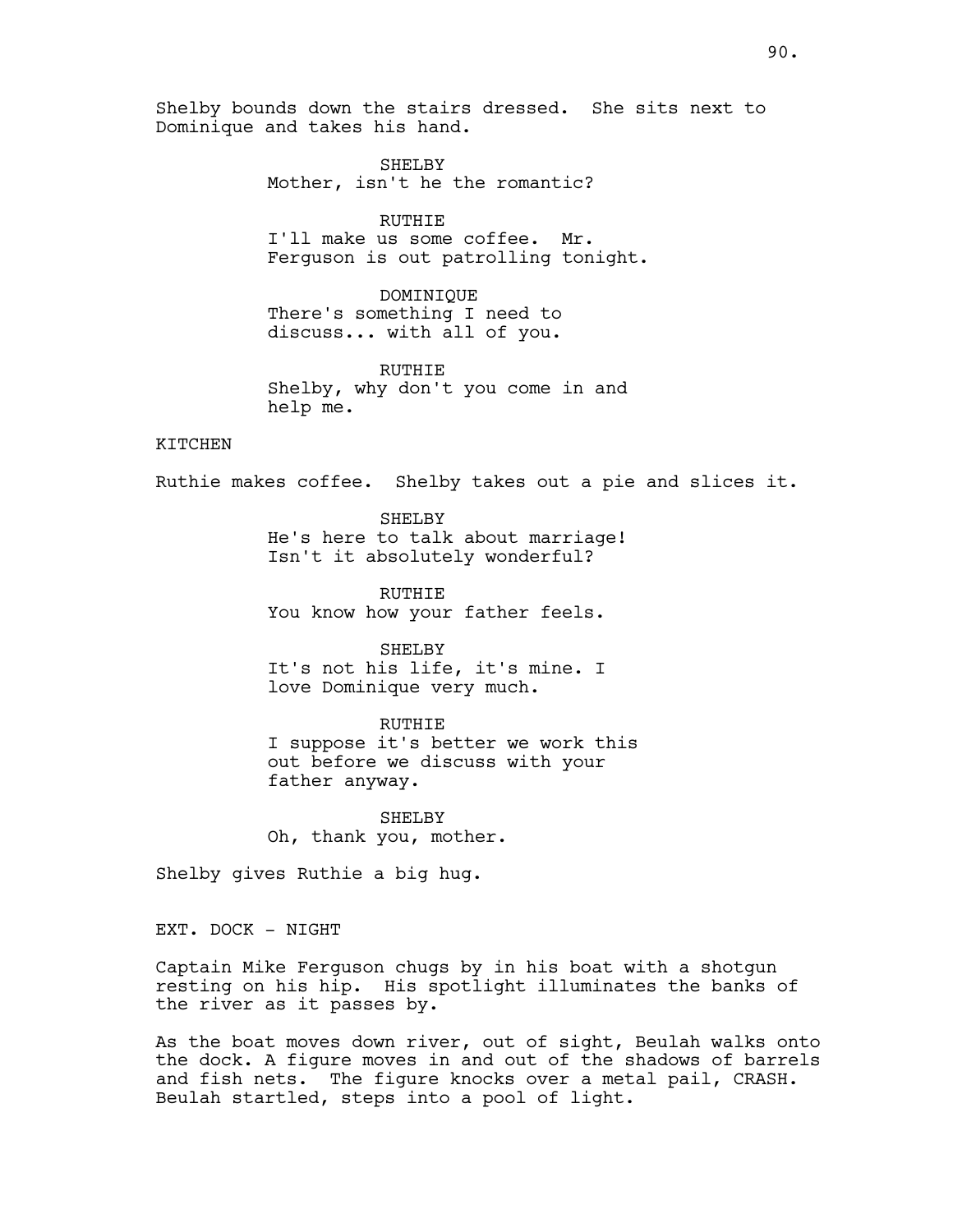BEULAH (Nervous) Who... who's there? (Beat) I am here on advice from Raymond James. He's with the military and I'm sure he carries a gun. He will be here any moment. (Beat) I demand you show yourself!

Raymond steps out of the shadows. He lights a cigarette.

## RAYMOND

I had to make sure you're alone. You can't be too careful as to who might be lurking in the nooks and crannies of this town.

#### BEULAH

I find only one place in this town that is suspect and that is the Riverview Hotel.

## RAYMOND

I couldn't agree more. It appears Dominique has knowledge of where the Germans are hiding.

# BEULAH

Probably in the hotel.

# RAYMOND

No. I have cased the place thoroughly. That Tony and Alfonso are a little odd, but nothing we should worry about.

#### BEULAH

We should march right over there and demand he tell us.

## RAYMOND

Working undercover with the military requires the utmost secrecy.

## BEULAH

I can imagine.

#### RAYMOND

Just keep this to yourself and I will be in touch.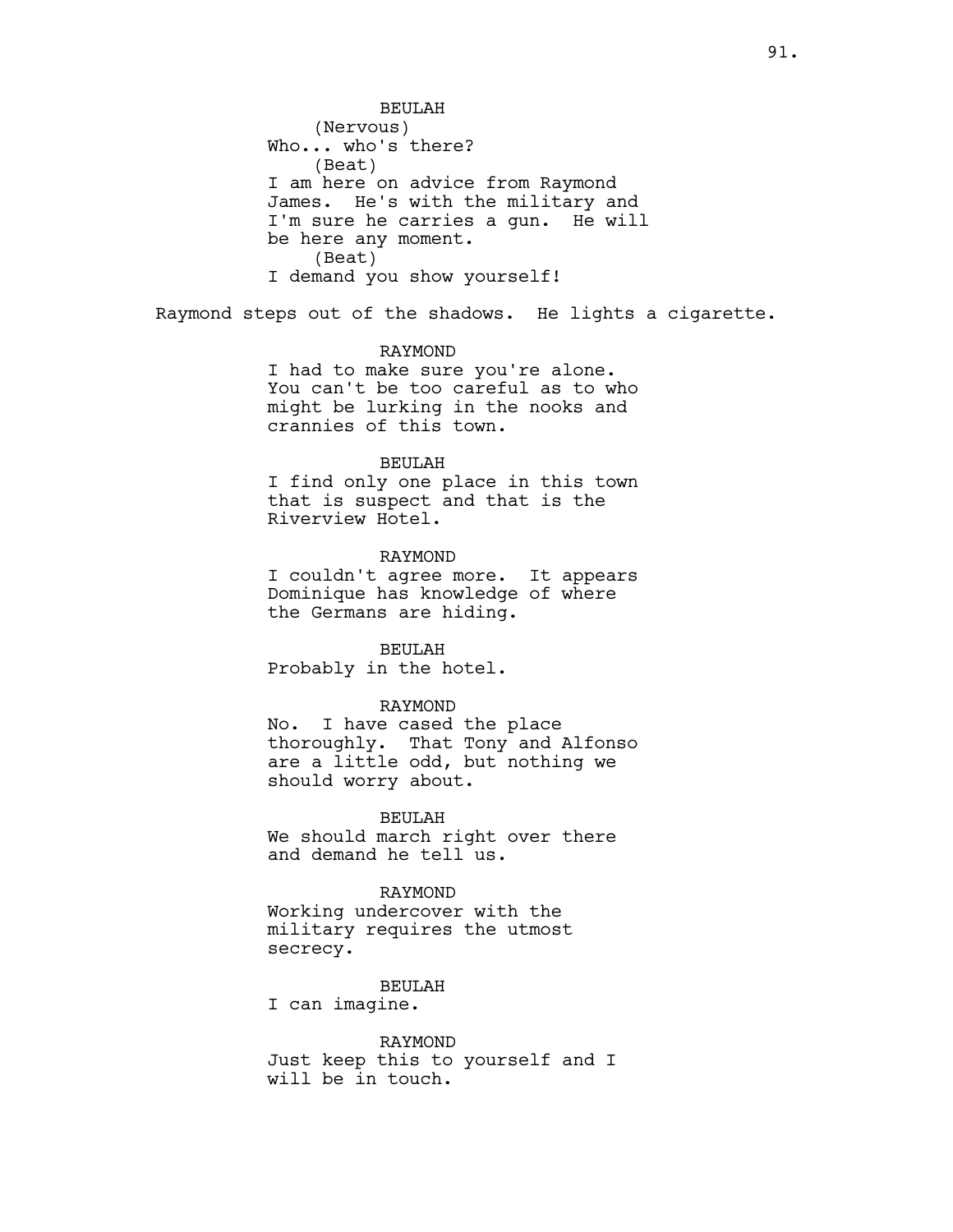BEULAH I would give my life for this country.

RAYMOND I imagine you would, Mrs. Simms.

Raymond disappears into the night. Beulah squints at the darkness trying to watch his escape.

INT. FERGUSON LIVING ROOM - CONTINUOUS

Ruthie brings a tray with coffee. Shelby follows, carrying a tray of small plates with pie.

> RUTHIE It's black, isn't it, Dominique?

DOMINIQUE Yes, Mrs. James.

SHELBY

Strong. (Beat) I'll take two sugars in mine.

RUTHIE Now, what was it you wanted to discuss?

DOMINIQUE I know this is a very sensitive subject in town...

RUTHIE Shelby has already given me an idea of your intentions...

DOMINIQUE I don't think Shelby really has any idea--

RUTHIE I couldn't agree with you more.

SHELBY I beg your pardon? If you are going to treat me like a child then maybe I don't want to marry you.

DOMINIQUE What? I'm talking about the Germans.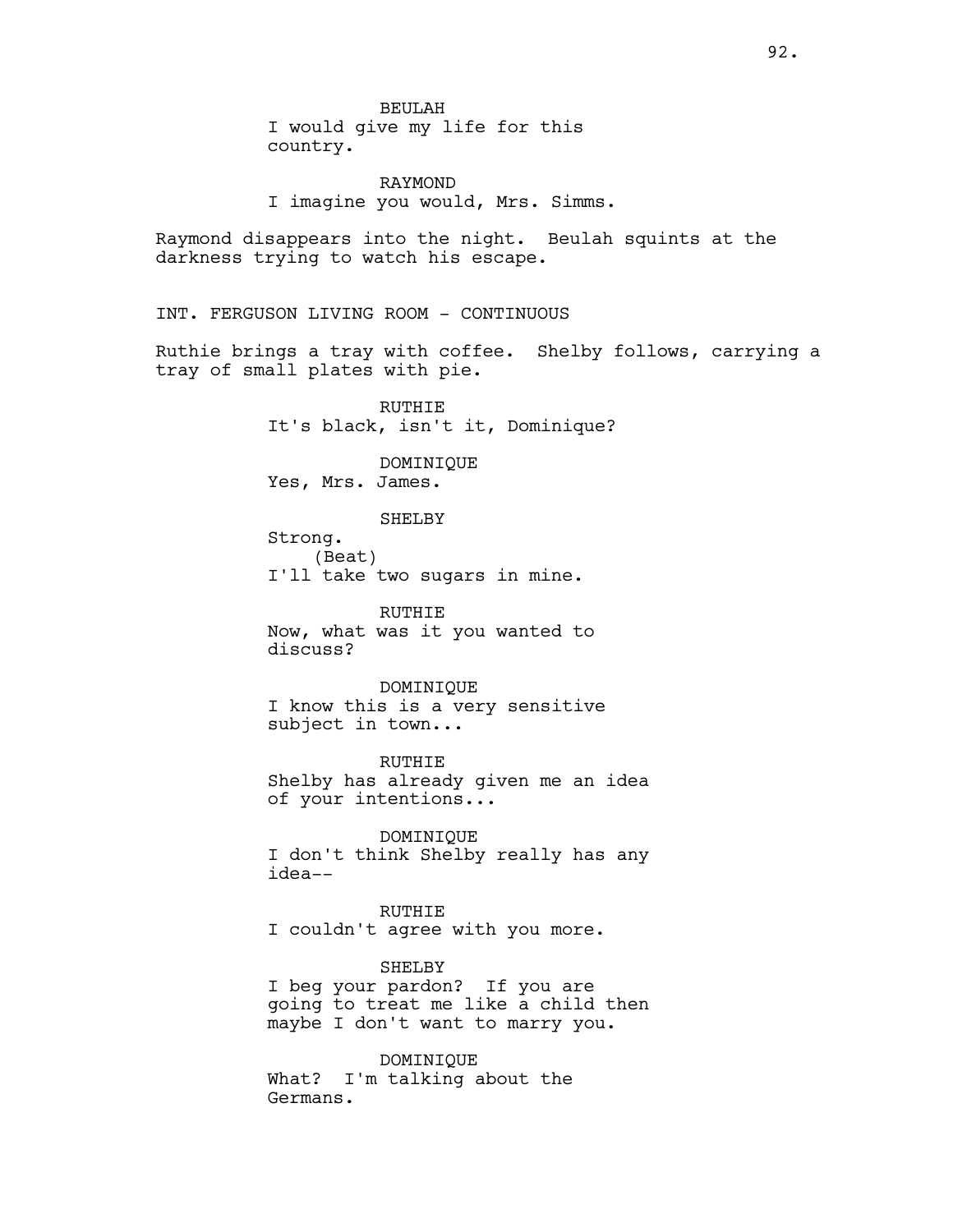SHELBY You don't want to marry me?

DOMINIQUE No! Yes... yes I want to marry you. But what I came over to tell you is this afternoon, I figured out where the Germans are hiding.

RUTHIE Now, I wish your father was here.

DOMINIQUE No, I want to bring them in myself. If I can do that... I could marry Shelby.

SHELBY Are you sure? It sounds awfully dangerous.

RUTHIE Shelby is right. I know...

Ruthie jumps up from the chair. She opens the drawer to a small desk and takes out a card. She hands it to Dominique.

> RUTHIE (CONT'D) Call the Fernandina Beach Auxiliary. They can help. I'll make sure Mike knows it's all you.

SHELBY Oh, thank you, mother.

Dominique and Shelby kiss. Ruthie, uncomfortable, takes a tray to the kitchen, nevertheless pleased with the outcome.

EXT. SWAMP - NIGHT

Fireflies move in and out of Spanish Moss. The frogs CROAK as Dominique, Haymar, Rufus and a few other MEN SLOSH through the swamp carrying rifles and handguns.

HAYMAR

(Loud whisper) Their camp is right over there.

Dominique looks through the trees and sees the glow of a campfire in the distance.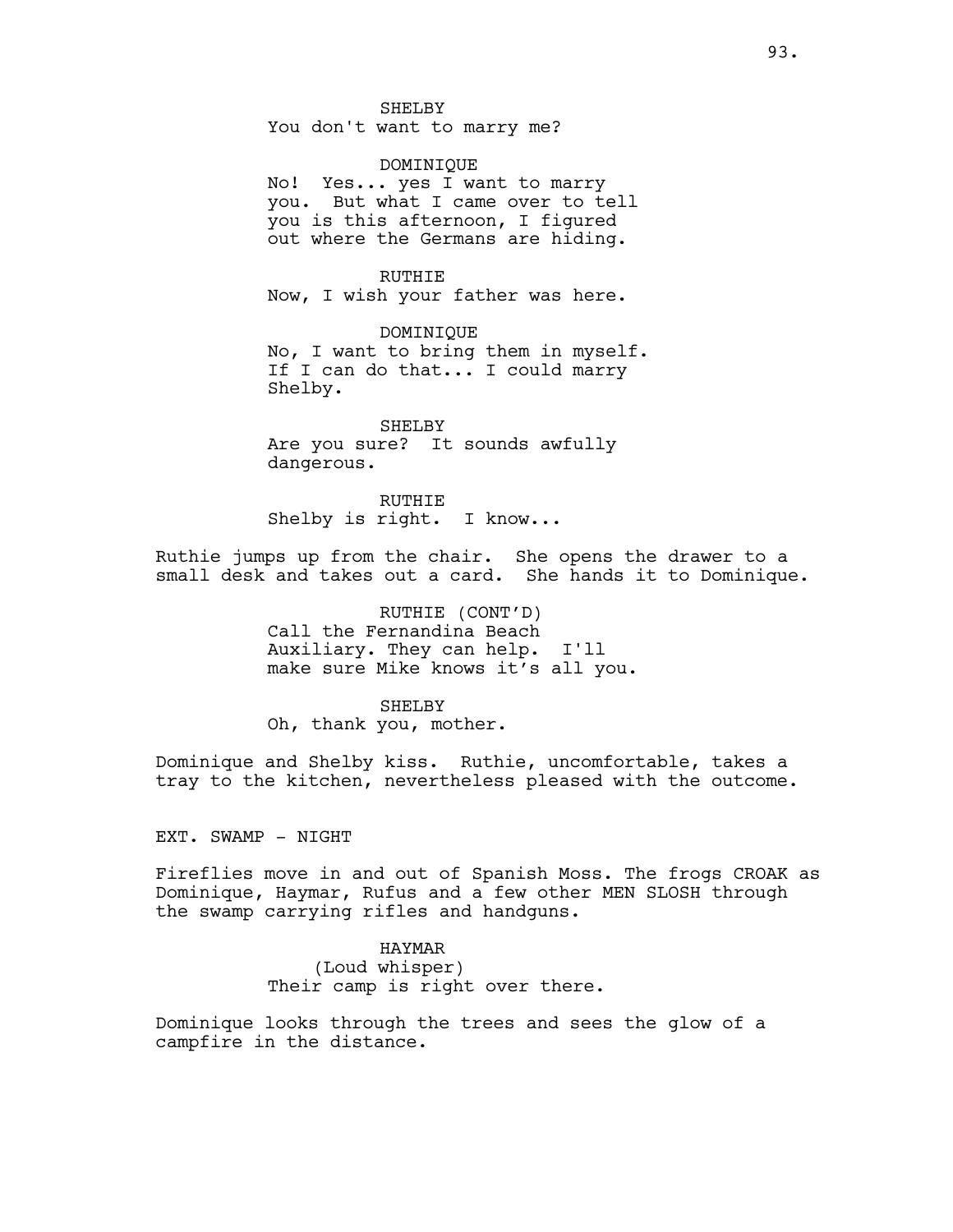#### DOMINIQUE

Rufus, you and your men approach them from the South. Haymar and myself with approach from the North.

RUFUS You sure about this? What are you going to say to them?

DOMINIQUE I've picked up a few words.

EXT. GERMAN'S CAMP - MOMENTS LATER

Birk and the others sit around the fire roasting a couple squirrels on a rigged up spit. Dominique and Haymar approach the Germans.

> DOMINIQUE Alright, hands up. Schnell!

A few raise their arms in surprise. Birk jumps up and tries to flee.

> DOMINIQUE (CONT'D) Nein. You just wait.

Birk stops when Rufus and the other men stop his retreat.

EXT. OSBORNE STREET - DAY

Captain Mike and Seymour pass Holloway's Store.

Forty yards out, Beulah waddles down the street toward them, waving.

> BEULAH Yoo hoo! Captain Ferguson!

CAPTAIN MIKE Ah, Applesauce.

SEYMOUR You want me to shoot her? I could wing her.

CAPTAIN MIKE Don't be silly, Seymour.

Beulah reaches them out of breath.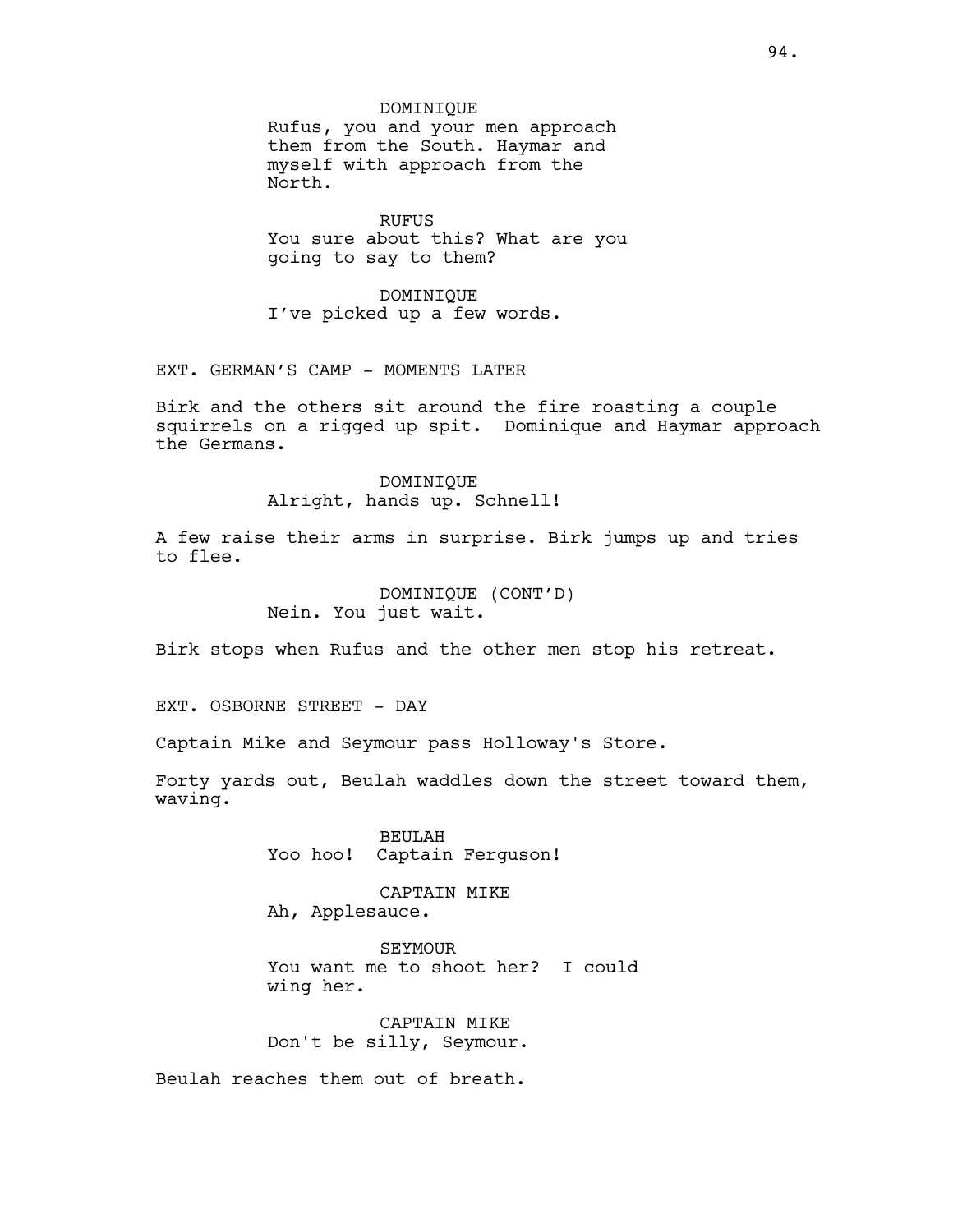CAPTAIN MIKE (CONT'D) Just slow down Mrs. Simms.

## BEULAH

There is something not right at the Riverview Cafe. I saw that Dominique sneaking around and driving off at sunrise.

## CAPTAIN MIKE

What were you doing there at the crack of dawn?

# BEULAH

Well, alright, since you forced it out of me. I had a rendezvous with Raymond James.

#### SEYMOUR

The Salesman?

# BEULAH

Mr. James is really Captain James secretly working for the Army tracking down the Germans.

Bobby Joe runs down the street, yelling.

BOBBY JOE Captain Mike! Captain Mike!

CAPTAIN MIKE What is it Bobby Joe?

BOBBY JOE

Dominique...

BEULAH See, I told you he was up to something.

## BOBBY JOE

Dominique captured the Germans. Rufus is bringing him over on his shrimp boat. They should be pulling up to the dock now.

#### SEYMOUR

I'll be god danged.

CAPTAIN MIKE Seymour call the King's Bay Naval Station?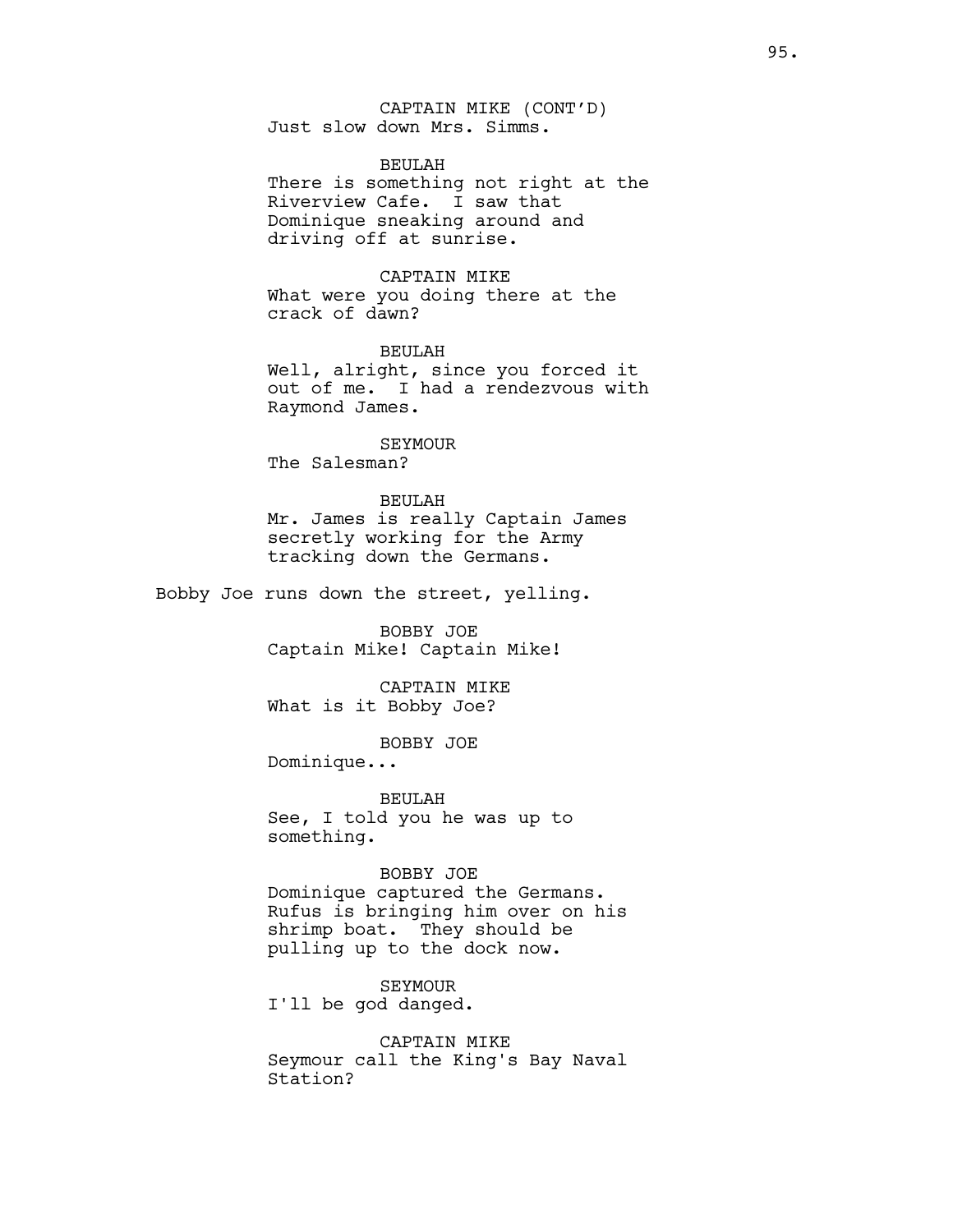# EXT. DOCK - MOMENTS LATER

The old shrimp boat CHUGS along side the dock. Rufus Hobbs at the wheel maneuvers and stops at dock side.

Rufus steps off the boat filled with seven Germans shackled including Birk and Niklas. Dominique follows. Several TOWNSPEOPLE run and pick up Dominique and carry him on their shoulders. Others cheer.

A MILITARY TRUCK pulls up. Four MILITARY POLICE OFFICERS pile out of the truck and escort the Germans off the boat and into the truck.

Tony and Rolf walk up to the crowd of TOWNSPEOPLE watching the activity. They pass Raymond and Beulah who hang back.

> BEULAH (Whispering) Is this the end of your mission Captain James?

RAYMOND Mrs. Simms, that uniform on the beach says otherwise. It's not over until we know we have every stinking German off our shores.

#### BEULAH

Bravo, Captain James.

The Germans pile into the back of the truck. Niklas recognizes Rolf. He smiles and calls out in German.

#### NIKLAS

He's not dead!

Rolf locks eyes with Birk. Rolf, in a panic, turns and returns to the cafe. He passes Raymond and Beulah.

## BEULAH

Did you...?

RAYMOND I believe I need to make a few phone calls, Mrs. Simms. Please excuse me.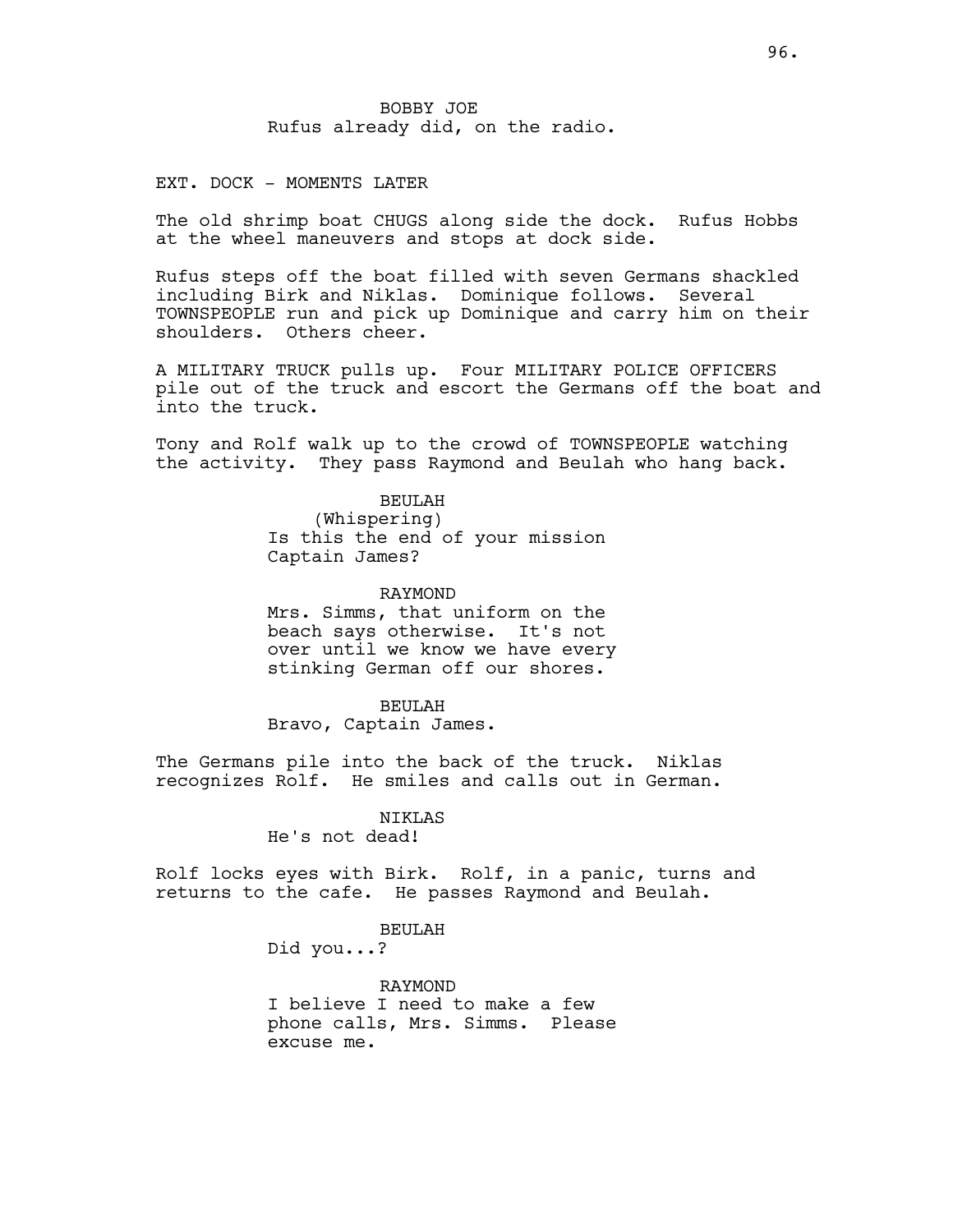Dominique sits on the couch with a cup of tea. Shelby sits next to him. Captain Mike and Ruthie are across from them. Ruthie stands and holds a plate of cookies from the table.

> CAPTAIN MIKE Quite a courageous stunt.

DOMINIQUE Thank you, sir.

SHELBY Oh, stop the chit chat. Daddy, Dominique and I are getting married. I know it seems sudden, but we were worlds apart and now a world together.

DOMINIQUE Wow, that was very poetic, Shelby.

RUTHIE My baby girl...

Ruthie shields her tears with her handkerchief and runs out of the room.

> CAPTAIN MIKE I had a hunch.

SHELBY Oh, daddy. Thank you so much!

Shelby hugs her father and exits.

Dominique stands and shakes Captain Mike's hand.

DOMINIQUE

I won't disappoint you, Sir. I would like to wire my family in New York and tell them the news. If that is alright.

CAPTAIN MIKE Why, that's fine. But, just one thing. The wedding must take place here. Her mother and all.

DOMINIQUE

Of course, Sir. I wouldn't have it any other way. And, if we could keep it just between the four of us until I find a way to tell Tony.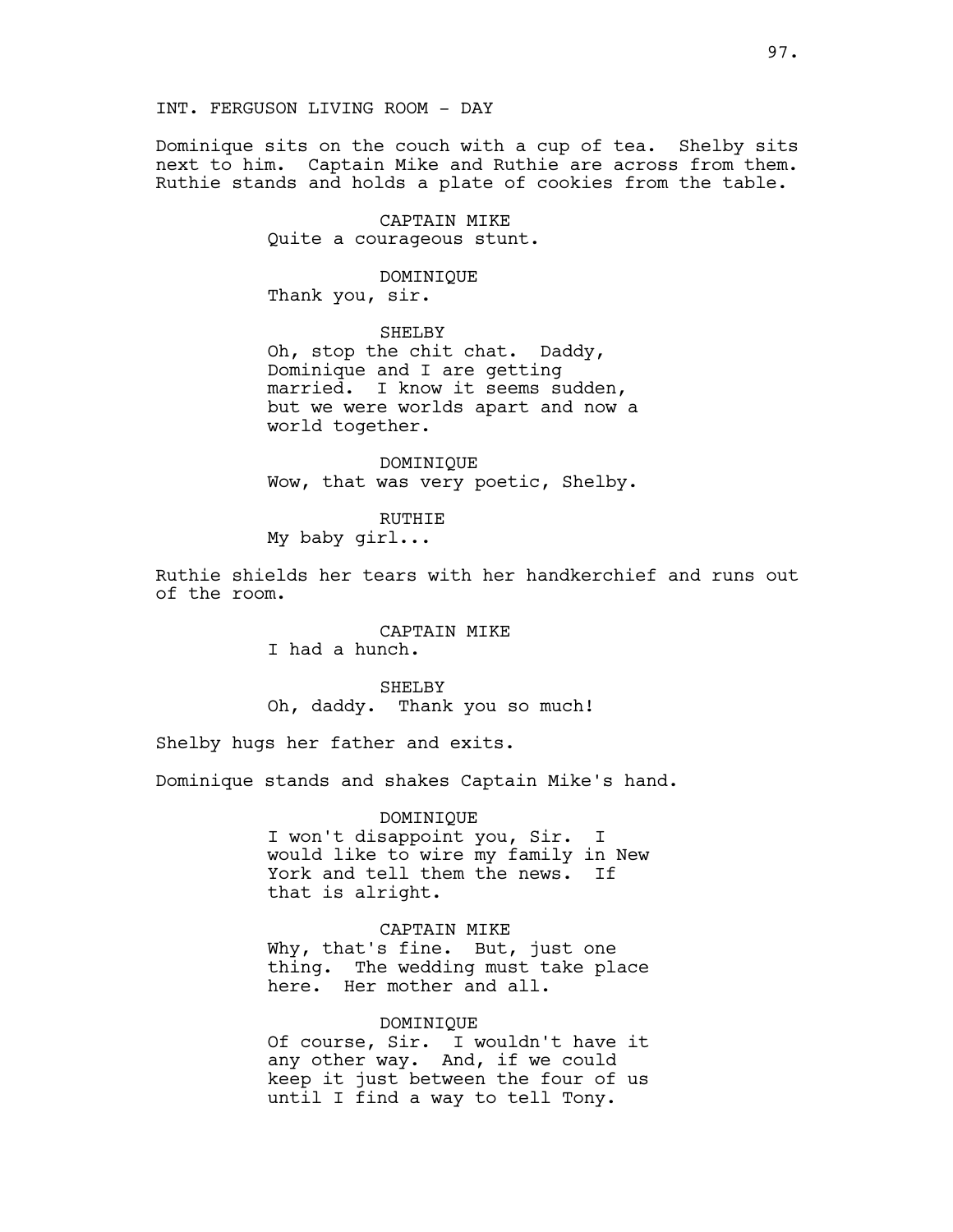INT. CAFE - DAY

Dominique locks the door and turns the sign to "CLOSED".

TONY (Yelling) Are you out of your mind!?!

# DOMINIQUE

Keep it down.

TONY This was all about you.

DOMINIQUE Tony, don't be that way. We knew this time would come.

**TONY** You keep looking for excuses to get rid of Rolf. Getting married is a little extreme, don't you think?

They all jump when:

KNOCK, KNOCK. Dominique looks through the window.

DOMINIQUE

It's Shelby.

Dominique opens the door. Shelby throws her arms around Dominique's neck in tears.

> DOMINIQUE (CONT'D) Shelby, what's wrong?

SHELBY I hate this stupid town. Just when I thought...

DOMINIQUE Please, calm down and tell me what's going on.

Shelby releases his neck and dries her eyes.

SHELBY Father received a phone call from Captain Raymond James... you know, that salesman? Well, it appears he's not a salesman at all.

TONY More surprises.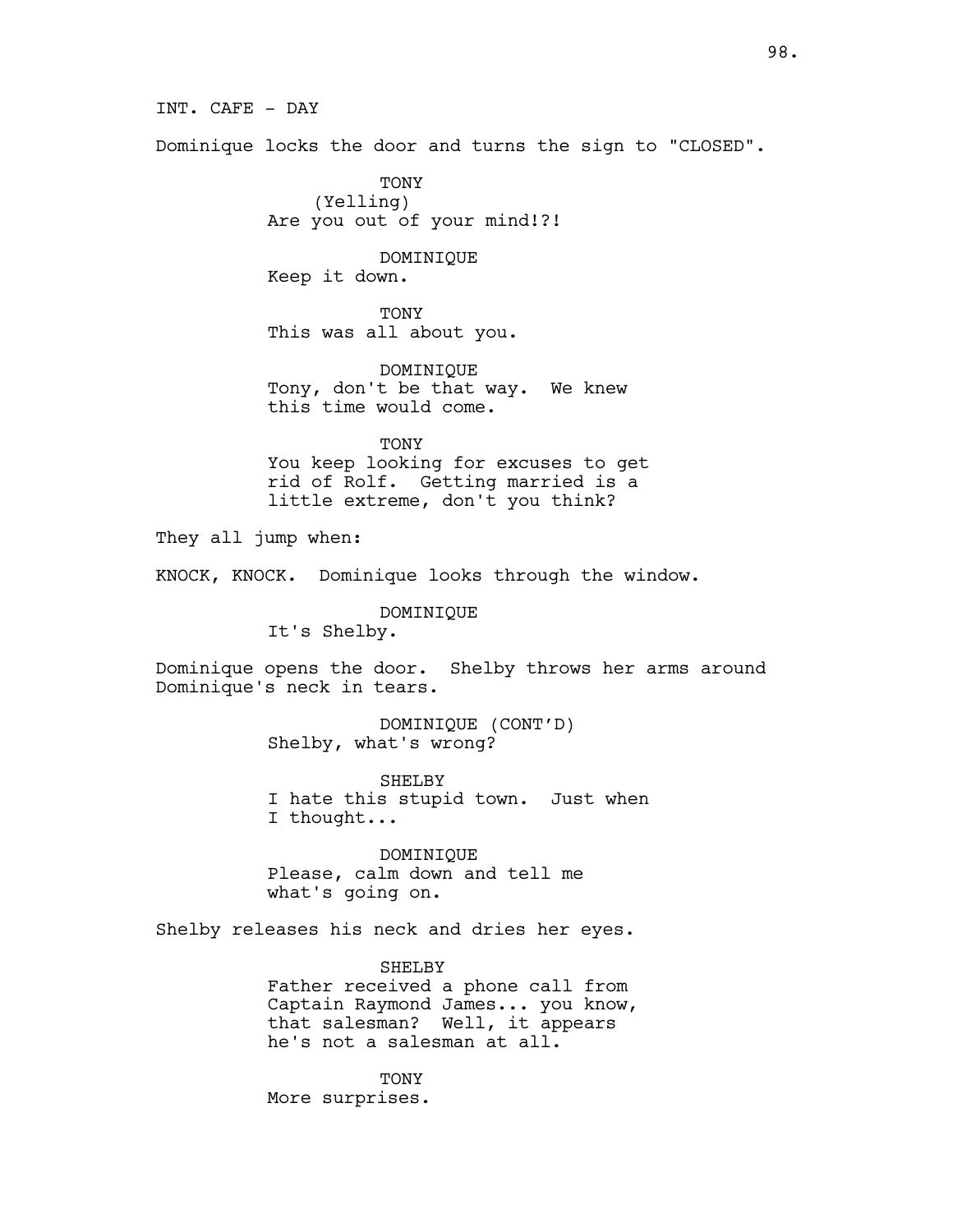#### SHELBY

He is interrogating the Germans you captured. He thinks there was something suspicious between Alfonso and the Germans. He told daddy to watch all three of you very closely until he gets back.

DOMINIQUE Did he say anything else?

SHELBY No, but I assured him this was all a mistake and that man was not going to ruin my wedding plans.

#### DOMINIQUE

How would--

SHELBY Alfonso has to cater the wedding, of course.

TONY This could be troublesome.

Shelby approaches Rolf. She pantomimes as she talks.

SHELBY Alfonso... I, I want you to cook for my wedding... Dominique's and my wedding.

DOMINIQUE This is silly. Tony, I think we need to tell her.

TONY Dominique, shut your mouth.

SHELBY

Dominique?

**TONY** Don't do this to me.

DOMINIQUE I'm a hero. I can make it look like I caught him too.

TONY (Pleading) No.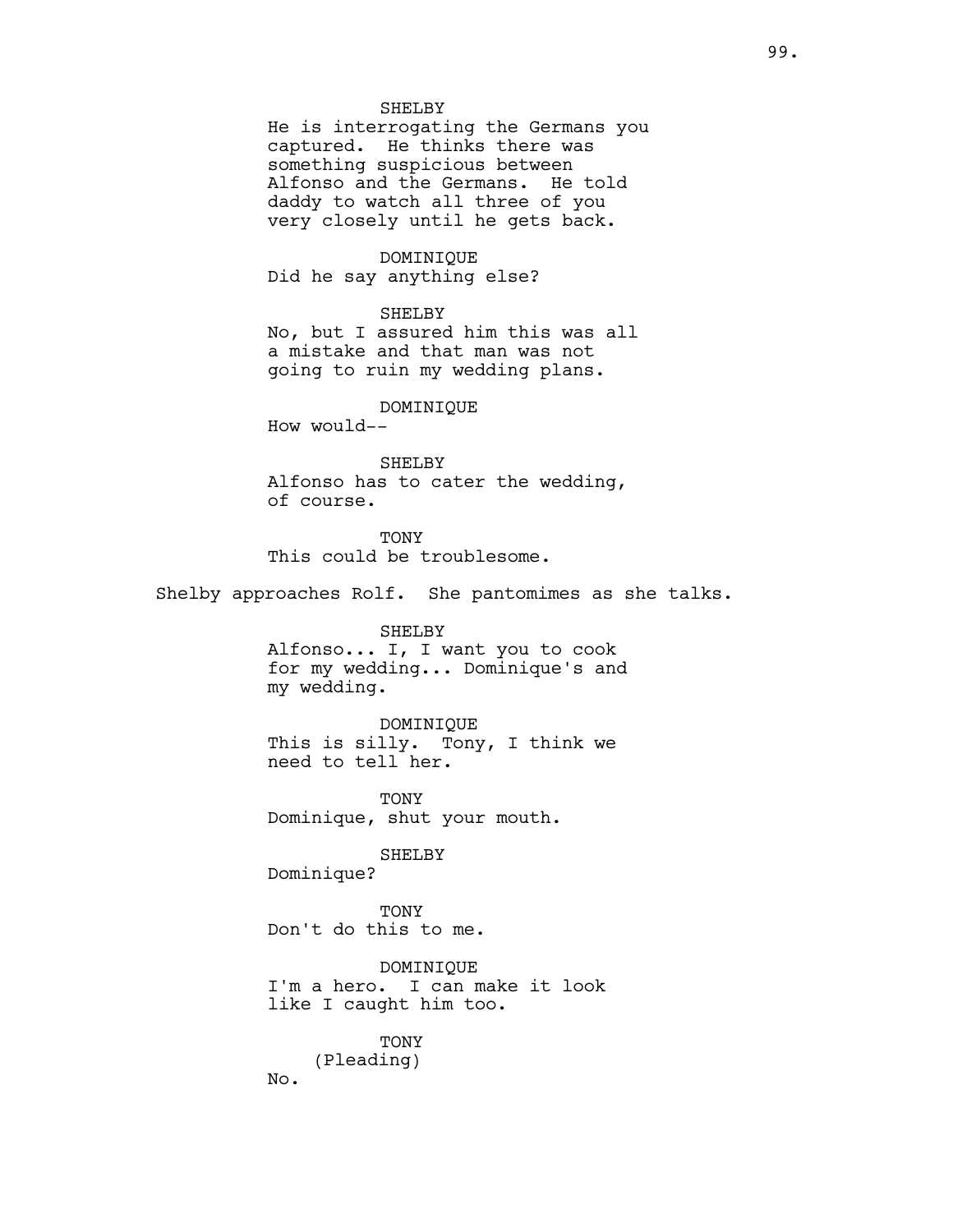DOMINIQUE Tony and I have been hiding a German, Rolf. Shelby, let me introduce you to Rolf. SHELBY Don't be silly, this is Alfonso. TONY Don't do this. ROLF Tony. SHELBY He can't... I feel faint. Dominique grabs Shelby and sets her down in a chair. DOMINIQUE Shelby... I never wanted to hurt you. It was just until we built the business and then I was going to turn him in. TONY That's right, Shelby. To Dominique, Rolf was just someone to use and abuse. Then, throw him to the wolves and hope for the best. DOMINIQUE (To Tony) Don't make me punch you! SHELBY Dominique. Is that true? DOMINIQUE He's not Alfonso.

#### SHELBY

You were just going to turn him in after all we've been through? How could you? He's your... no, wait. He's not your cousin.

Tony stands behind Rolf and wraps his arms around his shoulders.

> TONY No, he's Rolf. And if he goes, then throw me in jail with him.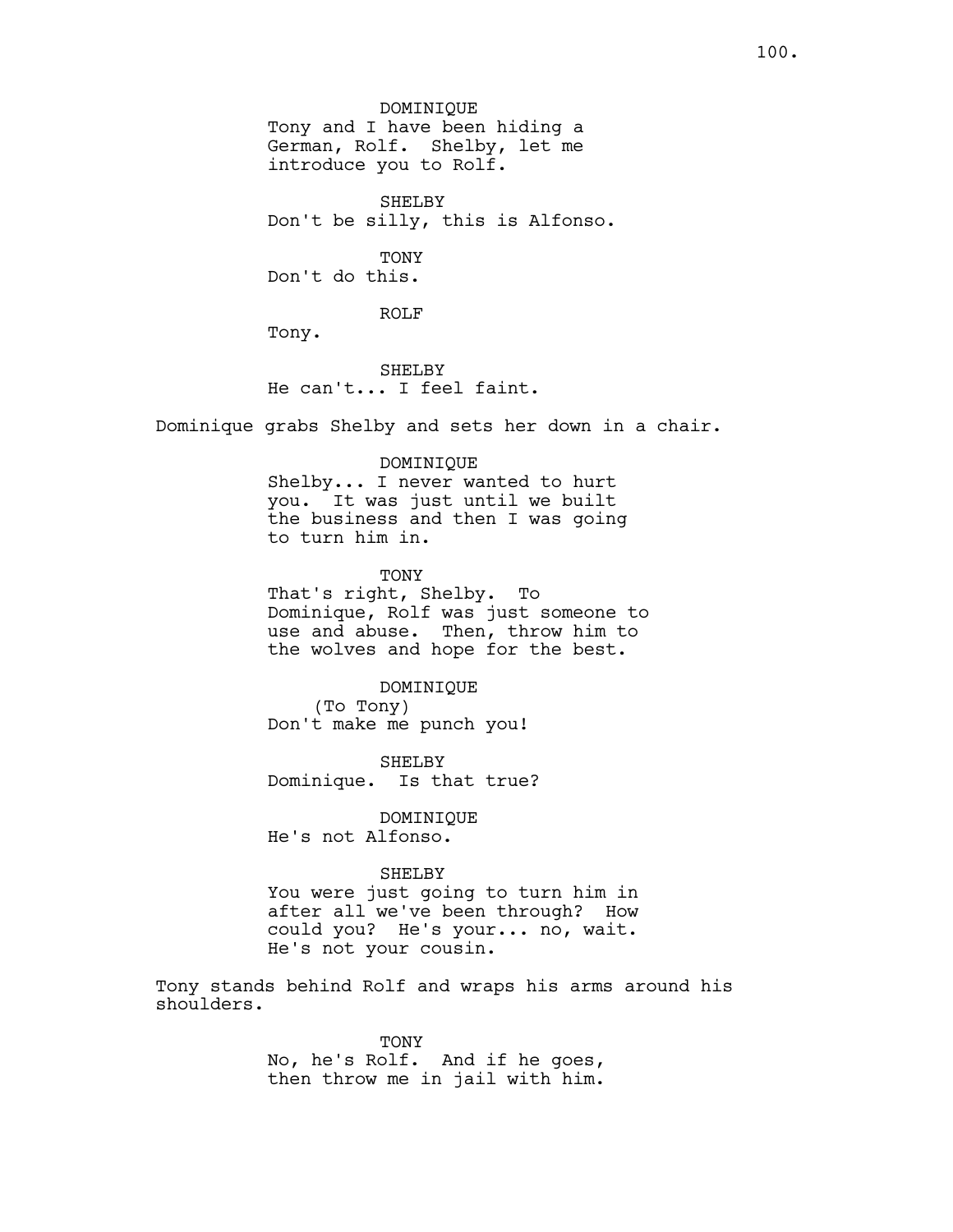SHELBY No. I have to leave.

#### DOMINIQUE

Shelby...

SHELBY No. I have to think about...

Shelby runs out of the cafe. Dominique runs after her, stops at the door. He turns to Tony.

> DOMINIQUE I hope you're happy. You've ruined... damn it, Tony!

Dominique leaves, slams the door.

EXT. CAFE - MORNING

Tony looks up and down the sidewalk. A few people conduct early morning activities like sweeping in front of their store, receiving deliveries.

Tony looks across the street and sees a bush moving. He watches for a moment and then yells out:

> TONY Good morning, Seymour. Would you like some coffee?

SEYMOUR (From the bush) Yes, thank you.

Tony enters the cafe.

INT. HOTEL FRONT DESK - LATER

Tony picks up the phone, punches the switch hook.

TONY Yes, hello. Could you connect me to the Ferguson's? Yes, I'll hold. (Beat) Hello, Shelby? I was wondering if you would meet me at the gazebo in the park? (Beat) (MORE)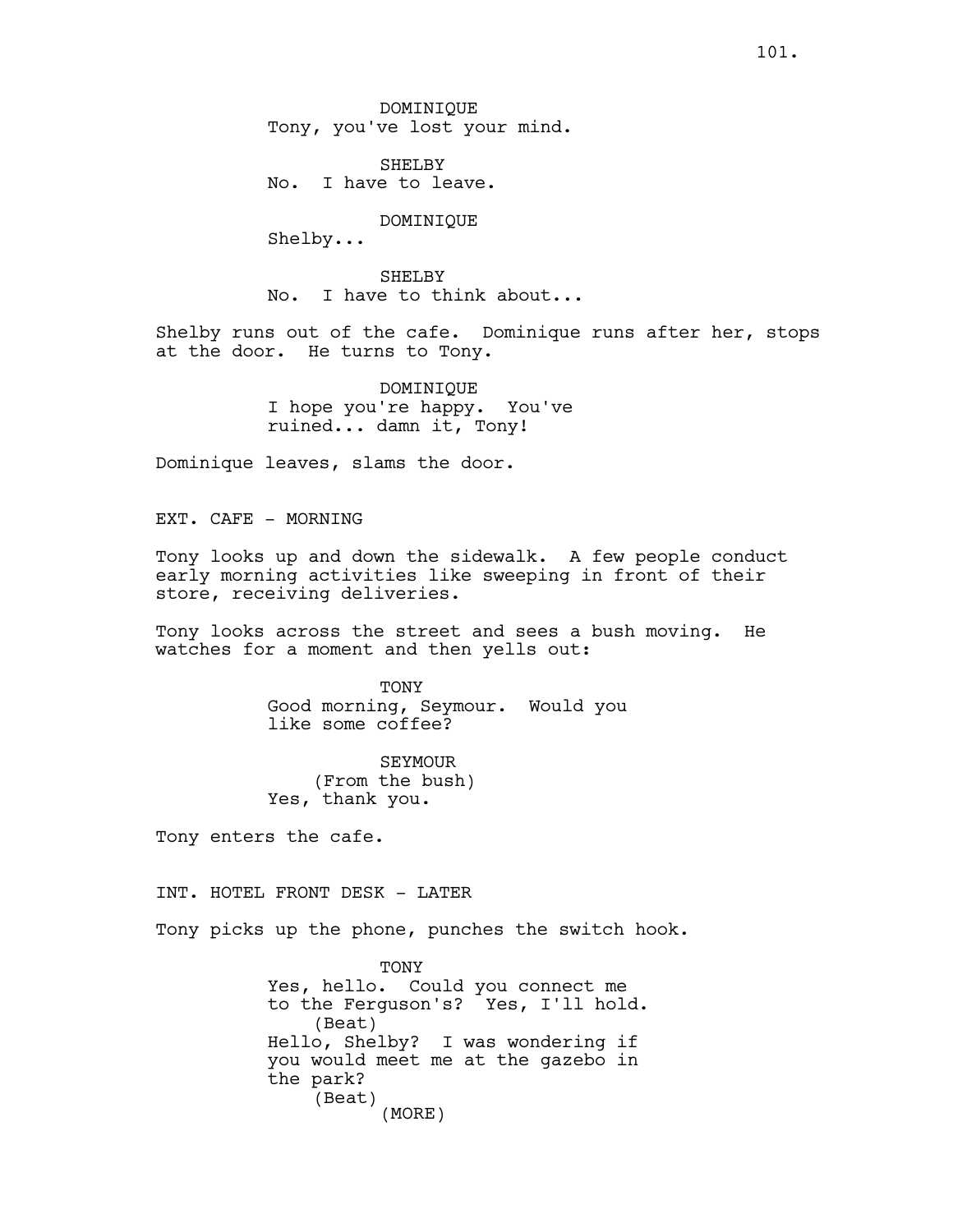EXT. PARK - MOMENTS LATER

Shelby stands in the gazebo. She rolls a flower under her nose smelling the fragrance. Tony walks up the steps.

> SHELBY This is where I knew.

TONY What did you know?

SHELBY That I was in love with Dominique.

**TONY** He loves you very much.

SHELBY This is all a bit messy isn't it?

TONY Let me clean it up.

## SHELBY

Tell me, would he really turn Aflon... Rolf in to the military? After all you've gone through?

#### TONY

He never really got to know Rolf. I guess, he always knew that someday he would be gone. It made it easier. I was the fool.

SHELBY Love thy neighbor. We are not Sodom and Gomorrah. We have a conscience.

Tony sits down on the steps of the gazebo, defeated. Shelby next to him. She hands him her flower.

#### TONY

He's Jewish. German-Jew... his mother is Dutch and his father German. He doesn't know if they're alright or not. He hopes. His father made him go into the German Navy to avoid getting arrested.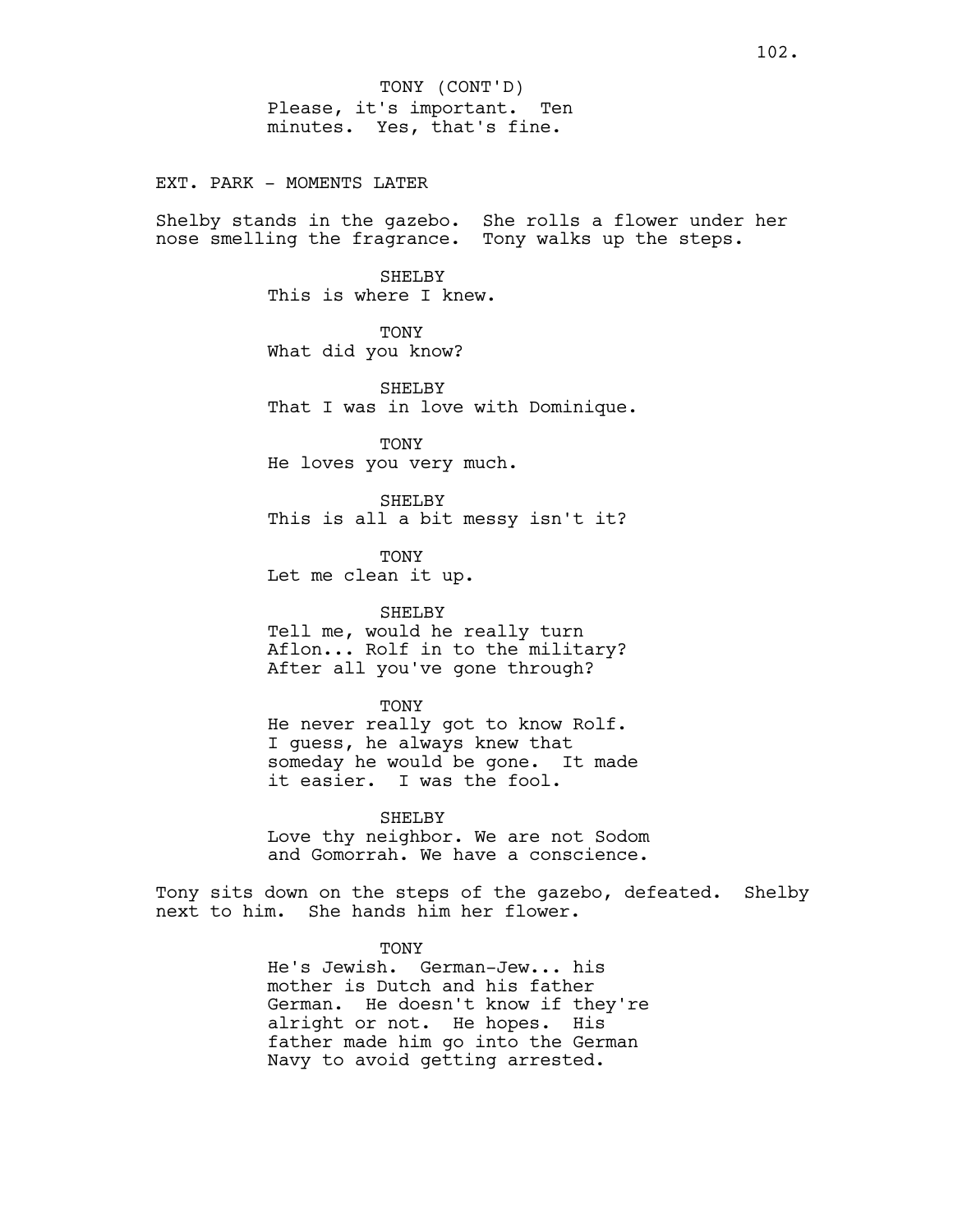SHELBY Only to find himself here, in hiding for being a German. And soon to be arrested.

**TONY** Crazy world. He didn't even...

Tony walks down the sidewalk, turns back to Shelby.

TONY (CONT'D) The whole town loved him. Even on the first day you met him, you liked him, didn't you?

SHELBY We all love him, Tony.

Tony walks down the sidewalk out of sight. A few yards away, Captain Mike heads toward her.

## CAPTAIN MIKE

Shelby?

#### SHELBY

Yes, daddy.

CAPTAIN MIKE I'm heading to work at the mill. Your mother was wondering where you had gone off to.

SHELBY Daddy, we need to talk.

Shelby grabs his hand and slowly walks him down the sidewalk.

INT. CAFE - NIGHT

Dominique wipes down tables. Rolf takes the last of the dirty dishes into the kitchen. The door of the cafe opens.

> DOMINIQUE I'm sorry, we're closed.

Tony walks toward Dominique.

DOMINIQUE (CONT'D) What do you want?

TONY Should have been handled a different way.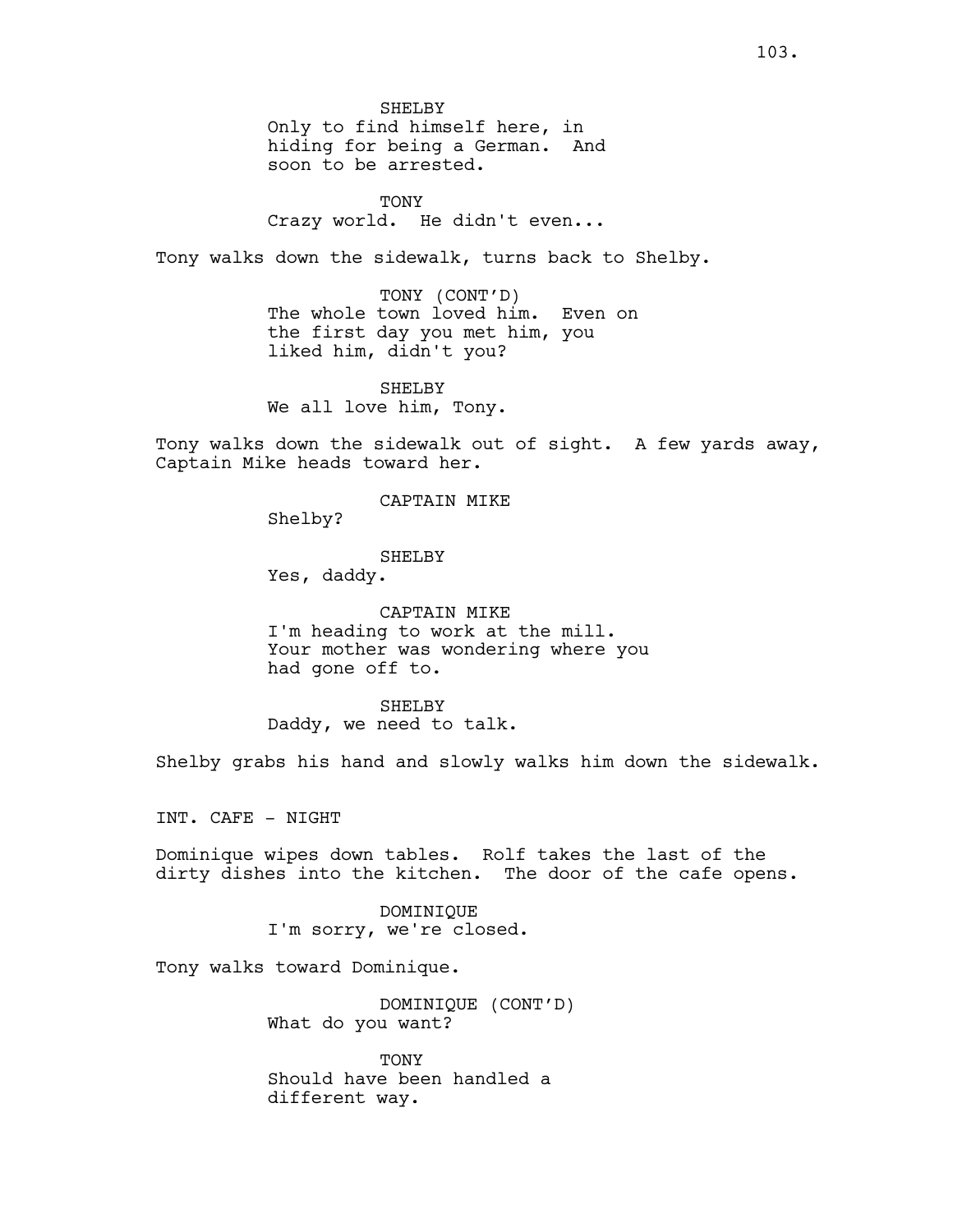DOMINIQUE You got too close. I warned you about that.

**TONY** For the first time in my life--

DOMINIQUE Damn it, Tony. I don't want to hear about it. Not now, not ever.

Rolf steps out of the kitchen drying his hands. He looks at Tony, worried.

> TONY I've decided how I can make this easy for everyone. Rolf and I are going to get out of here. Think of this as my wedding gift. You can have the business. Don't worry, we won't contact you after we leave. It will make it simpler.

DOMINIQUE You're talking crazy again.

TONY No. I get what I want and you get what you want... a life with Shelby and a great business to start your life together. You can cook, she can run the hotel. It's perfect.

TONY It's settled, we're leaving tomorrow night.

DOMINIQUE

Shelby walks through the open cafe door.

I don't know.

SHELBY No, that is not acceptable.

DOMINIQUE

Shelby...

Shelby folds her arms and takes a firm stance.

SHELBY This is how it's going to be. Rolf, you and Tony are in charge of the reception. (MORE)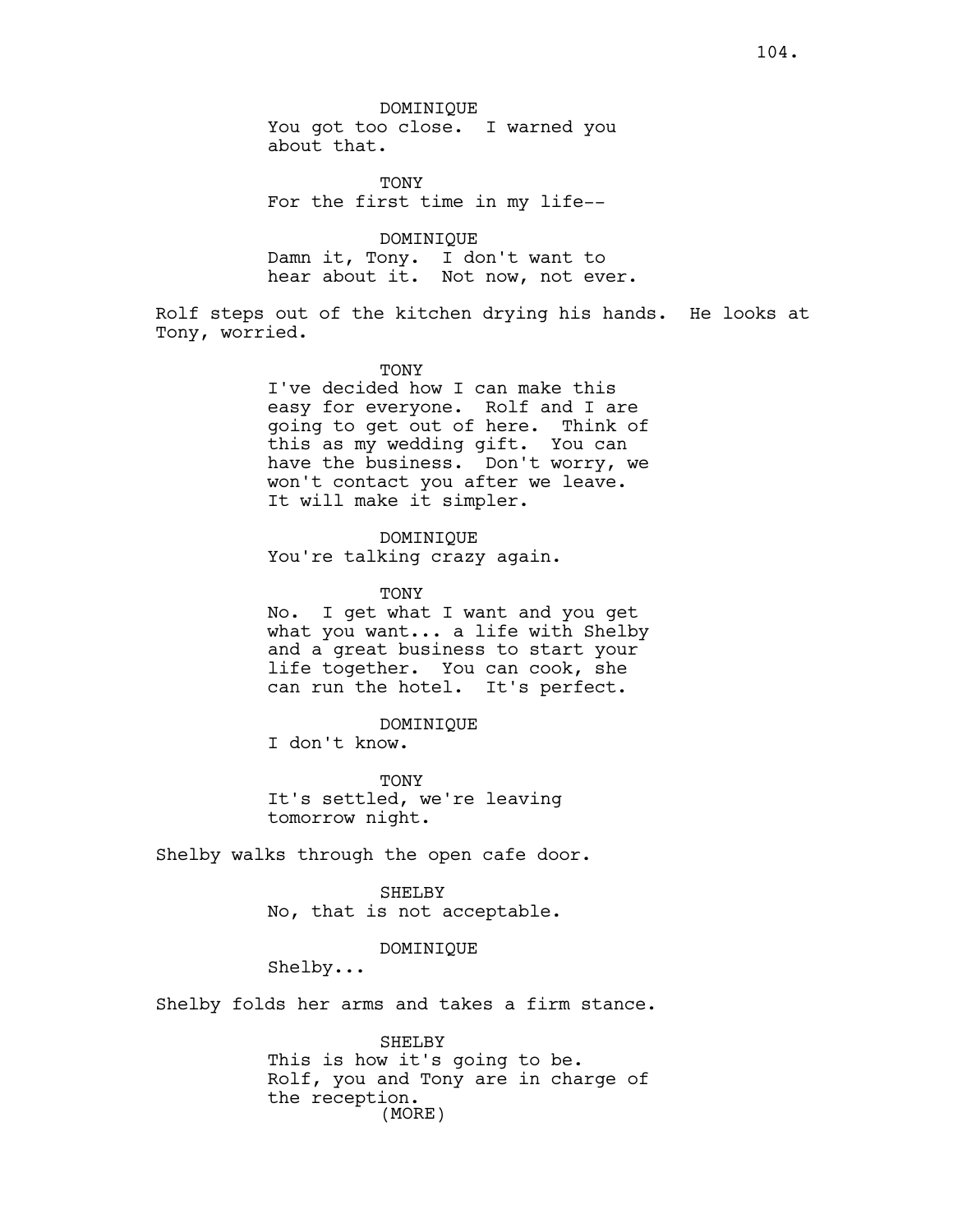I am inviting the whole town. There is no one who can pull off an event like that. SHELBY (CONT'D)

**TONY** Shelby, I'm sorry... we can't wait that long.

SHELBY How does Friday sound?

DOMINIQUE What? That's in two days. I don't understand. Whose idea--

Captain Mike and the Pastor walk through the Cafe door.

# CAPTAIN MIKE It's mine and the Pastor's. Don't you like it? Well, that's too bad. You're going to marry my daughter this Friday and you will have nothing to say about it.

Rolf, Tony and Dominique stand in shock.

DOMINIQUE

Sir...

# CAPTAIN MIKE

(To Rolf) So, you're a Jew? Ain't that a kick in the pants. And I thought this town couldn't get any more upside down.

#### ROLF

Ja.

#### CAPTAIN MIKE

You must have been sweating bullets the day I had you put on your own uniform. I had a feeling...

# ROLF

Bullets.

# CAPTAIN MIKE (To Dominique) Captain Raymond James called me today. He's going to be back in town on Saturday from D.C. (MORE)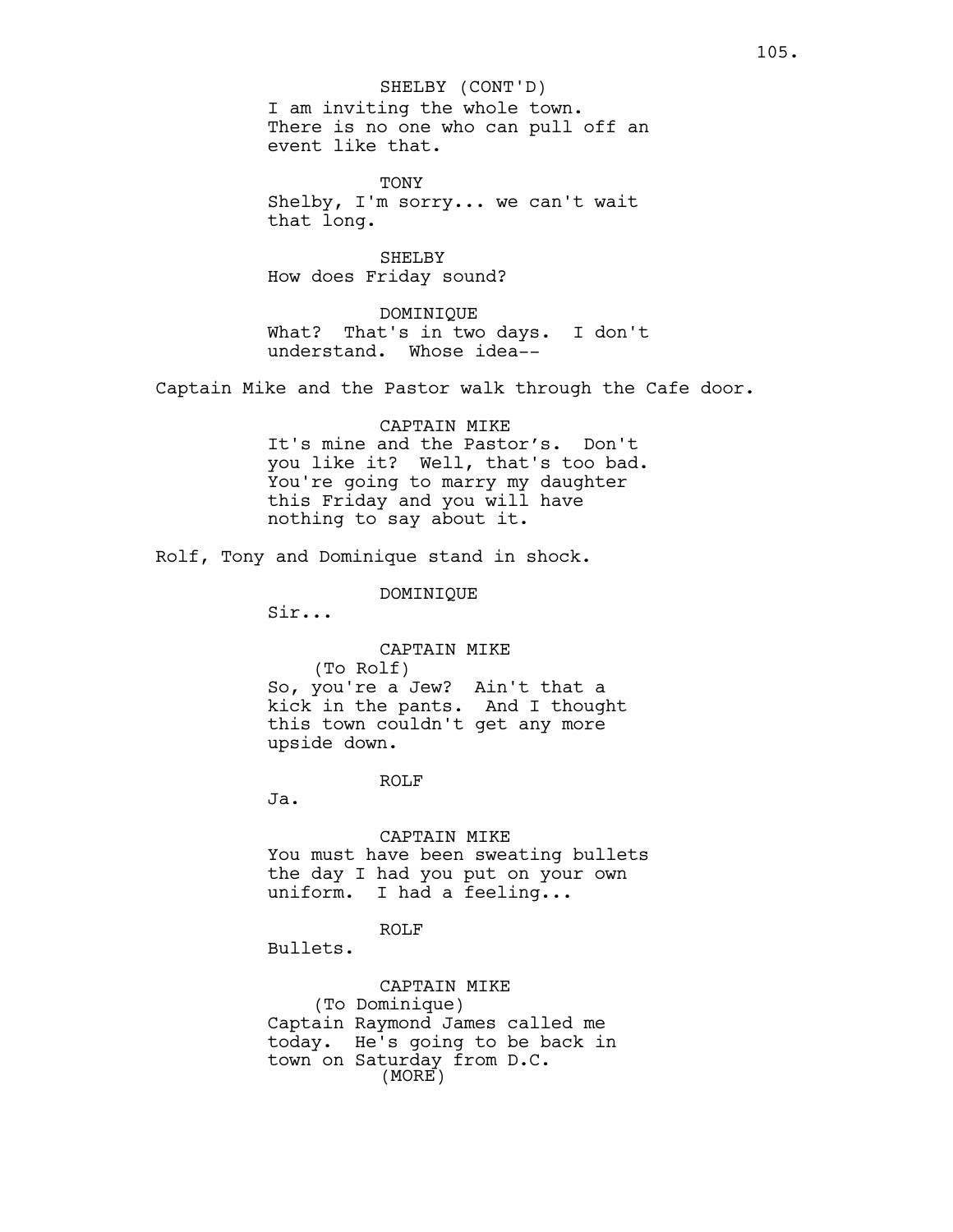He told me to arrest the lot of you until... I'm just glad he called me and not the sheriff. CAPTAIN MIKE (CONT'D)

**TONY** Who else knows?

CAPTAIN MIKE

Just the people in this room and we're going to keep it that way. So, can you boys pull off a wedding in two days?

TONY

Yes, sir!

ROLF Natuerlich!

MONTAGE:

INT. KITCHEN - DAY

Dominique, Rolf and Haymar carry in crates of food. Rolf inspects them against a list. He shows the list to Haymar. Haymar takes it. Rolf excited. Dominique distant.

# INT. METHODIST CHURCH - DAY

The women of the choir are in the loft. They sit and watch as Tony shows them three flowers. He holds one up and three women raise their hands. Ruthie stands next to Tony, writes down the ladies' names. Tony holds up another flower and two other women raise their hands.

EXT. PARK - DAY

Seymour directs Bobby Joe and the other local boy scouts as they clean up the park. Dilbert, Willy, and OTHER HOOLIGAN NAVY MEMBERS hang lights inside the gazebo.

INT. KITCHEN - DAY

A three tier cake sits on the prep table. Tony mixes icing in a bowl. Caroline and Rolf place decorative ribbons of icing on the cake. Caroline takes a step back.

> CAROLINE Mind you, desserts are my business, but Alfonso is a master chef.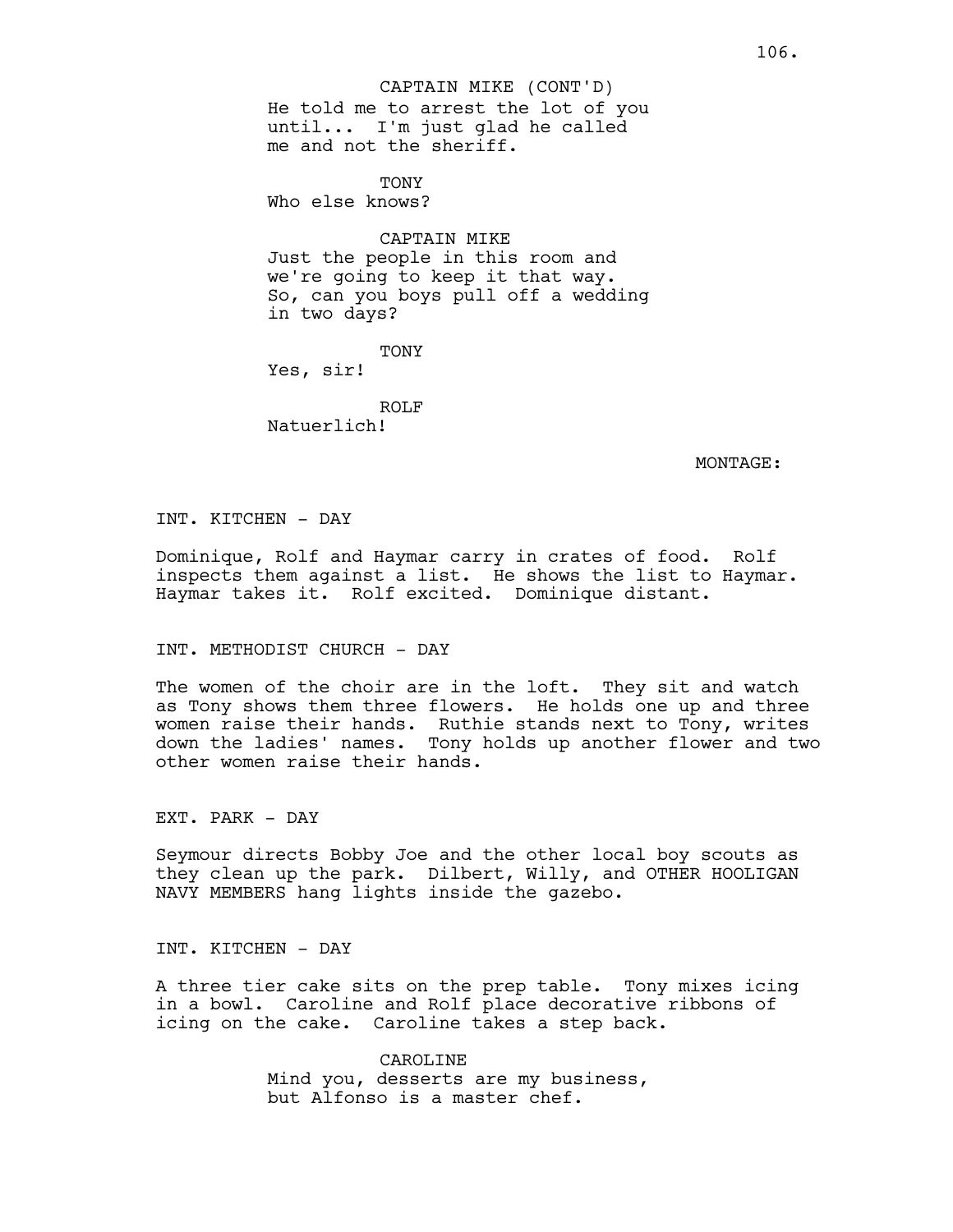TONY He is that. But, don't let it get to his head.

Tony picks up a pinch of flour and throws it in Rolf's face. Rolf looks up at Tony and slowly moves toward him with the icing. Rolf grabs Tony and squeezes icing on his nose. They both break up laughing. Caroline joins the laughter.

INT. CAFE - CONTINUOUS

Dominique walks to the swinging door. He hears LAUGHTER and stops. He looks into the kitchen through the swinging doors.

INT. KITCHEN

The laughter and fun calms down.

CAROLINE Alfonso, who are you?

Rolf stops and looks at Caroline.

CAROLINE (CONT'D) I thought so. You can hear me. I bet you can speak too.

TONY Caroline, please, I can explain.

CAROLINE

There was only one other person I know that could make Yiddish pastries the way Alfonso does. And he was Jewish.

ROLF I am Jewish.

CAROLINE I'm guessing you're not Italian either.

ROLF

No.

TONY You're going to tell aren't you?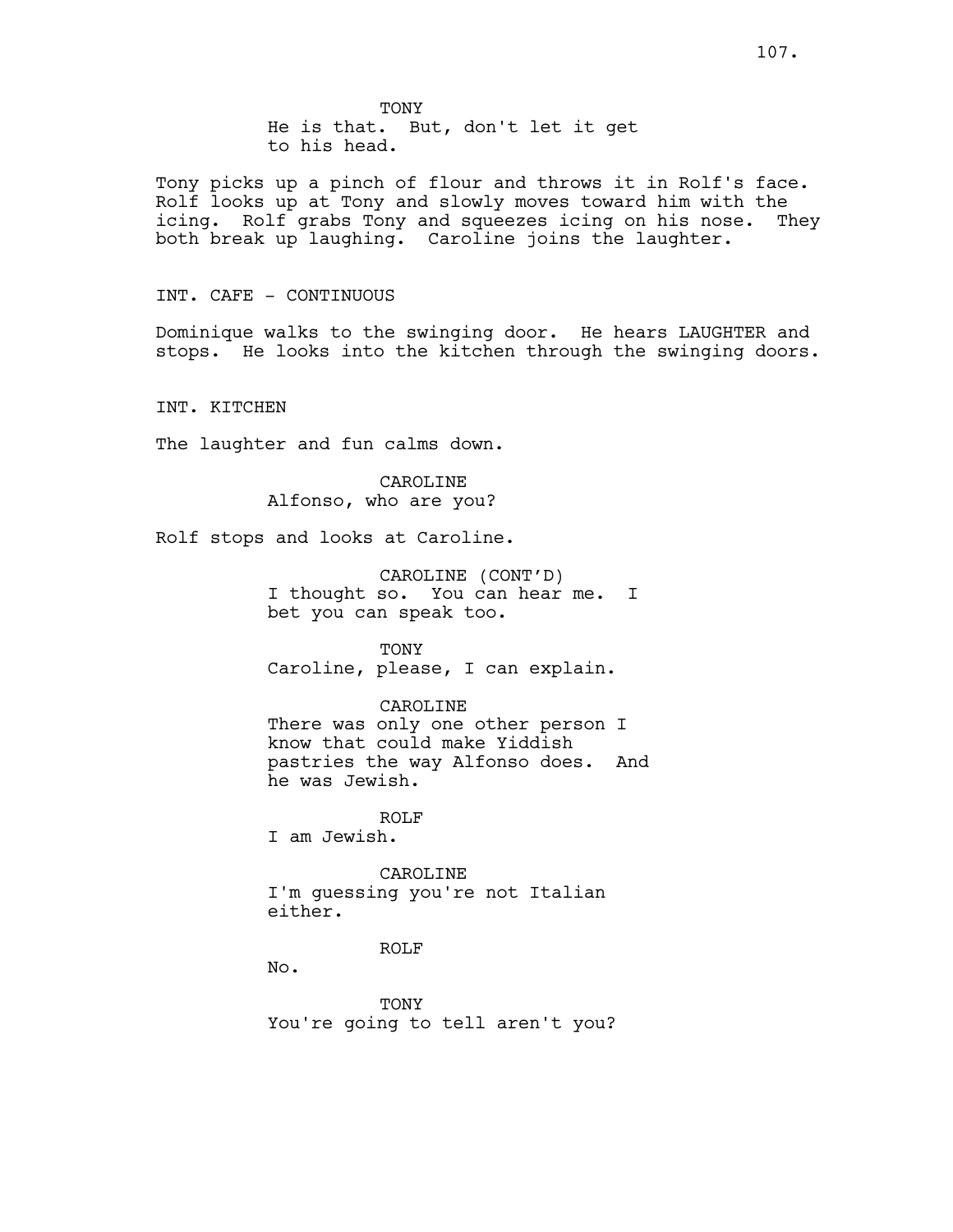**TONY** He's...

### CAROLINE

God put us on this earth in only our skin. We didn't pick it. God picked it for us. It's not my place to judge. Besides, he wouldn't hurt me any more than you would. I dare say you got yourself in a pickle. I don't know how you'll get yourself out, but know I'm here to help, if you need it.

TONY I'm sorry if I judged you.

CAROLINE You didn't. It was just fear, that's all. (Beat) Now, I got to get some rest. We got a big day tomorrow and you boys are going to need my help.

#### TONY

Thank you.

Tony and Rolf both hug Caroline together. Embarrassed, she pushes them off, takes off her apron and walks out the swinging doors.

### INT. CAFE

Dominique leans against the wall as Caroline comes through the swinging doors. She stops and pats Dominique on the arm.

> CAROLINE You got yourself a pair in there.

DOMINIQUE I suppose I do.

CAROLINE I never saw two people work so hard to make a wedding just so perfect. You gotta love them. I guess that's why you did what you did. (MORE)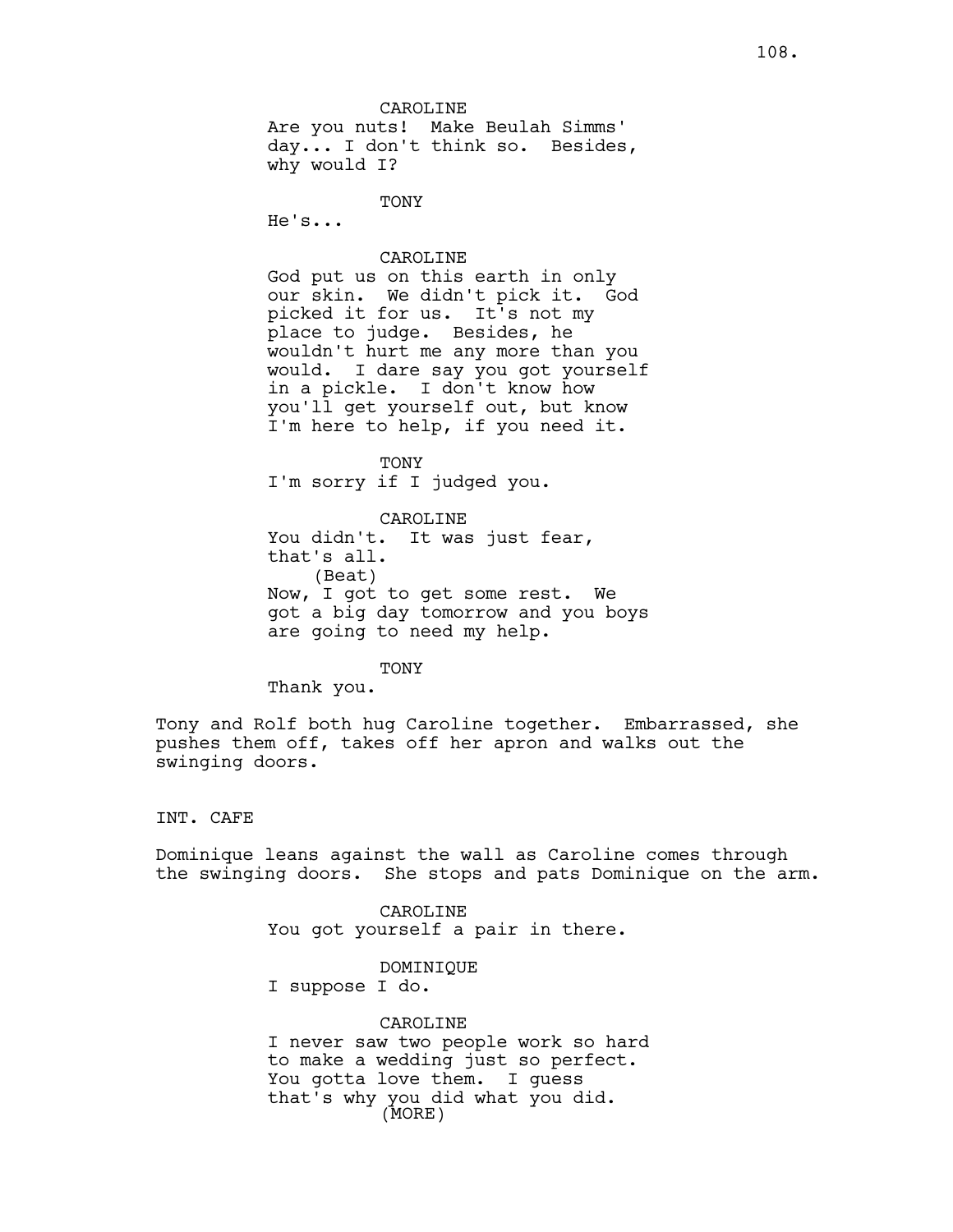# (Beat) Mums the word. CAROLINE (CONT'D)

Caroline leaves the cafe. Dominique sneaks another peek into the kitchen through the swinging doors.

DOMINIQUE'S POV: Rolf decorates the cake while Tony tries to give him directions. Rolf waves off Tony. Tony puts icing on Rolf's nose. This prompts another chase with the icing.

INT. BEDROOM - EVENING

An empty suitcase lies open on Rolf's bed. Tony helps Rolf take his clothes out of the dresser drawers. Rolf steps into the bathroom and brings out a handful of items; toothbrush, brush, a bottle of hair color and razor.

Tony takes the hair color from Rolf. They both look at it as Tony tosses it in the trash can. Tony runs his fingers through Rolf's hair.

EXT. CAFE - CONTINUOUS

The cafe is dark. Beulah sneaks up to the cafe door. She tries the knob. It's unlocked. She carefully opens the door.

INT. CAFE - CONTINUOUS

Beulah closes the door behind her. She looks around. From under the swinging doors she sees light splashed on the floor in the kitchen.

BANG, Beulah runs into a chair in the dark. She freezes. No sounds. She creeps along and enters the swinging doors.

KITCHEN

The light on the floor is coming from the half open curtain to Rolf's room. Beulah walks around the storage shelves and peers in while not being seen.

BEDROOM

Tony and Rolf finish filling the suitcase. Tony checks the drawers and room one last time.

> **TONY** It appears we have everything.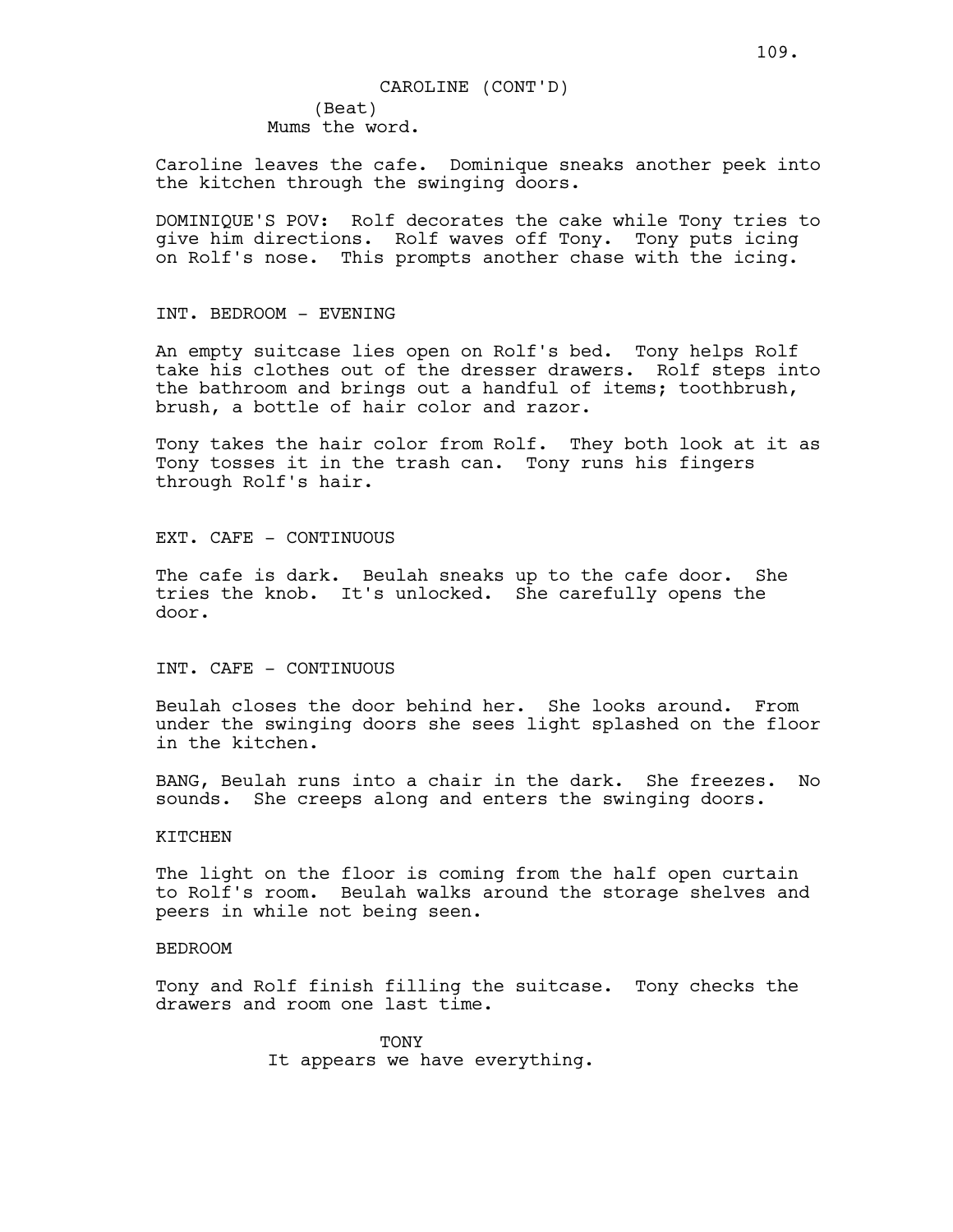TONY (CONT'D) Tomorrow, the wedding. Reception at six. When it's dark, then...

Tony touches his chest and Rolf's the same way Rolf did when they first met in the kitchen.

> TONY (CONT'D) Tony and Rolf... we go away.

ROLF No hiding, no more.

**TONY** No more hiding.

Rolf smiles and hugs Tony. Tony lays his head on Rolf's shoulder resolved in the moment.

### KITCHEN

Beulah quickly covers her mouth with her hand to muffle her gasp. Panicked, looks around for a fast escape. She lunges for the back door.

# EXT. CAFE BACK ALLEY - CONTINUOUS

Beulah stumbles out of the back door. She maneuvers around a set of crates and falls against a trash can. She hits the ground and the can follows, dumping refuse all over her. Leaves of rotting cabbage, banana peels and egg shells flow over her head and shoulders.

Beulah gets up while picking garbage off her shoulder. She makes her way down the alley and around the corner.

Tony and Rolf bolt out of the back kitchen door just as Beulah is out of sight. The two jump when:

MEOW! A screaming alley cat runs from behind the trash cans.

INT. FERGUSON HOUSE - MOMENTS LATER

Beulah stands in the entry way of the house. She is ranting and raving while flailing her arms about. Captain Mike, dragged out of bed, stands in his pajamas. He is distracted by a piece of egg shell in her hair.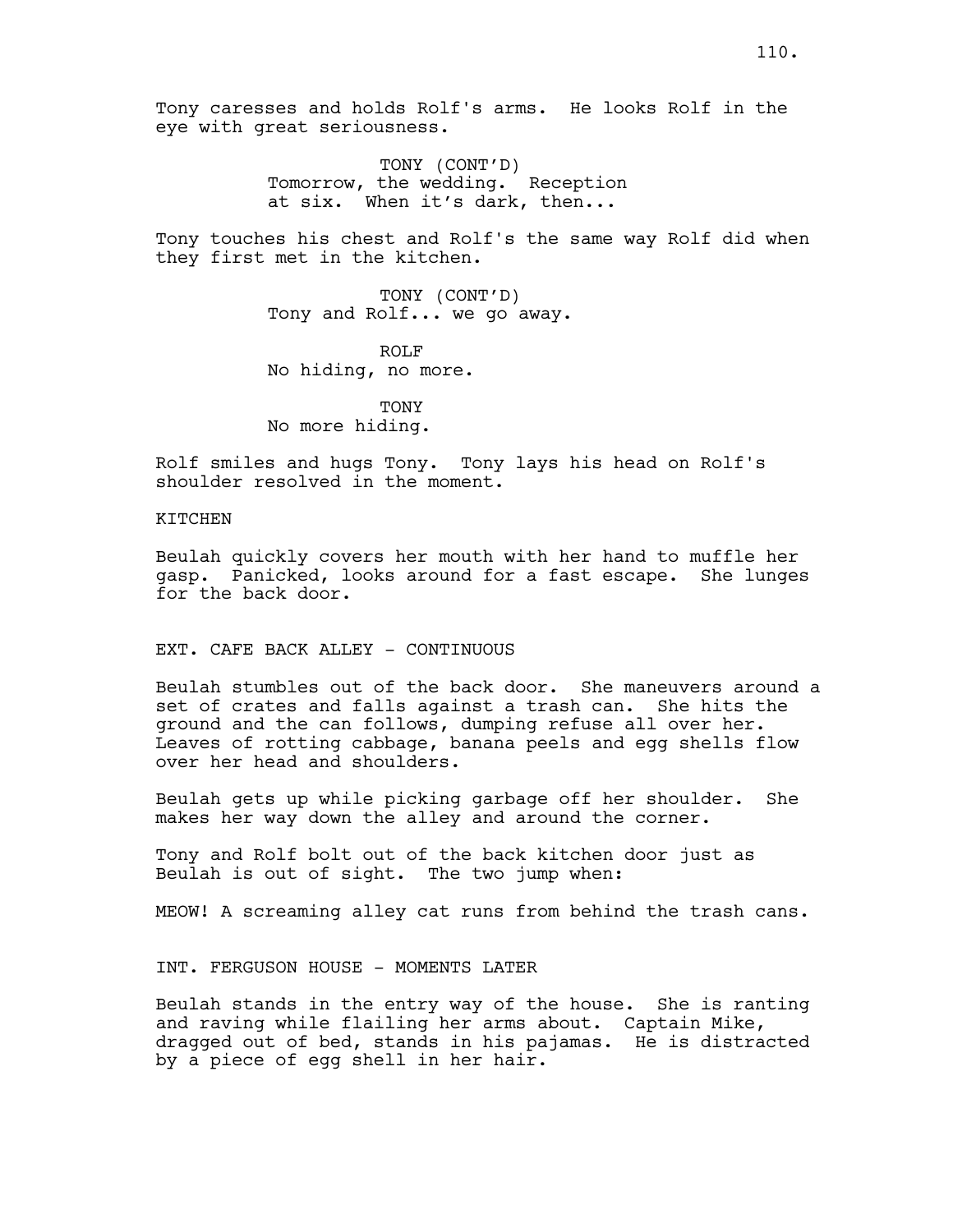BEULAH I don't think you're listening--

CAPTAIN MIKE Kind of hard when you're screaming like a cat in heat.

# BEULAH

I never!

### CAPTAIN MIKE

I know. (Beat) Now after your breaking and entering you heard what?

### BEULAH

Tony and that Alfonso. They were packing and planning on leaving town tomorrow night.

# CAPTAIN MIKE

I'm sure you misheard. Dominique and Shelby are going to Florida for their honeymoon.

BEULAH

So, you plan to do nothing? I'm sure if Captain Raymond James--

#### CAPTAIN MIKE

Well, he's not. So, why don't you let me go back to bed and we can talk about this again in the morning. How about that? You could use your beauty sleep.

#### BEULAH

I never!

### CAPTAIN MIKE

I know!

Captain Mike pushes Beulah out the door and slams it behind her. He pauses for a moment, then picks up the phone.

> CAPTAIN MIKE (CONT'D) Oletha, connect me to the Riverview hotel. Yes, I know it's late.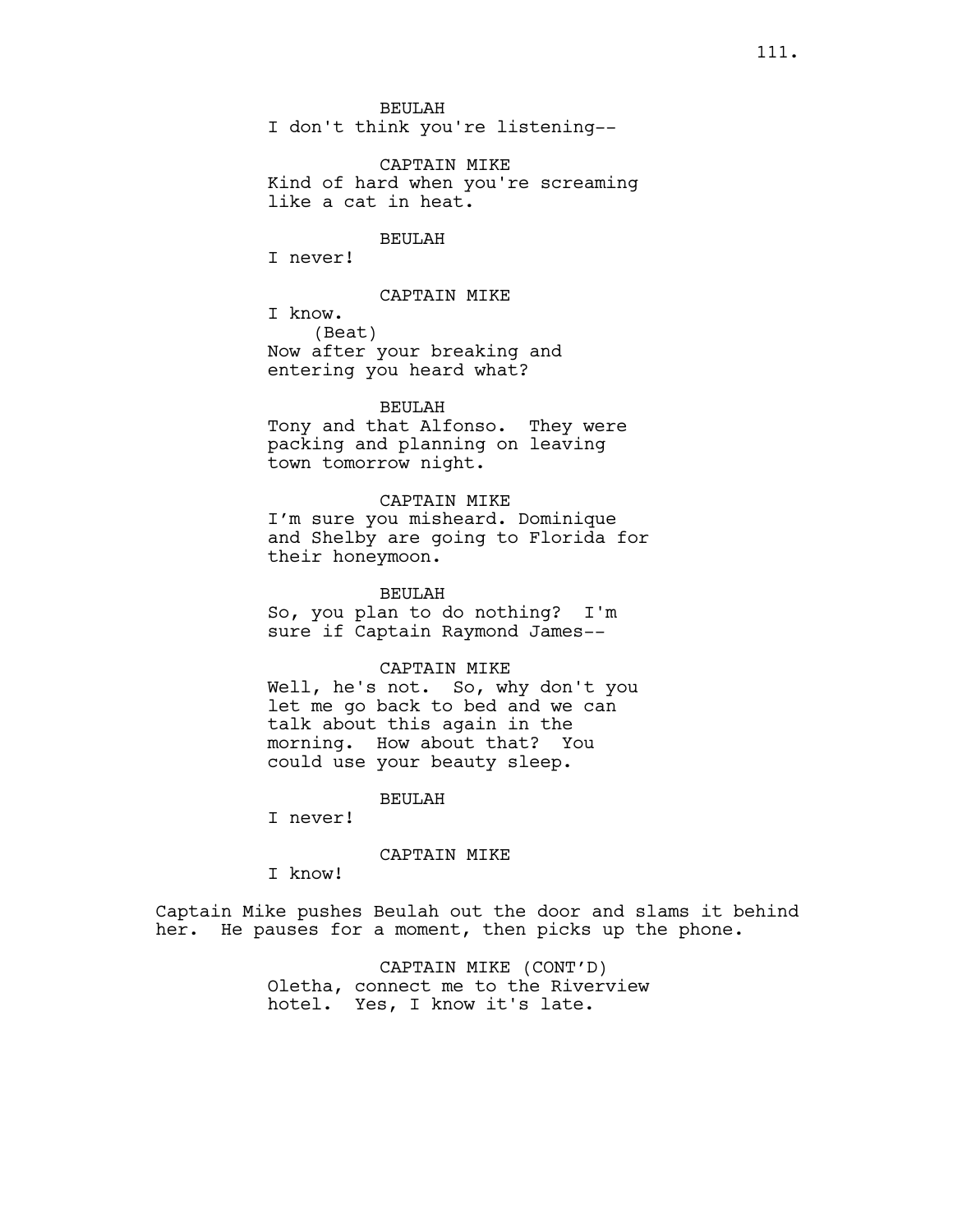Seymour, in front of a desk and a two-way radio, snores tilted back in his chair, asleep. Seymour jumps when:

BAM, the front door slams shut. Beulah rushes to the desk.

SEYMOUR

What the--

BEULAH I want to know where Captain Raymond James is and I want to speak with him.

SEYMOUR Hell, Beulah. I don't know. Probably still up in D.C.

BEULAH I have vital information that he needs to know immediately.

SEYMOUR I'll get him on the horn... Then, I'll have him call you.

BEULAH Fine. But, tonight!

SEYMOUR Afraid you was going to say that.

Beulah leaves. Seymour picks up the phone.

SEYMOUR (CONT'D) Oletha, need Captain Mike's house. (Beat) Mike, Beulah was just... tonight? You want me to round them up now? (Beat) Yes, sir!

INT. CAFE - LATER THAT NIGHT

The entire Auxiliary sits in the Cafe stunned. Bobby Joe sleeps with his head on one of the tables. Willy gives him a kick to wake him up.

Tony and Rolf stand by the kitchen door. Tony bites his nails. Dominique is obviously missing.

Captain Mike and the Pastor stand addressing the group.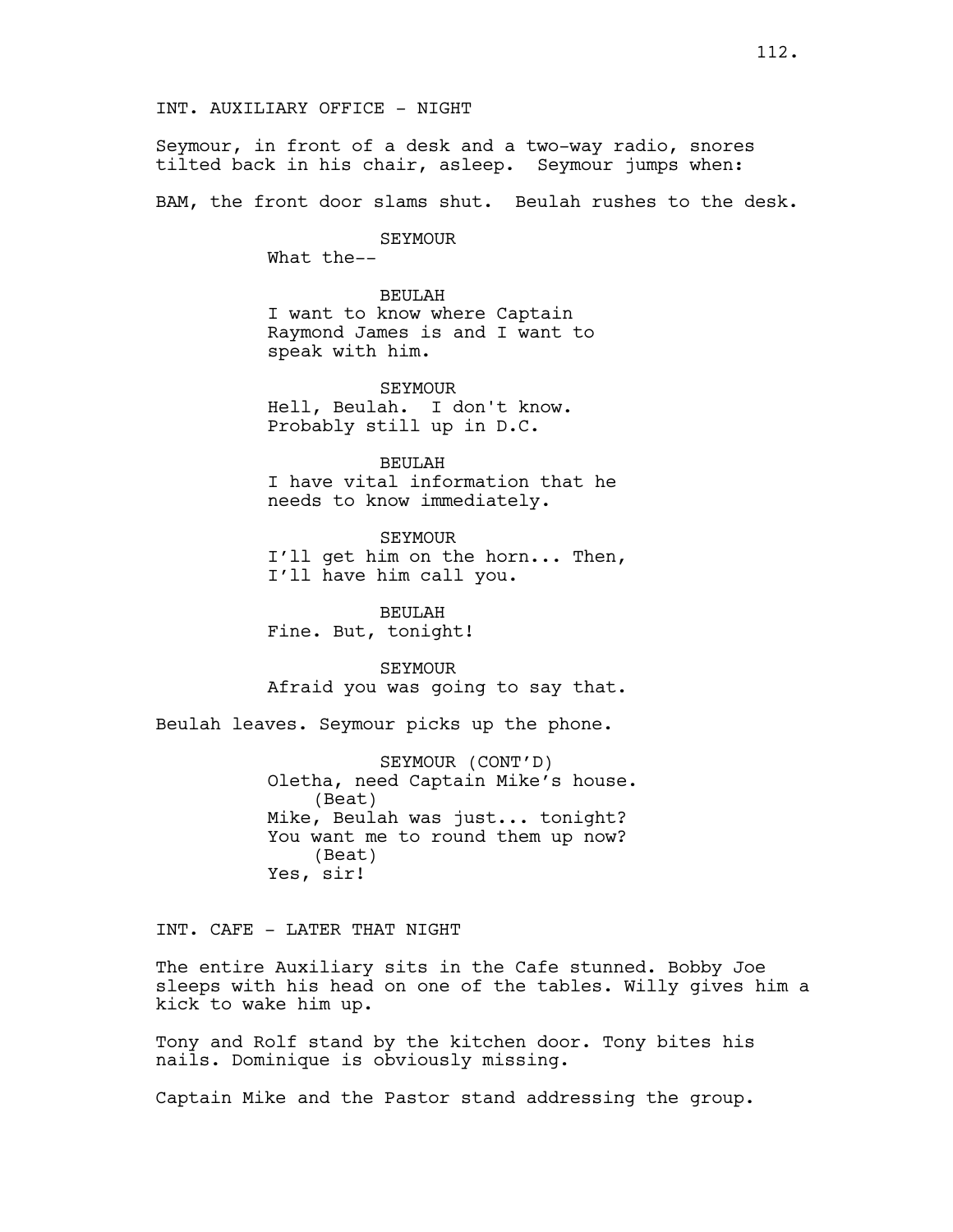The group GRUMBLES.

CAPTAIN MIKE (CONT'D) Before you go off half-cocked, I brought the Pastor to talk with you... Pastor?

### PASTOR

Jesus said, "I was hungry and you gave me food, I was thirsty and you gave me drink, I was a stranger and you welcomed me, I was naked and you clothed me, I was sick and you visited me, I was in prison and you came to me." Then, his followers asked when he was ever those things. And Jesus said, "Truly, I say to you, as you did it to one of the least of these my brothers, you did it to me."

The Pastor walks over to Rolf and puts his arm around his shoulder.

> PASTOR (CONT'D) Let me introduce you to your brother.

The Men quietly look at each other.

EXT. METHODIST CHURCH - EVENING

Townspeople line the steps of the church and across the street to the park. The doors fly open and Tony in a tux and Shelby in a beautiful white wedding dress make their way down the stairs.

ORGAN MUSIC travels out the doors as rice fills the air. Townspeople create a shower of rice as Dominique and Shelby make their way.

EXT. PARK - LATER

The sun sets and the park glows with a canopy of lights over tables and chairs. Lights and flowers drape the gazebo over Shelby and Dominique. The townspeople fill the tables.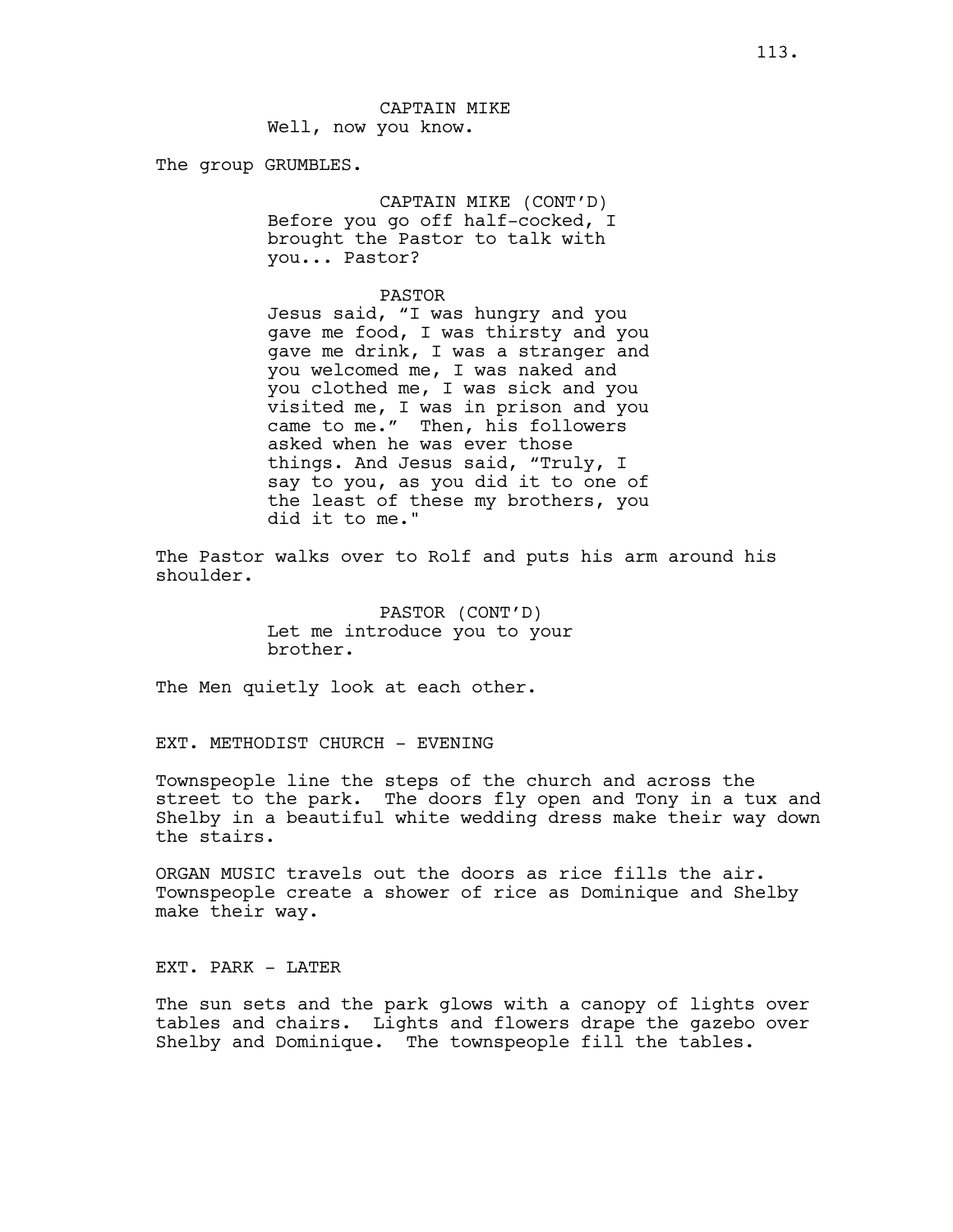Tony and Rolf fill plates with food as quickly as they can. Caroline directs a SQUADRON OF BOY SCOUTS wearing white shirts and slicked-down hair to grab plates of food and run them out to the tables.

# EXT. PARK - GAZEBO

Dominique and Shelby look out over the park and the many Townspeople eating.

> SHELBY I think it's appropriate that we should end up here.

DOMINIQUE They should name it after us.

SHELBY Maybe they will.

Shelby and Dominique kiss. Captain Mike sneaks up.

CAPTAIN MIKE (Quietly) I hate to interrupt, but Seymour got some news. It appears Beulah Simms got to Captain James. The military police are on their way. Probably within the hour.

SHELBY What are we going to do?

CAPTAIN MIKE You two are going to do nothing. Seymour is going to round up the Auxiliary and meet me over at the church.

### SHELBY

Dominique, you have to do something. He's your brother.

# CAPTAIN MIKE

You two need to keep this place hopping like a wedding reception. Nobody will know any different if you two are here. Enjoy the day. It only happens once.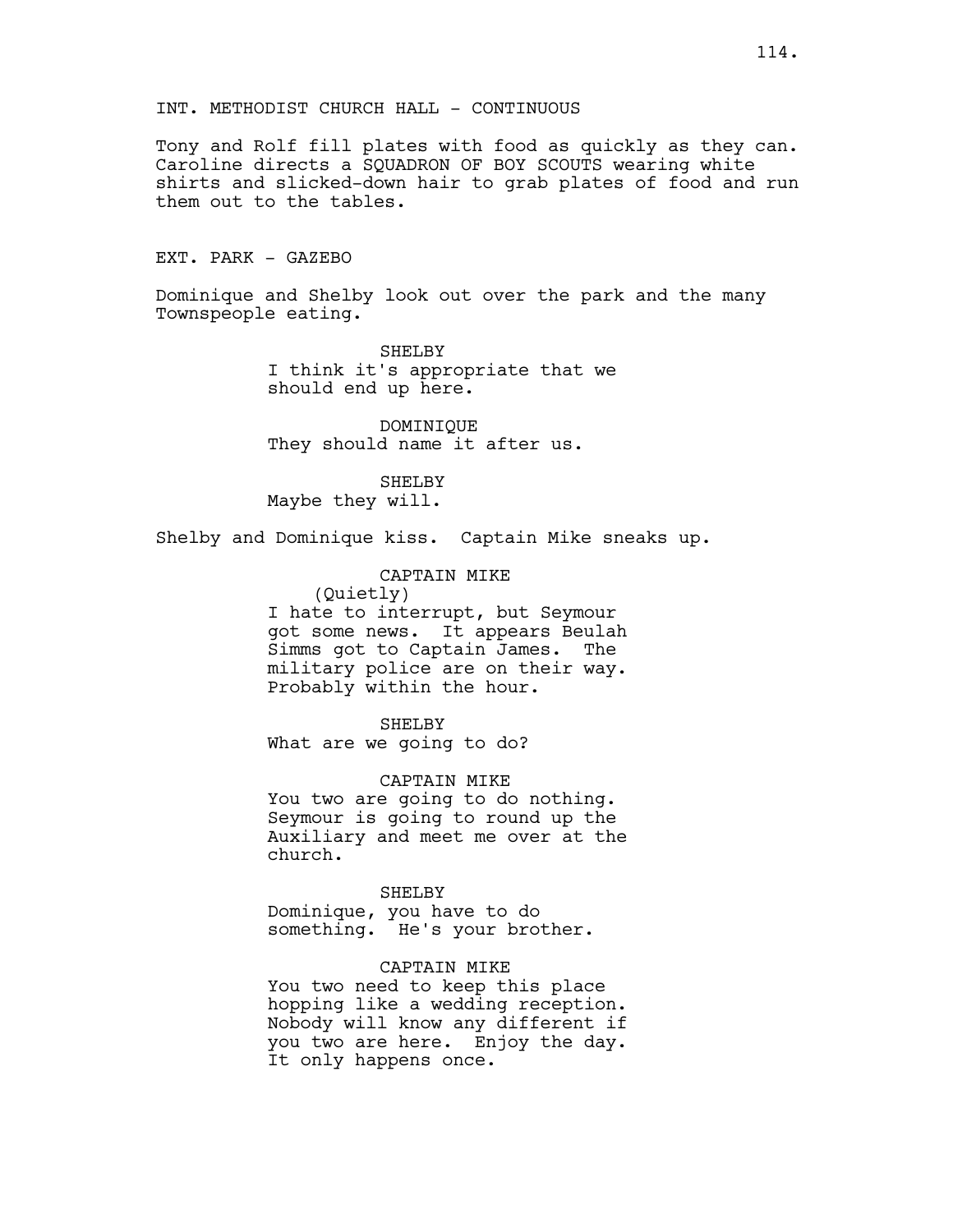### SHELBY

Dominique?

# INT. METHODIST CHURCH

Captain Mike, Dilbert, Willy, Seymour, Tony and Rolf stand in a circle at the front of the church.

> CAPTAIN MIKE You two, wear these caps. It will help in the dark.

Captain Mike hands Tony and Rolf black stocking caps. They quickly put them on.

Willy reveals a handful of stocking caps from a duffle bag.

WILLY What do you want with the rest?

CAPTAIN MIKE Dilbert, you know what to do.

DILBERT Bobby Joe has been informed and is quite ready for the task at hand.

CAPTAIN MIKE Then we're going to need a distraction.

Seymour pulls out the key he wears around his neck.

SEYMOUR I got just the thing. It should start a panic.

CAPTAIN MIKE Alright. Operation Extraction is underway.

DOMINIQUE (O.S.)

Wait.

Dominique approaches the Men.

DOMINIQUE (CONT'D) You've got to make me a part of this. He's my brother.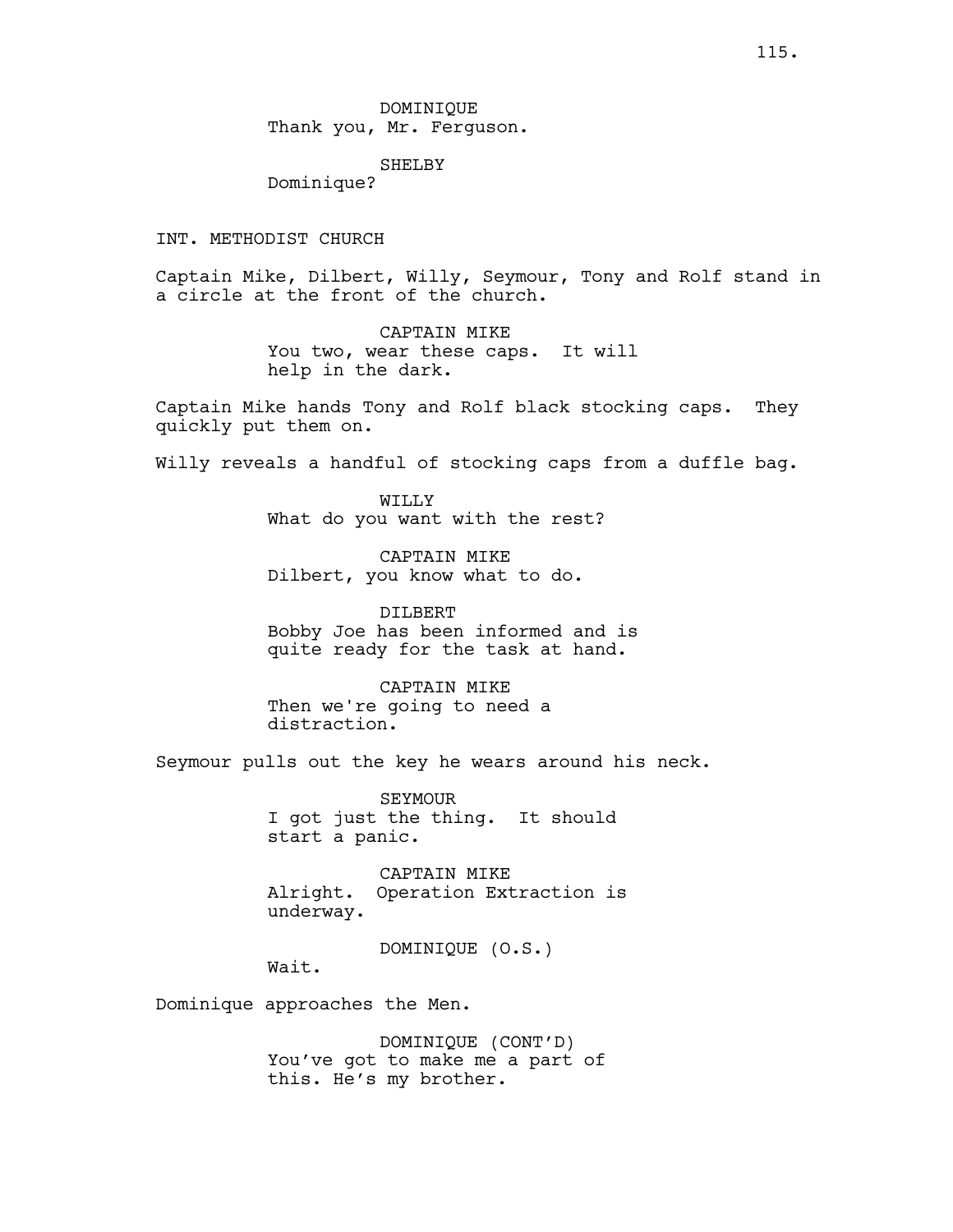DOMINIQUE Maybe I'm doing this for her. If they can't catch Rolf, then they have nothing to pin on us.

TONY I won't let you--

DOMINIQUE Damn it! I've got to step up and start... You're not going to be around!

The room goes quite. Dominique holds back the hurt of losing his brother. Tony, confused, pulls back.

> CAPTAIN MIKE Alright. You go with Seymour.

EXT. OSBORNE STREET - MOMENTS LATER

Dominique and Seymour sneak around the buildings. They stop suddenly when they notice:

Two military jeeps and a truck drive down Osborne Street.

Beulah Simms waves frantically in front of Holloway's Hardware Store. The Jeeps and Truck pull over. Raymond jumps out of the jeep in his Army Captain's Uniform. MILITARY POLICE OFFICERS climb out of the Jeeps and Truck.

RAYMOND

Mrs. Simms.

BEULAH Captain James, it has already started and that German and the brothers are there now.

RAYMOND Let's do this. (To Officers) Men, you know what to do.

The Officers take off at a fast clip. Beulah bounces not far behind with Raymond just ahead.

Seymour makes a dash for the pole. Beulah sees him.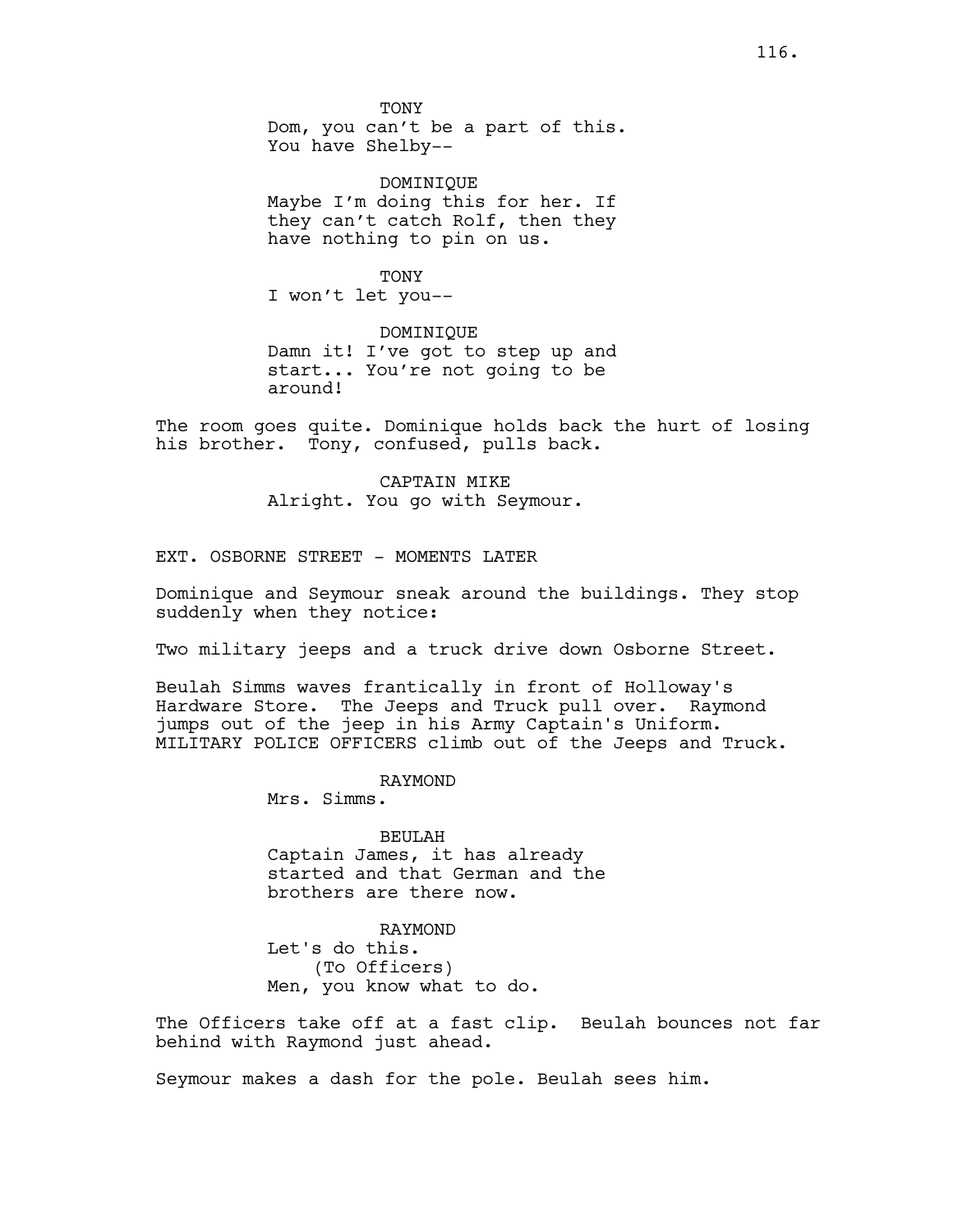BEULAH Captain James!

Raymond stops in his tracks and follow Beulah to the pole. Seymour gets his key in the box, but before he turns it:

## RAYMOND

Stop right where you are.

Seymour turns and sees a pistol aimed at him.

BEULAH This is a covert operation.

SEYMOUR

So I noticed.

RAYMOND You're coming with us to the park.

Seymour reluctantly leaves, but gives a nod to Dominique hiding behind one of the buildings.

EXT. METHODIST CHURCH - CONTINUOUS

Raymond catches up with the Officers just outside the church. Beulah makes her way to the front of the line. She HUFFS out of breath. Tony and Rolf come out of the church and make it down three steps before they see Raymond. They turn and run back into the church.

> BEULAH (Huffing) That's... him.

RAYMOND Two of you go around back. The rest of you, let's move in. They're wearing black socking caps.

INT. METHODIST CHURCH - CONTINUOUS

The front door pushes open. Raymond enters, sees the two men sitting in a pew, in prayer with the black stocking caps. Raymond stands three feet away, aiming his hand gun.

> RAYMOND Alright, it's all over. Stand up quietly with your hands in the air. Schnell, Schnell!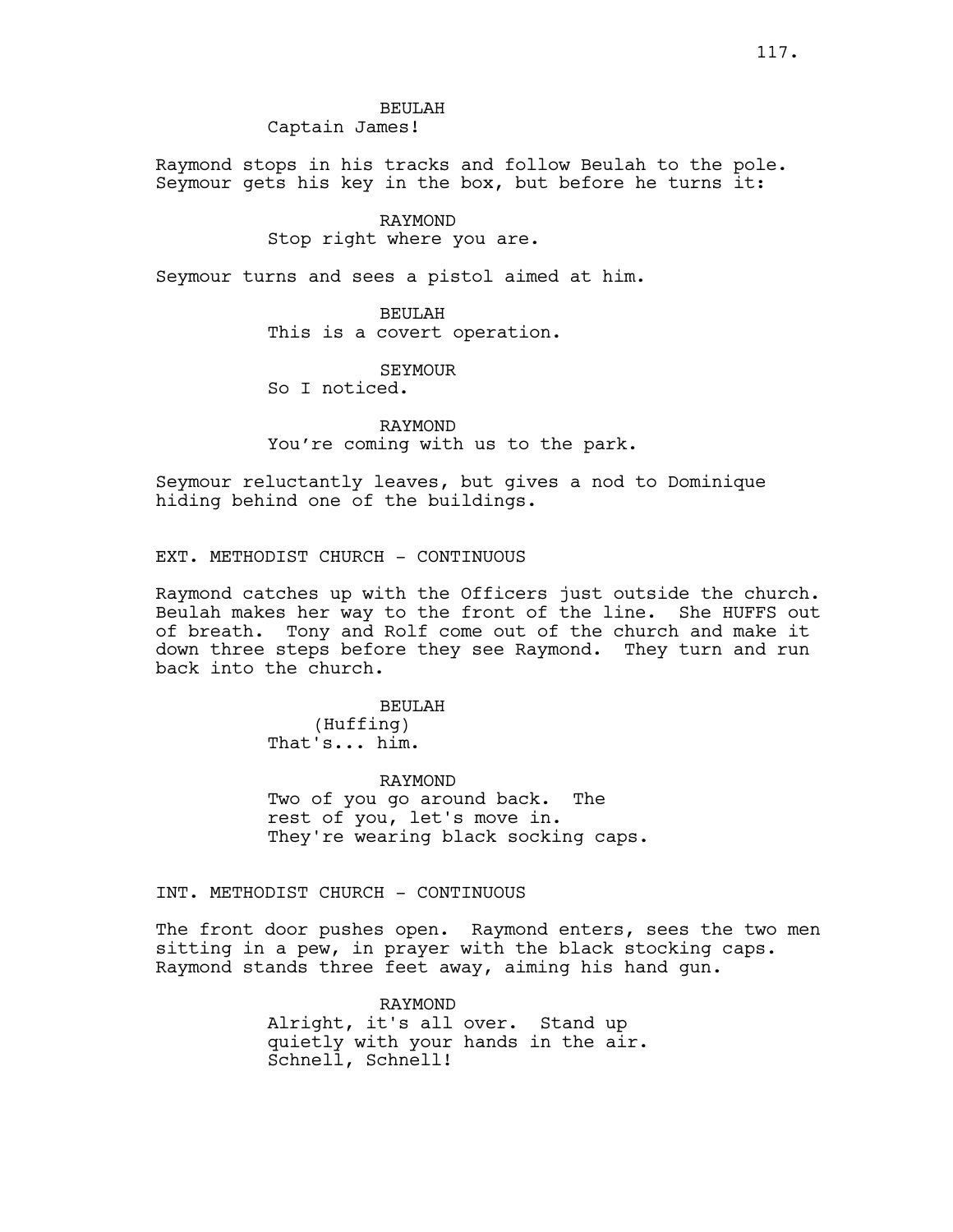DILBERT Just taking a respite from all the activities. Care for a drink?

The Two Officers come in from the back of the church behind the alter.

### OFFICER

We saw no one out back.

RAYMOND They're here somewhere. You stay and look in the church. The rest of you fan out in the park and look for those stocking caps.

EXT. PARK - MOMENTS LATER

The Military Police Officers scatter throughout the park inspecting each table of townspeople. Shelby approach the railing of the gazebo.

# SHELBY Everyone... everyone, please...

All quiet and focus their attention to the gazebo and Dominique.

> SHELBY (CONT'D) I want to thank each and every one of you for coming and celebrating this wonderful occasion. Now, it's time for the cake!

The entire Boy Scout Troop scatters to the tables wearing black stocking caps and carrying loads of plates with cake.

The Military Police scrambles trying to catch the Boy Scouts. When each find one they pull off the cap and reveal a young boy. Frustrated, they go to the next revealing the same.

All FREEZE when: ROAR, the siren on Osborne Street blasts. All the Townspeople stand in a panic. They scream as they run from the park to their homes. The Military Officers are trampled by the mob.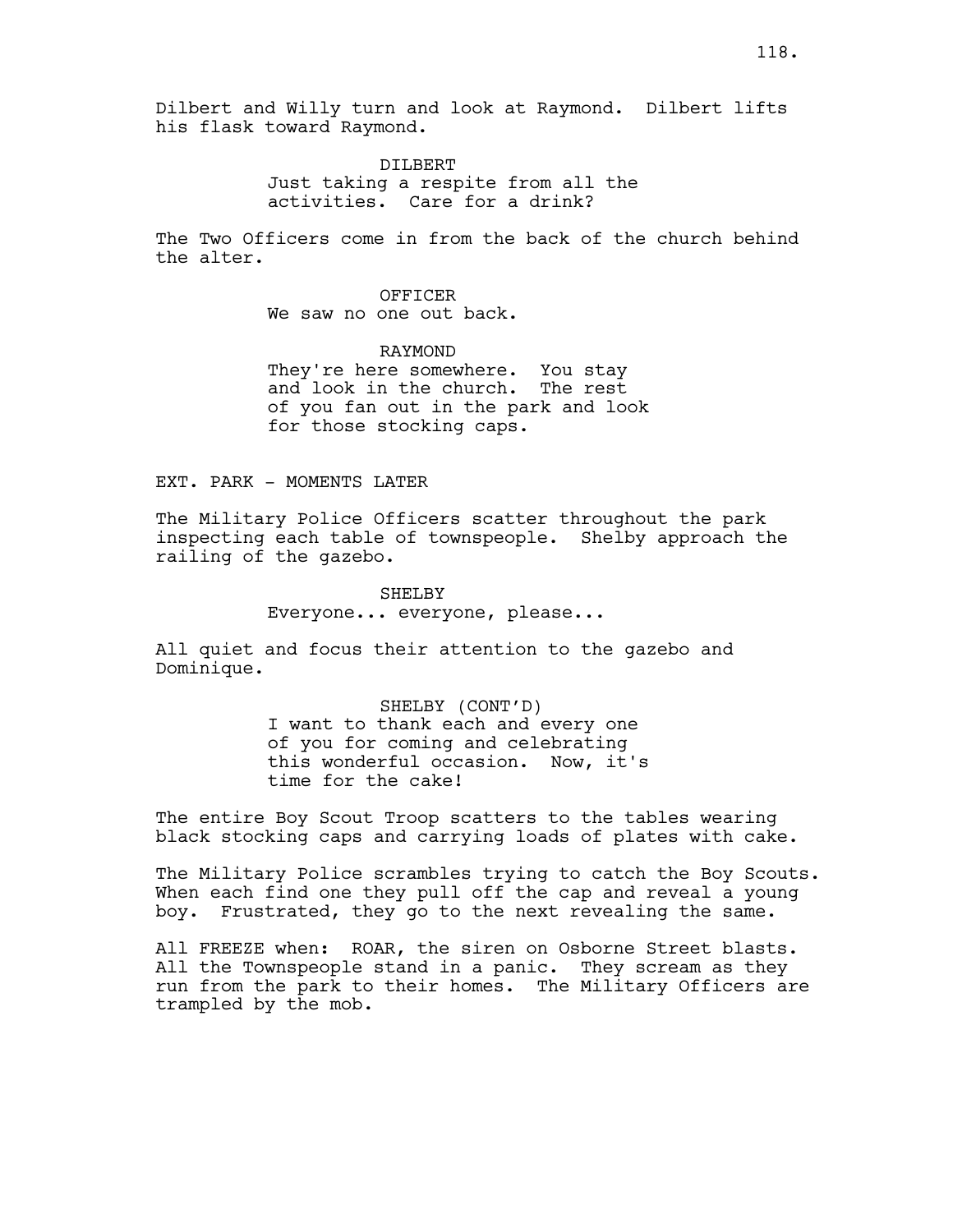EXT. SWAMP - MOMENTS LATER

Haymar sits in his truck. His headlights light up the sandy road. Three figures come out of the darkness and into the light of the truck, Captain Mike, Tony, and Rolf.

> CAPTAIN MIKE This is where I leave you. Haymar will take you to the next town. He's got train tickets for you out West.

TONY Thank you so much.

(Beat) Wait...

CAPTAIN MIKE Sometimes you need to ask questions, but when you are doing the right thing... you've already found the answer.

Rolf salutes Captain Mike. He salutes back.

CAPTAIN MIKE (CONT'D) You boys take care of yourselves.

Captain Mike shakes their hand and disappears into the darkness. Tony and Rolf grab each other in relief. They look at the horizon as the sun starts to rise.

Tony looks around. No one. Tony walks toward the truck.

DOMINIQUE (O.S.)

Wait!

Dominique and Shelby emerges into the headlights.

TONY Dominique?

DOMINIQUE

Tony.

(Beat) You know, I always thought it was about the business.

TONY And, you... you wanted to go back to New York.